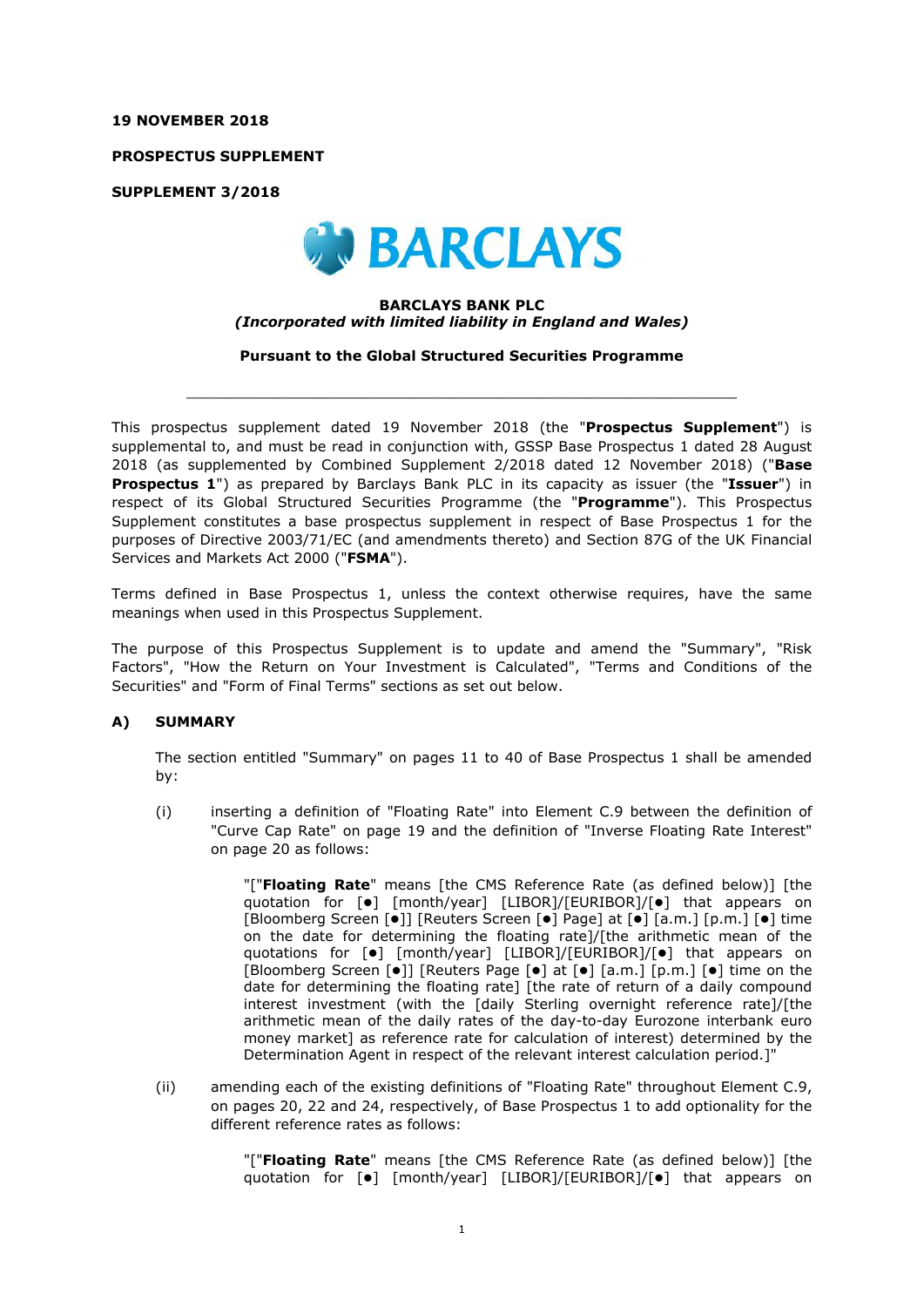[Bloomberg Screen [ $\bullet$ ]] [Reuters Screen [ $\bullet$ ] Page] at [ $\bullet$ ] [a.m.] [p.m.] [ $\bullet$ ] time on the date for determining the floating rate]/[the arithmetic mean of the quotations for  $[\bullet]$  [month/year] [LIBOR]/[EURIBOR]/ $[\bullet]$  that appears on [Bloomberg Screen  $\lceil \bullet \rceil$ ] [Reuters Page  $\lceil \bullet \rceil$  at  $\lceil \bullet \rceil$  [a.m.]  $\lceil \circ \rceil$  and  $\lceil \bullet \rceil$  time on the date for determining the floating rate] [the rate of return of a daily compound interest investment (with the [daily Sterling overnight reference rate]/[the arithmetic mean of the daily rates of the day-to-day Eurozone interbank euro money market] as reference rate for calculation of interest) determined by the Determination Agent in respect of the relevant interest calculation period.]"

(iii) amending the definition of "Digital Rate 1" in Element C.9, on page 22 of Base Prospectus 1 to add optionality for the different reference rates as follows:

> "["**Digital Rate 1**" means the [CMS Reference Rate (as defined below)] [the quotation for  $\lceil \bullet \rceil$  [month/year] [LIBOR]/[EURIBOR]/ $\lceil \bullet \rceil$  that appears on [Bloomberg Screen] [Reuters Screen Page] [ $\bullet$ ] at [ $\bullet$ ] [a.m.] [p.m.] on the date for determining the floating rate]/[the arithmetic mean of the quotations for  $[\bullet]$ [month/year] [LIBOR]/[EURIBOR]/[ $\bullet$ ] that appears on [Bloomberg Screen] [Reuters Page] [ $\bullet$ ] at [ $\bullet$ ] [a.m.] [p.m.] on the date for determining the floating rate] [the rate of return of a daily compound interest investment (with the [daily Sterling overnight reference rate]/[the arithmetic mean of the daily rates of the day-to-day Eurozone interbank euro money market] as reference rate for calculation of interest) determined by the Determination Agent in respect of the relevant interest calculation period.]"

(iv) amending the definition of "Digital Rate 2" in Element C.9, on page 22 of Base Prospectus 1 to add optionality for the different reference rates as follows:

> "["**Digital Rate 2**" means the [CMS Reference Rate (as defined below)] [the quotation for  $\lceil \bullet \rceil$  [month/year] [LIBOR]/[EURIBOR]/ $\lceil \bullet \rceil$  that appears on [Bloomberg Screen] [Reuters Screen Page] [•] at [•] [a.m.] [p.m.] on the date for determining the floating rate]/[the arithmetic mean of the quotations for  $\lceil \bullet \rceil$ [month/year] [LIBOR]/[EURIBOR]/[ $\bullet$ ] that appears on [Bloomberg Screen] [Reuters Page]  $[•]$  at  $[•]$  [a.m.]  $[p.m.]$  on the date for determining the floating rate] [the rate of return of a daily compound interest investment (with the [daily Sterling overnight reference rate]/[the arithmetic mean of the daily rates of the day-to-day Eurozone interbank euro money market] as reference rate for calculation of interest) determined by the Determination Agent in respect of the relevant interest calculation period.]"

(v) amending the definition of "Spread-Linked Rate One $_{(t)}$ "" in Element C.9, on pages 22 to 23 of Base Prospectus 1 to add optionality for the different reference rates as follows:

> ""**Spread-Linked Rate One(t)**" means [the CMS Reference Rate 1 (as defined below)] [the quotation for  $\left[ \bullet \right]$  [month/year] [LIBOR]/[EURIBOR]/ $\left[ \bullet \right]$  that appears on [Bloomberg Screen] [Reuters Screen Page]  $\begin{bmatrix} \bullet \\ \bullet \end{bmatrix}$  at  $\begin{bmatrix} \bullet \\ \bullet \end{bmatrix}$  [a.m.]  $\begin{bmatrix} p,m \end{bmatrix}$  $[0]$  time on the date for determining the floating rate]/[the arithmetic mean of the quotations for  $\lceil \bullet \rceil$  [month/year] [LIBOR]/[EURIBOR]/ $\lceil \bullet \rceil$  that appears on [Bloomberg Screen] [Reuters Page]  $\begin{bmatrix} \bullet \\ \end{bmatrix}$  at  $\begin{bmatrix} \bullet \\ \end{bmatrix}$  [a.m.]  $\begin{bmatrix} p.m. \\ \end{bmatrix}$  [ $\bullet$ ] time on the date for determining the floating rate] [the rate of return of a daily compound interest investment (with the [daily Sterling overnight reference rate]/[the arithmetic mean of the daily rates of the day-to-day Eurozone interbank euro money market] as reference rate for calculation of interest) determined by the Determination Agent in respect of the relevant interest calculation period][, provided that such rate shall not be [greater than [the percentage set out under the heading 'Spread-Linked Rate One<sub>(t)</sub> Cap (%)' below /  $\lceil \cdot \cdot \rceil$  [and][or] [less than [the relevant percentage specified under 'Spread-Linked Rate One $_{(1)}$  Floor  $(%)'$  below /  $[•]%$  [zero]]."

(vi) amending the definition of "Spread-Linked Rate Two<sub>(t)</sub>"" in Element C.9, on page 23 of Base Prospectus 1 to add optionality for the different reference rates as follows: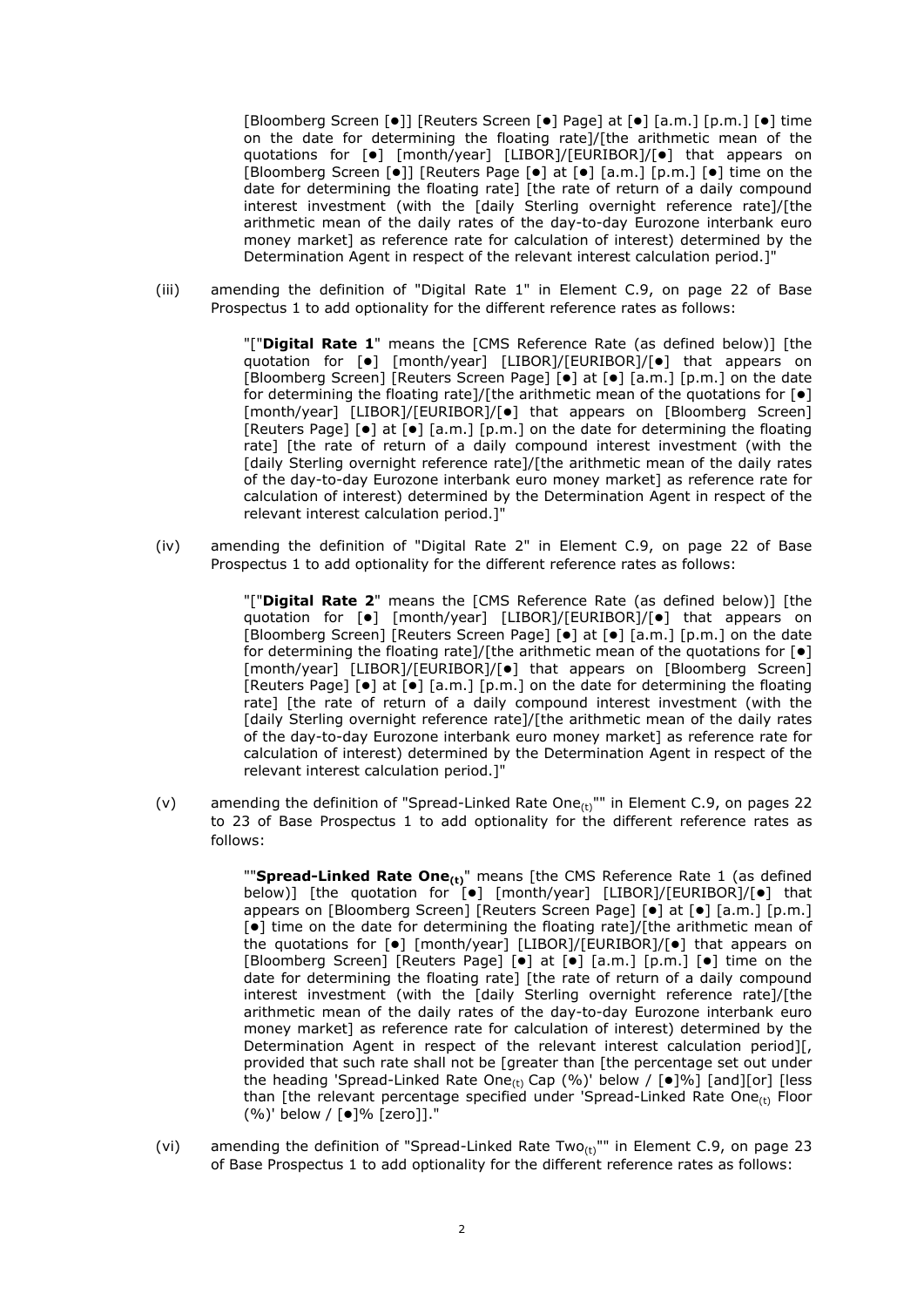""**Spread-Linked Rate Two(t)**" means [the CMS Reference Rate 2 (as defined below)] [the quotation for [ $\bullet$ ] [month/year] [LIBOR]/[EURIBOR]/[ $\bullet$ ] that appears on [Bloomberg Screen] [Reuters Screen Page] [ $\bullet$ ] at [ $\bullet$ ] [a.m.] [p.m.]  $\left[ \bullet \right]$  time on the date for determining the floating rate]/[the arithmetic mean of the quotations for  $\lceil \bullet \rceil$  [month/year] [LIBOR]/[EURIBOR]/ $\lceil \bullet \rceil$  that appears on [Bloomberg Screen] [Reuters Page] [ $\bullet$ ] at [ $\bullet$ ] [a.m.] [ $p.m.]$  [ $\bullet$ ] time on the date for determining the floating rate] [the rate of return of a daily compound interest investment (with the [daily Sterling overnight reference rate]/[the arithmetic mean of the daily rates of the day-to-day Eurozone interbank euro money market] as reference rate for calculation of interest) determined by the Determination Agent in respect of the relevant interest calculation period][, provided that such rate shall not be [greater than [the percentage set out under the heading 'Spread-Linked Rate Two<sub>(t)</sub> Cap (%)' below /  $[\bullet]$ %] [and][or] [less than [the relevant percentage specified under 'Spread-Linked Rate Two $_{(t)}$  Floor (%)' below / [●]% [zero]]."

### **B) RISK FACTORS**

The section entitled "Risk Factors" on pages 41 to 74 of Base Prospectus 1 shall be amended by:

(i) Deleting risk factor 7.1 (*Interest*) on pages 51 to 53 of Base Prospectus 1 in its entirety and replacing it with the following:

#### "7.1 **Interest**

The Securities may bear interest at a rate that is contingent upon the performance of one or more underlyings and may vary from one interest payment date to the next. The interest rate reflected by any given interest payment may be less than the rate that the Issuer (or any other bank or deposit-taking institution) may pay in respect of deposits for an equivalent period and the relevant interest payment may be as low as zero.

If interest payments are contingent upon the performance of one or more Underlying Assets, you should be aware of the risk that you may not receive any interest payments if the Underlying Asset(s) do not perform as anticipated. See also risk factor 7.2 (*There are risks relating to interest linked to one or more Underlying Asset(s)*).

The performance of floating interest rates is dependent upon a number of factors, including supply and demand on the international money markets, which are influenced by measures taken by governments and central banks, as well as speculations and other macroeconomic factors. This means that the interest amount payable over the term of the Securities may vary. If the relevant floating interest rate were to decline, the interest amount payable on the Securities would be correspondingly reduced. It is possible that the relevant floating interest rate could decline to less than zero; in that case, if such rate together with any margin under the terms of the Securities would otherwise be less than zero, under the terms and conditions of your Securities the interest amount would be deemed to be zero, and, therefore, no interest would be payable on the relevant interest payment date.

#### (a) **Determination of a floating rate following a floating rate disruption**

If, on any day on which a valuation or determination in respect of a reference rate is to be made, the relevant reference rate is not available, the Determination Agent shall determine the floating rate using one of a pre-determined set of methodologies to determine a substitute rate, which will vary depending on the designated maturity of the relevant reference rate and whether the reference rate is the Euro Overnight Index Average ("**EONIA**") or the Sterling Overnight Index Average ("**SONIA**").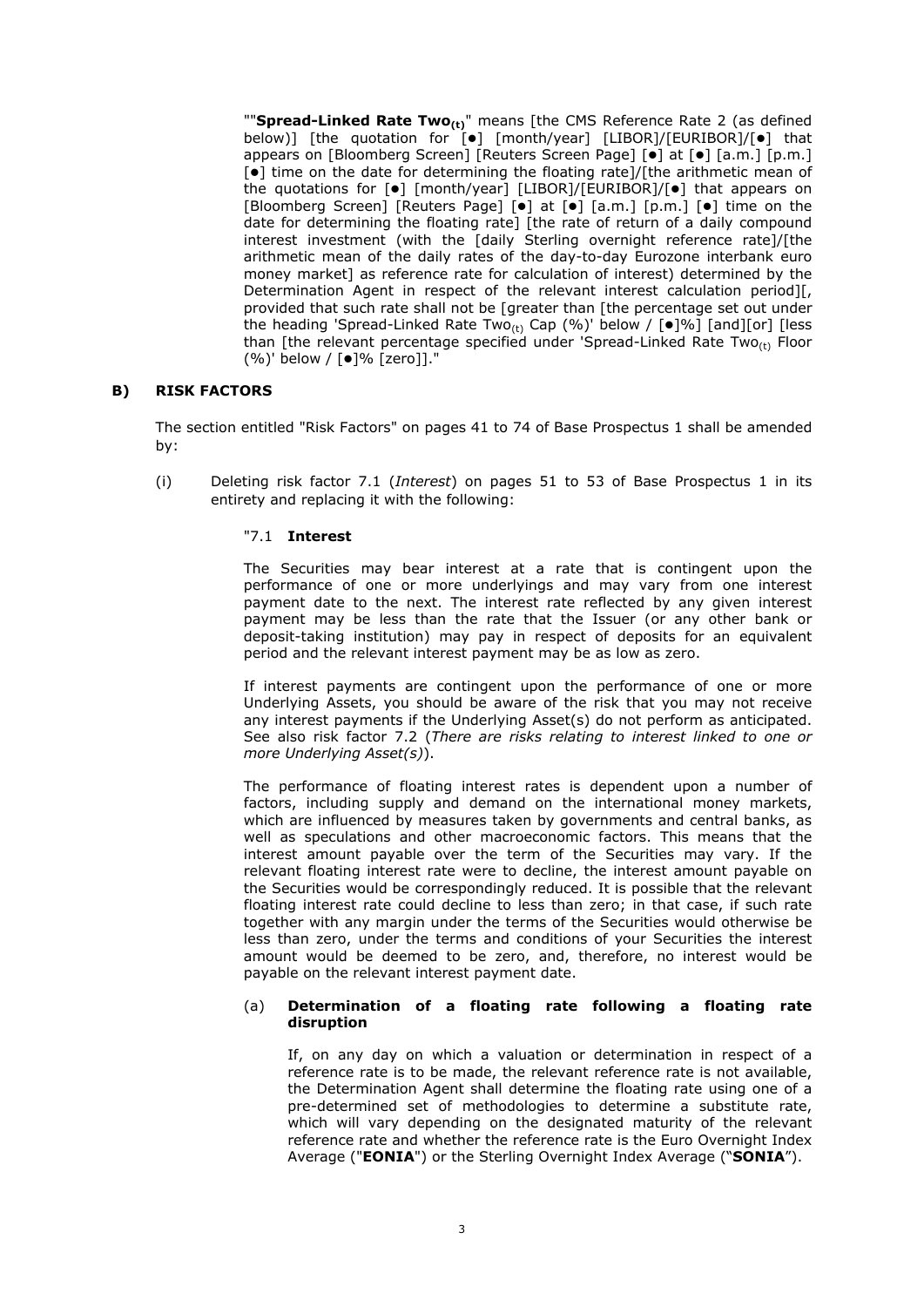For reference rates with a designated maturity of 12 months or less, the Determination Agent shall determine the floating rate using Linear Interpolation. If any of the rates to be used for Linear Interpolation is unavailable, the relevant floating rate shall be the last published offered quotation for the reference rate that appeared on the Relevant Screen Page, subject to a cut-off of five preceding business days from the relevant interest determination date. If no offered quotation is available during such five preceding business days, the relevant floating rate shall be determined using Linear Interpolation, save that the relevant interest determination date for such purpose will be deemed to be the immediately preceding business day on which the rates to be used for Linear Interpolation are both available, subject to a cut-off of five preceding business days. If any of the rates to be used for Linear Interpolation is unavailable the relevant floating rate will be some other rate determined by the Determination Agent.

For reference rates with a designated maturity of more than 12 months, the Determination Agent shall request four banks in the relevant market to provide an offered quotation for the relevant reference rate. If two or more quotations are obtained, such quotations shall be used to determine the floating rate to be used for calculating interest payable for the relevant period. If fewer than two quotations are obtained, the Determination Agent shall determine the floating rate by postponement of the interest determination date to the first business day on which the relevant reference rate is available, subject to a maximum of two business days. If the relevant reference rate remains unavailable for more than two consecutive business days, the relevant floating rate will be some other rate determined by the Determination Agent.

If the reference rate is EONIA, the Determination Agent shall determine the floating rate as the last published offered quotation for the reference rate that appeared on the Relevant Screen Page, subject to a cut-off of five preceding business days from the relevant interest determination date. If no offered quotation is available during such five preceding business days, the relevant floating rate will be some other rate determined by the Determination Agent.

If the reference rate is SONIA, the Determination Agent shall determine the floating rate as (i) the Bank of England's Bank Rate (the "**Bank Rate"**) prevailing at the close of business on the London Business Day preceding the relevant London Business Day on which SONIA was to be determined by such number of days as specified in the Final Terms (the "**Bank Rate London Business Day**"); plus (ii) the mean of the spread of the SONIA reference rate to the Bank Rate over the five London Business Days prior to the Bank Rate London Business Day on which a SONIA reference rate has been published, excluding the highest spread (or, if there is more than one highest spread, one only of those highest spreads) and lowest spread (or, if there is more than one lowest spread, one only of those lowest spreads) to the Bank Rate. If the Determination Agent is unable to determine the floating rate in this way, the floating rate will be some other rate determined by the Determination Agent.

There is a risk that the determination of the floating rate using any of these methodologies may result in a lower interest amount payable to you than the use of other methodologies.

#### (b) **Reference rate discontinuance**

If the calculation and publication of the relevant reference rate is permanently discontinued, the Determination Agent shall determine the floating rate using alternative arrangements which will vary depending on the reference rate.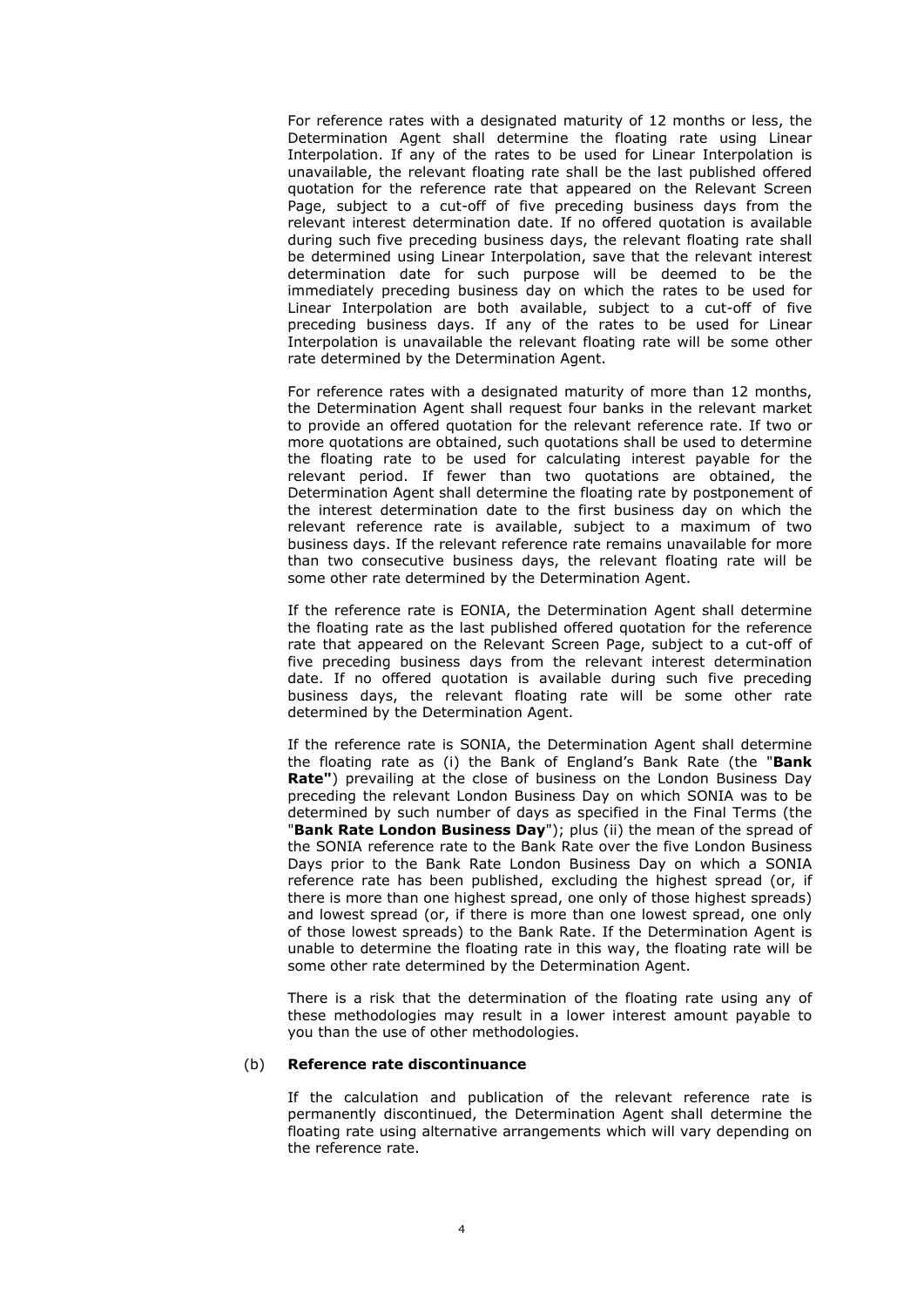If a pre-nominated reference rate (the "**Pre-nominated Index**") has been specified in the Final Terms in respect of the discontinued reference rate, the Pre-nominated Index will be substituted for the discontinued reference rate for all purposes of the Securities, and the Determination Agent may adjust any variable described in this Base Prospectus (including, without limitation, any barrier to the reference rate) as, in good faith judgement of the Determination Agent, may be necessary to render the Pre-nominated Index comparable to the discontinued reference rate for the purposes of the Securities.

If a Pre-nominated Index has not been specified in the Final Terms and the reference rate is not EONIA or SONIA, the Determination Agent may identify an alternative rate that it determines represents the same or a substantially similar measure or benchmark as the relevant reference rate, and the Determination Agent may deem that rate (the "**Successor Rate**") to be the reference rate. If a Successor Rate is selected, that Successor Rate will be substituted for the discontinued reference rate for all purposes of the Securities, and the Determination Agent may adjust any variable described in this Base Prospectus (including, without limitation, any barrier to the reference rate), as, in the good faith judgement of the Determination Agent, may be necessary to render the Successor Rate comparable to the discontinued reference rate for purposes of the Securities. If no Successor Rate is available, then the Determination Agent will determine the floating rate on each subsequent date of determination using Linear Interpolation. If any of the rates to be used for Linear Interpolation is unavailable, or otherwise the Determination Agent does not determine the Floating Rate of interest, an Additional Disruption Event will be deemed to have occurred and the Determination Agent will adjust, redeem and/or cancel the Securities.

If the reference rate is EONIA or SONIA, the Determination Agent may identify an alternative reference rate that it determines represents the same or a substantially similar measure or benchmark as EONIA or SONIA, as the case may be, and the Determination Agent may deem that successor reference rate to be the reference rate. If a successor reference rate is selected, that successor reference rate will be substituted for the discontinued reference rate for all purposes of the Securities, and the Determination Agent may adjust any variable described in this Base Prospectus (including, without limitation, any barrier to the reference rate), as, in the good faith judgement of the Determination Agent, may be necessary to render the successor reference rate comparable to the discontinued reference rate for purposes of the Securities. If no successor reference rate is available, or otherwise the Determination Agent does not determine the Floating Rate of interest, an Additional Disruption Event will be deemed to have occurred and the Determination Agent will adjust, redeem and/or cancel the Securities.

Notwithstanding these alternative arrangements, the discontinuance of the relevant reference rate may adversely affect the market value of the Securities."

(ii) inserting a new risk factor 13.3 on page 68 of Base Prospectus 1 as follows:

### "13.3 **The market continues to develop in relation to SONIA as a reference rate**

Investors should be aware that the market continues to develop in relation to SONIA as a reference rate in the capital markets and its adoption as an alternative to Sterling LIBOR. In particular, market participants and relevant working groups are exploring alternative reference rates based on SONIA, including term SONIA reference rates (which seek to measure the market's forward expectation of an average SONIA rate over a designated term). The market or a significant part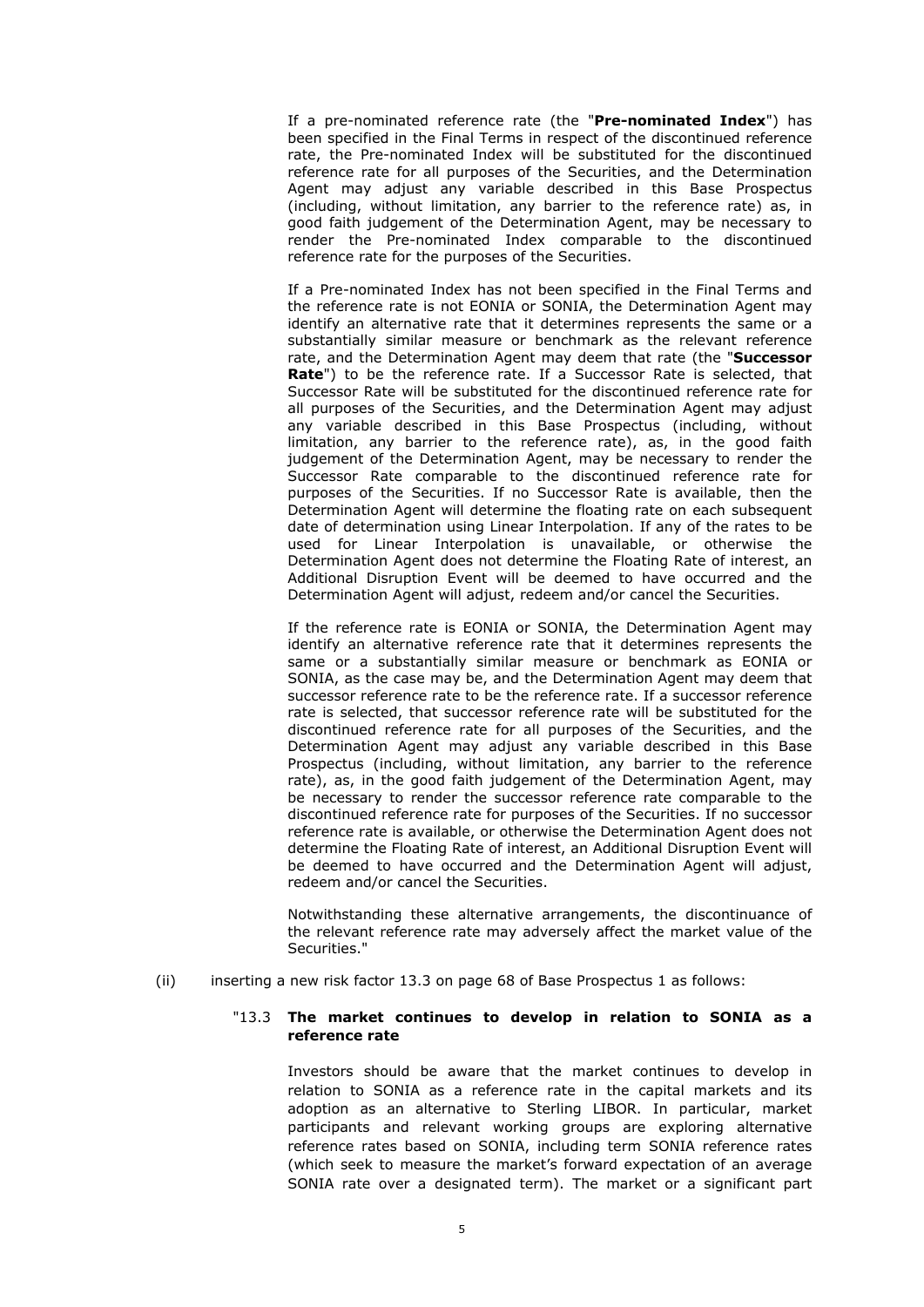thereof may adopt an application of SONIA that differs significantly from that set out in the Conditions and used in relation to Securities that reference a SONIA rate issued under this Base Prospectus.

Interest on Securities which reference a SONIA rate is not determined until the end of the relevant interest calculation period. Therefore, investors may be unable to reliably estimate the amount of interest which will be payable on such Securities. Further, if the Securities become due and payable under General Condition 16 (*Events of Default*), the SONIA rate to be applied in determination of the Early Cash Settlement Amount shall be determined in respect of the date on which the Notes became due and payable and shall not be reset thereafter.

Investors should consider the above matters when making their investment decision with respect to any Securities that reference a SONIA rate."

(iii) amending risk factor 15 (*Regulation and reform of benchmarks, including LIBOR, EURIBOR and other interest rate, equity, foreign exchange rate and other types of benchmarks*) on pages 69 to 71 of Base Prospectus 1 by inserting the following sentence at the end of the sixth paragraph:

> "For further information on the risks relating to SONIA, see risk factor 13.3 (*The market continues to develop in relation to SONIA as a reference rate*)."

### **C) HOW THE RETURN ON YOUR INVESTMENT IS CALCULATED**

The section entitled "How the Return on Your Investment is Calculated" on pages 81 to 125 of Base Prospectus 1 shall be amended by:

(i) inserting the following (in alphabetical order) into the table under the heading "Key terminology for Worked Examples" on pages 82 to 83 of Base Prospectus 1:

> "**SONIA** means the rate of return of a daily compound interest investment (with the daily Sterling overnight reference rate as reference rate for the calculation of interest), calculated on the Interest Determination Date for a relevant Interest Calculation Period. By way of worked example, assuming that:

- the nominal amount per security is GBP 1,000;
- the issue price is 100% of the nominal amount;
- the Settlement Currency is GBP;
- the daily compounding SONIA rates are as follows:
	- o compounding day 1: 4%;
	- o compounding day 2: 4.5%; and
	- $\circ$  compounding day 3: 5%,
- the day count fraction is 'Actual/365 (Fixed)' basis, being in respect of any period the actual number of calendar days in such period, divided by a year (assumed under this convention to be 365 days); and
- the actual number of calendar days in the interest calculation period is assumed to be 3,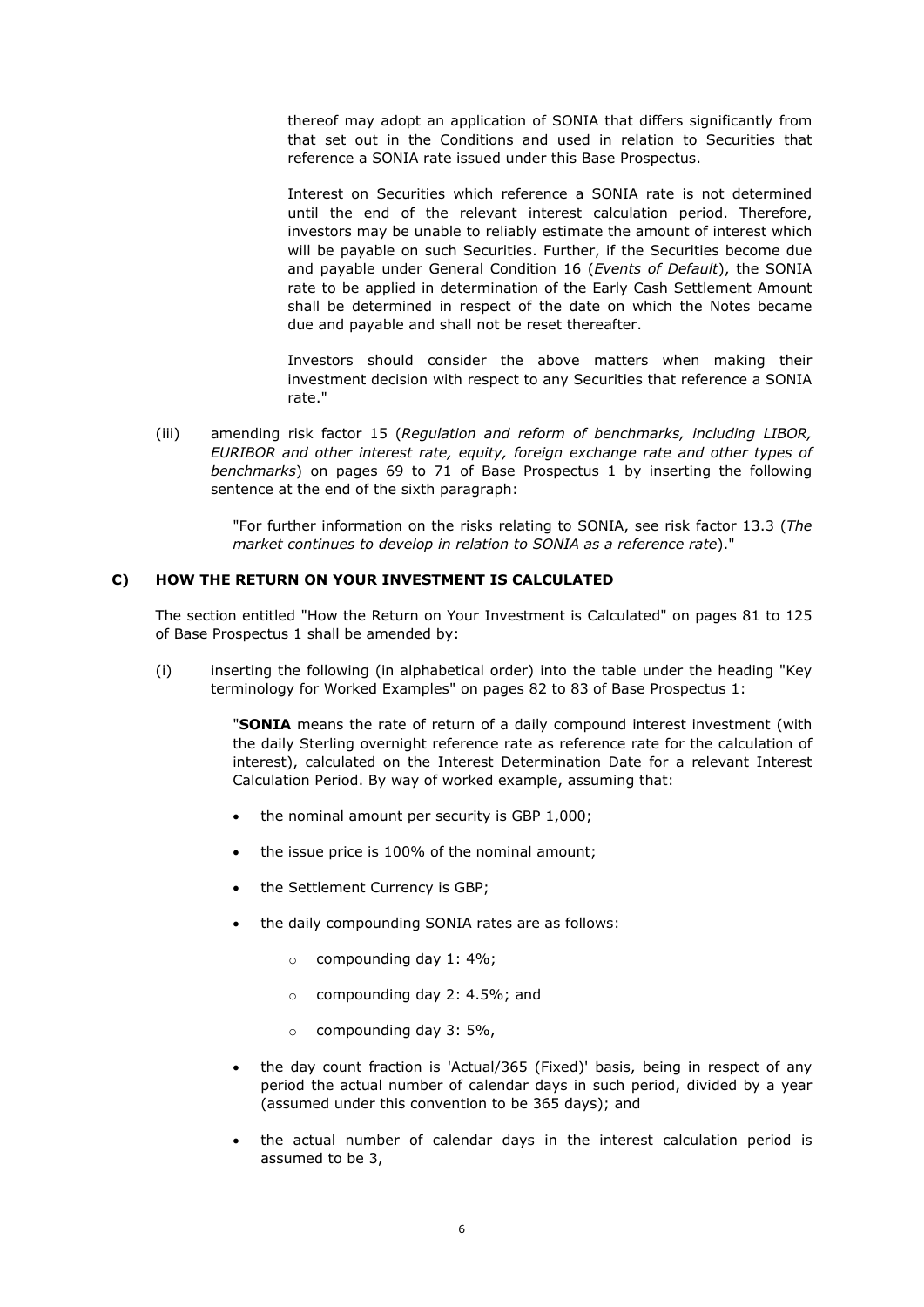then for each Security that you hold the interest amount payable over such period on the interest payment date will be GBP 0.37, calculated as follows:

$$
GBP\ 1,000 \times \frac{3}{365} \times \left\{ \left[ \left( 1 + 4\% \times \frac{1}{365} \right) \times \left( 1 + 4.5\% \times \frac{1}{365} \right) \times \left( 1 + 5\% \times \frac{1}{365} \right) - 1 \right] \times \frac{365}{3} \right\}
$$
\n
$$
= GBP\ 1,000 \times \frac{3}{365} \times \left\{ \left[ (1.000110) \times (1.000123) \times (1.000137) - 1 \right] \times \frac{365}{3} \right\}
$$
\n
$$
= GBP\ 0.37.
$$

In practice, the interest calculation period will be longer than the above worked example, so the interest amount payable will continue to be compounded over the interest calculation period accordingly."

(ii) replacing all references to the London Interbank Offered Rate ("**LIBOR**") in the subsection headed "Floating Rate Interest" on pages 85 to 86 of Base Prospectus 1 with references to the Sterling Overnight Index Average ("**SONIA**") so that such subsection now reads as follows:

#### "**Floating Rate Interest**

*Securities that pay Floating Rate Interest pay interest that is tied to a floating rate, such as the Sterling Overnight Index Average (SONIA), multiplied by a number (participation) which determines the level of exposure to the reference rate (where a number greater than 1 will magnify the effect of gains and losses and a number less than 1 will reduce the effect of gains and losses), plus or minus a fixed percentage (fixed spread) and subject, in certain cases, to a maximum or minimum rate of interest.*

The level of the participation depends on a number of economic factors and will *be determined at the time of issuance by reference to market conditions relevant to the applicable reference rate at such time.*

*SONIA is an interest rate benchmark which reflects the rate of return of a daily compound interest investment (with the daily Sterling overnight reference rate as reference rate for the calculation of interest).*

Unless your Securities are redeemed early, in respect of each Security and on each interest payment date to which Floating Rate Interest applies you will receive an amount calculated by applying the rate of interest for that interest payment date to the nominal amount, and then multiplying such amount by a fraction reflecting the number of days for which interest has accrued (day count fraction). The rate of interest for any interest payment date will be determined by multiplying the level of the interest rate benchmark (the reference rate) for such interest payment date by the applicable participation (being a number which determines the level of exposure to the reference rate, where 1 will give proportionate exposure, a number greater than 1 will multiply the effects of gains and losses and a number less than 1 will reduce the effects of gains and losses) and then adding or subtracting a fixed percentage (fixed spread). The result shall be subject to any maximum or minimum rate specified in the Final Terms.

**WORKED EXAMPLE: Assuming, for the purpose of this worked example only, that:**

- **the nominal amount per security is GBP 1,000;**
- **the issue price is 100% of the Aggregate Nominal Amount;**
- **the Settlement Currency is GBP;**
- **the reference rate is SONIA (the daily rates compounded up**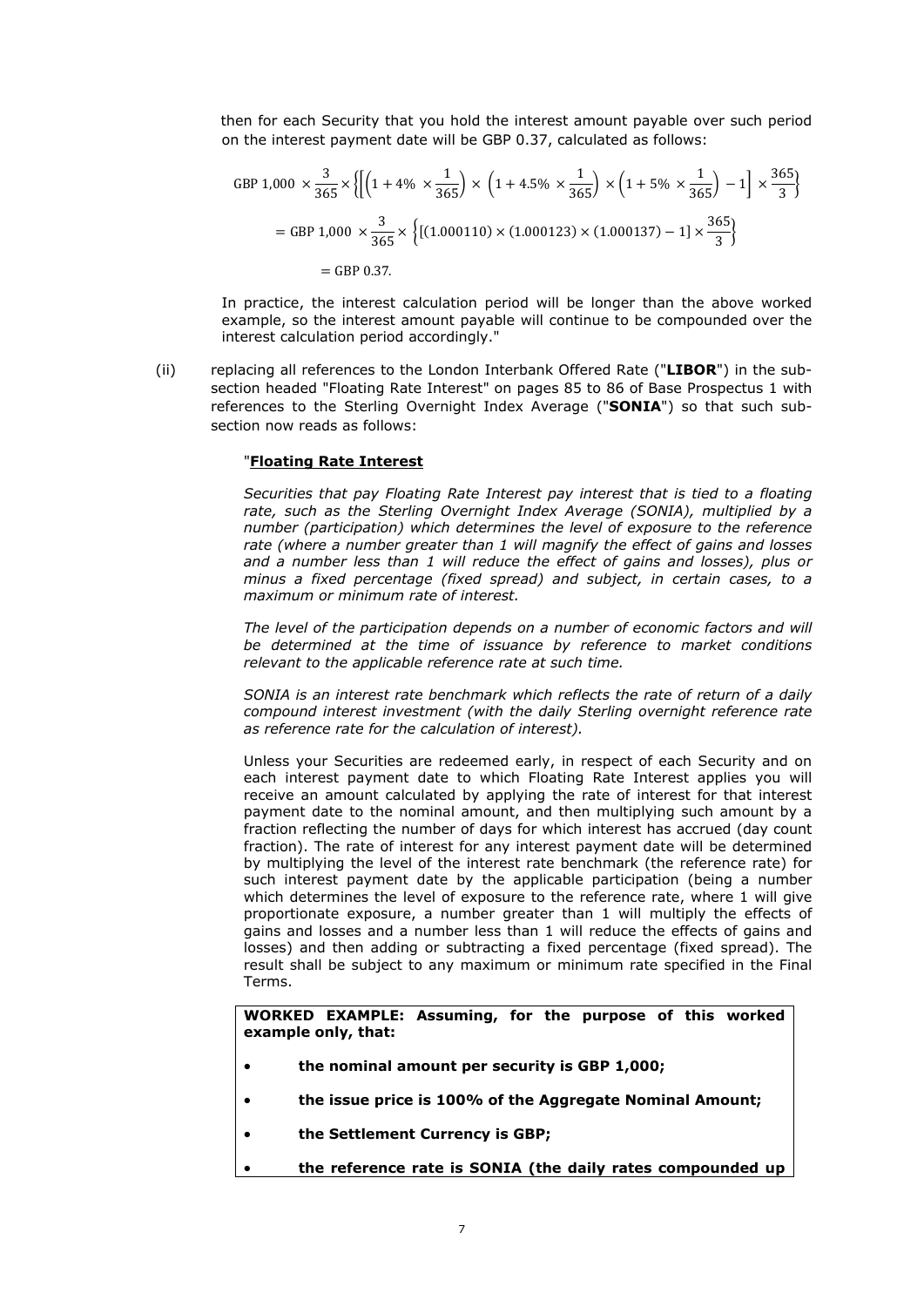**to the end of the interest calculation period);**

- **the participation is 1.1 (so, for every increase or decrease in the reference rate, the percentage to be added to the fixed spread to determine your rate of interest will increase or decrease by 110% of that);**
- **the fixed spread (which has the effect of increasing, if positive, or decreasing, if negative, the reference rate) is 3%;**
- **the rate of interest is subject to a minimum rate of 0% and a maximum rate of 7% per annum;**
- **the day count fraction is 'Actual/365 (Fixed)' basis, being the actual number of calendar days in the interest calculation period, divided by a year (assumed under this convention to be 365 days); and**
- **the actual number of calendar days in the interest calculation period is assumed to be 181,**
	- **if the reference rate is set at 3.1%, for each Security that you hold the interest amount payable on the corresponding interest payment date will be equal to GBP 31.79 (rounded to two decimal places, with GBP 0.005 rounded upwards). This figure is calculated as GBP 1,000 × rate of interest of 6.41% × day count fraction of 181/365. The rate of interest (6.41%) is calculated as the reference rate of 3.1% multiplied by the participation of 1.1 + 3% fixed spread, and is not subject to the minimum or maximum rate of interest. In this scenario you will therefore receive a positive interest return of GBP 31.79 on the interest payment date;**
	- **– if the reference rate is set at 4.52%, for each Security that you hold the interest amount payable on the corresponding interest payment date will be equal to GBP 34.71 (rounded to two decimal places, with GBP 0.005 rounded upwards). This figure is calculated as GBP 1,000 × rate of interest of 7% × day count fraction of 181/365. The rate of interest (7%) is set as the maximum rate of interest because the reference rate of 4.52% multiplied by the participation of 1.1 + 3% fixed spread results in a rate of 7.972% and the rate of interest is capped at 7%. In this scenario you will therefore receive a positive interest return of GBP 34.71 on the interest payment date;**
	- **– if the reference rate is set at -4%, for each Security that you hold the interest amount payable on the corresponding interest payment date will be equal to GBP 0. This figure is calculated as GBP 1,000 × rate of interest of 0% × day count fraction of 181/365. The rate of interest (0%) is set as the minimum rate of interest because the reference rate of -4% multiplied by the participation of 1.1 + 3% fixed spread, results in a rate of -1.4%. In this scenario you will therefore receive no interest return on the interest payment date.**"
- (iii) replacing all references to the London Interbank Offered Rate ("**LIBOR**") in the subsection headed "Inverse Floating Rate Interest" on pages 87 to 88 of Base Prospectus 1 with references to the Sterling Overnight Index Average ("**SONIA**") so that such sub-section now reads as follows: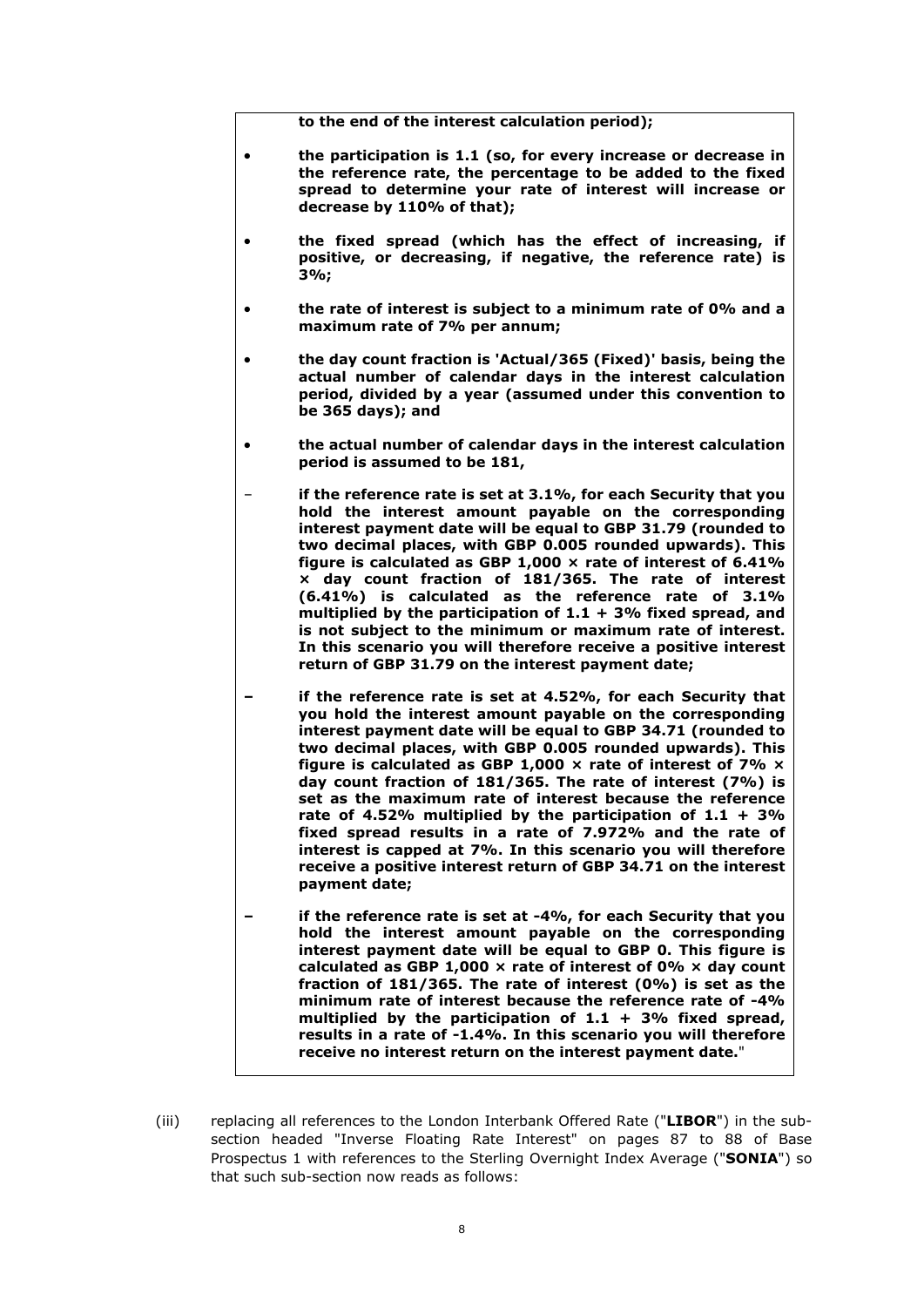### "**Inverse Floating Rate Interest**

*Securities that pay Inverse Floating Rate Interest pay interest that is equal to a*  fixed percentage (fixed spread) minus a floating rate, such as the Sterling *Overnight Index Average (SONIA), multiplied by a number (participation) which determines the level of exposure to the reference rate (where a number greater than 1 will magnify the effect of gains and losses and a number less than 1 will reduce the effect of gains and losses) and subject, in certain cases, to a maximum or minimum rate of interest.*

The level of the participation depends on a number of economic factors and will *be determined at the time of issuance by reference to market conditions relevant to the applicable reference rate at such time.*

*SONIA is an interest rate benchmark which reflects the rate of return of a daily compound interest investment (with the daily Sterling overnight reference rate as reference rate for the calculation of interest).*

*Note that the Interest Rate applicable to Inverse Floating Rate Interest is determined by subtracting the reference rate from a fixed percentage, whereas the Interest Rate applicable to Floating Rate Interest is determined by adding or subtracting a fixed percentage to or from the reference rate.*

Unless your Securities are redeemed early, in respect of each Security and on each interest payment date to which Inverse Floating Rate Interest applies you will receive an amount calculated by applying the rate of interest for that interest payment date to the nominal amount, and then multiplying such amount by a fraction reflecting the number of days for which interest has accrued (day count fraction). The rate of interest for any interest payment date will be determined by multiplying the level of the interest rate benchmark (the reference rate) for such interest payment date by the applicable participation and then subtracting such rate from a fixed percentage (fixed spread). The result shall be subject to any maximum or minimum rate specified in the Final Terms.

**WORKED EXAMPLE: Assuming, for the purpose of this worked example only, that:**

- **the nominal amount per security is GBP 1,000;**
- **the issue price is 100% of the Aggregate Nominal Amount;**
- **the Settlement Currency is GBP;**
- **the reference rate is SONIA (the daily rates compounded up to the end of the interest calculation period);**
- **the participation is 1.1 (so, for every increase or decrease in the reference rate, the percentage to be deducted from the fixed spread to determine your rate of interest will increase or decrease by 110% of that);**
- **the fixed spread is 8%;**
- **the rate of interest is subject to a minimum rate of 0% and a maximum rate of 5% per annum;**
- **the day count fraction is 'Actual/365 (Fixed)' basis, being the actual number of calendar days in the interest calculation period, divided by a year (assumed under this convention to be 365 days); and**

```
 the actual number of calendar days in the interest calculation
```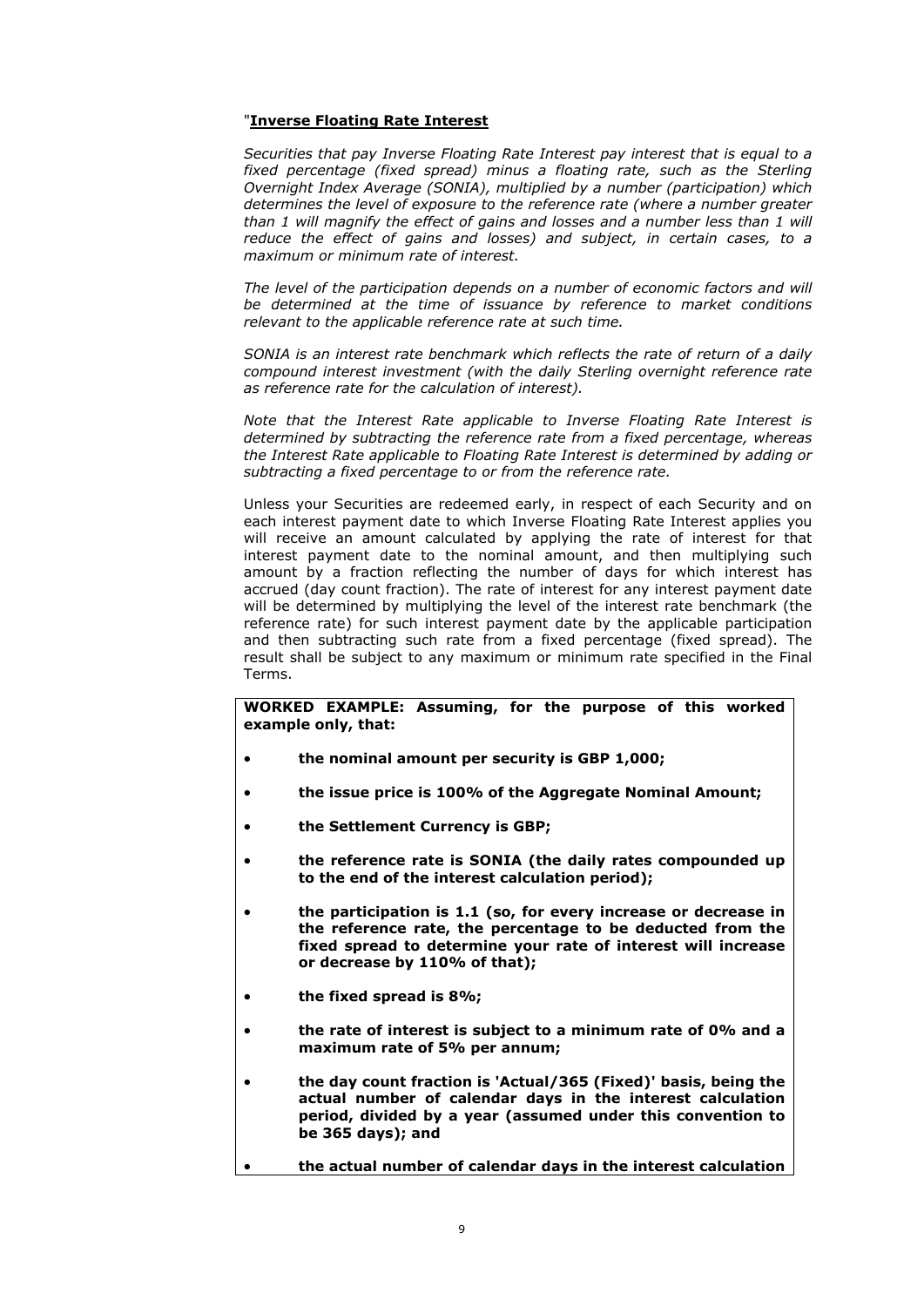**period is assumed to be 181,**

- **– if the reference rate is set at 3.1%, for each Security that you hold the interest amount payable on the corresponding interest payment date will be equal to GBP 22.76 (rounded to two decimal places, with GBP 0.005 rounded upwards). This figure is calculated as GBP 1,000 × rate of interest of 4.59% × day count fraction of 181/365. The rate of interest (4.59%) is calculated as 8% fixed spread minus the result of (i) the reference rate of 3.1% multiplied by (ii) the participation of 1.1, and is not subject to the minimum or maximum rate of interest. In this scenario you will therefore receive a positive interest return of GBP 22.76 on the interest payment date;**
- **– if the reference rate is set at 1.6%, for each Security that you hold the interest amount payable on the corresponding interest payment date will be equal to GBP 24.79 (rounded to two decimal places, with GBP 0.005 rounded upwards). This figure is calculated as GBP 1,000 × rate of interest of 5% × day count fraction of 181/365. The rate of interest (5%) is set as the maximum rate of interest because the 8% fixed spread minus the result of (i) the reference rate of 1.6% multiplied by (ii) the participation of 1.1 results in a rate of 6.24 and the rate of interest is capped at 5%. In this scenario you will therefore receive a positive interest return of GBP 24.79 on the interest payment date;**
- **– if the reference rate is set at 8.50%, for each Security that you hold the interest amount payable on the corresponding interest payment date will be equal to GBP 0. This figure is calculated as GBP 1,000 × rate of interest of 0% × day count fraction of 181/365. The rate of interest (0%) is set as the minimum rate of interest because the 8% fixed spread minus the result of (i) the reference rate of 8.50% multiplied by (ii) the participation of 1.1 results in a rate of -1.35%. In this scenario you will therefore receive no interest return on the interest payment date.**"
- (iv) amending the paragraphs under the heading "Application of the Range Accrual Factor" on page 97 of Base Prospectus 1 as follows:
	- (A) amending the first italicised paragraph to add a reference to "decompounded floating rate interest", so that such amended paragraph now reads as follows:

*"The terms of any Securities that pay fixed rate, floating rate, inverse floating rate, Spread-Linked Interest and/or decompounded floating rate interest may provide that the amount of interest payable in respect of such Securities for any interest calculation period to which such interest types apply will be multiplied by the applicable range accrual factor."*

- (B) amending the fifth bullet point entitled "Inflation Range Accrual" to include a reference to "Year-on-Year", so that such amended paragraph now reads as follows:
	- **" Year-on-Year Inflation Range Accrual**. The Range Accrual Factor will be a fraction equal to (i) the number of calendar months in the interest calculation period in which a specified year-on-year inflation rate is determined to be a value equal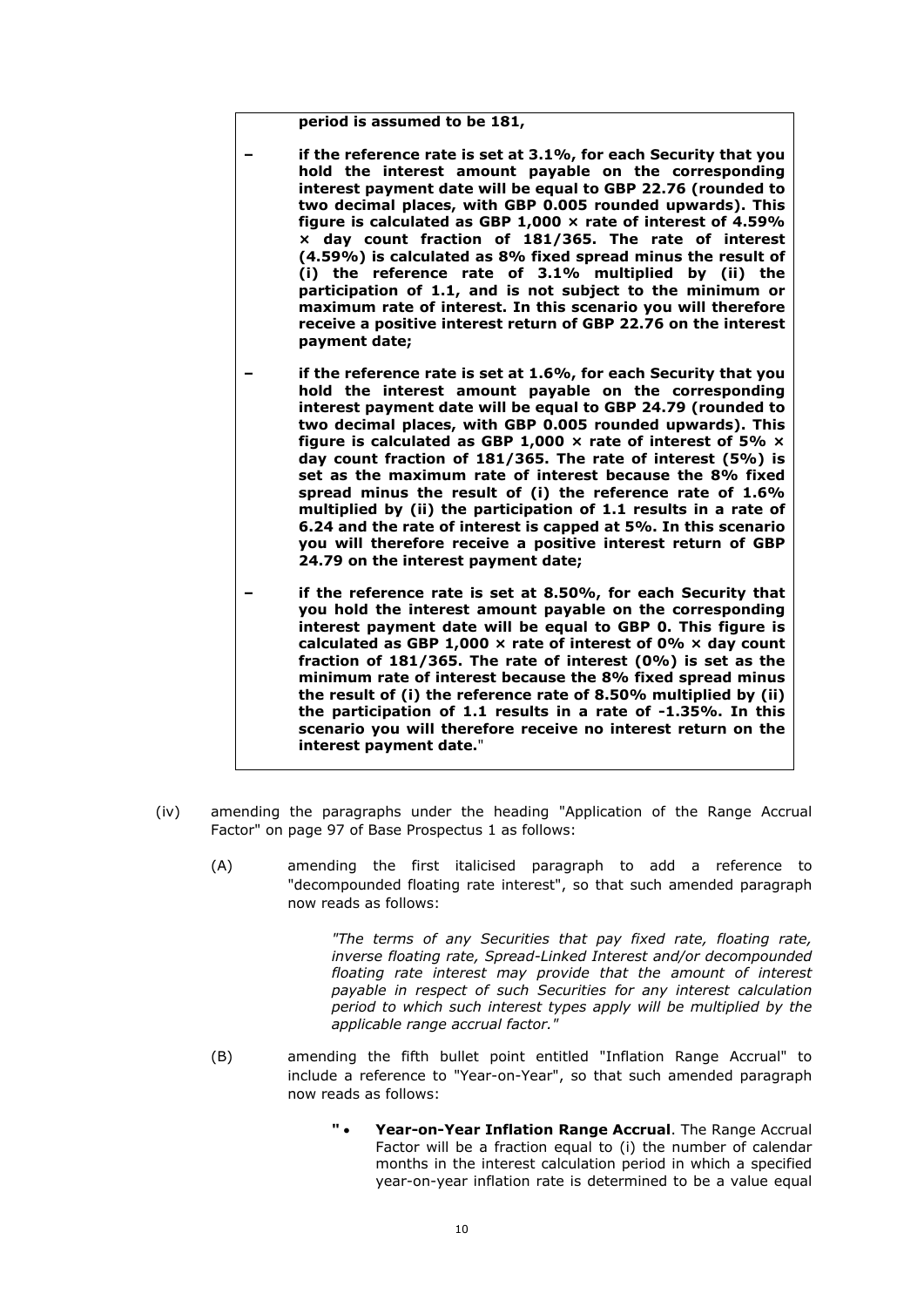to or greater than the Lower Barrier and/or equal to or less than the Upper Barrier (as applicable), divided by (ii) the total number of calendar months in respect of such interest calculation period."

### **D) TERMS AND CONDITIONS OF THE SECURITIES**

The section entitled "Terms and Conditions of the Securities" on pages 126 to 241 of Base Prospectus 1 shall be amended as follows:

(i) amending General Condition 6.2(e) (*Relevant Defined Terms*) on pages 147 to 148 of Base Prospectus 1 by correcting the formula set out in limb (iii) of the definition of "Reference Index", so that such amended definition now reads as follows:

#### ""**Reference Index**" means:

(i) if the Final Terms specifies 'single rate' to be 'Applicable', the amount calculated in accordance with the following formula:

#### *Multiplier ×Reference Rate*

(ii) if the Final Terms specifies 'spread rate' to be 'Applicable', the amount calculated in accordance with the following formula:

(*Multiplier 1 ×Reference Rate 1*) *-* (*Multiplier 2 ×Reference Rate 2*)

(iii) if the Final Terms specifies 'combined rate' to be 'Applicable', the amount calculated in accordance with the following formula:

(*Multiplier 1 ×Reference Rate 1*) *+* (*Multiplier 2 ×Reference Rate 2*)

where:

- "**Multiplier**", "**Multiplier 1**" and "**Multiplier 2**" each means the percentage specified as such in the Final Terms, which shall be preceded by either a 'plus' or a 'minus' (provided that, if the Final Terms specifies 'Multiplier', 'Multiplier 1' and/or 'Multiplier 2' to be 'Not Applicable', each such value as so specified shall be deemed to be one).
- "**Reference Rate**", "**Reference Rate 1**" and "**Reference Rate 2**" each means the Reference Rate specified as such in the Final Terms."
- (ii) amending General Condition 6.5 (*Digital Interest*) on pages 157 to 161 of Base Prospectus 1 as follows:
	- (A) deleting the definition of "Interest Determination Date" under General Condition 6.5(e) (*Relevant defined terms*) on page 160 of Base Prospectus 1 in its entirety and replacing it with the following:
		- ""**Interest Determination Date**" means any of the following, as applicable:
			- (i) with respect to a Relevant Interest Calculation Period and a Reference Rate other than EONIA or SONIA, the date specified as such in the Final Terms or, if none is so specified:
				- (A) the first day of such Relevant Interest Calculation Period, if the relevant currency is sterling or Hong Kong dollar;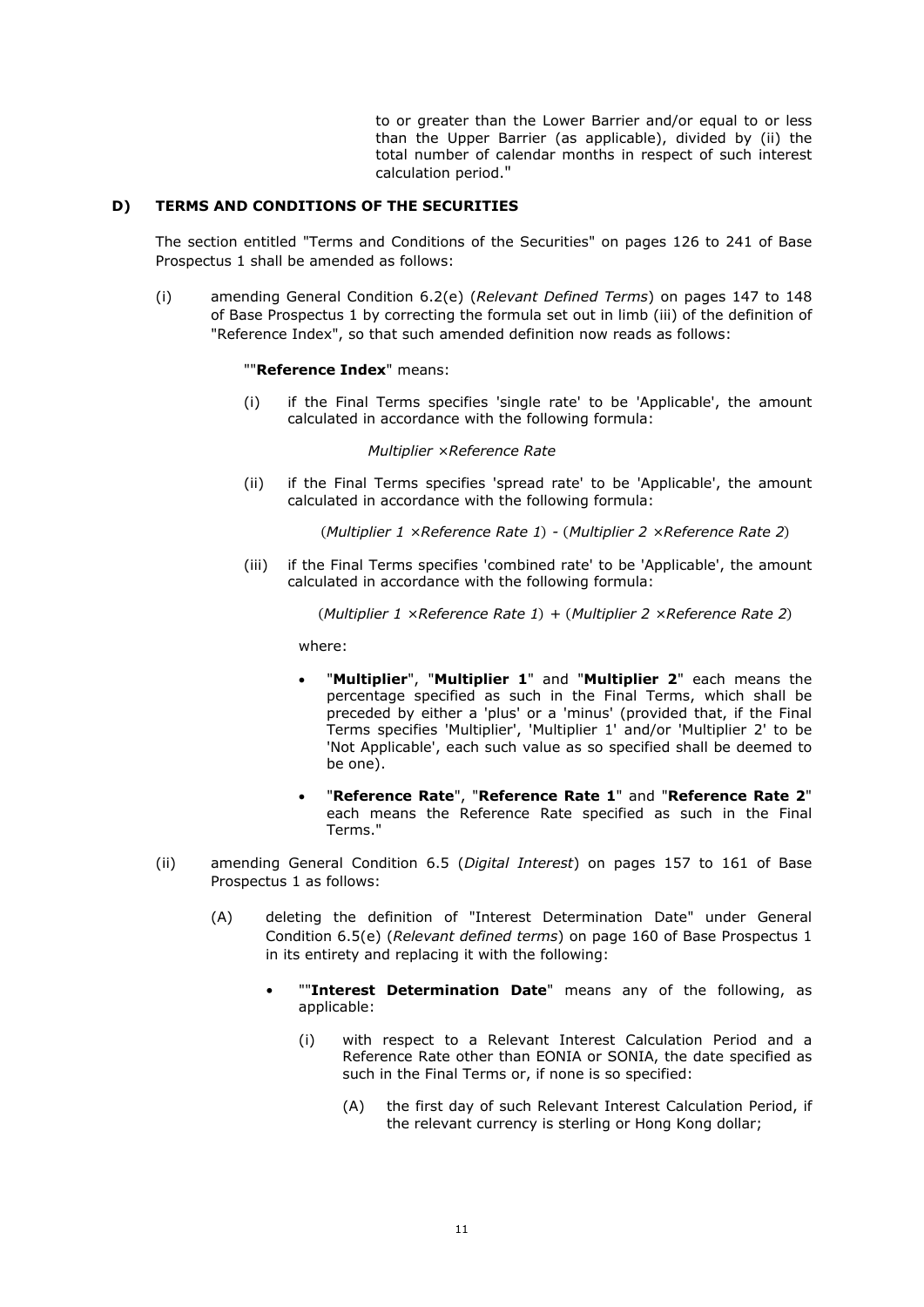- (B) the date falling two TARGET Business Days prior to the first day of such Relevant Interest Calculation Period, if the relevant currency is euro; or
- (C) in any other case, the date falling two London Business Days prior to the first day of such Relevant Interest Calculation Period;
- (ii) with respect to a Relevant Interest Calculation Period and EONIA, unless specified otherwise in the Final Terms, the last TARGET Business Day of such Interest Calculation Period; and
- (iii) with respect to a Relevant Interest Calculation Period and SONIA, unless specified otherwise in the Final Terms, the last London Business Day of such Interest Calculation Period."
- (iii) amending General Condition 6.8 (*Determination of a Floating Rate*) on pages 169 to 175 of Base Prospectus 1 as follows:
	- (A) deleting General Condition 6.8(b)(i) on page 170 of Base Prospectus 1 in its entirety and replacing it with the following:
		- "(i) If the Reference Rate is a floating interest rate other than EONIA or SONIA, the relevant Floating Rate of interest will, subject as provided below, be either:
			- (A) the offered quotation (where the Final Terms specifies 'Offered Quotation' to be 'Applicable'); or
			- (B) the arithmetic mean of the offered quotations (where the Final Terms specifies 'Arithmetic Mean' to be 'Applicable'),

in each case expressed as a percentage rate per annum, for the Reference Rate of the relevant Designated Maturity which appear(s) on the Relevant Screen Page as of the Relevant Time on the Interest Determination Date relating to such Interest Payment Date, as determined by the Determination Agent. In the case of (B) above only, if five or more of such offered quotations are available on the Relevant Screen Page, the highest (or, if there is more than one such highest quotation, one only of such quotations) and the lowest (or, if there is more than one such lowest quotation, one only of such quotations) shall be disregarded by the Determination Agent for the purpose of determining the arithmetic mean of such offered quotations.

If the Final Terms specifies 'Linear Interpolation' to be 'Applicable', then, in respect of any short or long Interest Calculation Period as specified in the Final Terms, the Determination Agent will determine the relevant Floating Rate of interest using Linear Interpolation."

- (B) inserting a new General Condition 6.8(b)(iii) on page 171 of Base Prospectus 1 as follows:
	- "(iii) If the Final Terms specifies 'Reference Rate' to be 'SONIA', the relevant Floating Rate of interest will be the rate of return of a daily compound interest investment (with the daily Sterling overnight reference rate as reference rate for the calculation of interest) and which will be calculated by the Determination Agent on the Interest Determination Date, as follows, and the resulting percentage will be rounded, if necessary, to the nearest one ten-thousandth of a percentage point, with 0.00005 being rounded upwards ("**SONIA**"):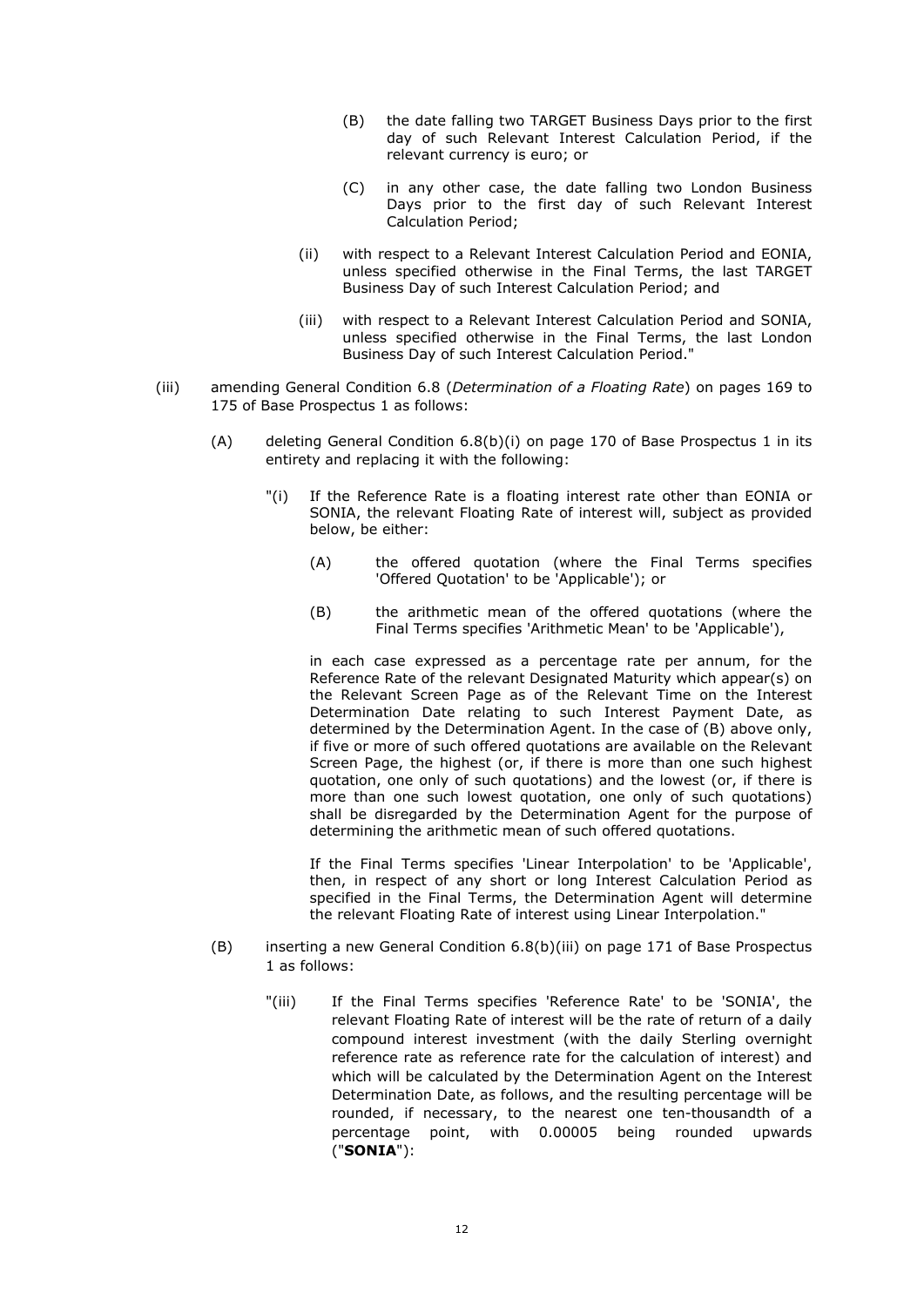$$
\left[ \prod_{i=1}^{d_0} \left( 1 + \frac{\text{SONIA}_{i-pLBD} \times n_i}{365} \right) - 1 \right] \times \frac{365}{d}
$$

where:

"**do**" means in respect of the Relevant Interest Calculation Period, the number of London Business Days in the Relevant Interest Calculation Period;

"**i**" means in respect of the Relevant Interest Calculation Period, a series of whole numbers from one to  $d_{o}$ , each representing a relevant London Business Day in chronological order from, and including, the first London Business Day in the Relevant Interest Calculation Period to, and including, the last London Business Day in the Relevant Interest Calculation Period;

"**ni**" means in respect of any London Business Day "i", the number of calendar days from, and including, such London Business Day "i" to but excluding the earlier of (a) the next London Business Day and (b) the last day of the Relevant Interest Calculation Period on which the SONIA reference rate is  $SONIA<sub>i-plBD</sub>$ ;

"**p**" means, in respect of the Relevant Interest Calculation Period, the number of London Business Days specified in the Final Terms, being the length of the look-back period immediately preceding a London Business Day "i" falling in such Relevant Interest Calculation Period on which the SONIA reference rate is to be determined. For the avoidance of doubt, if "p" is specified in the Final Terms to be zero, there shall be no look-back period in respect of any London Business Day "i".

"**SONIAi-pLBD**" means, in respect of any London Business Day "i" falling in the Relevant Interest Calculation Period, the SONIA reference rate in respect of the London Business Day falling "p" London Business Days prior to such London Business Day "i";

the "**SONIA reference rate"**, in respect of any London Business Day, means a reference rate equal to the daily Sterling Overnight Index Average ("**SONIA"**) rate for such London Business Day as provided by the administrator of SONIA to authorised distributors and as then published on the Relevant Screen Page or, if the Relevant Screen Page is unavailable, as otherwise published by such authorised distributors, in each case on the London Business Day immediately following such London Business Day; and

"**d**" is the number of calendar days in the Relevant Interest Calculation Period."

(C) deleting General Condition 6.8(d) (*Floating Rate Disruption*) on pages 171 to 173 of Base Prospectus 1 in its entirety and replacing it with the following:

#### "(d) **Floating Rate Disruption**

Unless a Reference Rate Discontinuance (as defined below) has occurred, in which case General Condition 6.8(e) (Reference Rate Discontinuance) shall apply, if, on any Interest Determination Date, the Relevant Screen Page for the Reference Rate (or EONIA<sub>i</sub> or SONIA<sub>i-</sub>  $_{\text{plBD}}$ ) is not available, or (in the case of General Condition 6.8(b)(i)(A) above) no such offered quotation appears on the Relevant Screen Page or (in the case of General Condition 6.8(b)(i)(B) above) fewer than three such offered quotations appear on the Relevant Screen Page, in each case as of the Relevant Time, or on any TARGET Business Day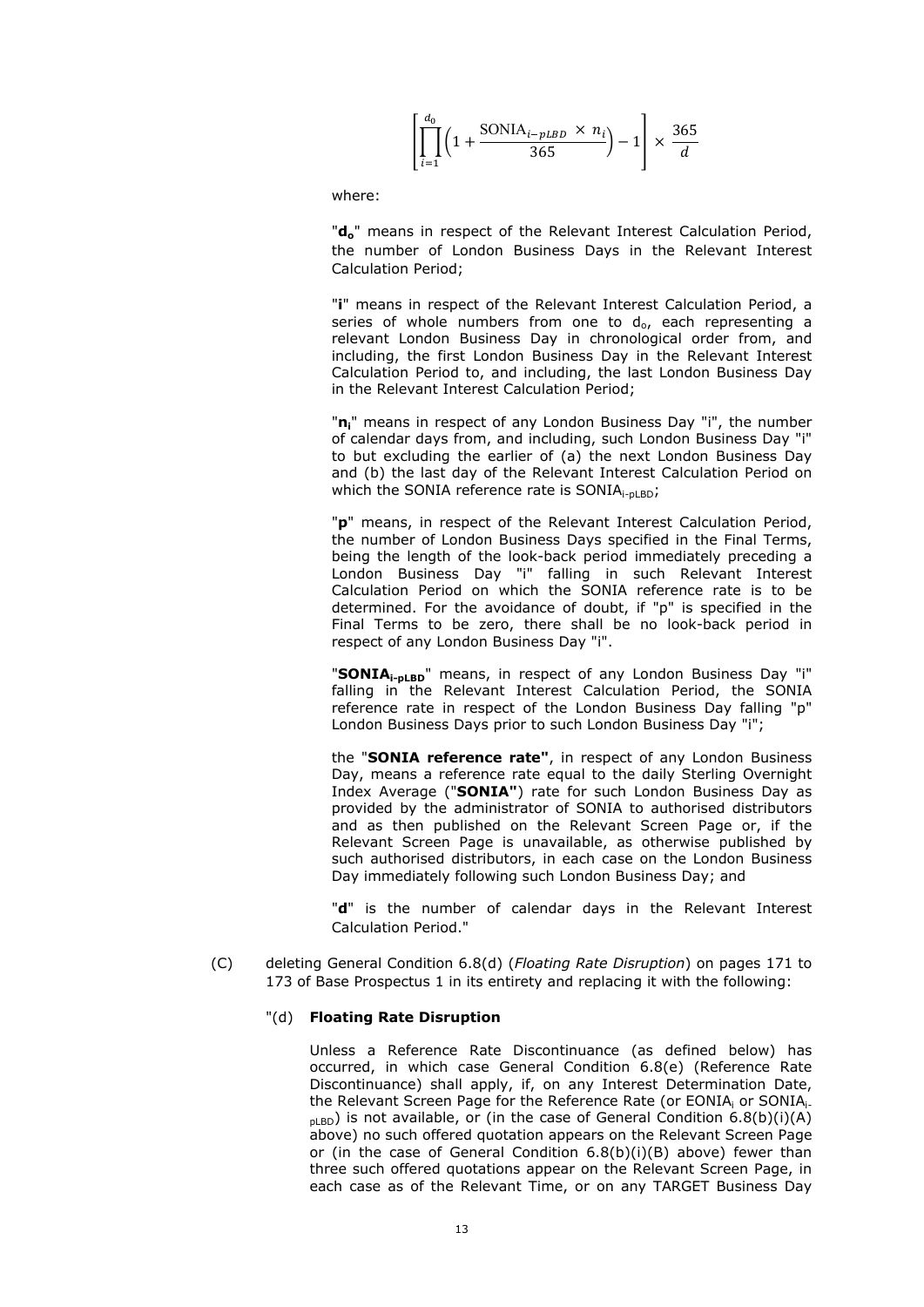pursuant to Condition  $6.8(b)(ii)$  above EONIA<sub>i</sub> is not available on the Relevant Screen Page or on any London Business Day pursuant to Condition  $6.8(b)$ (iii) above SONIA<sub>i-pLBD</sub> is not available on the Relevant Screen Page (such Reference Rate, a "Disrupted Reference Rate" and each such event, a "Floating Rate Disruption"), the Determination Agent shall determine the Floating Rate of interest in respect of such Interest Determination Date (or EONIAi, in respect of the relevant TARGET Business Day, or SONIA<sub>i-pLBD</sub>, in respect of the relevant London Business Day as applicable) in accordance with the following methodologies, as applicable depending on the Designated Maturity of the relevant Reference Rate or whether the Disrupted Reference Rate is EONIA or SONIA, as the case may be:

- (i) If the Designated Maturity of the relevant Reference Rate is 12 months or less:
	- (A) the Determination Agent shall determine the Floating Rate in respect of such Interest Determination Date using Linear Interpolation;
	- (B) if the Determination Agent determines that one or both of the rates to be used for the purposes of Linear Interpolation in accordance with sub-paragraph (A) immediately above are unavailable, the Floating Rate in respect of such Interest Determination Date shall be the last published offered quotation(s) for the Reference Rate that appeared on the Relevant Screen Page, provided that the last published quotation(s) may not be earlier than the fifth Business Day prior to the Interest Determination Date;
	- (C) if the Determination Agent determines that no offered quotation was published (or, in the case of General Condition 6.8(b)(i)(B) above, fewer than three such offered quotations were published) for the Reference Rate in accordance with and during the period provided in subparagraph (B) immediately above, the Floating Rate in respect of the relevant Interest Determination Date shall be determined using Linear Interpolation save that the Interest Determination Date for such purpose will be deemed to be the immediately preceding Business Day on which the rates to be used for Linear Interpolation are both available on the Relevant Screen Page, provided that the last published rate for such purpose may not be earlier than the fifth Business Day prior to the Interest Determination Date;
	- (D) if the Determination Agent determines that the rates to be used for the purposes of Linear Interpolation in accordance with and during the period provided in subparagraph (C) immediately above are unavailable, the Floating Rate for such Interest Payment Date shall be such other rate as determined by the Determination Agent in its discretion.
- (ii) If the Designated Maturity of the relevant Reference Rate is more than 12 months:
	- (A) the Determination Agent shall request each of the Reference Banks to provide the Determination Agent with its offered quotation (expressed as a percentage rate per annum) for the Reference Rate of the relevant Designated Maturity as soon as practicable after the Relevant Time on the Interest Determination Date in question. If two or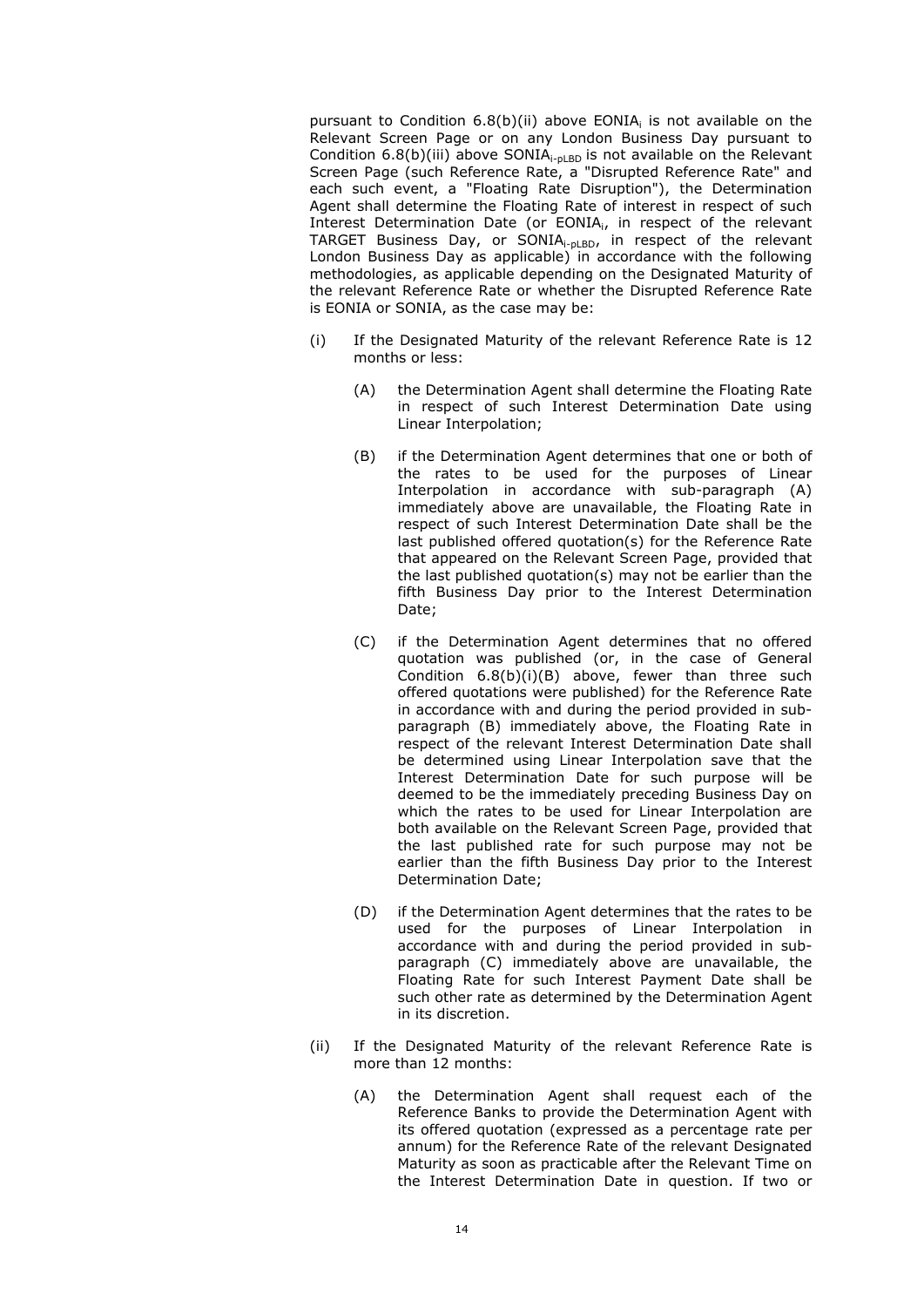more of the Reference Banks provide the Determination Agent with such offered quotations, the Floating Rate in respect of such Interest Payment Date shall be the arithmetic mean of such offered quotations as determined by the Determination Agent in its discretion;

- (B) if the Determination Agent determines that fewer than two Reference Banks are providing offered quotations in accordance with sub-paragraph (A) immediately above, the Floating Rate in respect of such Interest Determination Date shall be determined by postponing the relevant Interest Determination Date to the first succeeding Business Day on which the Floating Rate Disruption ceases to exist, provided that for such purpose the Interest Determination Date shall not be postponed for more than two Business Days after the date on which the Interest Determination Date was originally scheduled to fall;
- (C) if the Determination Agent determines that it is unable to determine the Floating Rate in accordance with and during the period provided in sub-paragraph (B) immediately above, the Floating Rate in respect of such Interest Determination Date shall be such other rate as determined by the Determination Agent in its discretion.
- (iii) If the Disrupted Reference Rate is EONIA:
	- (A) EONIA<sub>i</sub> in respect of the relevant TARGET Business Day shall be determined by the Determination Agent as the last published offered quotation for EONIA<sup>i</sup> that appeared on the Relevant Screen Page, provided that the last published quotation may not be earlier than the fifth Business Day prior to the relevant TARGET Business Day;
	- (B) if the Determination Agent determines that no offered quotation was published for  $EONIA<sub>i</sub>$  in accordance with and during the period provided in sub-paragraph (A) immediately above,  $EONIA<sub>i</sub>$  in respect of the relevant TARGET Business Day shall be such other rate as determined by the Determination Agent.
- (iv) If the Disrupted Reference Rate is SONIA:
	- $(A)$  SONIA<sub>i-pLBD</sub> in respect of the relevant London Business Day "i" shall be determined by the Determination Agent as the (i) the Bank of England's Bank Rate (the "**Bank Rate**") prevailing at the close of business on the "**Bank Rate London Business Day**" (being the London Business Day falling "p" London Business Days prior to the relevant London Business Day "i"); plus (ii) the mean of the spread of the SONIA reference rate to the Bank Rate over the five days prior to the Bank Rate London Business Day on which a SONIA reference rate has been published, excluding the highest spread (or, if there is more than one highest spread, one only of those highest spreads) and lowest spread (or, if there is more than one lowest spread, one only of those lowest spreads) to the Bank Rate;
	- (B) if the Determination Agent determines that it is unable to determine SONIA<sub>i-pLBD</sub> in accordance with sub-paragraph (B) immediately above,  $SONIA_{i\text{-}nlBD}$  in respect of the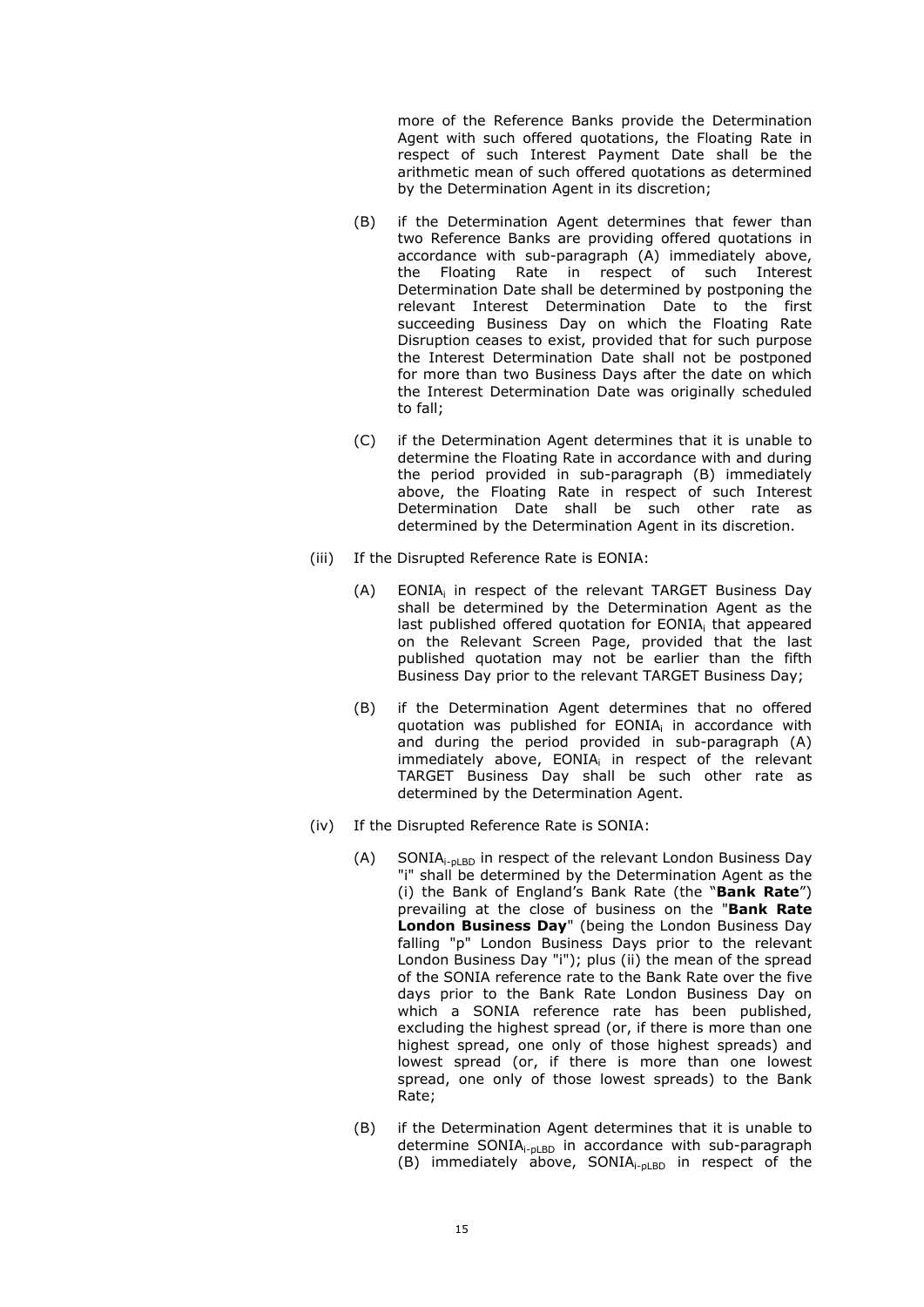relevant London Business Day shall be such other rate as determined by the Determination Agent."

- (D) deleting General Condition 6.8(e) (*Reference Rate Discontinuance*) on pages 173 to 175 of Base Prospectus 1 in its entirety and replacing it with the following:
	- "(e) **Reference Rate Discontinuance**

If on (or prior to) any Interest Determination Date, the Determination Agent determines that the relevant Reference Rate has been discontinued or has otherwise ceased to exist (such Reference Rate, a "**Discontinued Reference Rate**" and such event, a "**Reference Rate Discontinuance**"), the Determination Agent shall determine the Floating Rate of interest for the Relevant Interest Payment Date in accordance with the following methodologies, as applicable:

- (i) If a Pre-nominated Index has been specified in the Final Terms in respect of the relevant Reference Rate (or EONIA<sub>i</sub> or SONIA<sub>i-</sub>  $_{\text{DLBD}}$ ), the relevant Reference Rate (or EONIA<sub>i</sub> or SONIA<sub>i-pLBD</sub>) shall be replaced by such Pre-nominated Index with effect from the date as determined by the Determination Agent and the Prenominated Index will be deemed to be the Reference Rate (or EONIA<sub>i</sub> or SONIA<sub>i-pLBD</sub>) with effect from such date. The Determination Agent may make such adjustments that it determines to be appropriate, if any, to any one or more of the Conditions or other terms of the Securities, including without limitation, any Condition or term relevant to the settlement or payment under the Securities, as the Determination Agent determines appropriate to account for such replacement (including, without limitation, any adjustment which the Determination Agent determines is appropriate in order to reduce or eliminate to the extent reasonably practicable any transfer of economic value from the Issuer to the Securityholders or vice versa as a result of such replacement, including as a result of a different term structure or methodology);
- (ii) If a Pre-nominated Index has not been specified in the Final Terms and if the Discontinued Reference Rate is not EONIA or SONIA:
	- (A) the Determination Agent shall select a substitute or Successor Rate of interest that it determines is comparable to the Discontinued Reference Rate to replace such Discontinued Reference Rate, and shall replace the Discontinued Reference Rate by such substitute or Successor Rate of interest with effect from the date as determined by the Determination Agent and such substitute or successor reference rate will be deemed to be the Reference Rate with effect from such date. The Determination Agent may make such adjustments that it determines to be appropriate, if any, to any one or more of the Conditions or other terms of the Securities, including, without limitation, any Condition or term relevant to the settlement or payment under the Securities, as the Determination Agent determines appropriate to account for such replacement (including, without limitation, any adjustment which the Determination Agent determines is appropriate in order to reduce or eliminate to the extent reasonably practicable any transfer of economic value from the Issuer to the Securityholders or vice versa as a result of such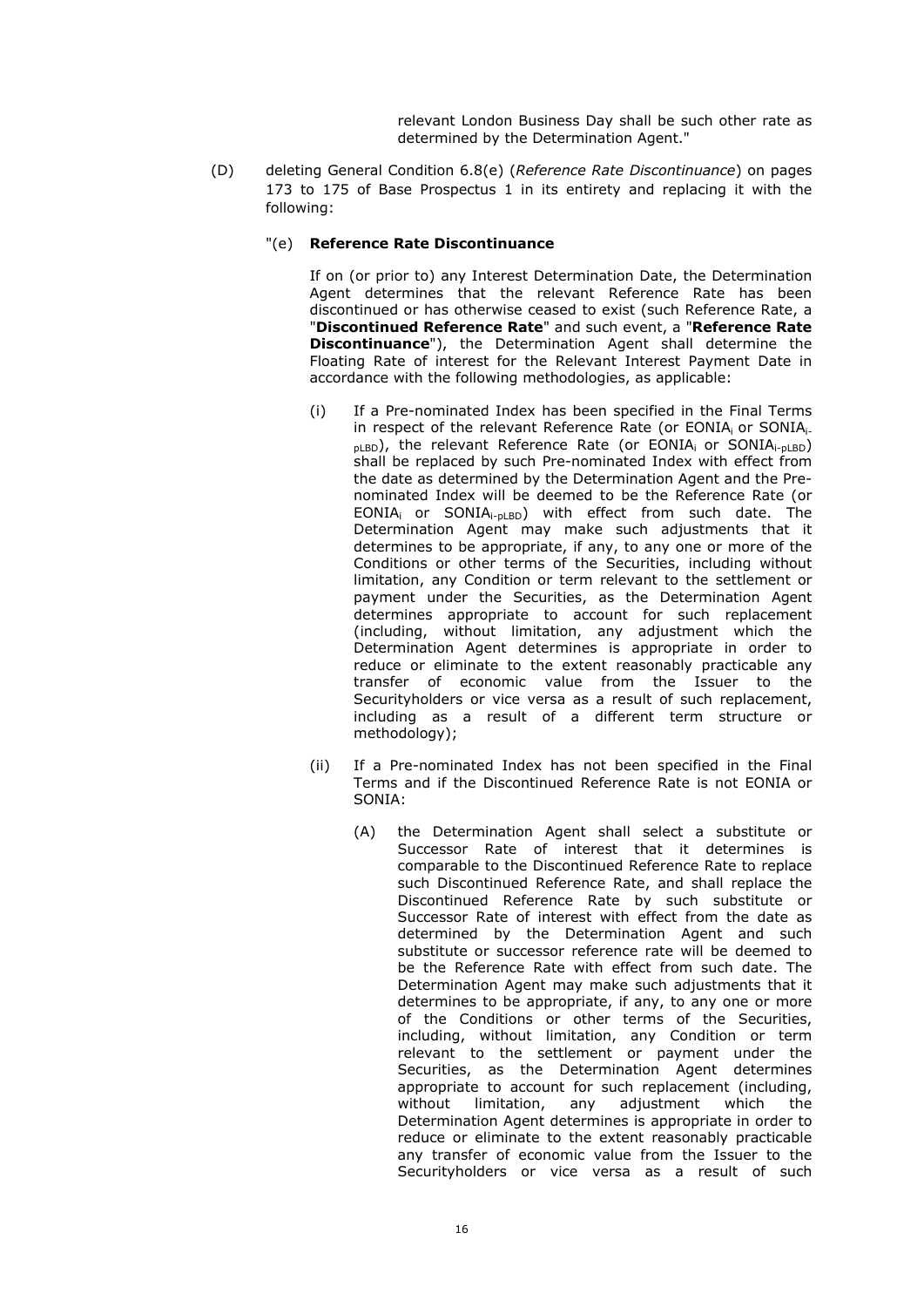replacement, including as a result of a different term structure or methodology);

- (B) if the Determination Agent determines that no substitute or Successor Rate is available for the purpose of subparagraph (A) immediately above, then, with effect from and including the date on which the relevant Reference Rate has been discontinued or has otherwise ceased to exist, the Floating Rate in respect of such Interest Determination Date, and any subsequent Interest Determination Date, shall be determined using Linear Interpolation;
- (C) if the Determination Agent determines that one or both of the rates to be used for the purpose of Linear Interpolation in accordance with (ii) immediately above are unavailable, or otherwise does not determine the Floating Rate of interest in accordance with the foregoing, an Additional Disruption Event shall be deemed to have occurred for the purposes of these provisions and the Determination Agent shall adjust, redeem, cancel and/or take any other necessary action in accordance with the applicable provisions of General Condition 12 (*Adjustment or early redemption following an Additional Disruption Event*) or General Condition 13 (*Early Redemption following an unscheduled early redemption event - Belgian Securities*), as the case may be, in respect of the Securities.
- (iii) Otherwise, if a Pre-nominated Index has not been specified in the Final Terms and if the Discontinued Reference Rate is EONIA<sup>i</sup> or SONIA<sub>i-pLBD</sub>;
	- (A) the Determination Agent shall select a substitute or successor reference rate that it determines is comparable to the Discontinued Reference Rate to replace such Discontinued Reference Rate, and shall replace the Discontinued Reference Rate by such substitute or successor reference rate with effect from the date as determined by the Determination Agent and such substitute or successor reference rate will be deemed to be the Reference Rate with effect from such date. The Determination Agent may make such adjustments that it determines to be appropriate, if any, to any one or more of the Conditions or other terms of the Securities, including, without limitation, any Condition or term relevant to the settlement or payment under the Securities, as the Determination Agent determines appropriate to account for such replacement (including, without limitation, any adjustment which the Determination Agent determines is appropriate in order to reduce or eliminate to the extent reasonably practicable any transfer of economic value from the Issuer to the Securityholders or vice versa as a result of such replacement, including as a result of a different term structure or methodology);
	- (B) if the Determination Agent determines that no substitute or successor reference rate is available for the purpose of sub-paragraph (A) immediately above, or otherwise does not determine the Floating Rate of interest in accordance with the foregoing, an Additional Disruption Event shall be deemed to have occurred for the purposes of these provisions and the Determination Agent shall adjust,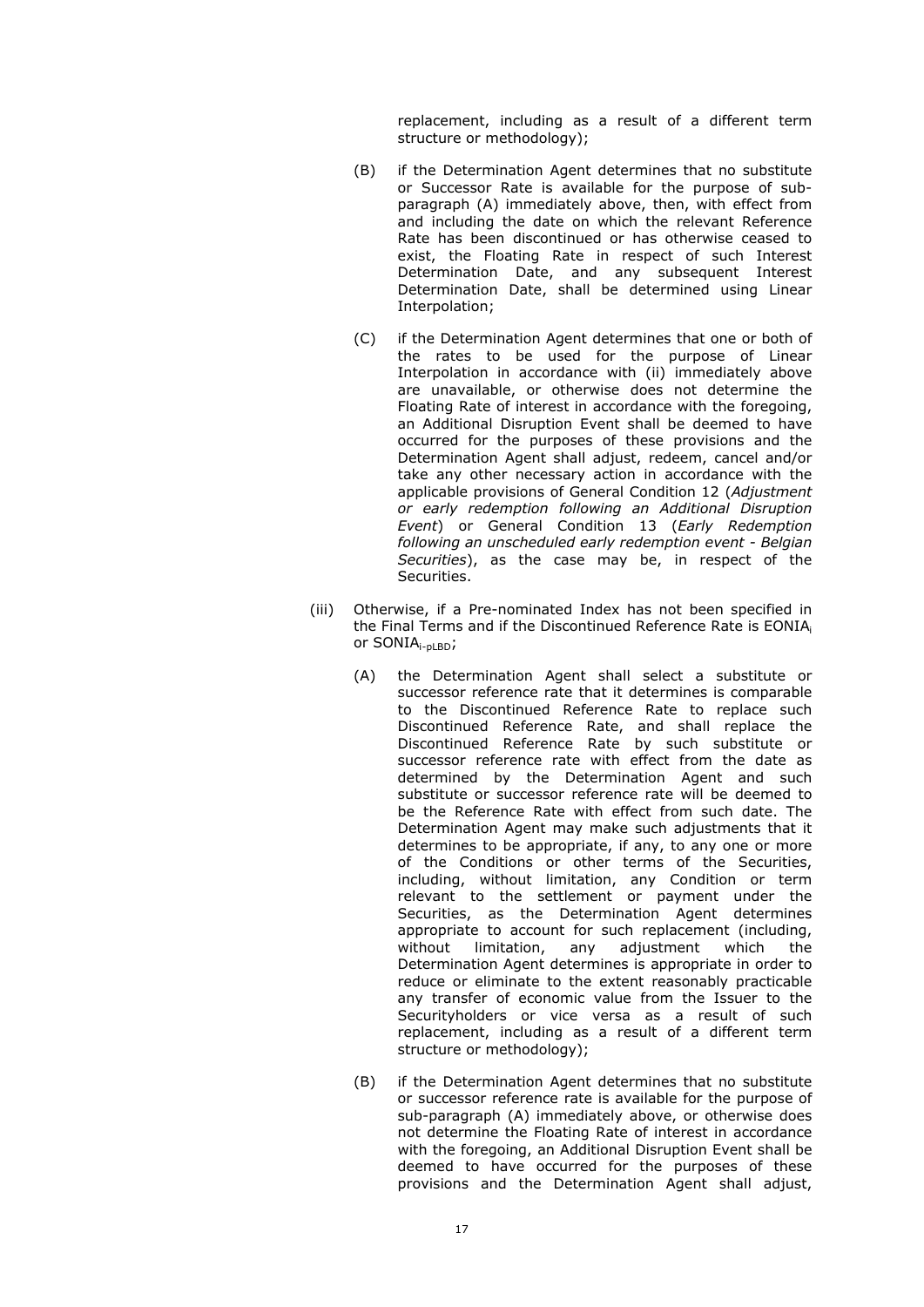redeem, cancel and/or take any other necessary action in accordance with the applicable provisions of General Condition 12 (*Adjustment or early redemption following an Additional Disruption Event*) or General Condition 13 (*Early Redemption following an unscheduled early redemption event - Belgian Securities*), as the case may be, in respect of the Securities.

### (iv) **Changes in reference rate**

If the methodology or formula for the rate comprising the Reference Rate (the "**Original Reference Rate**") in respect of any Securities or any other means of calculating the Reference Rate is changed (irrespective of the materiality of any such change or changes), then for the avoidance of doubt references to the Reference Rate in respect of such Securities shall remain as the Original Reference Rate notwithstanding such changes."

(E) deleting the definition of "Interest Determination Date" under General Condition 6.8(g) (*Relevant defined terms*) on page 175 of Base Prospectus 1 in its entirety and replacing it with the following:

""**Interest Determination Date**" means any of the following, as applicable:

- (i) with respect to an Interest Calculation Period and a Reference Rate other than EONIA or SONIA, the date specified as such in the Final Terms or, if none is so specified:
	- (A) the first day of such Interest Calculation Period, if the relevant currency is sterling or Hong Kong dollar;
	- (B) the date falling two TARGET Business Days prior to the first day of such Interest Calculation Period, if the relevant currency is euro; or
	- (C) in any other case, the date falling two London Business Days prior to the first day of such Interest Calculation Period;
- (ii) with respect to an Interest Calculation Period and EONIA, unless specified otherwise in the Final Terms, the last TARGET Business Day of such Interest Calculation Period; and
- (iii) with respect to an Interest Calculation Period and SONIA, unless specified otherwise in the Final Terms, the last London Business Day of such Interest Calculation Period.

"**Relevant Screen Page**" means such screen page as specified in the Final Terms (or the Relevant Screen Page of such other service or services as may be nominated as the information vendor for the purpose of displaying comparable rates in succession thereto) or such other equivalent information vending service as is so specified.

"**Relevant Time**" means the time (in the place) specified in the Final Terms."

- (iv) amending General Condition 6.9(c) (*Determination of Accrual Condition*) on pages 176 to 179 of Base Prospectus 1 to correct a typographical error in limb (A) of the definition of "Observation Period" on page 178 of Base Prospectus 1, such that the amended definition reads as follows:
	- "**Observation Period**" means, in respect of an Interest Payment Date:
		- (A) where the Final Terms specifies that 'Accrual Condition Type' is Single Rate Range Accrual, Spread Range Accrual, Dual Rate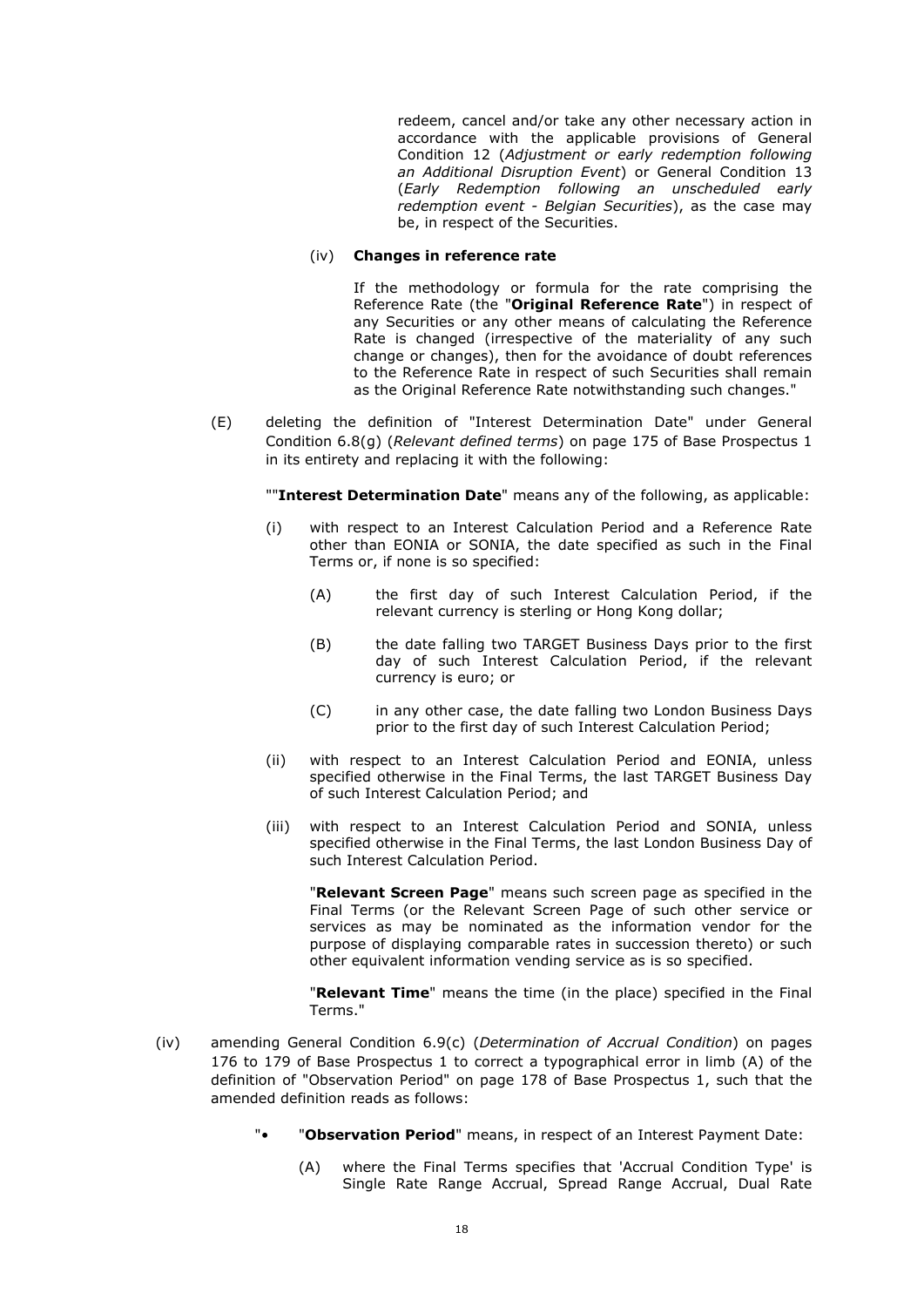Range Accrual or Dual Spread Range Accrual, the period beginning on (and including) the day that falls the Observation Number of Business Days prior to the immediately preceding Interest Payment Date (or, if none, the Interest Commencement Date) and ending on (but excluding) the day that falls the Observation Number of Business Day prior to such Interest Payment Date; or

- (B) where the Final Terms specifies that 'Accrual Condition Type' is Year-on-Year Inflation Range Accrual, the period ending on and including the calendar month ("Range Accrual Reference Month") specified in the Final Terms as corresponding to the Relevant Interest Payment Date, from but excluding the Range Accrual Reference Month in respect of the preceding Interest Payment Date."
- (v) amending General Condition 8.2 (*Inflation-Linked Redemption*) on pages 189 to 191 to correct the formula in General Condition 8.2(b)(*Final Cash Settlement Amount*) on page 190, so that the amended provision now reads as follows:
	- "(b) **Final Cash Settlement Amount**

Unless previously redeemed or purchased and surrendered for cancellation, each Security (representing a nominal amount equal to the Calculation Amount) will be redeemed by the Issuer by payment on the Scheduled Redemption Date of a cash amount (the "**Final Cash Settlement Amount**"), determined on the Final Valuation Date by the Determination Agent as the Calculation Amount (in the case of Securities having a Settlement Currency different to the Issue Currency, converted into the Settlement Currency by applying the applicable Exchange Rate as at the Fixing Time – Redemption on the Fixing Date – Redemption), multiplied by the amount (the "**Final Inflation Factor**") that is determined by dividing:

- (i) the Inflation Index Level for the calendar month ("**Reference Month**") specified in the Final Terms as corresponding to the Scheduled Redemption Date ("**Inflation Index (final)**"); by
- (ii) the Inflation Index Level for the Reference Month specified in the Final Terms as corresponding to the Initial Valuation Date ("**Inflation Index (initial)**"),

provided that, if the Final Terms specifies 'Final Redemption Floor' to be 'Applicable', if the above calculation would result in the Final Inflation Factor being less than the Final Redemption Floor, then the Final Inflation Factor shall be deemed to be equal to the Final Redemption Floor. If applicable, the "**Final Redemption Floor**" means 1, unless another amount is specified in the Final Terms.

The Final Inflation Factor (subject to the Final Redemption Floor, if applicable) calculation can also be expressed formulaically as:

> $\left(\overline{\text{Inflation Index (initial)}}\right)$ Inflation Index (final)

If the Initial Valuation Date or the Scheduled Redemption Date does not fall on the first calendar day of a month, and the Final Terms specifies that the Reference Month corresponding to such Initial Valuation Date or Scheduled Redemption Date is subject to linear interpolation, the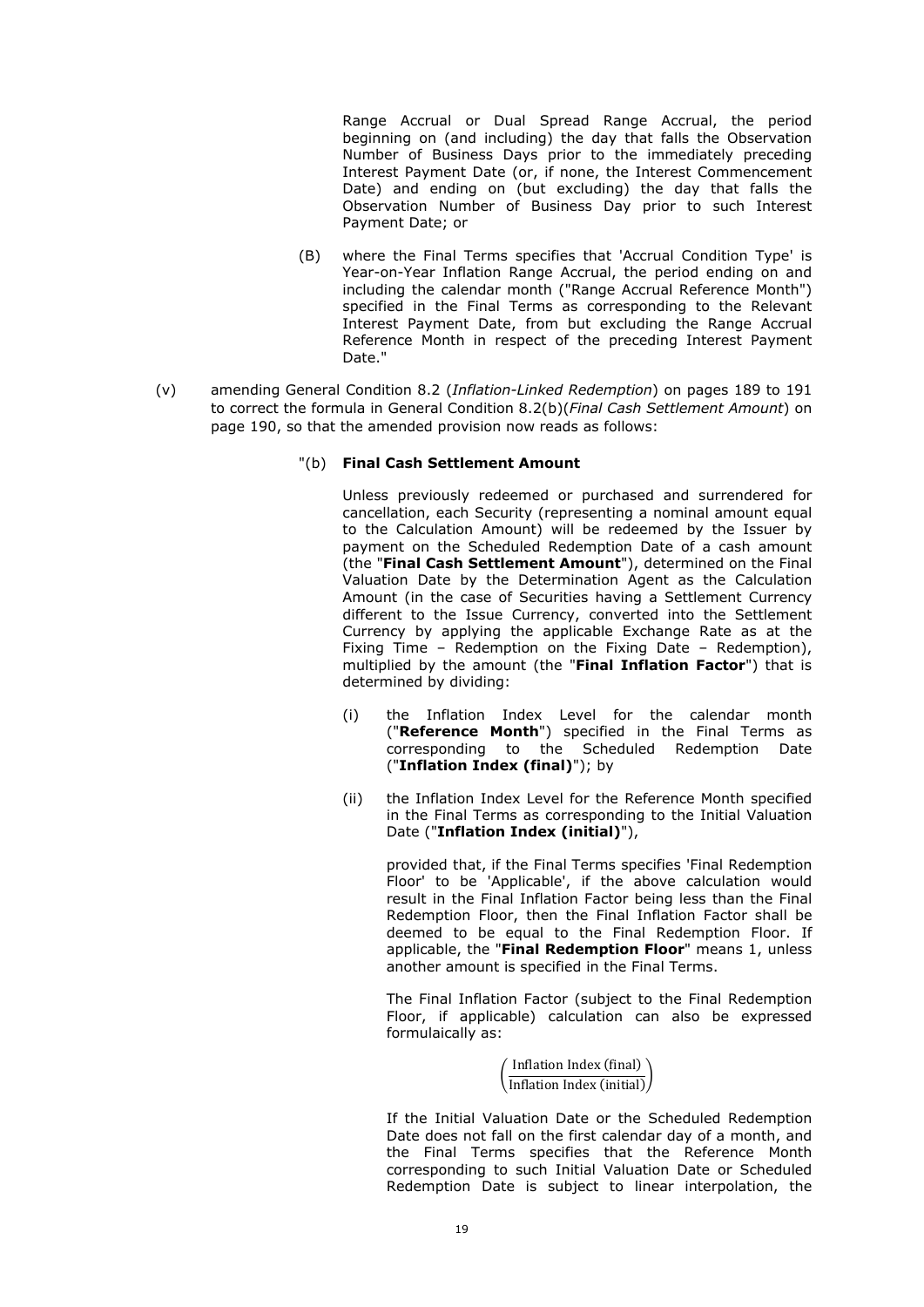relevant Inflation Index Level corresponding to such Initial Valuation Date or Scheduled Redemption Date shall be calculated using linear interpolation between (x) the Inflation Index Level for the Reference Month corresponding to such Initial Valuation Date or Scheduled Redemption Date and (y) the Inflation Index Level for the calendar month following such Reference Month."

- (vi) amending General Condition 30.1 (*Definitions*) on pages 212 to 241 of Base Prospectus 1 as follows:
	- (A) by correcting the numbering in the definition of "Administrator/Benchmark Event" on pages 213 to 214 of Base Prospectus 1, such that the amended definition reads as follows:

""**Administrator/Benchmark Event**" means, in respect of any Securities and a Relevant Benchmark, the occurrence or existence, as determined by the Determination Agent, of any of the following events in respect of such Relevant Benchmark:

- (a) a "**Non-Approval Event**", being any of the following:
	- (i) any authorisation, registration, recognition, endorsement, equivalence decision or approval in respect of the Relevant Benchmark or the administrator or sponsor of the Relevant Benchmark is not obtained;
	- (ii) the Relevant Benchmark or the administrator or sponsor of the Relevant Benchmark is not included in an official register; or
	- (iii) the Relevant Benchmark or the administrator or sponsor of the Relevant Benchmark does not fulfil any other legal or regulatory requirement applicable to the Securities or the Relevant Benchmark,

in each case, if required in order for the Issuer or the Determination Agent to perform its or their respective obligations in respect of the Securities in compliance with the Benchmark Regulation. For the avoidance of doubt, a Non-Approval Event shall not occur if the Relevant Benchmark or the administrator or sponsor of the Relevant Benchmark is not included in an official register because its authorisation, registration, recognition, endorsement, equivalence decision or approval is suspended if, at the time of such suspension, the continued provision and use of the Relevant Benchmark is permitted in respect of the Securities under the Benchmark Regulation during the period of such suspension;

- (b) a "**Rejection Event**", being the relevant competent authority or other relevant official body rejects or refuses any application for authorisation, registration, recognition, endorsement, an equivalence decision, approval or inclusion in any official register which, in each case, is required in relation to the Relevant Benchmark or the administrator or sponsor of the Relevant Benchmark for the Issuer or the Determination Agent to perform its or their respective obligations in respect of the Securities in compliance with the Benchmark Regulation; or
- (c) a "**Suspension/Withdrawal Event**", being any of the following:
	- (i) the relevant competent authority or other relevant official body suspends or withdraws any authorisation, registration, recognition, endorsement, equivalence decision or approval in relation to the Relevant Benchmark or the administrator or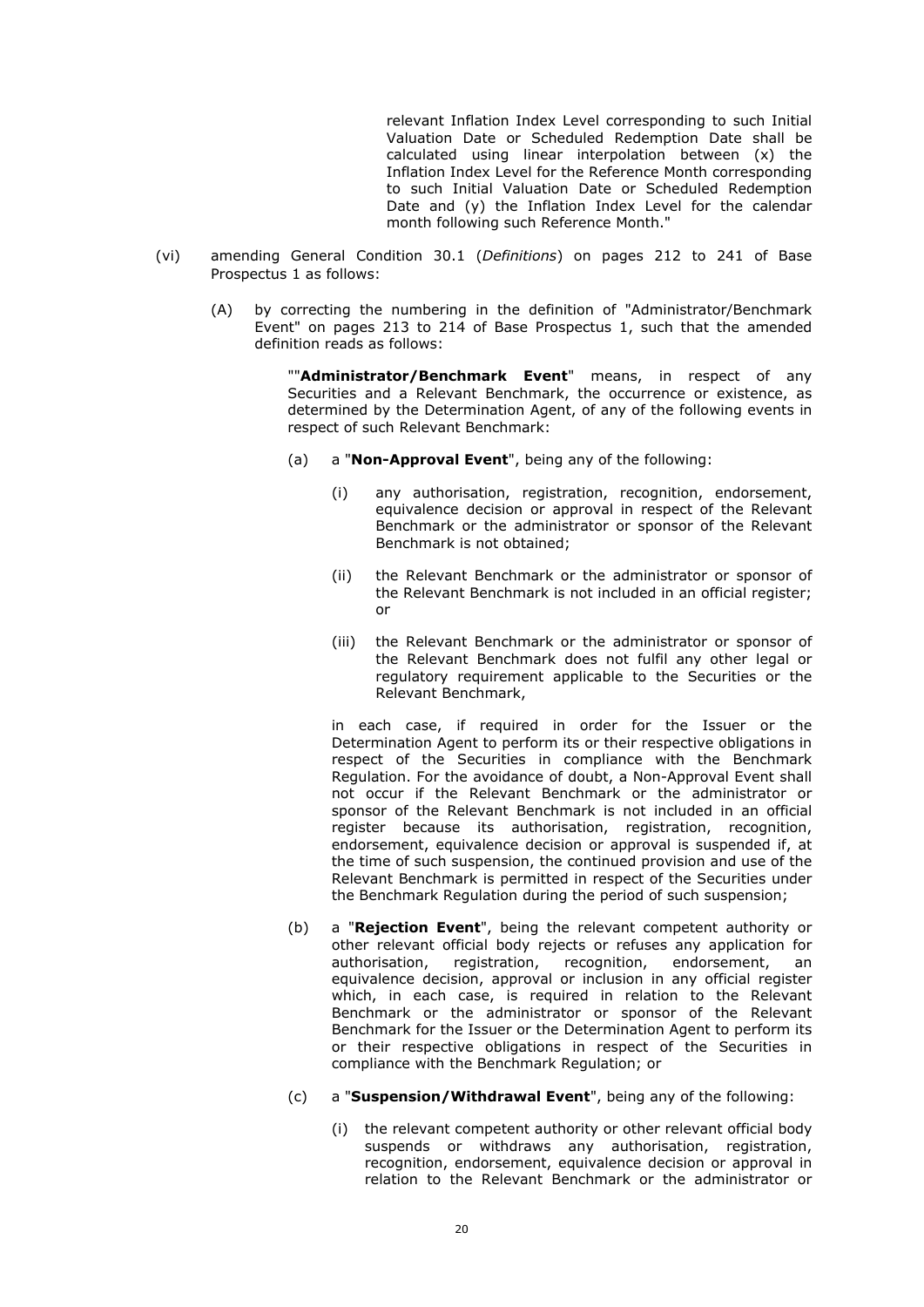sponsor of the Relevant Benchmark which is required in order for the Issuer or the Determination Agent to perform its or their respective obligations in respect of the Securities in compliance with the Benchmark Regulation; or

(ii) the Relevant Benchmark or the administrator or sponsor of the Relevant Benchmark is removed from any official register where inclusion in such register is required in order for the Issuer or the Determination Agent to perform its or their respective obligations in respect of the Securities in compliance with the Benchmark Regulation.

For the avoidance of doubt, a Suspension/Withdrawal Event shall not occur if such authorisation, registration, recognition, endorsement, equivalence decision or approval is suspended or where inclusion in any official register is withdrawn if, at the time of such suspension or withdrawal, the continued provision and use of the Relevant Benchmark is permitted in respect of the Securities under the Benchmark Regulation during the period of such suspension or withdrawal."

(B) by deleting the definition of "Early Cash Settlement Amount" on pages 222 to 223 of Base Prospectus 1 and replacing it with the following:

> ""**Early Cash Settlement Amount**" means, in relation to the relevant event leading to early redemption of the Securities on any day:

- (a) if the Final Terms specifies 'Par', an amount equal to the outstanding nominal amount of such Security; or
- (b) if the Final Terms specifies 'Amortised Face Amount', an amount equal to the Amortised Face Amount of each Security; or
- (c) if the Final Terms specifies 'Market Value', an amount equal to the market value of such Security following the event triggering the early redemption (subject to or as provided in General Condition 16 (*Events of Default*) following an Event of Default). Such amount shall be determined as soon as reasonably practicable following the event giving rise to the early redemption of the Securities and by reference to such factors as the Determination Agent considers to be appropriate including, without limitation:
	- (i) market prices or values for any rate or index to which the Securities are linked and other relevant economic variables (such as interest rates and, if applicable, exchange rates) at the Relevant Time;
	- (ii) the remaining life of the Securities had they remained outstanding to scheduled maturity;
	- (iii) the value at the Relevant Time of any minimum redemption or cancellation amount which would have been applicable had the Securities remained outstanding to scheduled maturity and/or any scheduled early redemption date;
	- (iv) internal pricing models; and
	- (v) prices at which other market participants might bid for securities similar to the Securities, where, in the case of Securities having a Settlement Currency that is different from the Issue Currency, such amount is converted into the Settlement Currency by applying the applicable Exchange Rate on the Early Cash Redemption Date; or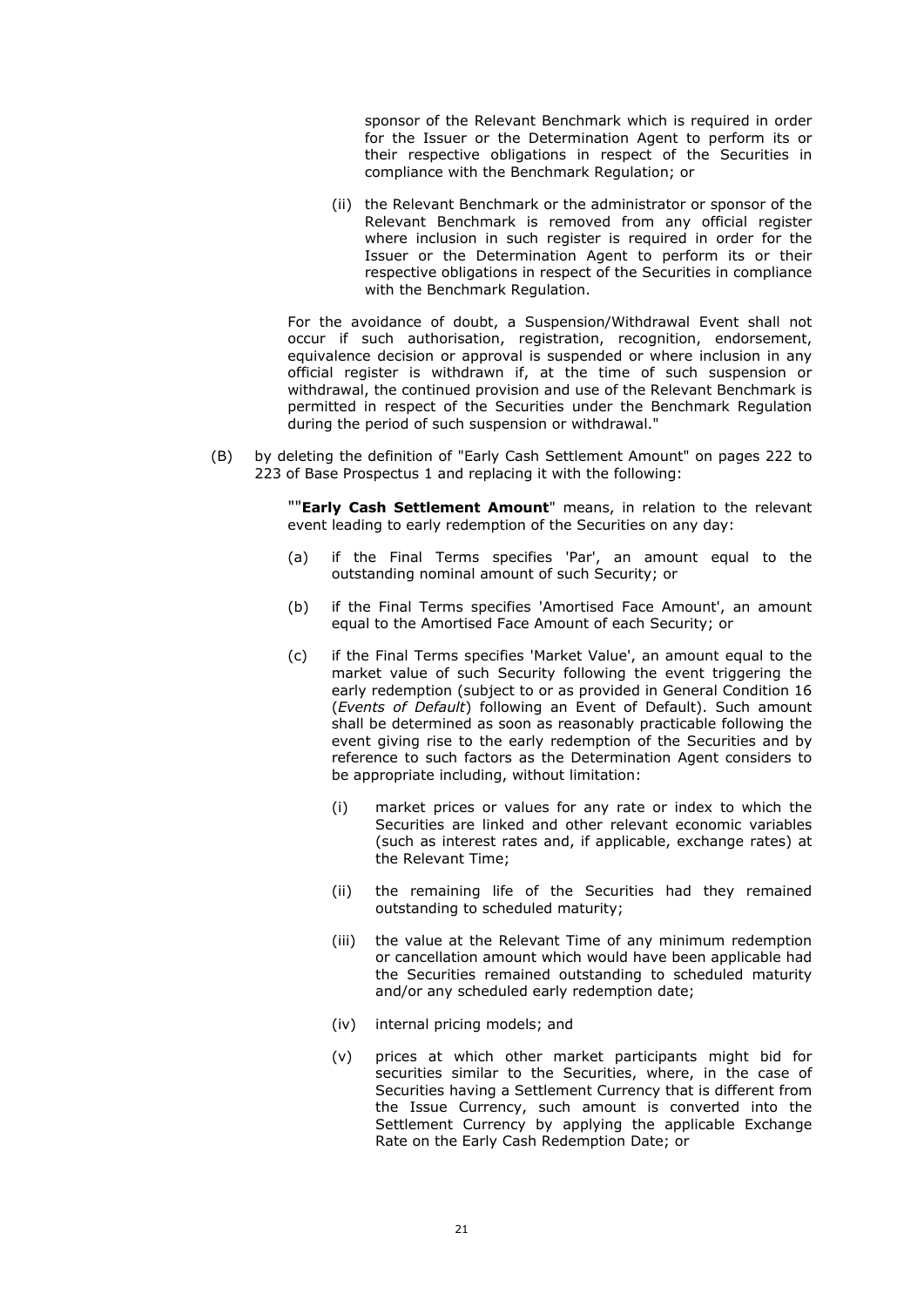- (d) if the Final Terms specifies 'Greater of Market Value and Par', an amount in respect of each Calculation Amount for each Security in the Settlement Currency equal to the greater of (i) the Market Value and (ii) the Calculation Amount;
- (e) if the Final Terms specifies 'Greater of Market Value and Redemption Floor', an amount in respect of each Calculation Amount for each Security in the Settlement Currency equal to:
	- (i) if (I) the 'Market Value', is greater than or equal to (II) the product of the Calculation Amount multiplied by the Redemption Floor, the Market Value; or
	- (ii) if the Market Value is less than the product of the Calculation Amount multiplied by the Redemption Floor (such event being a "**Redemption Floor Postponement Event**"), an amount to be paid on the Scheduled Redemption Date equal to the greater of (I) the Market Value of the Security (in respect of such Calculation Amount) as determined in accordance with paragraph (b) above save that such determination shall be made on or around the second Business Day prior to the Scheduled Redemption Date and, (II) the product of the Calculation Amount multiplied by the Redemption Floor,

provided that, in relation to any of paragraphs (a), (b), (c), (d) or (e) above, if the Final Terms specifies 'Unwind Costs' to be 'Not Applicable', the Determination Agent shall not take into account deductions for any costs, charges, fees, accruals, losses, withholdings and expenses, which are or will be incurred by the Issuer or its Affiliates in connection with the unwinding of any Hedge Positions and/or related funding arrangements, when determining such market value; or

- (f) If the Final Terms specifies 'Early Cash Settlement Amount (Belgian Securities)', any of the following (as applicable):
	- (i) 'Early Cash Settlement Amount (FMV)': Early Cash Settlement Amount means 'Early Cash Settlement Amount (FMV)' where (a) 'Early Cash Settlement Amount (FMV)' is specified to be applicable in the relevant Condition, (b) for purposes of General Condition 16 (*Events of Default*) or (c) if the relevant Condition does not specify which of paragraph (i), (ii) or (iii) applies in respect of the Early Cash Settlement Amount; or
	- (ii) 'Early Cash Settlement Amount (FMV + Issuer Cost Reimbursement)': Early Cash Settlement Amount means 'Early Cash Settlement Amount (FMV + Issuer Cost Reimbursement)' where 'Early Cash Settlement Amount (FMV + Issuer Cost Reimbursement)' is specified to be applicable in the relevant Condition; or
	- (iii) 'Early Cash Settlement Amount (Best of Amount)': Early Cash Settlement Amount means 'Early Cash Settlement Amount (Best of Amount)' where 'Early Cash Settlement Amount (Best of Amount)' is specified to be applicable in the relevant Condition,

where, the following terms have the following meanings:

"**Early Cash Settlement Amount (FMV)** " means, in respect of any relevant early redemption or cancellation of the Securities, an amount per Calculation Amount in the Settlement Currency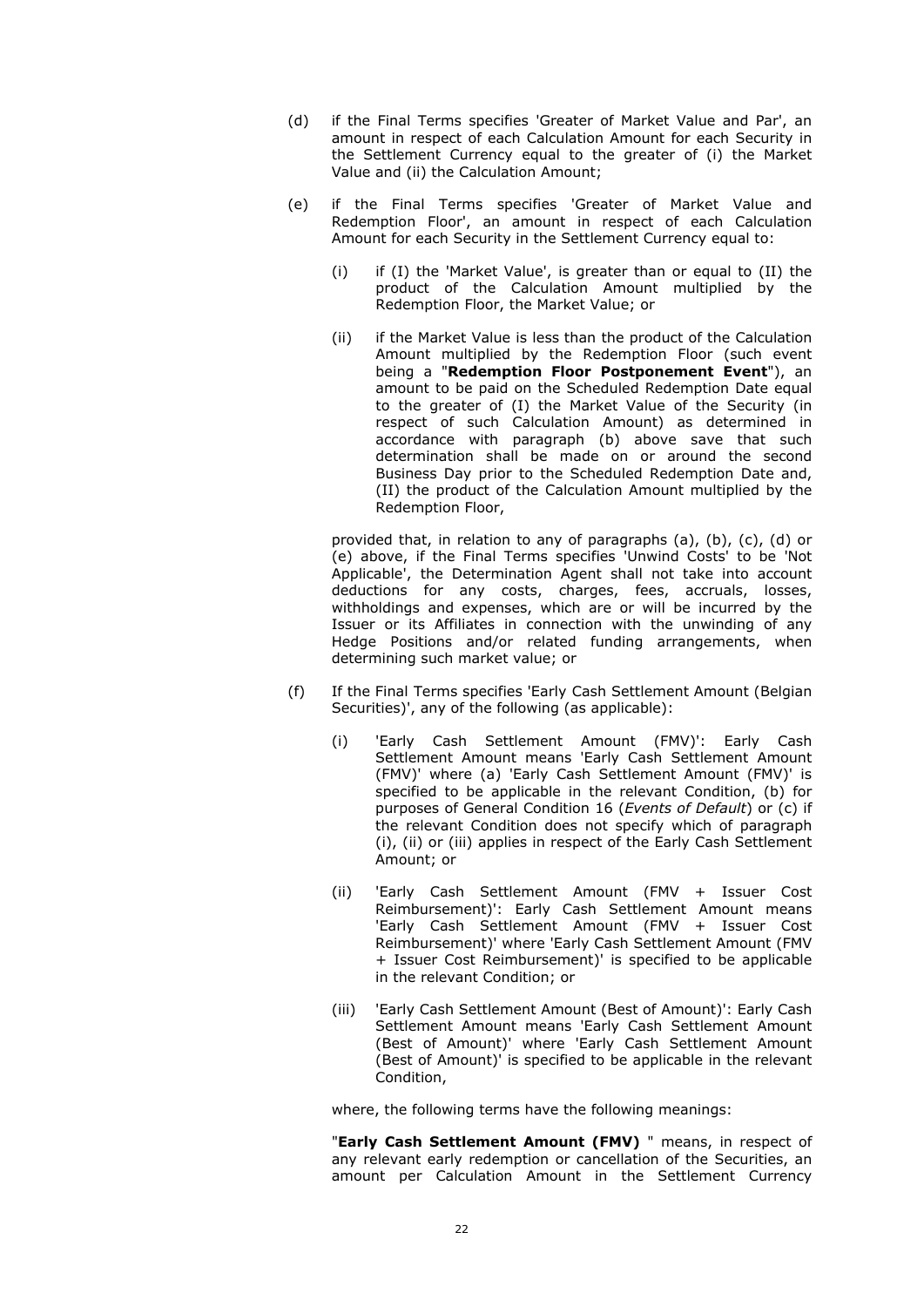determined as the pro rata proportion of the market value of the Security following the event triggering the early redemption (including the value of accrued interest (if applicable)). Such amount shall be determined as soon as reasonably practicable following the relevant event giving rise to the early redemption of the Securities by reference to such factors as the Determination Agent considers to be appropriate including, without limitation:

- (i) market prices or values for the reference asset(s) and other relevant economic variables (such as interest rates and, if applicable, exchange rates) at the relevant time;
- (ii) the remaining term of the Securities had they remained outstanding to scheduled maturity or expiry and/or any scheduled early redemption or exercise date;
- (iii) the value at the relevant time of any minimum redemption or cancellation amount which would have been payable had the Securities remained outstanding to scheduled maturity or expiry and/or any scheduled early redemption or exercise date;
- (iv) internal pricing models; and
- (v) prices at which other market participants might bid for securities similar to the Securities;

"**Early Cash Settlement Amount (FMV + Issuer Cost Reimbursement)** " means, in respect of any relevant early redemption or cancellation of the Securities, an amount per Calculation Amount in the Settlement Currency calculated in accordance with the following formula:

Early Cash Settlement Amount (FMV)+Pro Rata Issuer Cost Reimbursement ; and

"**Early Cash Settlement Amount (Best of Amount)**" means, in respect of any relevant early redemption or cancellation of the Securities, an amount per Calculation Amount in the Settlement Currency calculated in accordance with the following formula:

 $Max$  [Minimum Payment Amount;Early Cash Settlement Amount (FMV] + Issuer Cost Reimbursement

#### Where

"**Max**" followed by a series of amounts inside brackets, means whichever is the greater of the amounts separated by a semicolon inside those brackets. For example, "Max $(x,y)$ " means the greater of component x and component y."

(C) by deleting the definition of "Reference Rate" on page 236 of Base Prospectus 1 in its entirety and replacing it with the following:

> ""**Reference Rate**" means, in respect of any relevant period or day, any of the following as specified in the Final Terms: (a) a floating interest rate, (b) an inflation index, (c) a swap rate, (d) EONIA or (e) SONIA. Where the Final Terms specifies 'CMS Rate Determination' to be applicable (where applicable, in relation to the relevant Reference Rate), 'Reference Rate' shall be construed to include a CMS Reference Rate. If more than one Reference Rate is specified, 'Reference Rate' shall be construed to refer to each rate defined or specified as such, or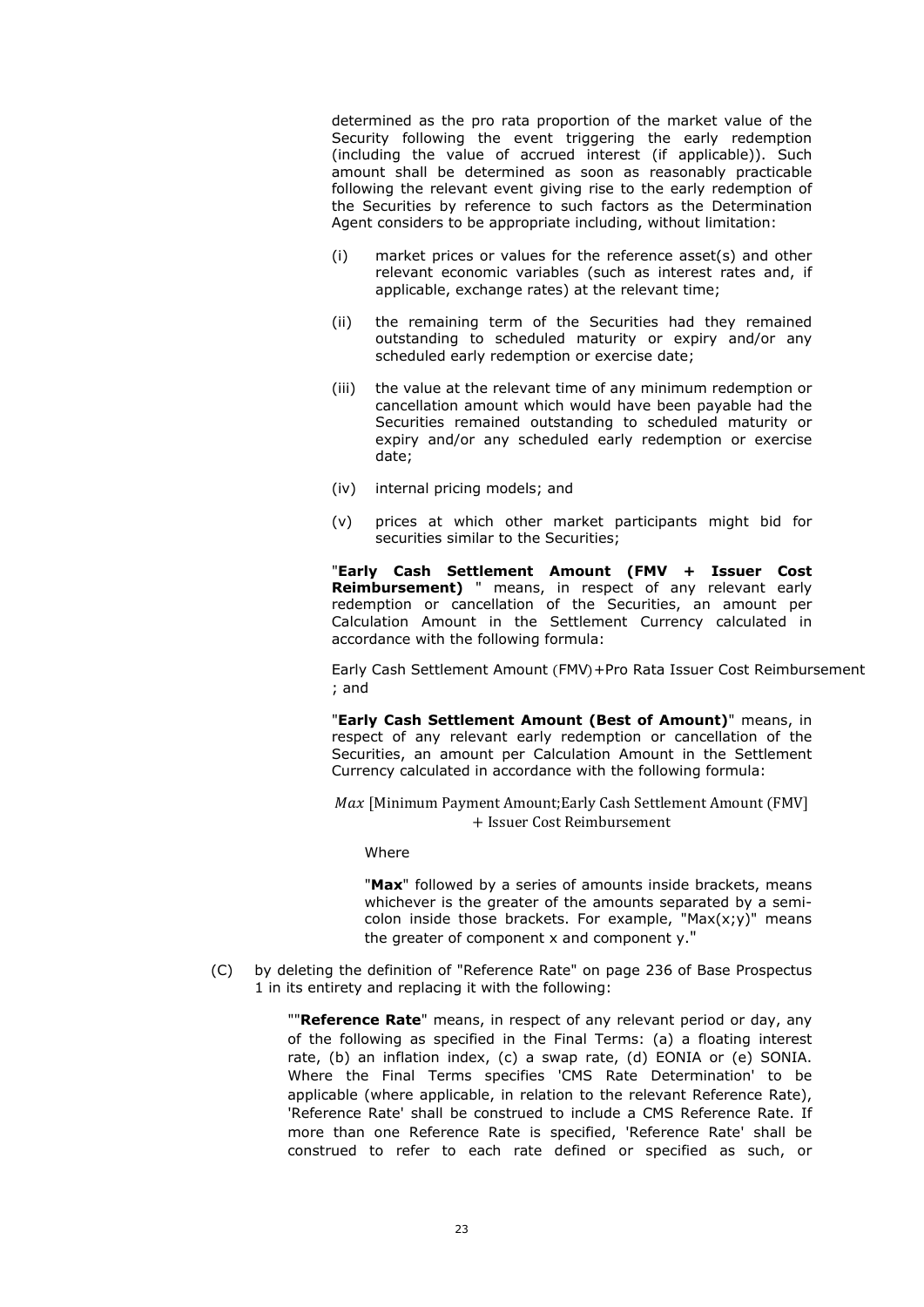determined, in respect of the relevant period or day as specified in the Final Terms."

## **E) FORM OF FINAL TERMS**

The section entitled "Form of Final Terms" on pages 242 to 293 of Base Prospectus 1 shall be amended so that (a) the Sterling Overnight Index Average ("**SONIA**") is added as an option to the "Reference Rate" line item and a new "p" line item is added to each of the relevant items and paragraphs and (b) a new line item "Pre-nominated Index" is added as paragraph 18(g) as follows:

(i) item 15 (*Fixed Rate Interest provisions*) of Part A – Contractual Terms on pages 245 to 249 of Base Prospectus 1 shall be deleted in its entirety and replaced with the following:

| 15. |     |                     | Fixed Rate Interest provisions:       |           | [Applicable] [Applicable subject to exercise of<br>Switch Option] [Applicable following exercise<br>of Switch Option] [Applicable in respect of<br>the period from and including [the Issue<br>Date/the Interest Payment Date falling in [ $\bullet$<br>]] to but excluding the Interest Payment Date<br>falling in [ $\bullet$ ]] [Applicable in respect of<br>applicable Conversion Period(s) following<br>exercise<br>Conversion<br>of<br>Applicable] | Option]<br>[Not                            |
|-----|-----|---------------------|---------------------------------------|-----------|----------------------------------------------------------------------------------------------------------------------------------------------------------------------------------------------------------------------------------------------------------------------------------------------------------------------------------------------------------------------------------------------------------------------------------------------------------|--------------------------------------------|
|     | (a) | [Fixed Rate:        |                                       |           | $[[\bullet]\%]$                                                                                                                                                                                                                                                                                                                                                                                                                                          |                                            |
|     |     |                     |                                       |           | [Interest Payment Date:]                                                                                                                                                                                                                                                                                                                                                                                                                                 | Rate<br>[Fixed<br>(%):                     |
|     |     |                     |                                       |           | $[\bullet]$                                                                                                                                                                                                                                                                                                                                                                                                                                              | $[\bullet]$                                |
|     | (b) | Day Count Fraction: |                                       |           | [Actual/Actual (ICMA)] [Act/Act<br>[Actual/Actual]<br>[Actual/365 (Fixed)] [Actual/360] [30/360]<br>[360/360] [Bond Basis] [30E/360] [Eurobond<br>Basis] [30E/360 (ISDA)]                                                                                                                                                                                                                                                                                | $(ICMA)$ ]<br>[Actual/Actual<br>$(ISDA)$ ] |
|     | (c) |                     | Range Accrual:                        |           | [Applicable] [Not Applicable]                                                                                                                                                                                                                                                                                                                                                                                                                            |                                            |
|     |     | (i)                 | <b>[Accrual</b><br>Type:              | Condition | [Year-on-Year Inflation<br>[Single Rate Range Accrual] [Spread Range<br>Accrual] [Dual Rate Range Accrual] [Dual<br>Spread Range Accrual]                                                                                                                                                                                                                                                                                                                | Range Accrual]                             |
|     |     | (ii)                | Year-on-Year<br>Inflation<br>Accrual: | Range     | [Applicable] [Not Applicable]                                                                                                                                                                                                                                                                                                                                                                                                                            |                                            |

- $[-$  Inflation Index:  $[•]$
- Inflation Sponsor: Index  $[\bullet]$
- $-$  Range Reference Month: Accrual The calendar month falling  $[•]$  month[s] prior to the Relevant Interest Payment Date [subject to linear interpolation].

[Range Accrual Reference [Interest Month:] Payment Date:]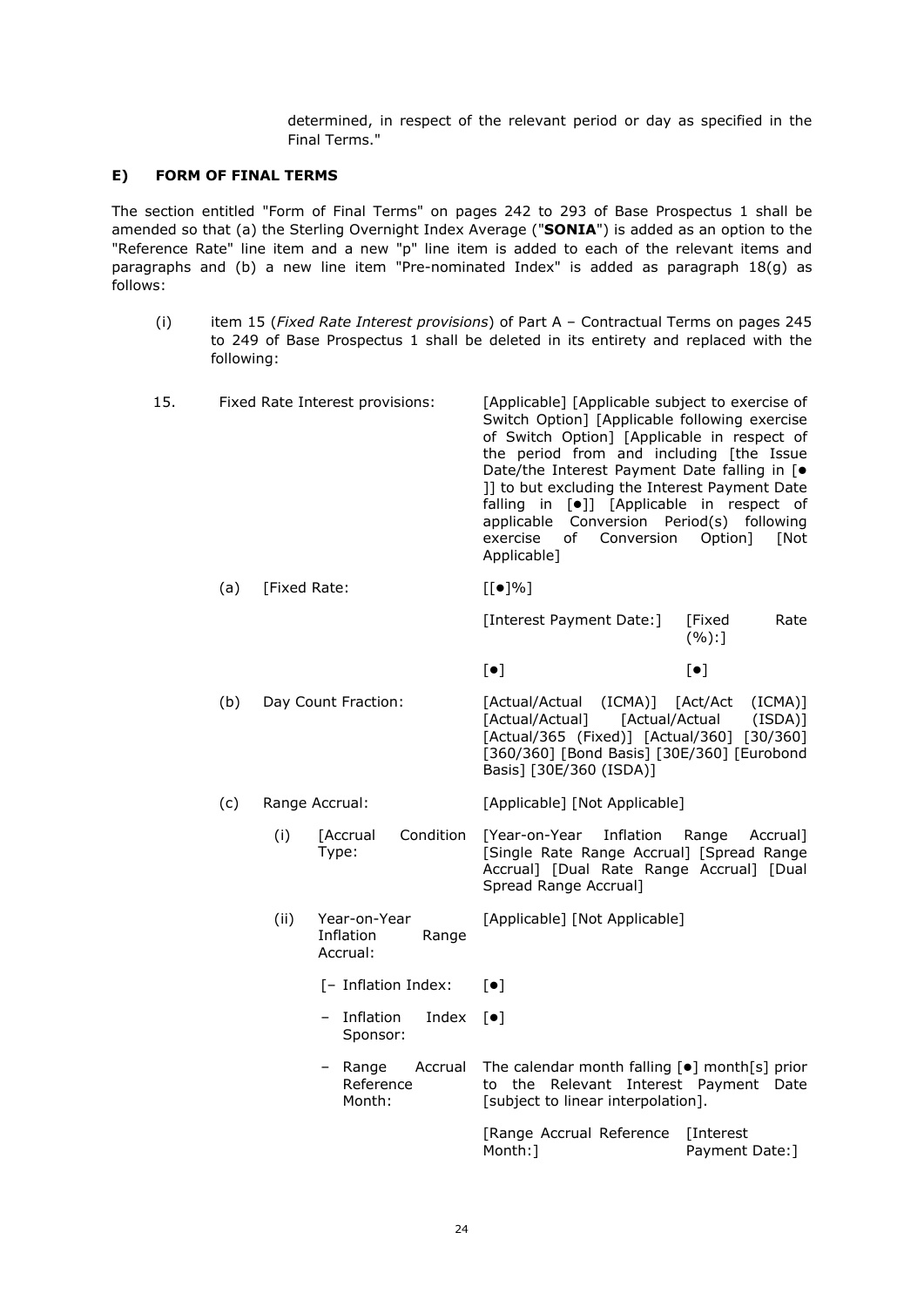|       |                                              | $[\bullet]$<br>$[\bullet]$                                         |
|-------|----------------------------------------------|--------------------------------------------------------------------|
|       | Related Bond:                                | [ $\bullet$ ] [As specified in the Conditions]                     |
|       | Lower Barrier:                               | $[\bullet]$                                                        |
|       | Upper Barrier:                               | $[\bullet]$                                                        |
|       | Pre-nominated<br>Index:                      | [•] [Not Applicable]]                                              |
| (iii) | Single Rate<br>Range<br>Accrual:             | [Applicable] [Not Applicable]                                      |
|       | Floating<br>Rate<br>-<br>Determination:      | [Floating Interest Rate Determination]                             |
|       |                                              | [CMS Rate Determination]                                           |
|       | [- Reference Rate:                           | [LIBOR][EURIBOR][EONIA][SONIA][•]]                                 |
|       | [- Specified<br>Swap<br>Rate:                | $[\bullet]$                                                        |
|       | Reference<br>Currency:                       | $[\bullet]$                                                        |
|       | [- Designated<br>Maturity:                   | $[\bullet]$                                                        |
|       | Relevant Screen<br>Page:                     | $[\bullet]$                                                        |
|       | Relevant Time:                               | $[\bullet]$                                                        |
|       | $[- "p":$                                    | $[\bullet]$                                                        |
|       | Lower Barrier:                               | $[\bullet]$                                                        |
|       | Upper Barrier:                               | $[\bullet]$                                                        |
|       | Pre-nominated<br>Index:                      | [•] [Not Applicable]                                               |
| (iv)  | Spread<br>Range<br>Accrual:                  | [Applicable] [Not Applicable]                                      |
|       | (A) [Range<br>Accrual<br>Floating Rate 1:    |                                                                    |
|       | Floating<br>Rate<br>Determination:           | [Floating Interest Rate Determination]<br>[CMS Rate Determination] |
|       | Reference<br>$\mathsf{I}$<br>Rate:           | [LIBOR][EURIBOR][EONIA][SONIA][•]]                                 |
|       | $\lceil - \rceil$<br>Specified<br>Swap Rate: | $\left[\bullet\right]$                                             |
|       | Reference<br>Currency:                       | $[\bullet]$                                                        |
|       | Designated<br>$\mathsf{I}$<br>Maturity:      | $\left[\bullet\right]$                                             |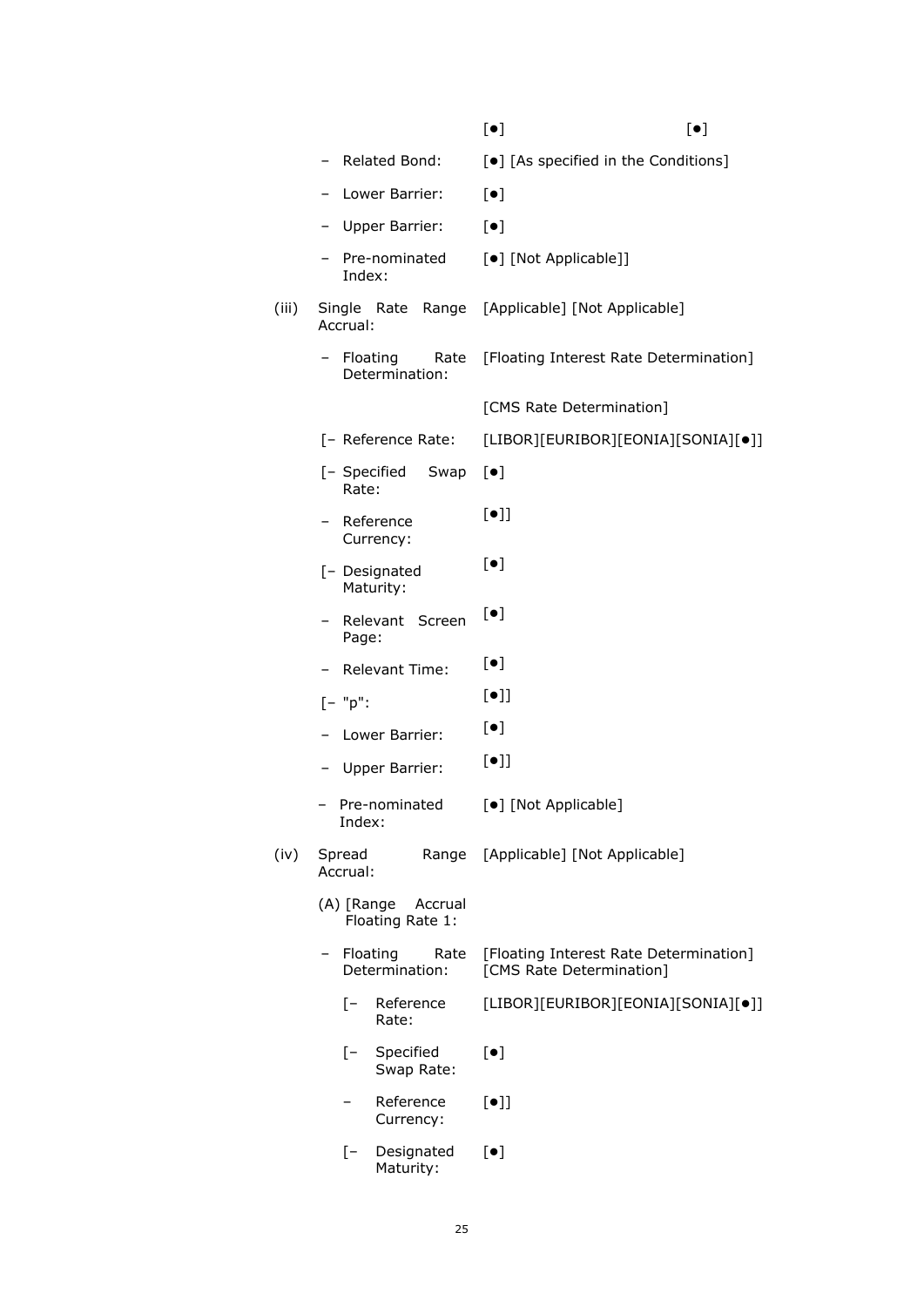| Relevant<br>Screen<br>Page:               | $\lceil \bullet \rceil$                                                     |  |  |
|-------------------------------------------|-----------------------------------------------------------------------------|--|--|
| Relevant<br>Time:                         | $[\bullet]$                                                                 |  |  |
| "p":<br>$\lceil - \rceil$                 | $[\bullet]$                                                                 |  |  |
| Pre-<br>nominated<br>Index                | [•] [Not Applicable]                                                        |  |  |
| (B) Range<br>Accrual<br>Floating Rate 2:  |                                                                             |  |  |
| Variable:                                 | [[plus] [minus] [.]]] [Not Applicable]                                      |  |  |
| Floating<br>Rate<br>Determination:        | [Floating Interest Rate Determination]<br>[CMS Rate Determination]          |  |  |
| $[-$<br>Reference<br>Rate:                | [LIBOR][EURIBOR][EONIA][SONIA][•]]                                          |  |  |
| [- Specified<br>Swap Rate:                | $[\bullet]$                                                                 |  |  |
| Reference<br>Currency:                    | $[\bullet]$                                                                 |  |  |
| $[- -]$<br>Designated<br>Maturity:        | $[\bullet]$                                                                 |  |  |
| Relevant<br>Screen<br>Page:               | $[\bullet]$                                                                 |  |  |
| Relevant<br>Time:                         | $[\bullet]$                                                                 |  |  |
| "p":<br>$[-$                              | $[\bullet]$                                                                 |  |  |
| Pre-<br>nominated<br>Index:               | [•] [Not Applicable]                                                        |  |  |
| (C) Lower Barrier                         | $[\bullet]$                                                                 |  |  |
| (D) Upper Barrier                         | $[\bullet]$                                                                 |  |  |
| Dual<br>Rate<br>Range<br>Accrual:         | [Applicable] [Not Applicable]                                               |  |  |
| (A) [Range<br>Accrual<br>Floating Rate 1: |                                                                             |  |  |
| Floating<br>Rate<br>Determination:        | Determination]<br>[Floating<br>Interest<br>Rate<br>[CMS Rate Determination] |  |  |
| Reference<br>$-$<br>Rate:                 | [LIBOR][EURIBOR][EONIA][SONIA][•]]                                          |  |  |
| Specified<br>$[-$<br>Swap Rate:           | $[\bullet]$                                                                 |  |  |

 $(v)$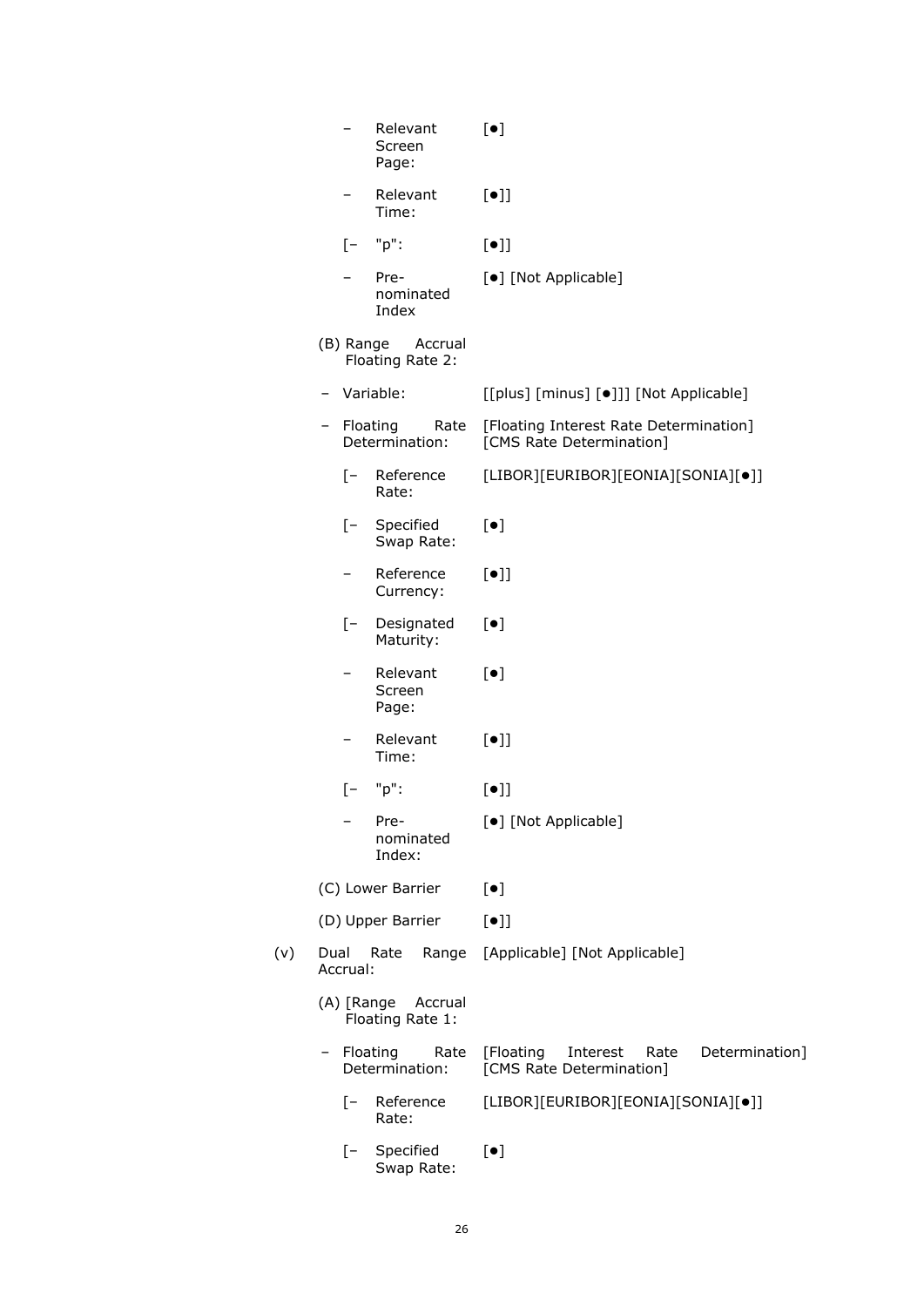|   | -                 | Reference<br>Currency:                   | $[\bullet]$                                                        |
|---|-------------------|------------------------------------------|--------------------------------------------------------------------|
|   | $[-]$             | Designated<br>Maturity:                  | $[\bullet]$                                                        |
|   |                   | Relevant<br>Screen<br>Page:              | $[\bullet]$                                                        |
|   |                   | Relevant<br>Time:                        | $[\bullet]$                                                        |
|   | $\lceil - \rceil$ | "p":                                     | $[\bullet]$                                                        |
|   |                   | Lower<br>Barrier 1:                      | $[\bullet]$                                                        |
|   |                   | Upper<br>Barrier 1:                      | $[\bullet]$                                                        |
|   |                   | Pre-<br>nominated<br>Index:              | [•] [Not Applicable]                                               |
|   |                   | (B) Range<br>Accrual<br>Floating Rate 2: |                                                                    |
| - | Floating          | Rate<br>Determination:                   | [Floating Interest Rate Determination] [CMS<br>Rate Determination] |
|   | $[-$              | Reference<br>Rate:                       | [LIBOR][EURIBOR][EONIA][SONIA][•]]                                 |
|   |                   | [- Specified<br>Swap Rate:               | $[\bullet]$                                                        |
|   |                   | Reference<br>Currency:                   | $[\bullet]$                                                        |
|   | $[-]$             | Designated<br>Maturity:                  | $[\bullet]$                                                        |
|   |                   | Relevant<br>Screen<br>Page:              | $[\bullet]$                                                        |
|   |                   | Relevant<br>Time:                        | $[\bullet]$                                                        |
|   | $[-$              | "p":                                     | $[\bullet]$                                                        |
|   |                   | Lower<br>Barrier 2:                      | $[\bullet]$                                                        |
|   |                   | Upper<br>Barrier 2:                      | $[\bullet]$                                                        |
|   |                   | Pre-<br>nominated<br>Index:              | [ $\bullet$ ] [Not Applicable]                                     |
|   |                   |                                          | Dual Spread Range [Applicable] [Not Applicable]                    |

(vi) Dual Spread Range Accrual: [Applicable] [Not Applicable]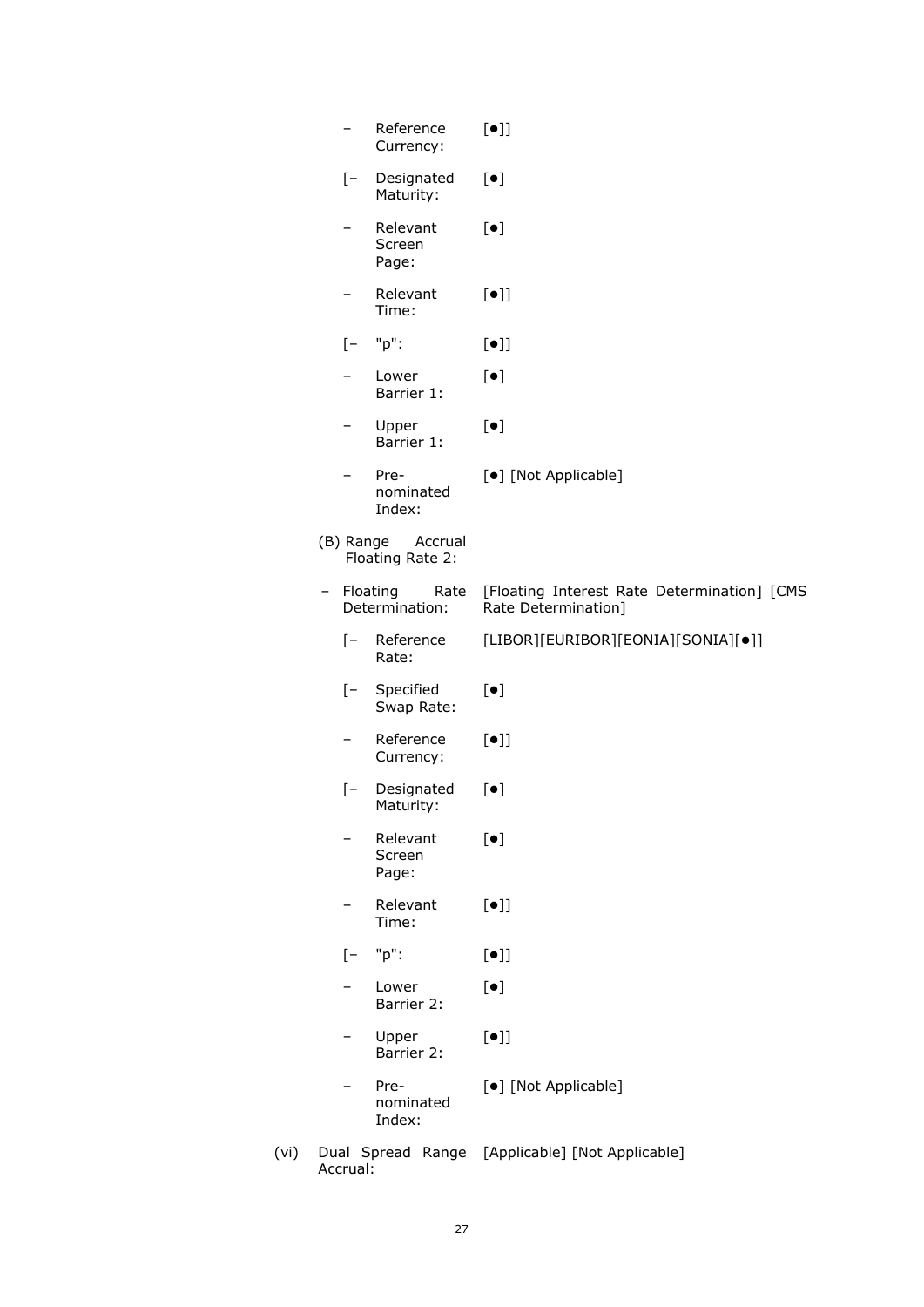|       | (A) [Range Accrual<br>Floating Rate 1: |                                                                    |
|-------|----------------------------------------|--------------------------------------------------------------------|
|       | - Floating Rate<br>Determination:      | [Floating Interest Rate Determination] [CMS<br>Rate Determination] |
|       | [- Reference<br>Rate:                  | [LIBOR][EURIBOR][EONIA][SONIA][•]]                                 |
| $[-$  | Specified<br>Swap Rate:                | $[\bullet]$                                                        |
| -     | Reference<br>Currency:                 | $[\bullet]$                                                        |
|       | [- Designated<br>Maturity:             | $[\bullet]$                                                        |
|       | Relevant<br>Screen<br>Page:            | $\left[\bullet\right]$                                             |
| Ξ.    | Relevant<br>Time:                      | $[\bullet]$                                                        |
|       | $[-$ "p":                              | $[\bullet]$                                                        |
|       | Pre-<br>nominated<br>Index:            | [•] [Not Applicable]                                               |
|       | (B) Range Accrual<br>Floating Rate 2:  |                                                                    |
|       | Variable:                              | [[plus] [minus] [•]]] [Not Applicable]                             |
|       | Floating<br>Rate<br>Determination:     | [Floating Interest Rate Determination] [CMS<br>Rate Determination] |
| $[-]$ | Reference<br>Rate:                     | [LIBOR][EURIBOR][EONIA][SONIA][•]]                                 |
| $[-]$ | Specified<br>Swap Rate:                | $[\bullet]$                                                        |
|       | Reference<br>Currency:                 | $[\bullet]$                                                        |
| [-    | Designated<br>Maturity:                | $[\bullet]$                                                        |
|       | Relevant<br>Screen<br>Page:            | $[\bullet]$                                                        |
|       | Relevant<br>Time:                      | $[\bullet]$                                                        |
| [-    | "p":                                   | $[\bullet]$                                                        |
|       | Lower<br>Barrier 1:                    | $[\bullet]$                                                        |
|       | Upper                                  | $\lbrack \bullet \rbrack$                                          |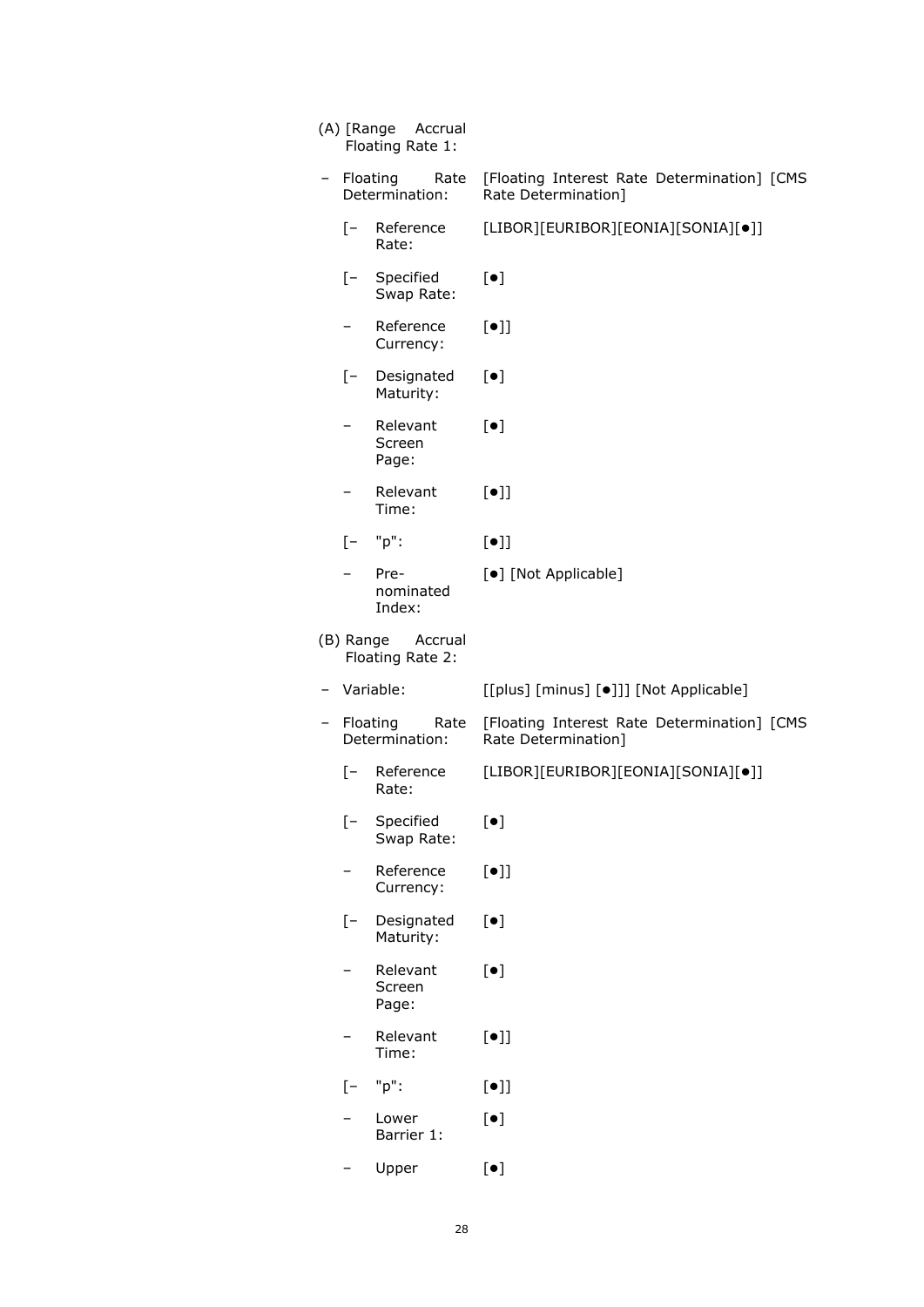Barrier 1:

|     |                   |        |             | Pre-<br>nominated<br>Index: | [•] [Not Applicable]                                                                                                                              |
|-----|-------------------|--------|-------------|-----------------------------|---------------------------------------------------------------------------------------------------------------------------------------------------|
|     |                   |        | (C) Range   | Accrual<br>Floating Rate 3: |                                                                                                                                                   |
|     |                   |        | - Floating  | Rate<br>Determination:      | [Floating Interest Rate Determination] [CMS<br>Rate Determination]                                                                                |
|     |                   |        | $[-]$       | Reference<br>Rate:          | [LIBOR][EURIBOR][EONIA][SONIA][•]]                                                                                                                |
|     |                   |        | $[-$        | Specified<br>Swap Rate:     | $[\bullet]$                                                                                                                                       |
|     |                   |        | -           | Reference<br>Currency:      | $[\bullet]$                                                                                                                                       |
|     |                   |        | $[-$        | Designated<br>Maturity:     | $[\bullet]$                                                                                                                                       |
|     |                   |        | -           | Relevant<br>Screen<br>Page: | $[\bullet]$                                                                                                                                       |
|     |                   |        |             | Relevant<br>Time:           | $[\bullet]$                                                                                                                                       |
|     |                   |        | [-          | "p":                        | $[\bullet]$                                                                                                                                       |
|     |                   |        |             | Lower<br>Barrier 2:         | $[\bullet]$                                                                                                                                       |
|     |                   |        |             | Upper<br>Barrier 2:         | $[\bullet]$                                                                                                                                       |
|     |                   |        |             | Pre-<br>nominated<br>Index: | [•] [Not Applicable]                                                                                                                              |
|     | (vii)             |        |             | of Business Days:           | Observation Number [ $\bullet$ ] [As specified in the Conditions] [Not<br>Applicable]]]                                                           |
| (d) | Global Floor:     |        |             |                             | [Applicable] [Applicable (subject to change<br>following the exercise of the<br>[Switch<br>Option][Conversion<br>Option])]<br>[Not<br>Applicable] |
|     | $\lceil - \rceil$ | Global | Percentage: | Floor                       | [•]%                                                                                                                                              |

(ii) item 16 (*Floating Rate Interest provisions*) of Part A – Contractual Terms on pages 249 to 255 of Base Prospectus 1 shall be deleted in its entirety and replaced with the following:

16. Floating Rate Interest provisions: [Applicable] [Applicable subject to exercise of Switch Option] [Applicable following exercise of Switch Option] [Applicable in respect of the period from and including [the Issue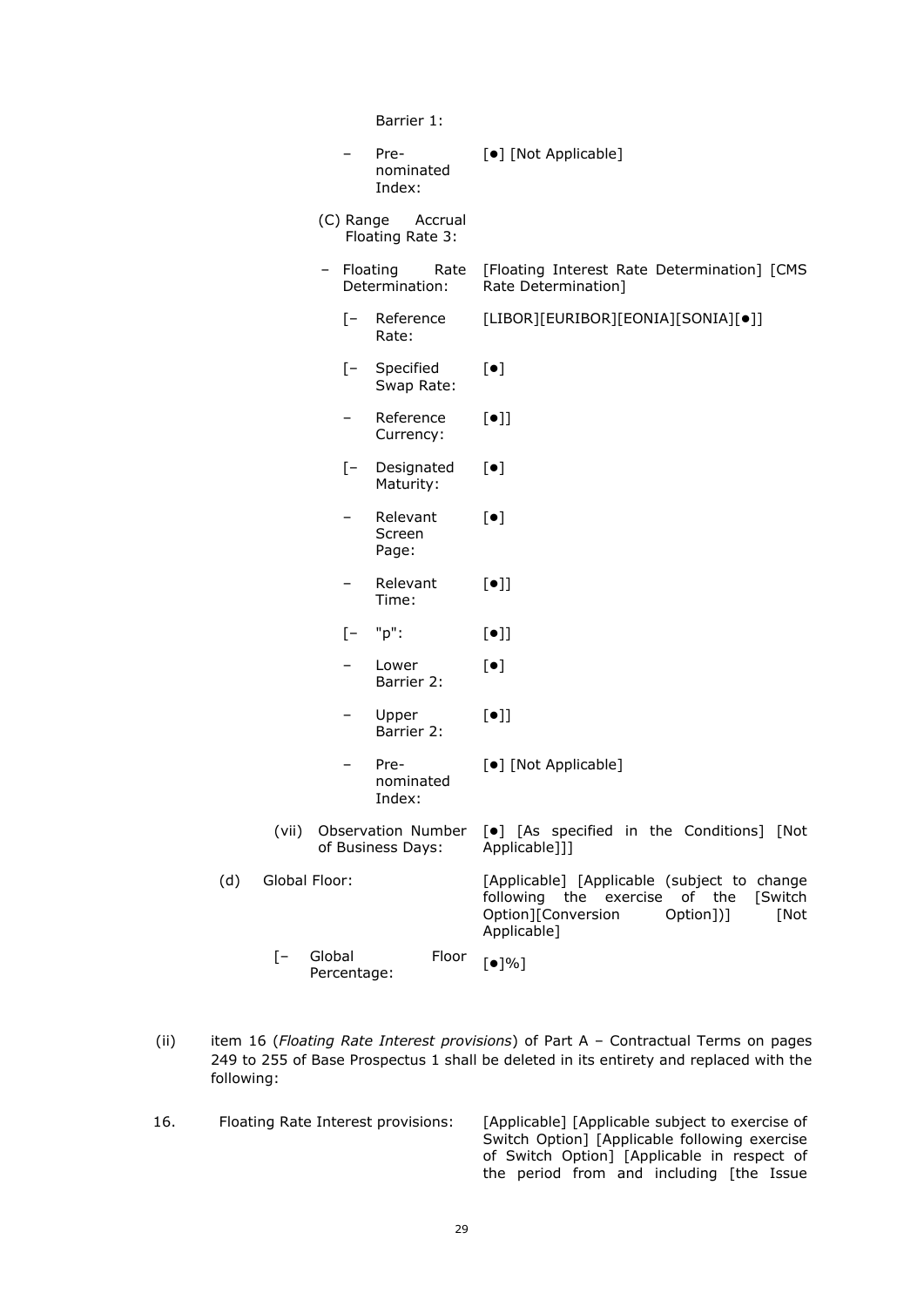|     |                   |                                 |        | falling in [.]] [Not Applicable]              | Date/the Interest Payment Date falling in [ $\bullet$<br>]] to but excluding the Interest Payment Date |  |
|-----|-------------------|---------------------------------|--------|-----------------------------------------------|--------------------------------------------------------------------------------------------------------|--|
| (a) | Floating          | Interest<br>Determination:      | Rate   | [Applicable] [Not Applicable]                 |                                                                                                        |  |
|     | $\lceil - \rceil$ | Reference Rate:                 |        |                                               | [LIBOR][EURIBOR][EONIA][SONIA][•]                                                                      |  |
|     | $[-]$             | Designated Maturity:            |        |                                               | [ $\bullet$ ] [Month[s]] [Year[s]] [Not Applicable]                                                    |  |
|     |                   | Offered Quotation:              |        | [Applicable] [Not Applicable]                 |                                                                                                        |  |
|     |                   | Arithmetic Mean:                |        | [Applicable] [Not Applicable]                 |                                                                                                        |  |
|     |                   | Interest<br>Determination Date: |        | [•] [Not Applicable]                          |                                                                                                        |  |
|     |                   | Relevant<br>Page:               | Screen | $[\bullet]$                                   |                                                                                                        |  |
|     |                   | Relevant Time:                  |        | $[a.m.]/[p.m.]$ $[•]$ time]                   |                                                                                                        |  |
|     | $\mathsf{I}$      | "p":                            |        | $[\bullet]$                                   |                                                                                                        |  |
|     |                   | Pre-nominated Index:            |        | [ $\bullet$ ] [Not Applicable]                |                                                                                                        |  |
| (b) |                   | <b>CMS Rate Determination:</b>  |        | [Applicable] [Not Applicable]                 |                                                                                                        |  |
|     | $\mathsf{I}$      | Specified Swap Rate:            |        | $[\bullet]$                                   |                                                                                                        |  |
|     |                   | Reference Currency:             |        | $\lceil \bullet \rceil$                       |                                                                                                        |  |
|     |                   | Designated Maturity:            |        | $\lceil \bullet \rceil$                       |                                                                                                        |  |
|     |                   | Relevant<br>Page:               | Screen | $\lceil \bullet \rceil$                       |                                                                                                        |  |
|     |                   | <b>Relevant Time:</b>           |        | $[a.m.]/[p.m.]$ $[•]$ time]                   |                                                                                                        |  |
|     |                   | Pre-nominated Index:            |        | [•] [Not Applicable]                          |                                                                                                        |  |
| (c) | Cap Rate:         |                                 |        | [Not Applicable] [[ $\bullet$ ]%]             |                                                                                                        |  |
|     |                   |                                 |        | [Interest<br>Payment Date: ]                  | [Cap Rate (%):]                                                                                        |  |
|     |                   |                                 |        | $[\bullet]$                                   | [•] [Not Applicable]                                                                                   |  |
| (d) | Curve Cap:        |                                 |        | [Not Applicable] [Applicable]                 |                                                                                                        |  |
|     |                   | [[Interest Payment Date:        |        | [Not Applicable]                              |                                                                                                        |  |
|     | Factor:           |                                 |        |                                               | [[plus] [minus] [ $\bullet$ ]%]] [Not Applicable]                                                      |  |
|     | Margin:           |                                 |        |                                               | [[plus] [minus] [ $\bullet$ ]%]] [Not Applicable]                                                      |  |
|     |                   | Reference Index:                |        | [single rate                                  |                                                                                                        |  |
|     |                   |                                 |        | Multiplier: [[ $\bullet$ ]%] [Not Applicable] |                                                                                                        |  |
|     |                   |                                 |        | Reference Rate: [ $\bullet$ ]]                |                                                                                                        |  |
|     |                   |                                 |        | [[spread rate] [combined rate]                |                                                                                                        |  |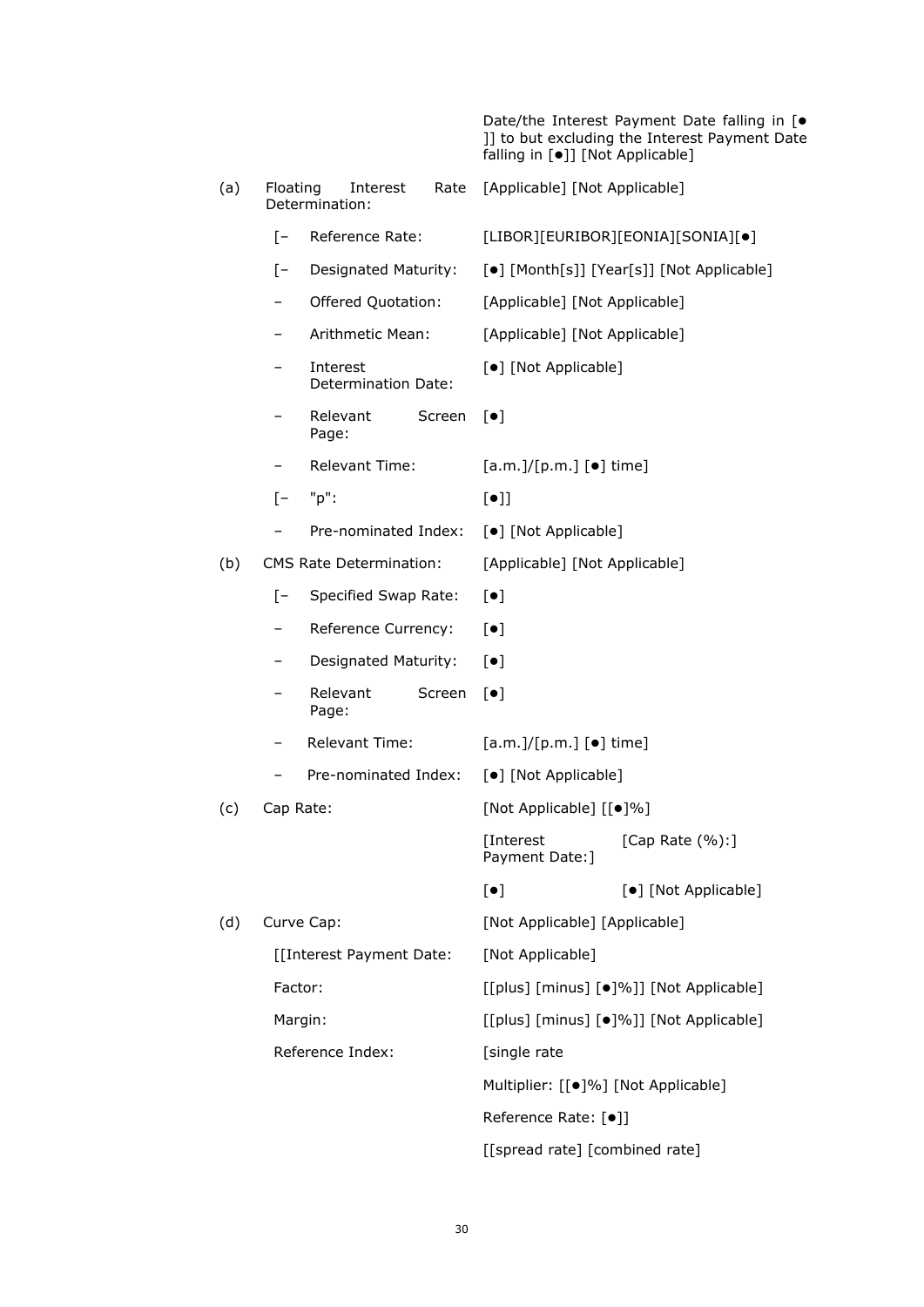|     |                   |                                                         |        |                                                              | Multiplier 1: [[●]%] [Not Applicable]                                                                                                                |
|-----|-------------------|---------------------------------------------------------|--------|--------------------------------------------------------------|------------------------------------------------------------------------------------------------------------------------------------------------------|
|     |                   |                                                         |        | Reference Rate 1: [ $\bullet$ ]                              |                                                                                                                                                      |
|     |                   |                                                         |        |                                                              | Multiplier 2: [[●]%] [Not Applicable]                                                                                                                |
|     |                   |                                                         |        | Reference Rate 2: [●]]                                       |                                                                                                                                                      |
|     |                   | Upper Limit:                                            |        | [•]%                                                         |                                                                                                                                                      |
|     |                   | [[Reference Rate [1] [2]:                               |        |                                                              |                                                                                                                                                      |
|     | -                 | Floating<br>Determination:                              | Rate   | Rate Determination]                                          | [Floating Interest Rate Determination] [CMS                                                                                                          |
|     | $\lceil - \rceil$ | Reference Rate:                                         |        |                                                              | [LIBOR][EURIBOR][EONIA][SONIA][•]]                                                                                                                   |
|     | $\lceil - \rceil$ | Specified Swap Rate:                                    |        | $[\bullet]$                                                  |                                                                                                                                                      |
|     | -                 | Reference Currency:                                     |        | $[\bullet]$                                                  |                                                                                                                                                      |
|     | -                 | Designated Maturity:                                    |        | $[\bullet]$                                                  |                                                                                                                                                      |
|     |                   | Interest<br>Determination Date:                         |        | $[\bullet]$                                                  |                                                                                                                                                      |
|     |                   | Relevant<br>Page:                                       | Screen | $\lceil \bullet \rceil$                                      |                                                                                                                                                      |
|     |                   | Relevant Time:                                          |        | $[\bullet]$ ]                                                |                                                                                                                                                      |
|     | $\lceil - \rceil$ | "p":                                                    |        | $[\bullet]$                                                  |                                                                                                                                                      |
|     |                   | Pre-nominated Index:                                    |        | [ $\bullet$ ] [Not Applicable]]                              |                                                                                                                                                      |
| (e) |                   | Floor Rate:                                             |        | [Not Applicable] [[ $\bullet$ ]%]                            |                                                                                                                                                      |
|     |                   |                                                         |        | [Interest<br>Payment Date: ]                                 | [Floor Rate (%):]                                                                                                                                    |
|     |                   |                                                         |        | $[\bullet]$                                                  | [•] [Not Applicable]                                                                                                                                 |
| (f) |                   | Participation:                                          |        |                                                              | [[ $\bullet$ ]] [As specified in the Conditions]                                                                                                     |
|     |                   |                                                         |        | [Interest<br>Payment Date:]                                  | [Participation:]                                                                                                                                     |
|     |                   |                                                         |        | $[\bullet]$                                                  | [ $\bullet$ ] [As specified in the<br>Conditions]                                                                                                    |
| (g) | Spread:           |                                                         |        | [zero][[plus] [minus] [ $\bullet$ ]%]                        |                                                                                                                                                      |
|     |                   |                                                         |        | [Interest<br>Payment Date: ]                                 | [Spread $(\%):$ ]                                                                                                                                    |
|     |                   |                                                         |        | $[\bullet]$                                                  | [plus] $[minus]$ [ $\bullet$ ]                                                                                                                       |
| (h) |                   | Day Count Fraction:                                     |        | [Actual/Actual<br>[Actual/Actual]<br>Basis] [30E/360 (ISDA)] | (ICMA)] [Act/Act<br>(ICMA)]<br>[Actual/Actual<br>(ISDA)]<br>[Actual/365 (Fixed)] [Actual/360] [30/360]<br>[360/360] [Bond Basis] [30E/360] [Eurobond |
| (i) |                   | Details of any short or long<br>Calculation<br>Interest |        | [Applicable] [Not Applicable]                                | [ $\bullet$ ] [Not Applicable] Linear Interpolation:                                                                                                 |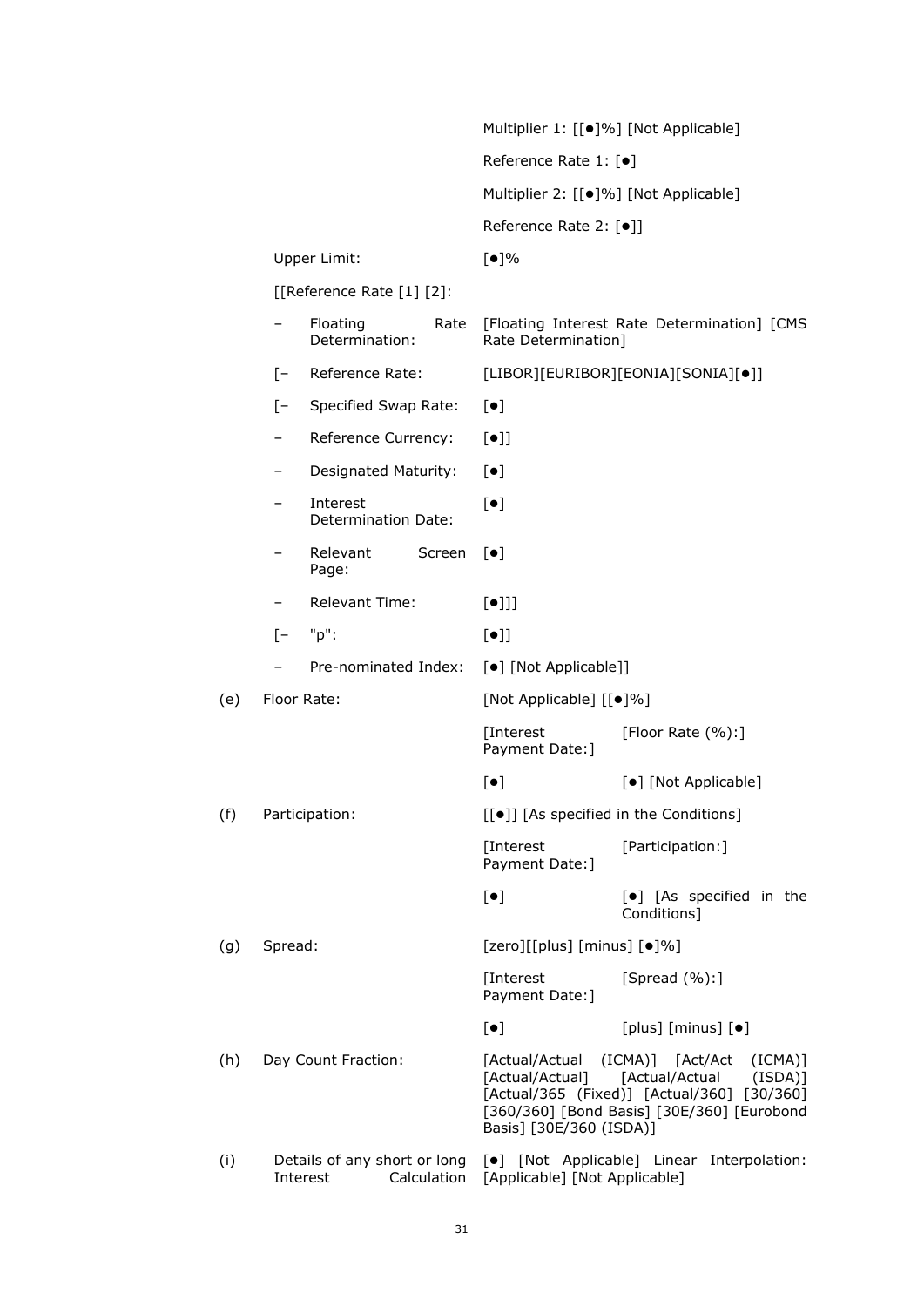Period:

| (j) |                                      | Range Accrual:                              | [Applicable] [Not Applicable]                                                                                  |
|-----|--------------------------------------|---------------------------------------------|----------------------------------------------------------------------------------------------------------------|
|     | (i)                                  | Condition<br>[Accrual<br>Type:              | [Single Rate Range Accrual] [Spread Range<br>Accrual] [Dual Rate Range Accrual] [Dual<br>Spread Range Accrual] |
|     | (ii)                                 | Accrual:                                    | Single Rate Range [Applicable] [Not Applicable]                                                                |
|     |                                      | [Range<br>Accrual<br>Floating<br>Rate<br>1: |                                                                                                                |
|     |                                      | - Floating<br>Rate<br>Determination:        | [Floating Interest Rate Determination] [CMS<br>Rate Determination]                                             |
|     |                                      | [- Reference<br>Rate:                       | [LIBOR][EURIBOR][EONIA][SONIA][•]]                                                                             |
|     |                                      | Specified<br>$[-$<br>Swap Rate:             | $[\bullet]$                                                                                                    |
|     |                                      | Reference<br>Currency:                      | $[\bullet]$                                                                                                    |
|     |                                      | $[-$<br>Designated<br>Maturity:             | $[\bullet]$                                                                                                    |
|     |                                      | Relevant<br>-<br>Screen<br>Page:            | $[\bullet]$                                                                                                    |
|     |                                      | Relevant<br>-<br>Time:                      | $[\bullet]$                                                                                                    |
|     |                                      | "p":<br>$[-]$                               | $[\bullet]$                                                                                                    |
|     |                                      | Lower<br>Barrier:                           | $[\bullet]$                                                                                                    |
|     |                                      | Upper<br>Barrier:                           | $[\bullet]$                                                                                                    |
|     | Pre-<br>nominated<br>Index:          |                                             | [ $\bullet$ ] [Not Applicable]]                                                                                |
|     | (iii)                                | Spread<br>Accrual                           | Range [Applicable] [Not Applicable]                                                                            |
|     |                                      | (A) [Range<br>Accrual<br>Floating Rate 1:   |                                                                                                                |
|     | - Floating<br>Rate<br>Determination: |                                             | [Floating Interest Rate Determination] [CMS<br>Rate Determination]                                             |
|     |                                      | Reference<br>$\lceil - \rceil$<br>Rate:     | [LIBOR][EURIBOR][EONIA][SONIA][•]]                                                                             |
|     |                                      | Specified<br>$\mathsf{I}$ –<br>Swap Rate:   | $[\bullet]$                                                                                                    |
|     |                                      | Reference                                   | $[\bullet]$                                                                                                    |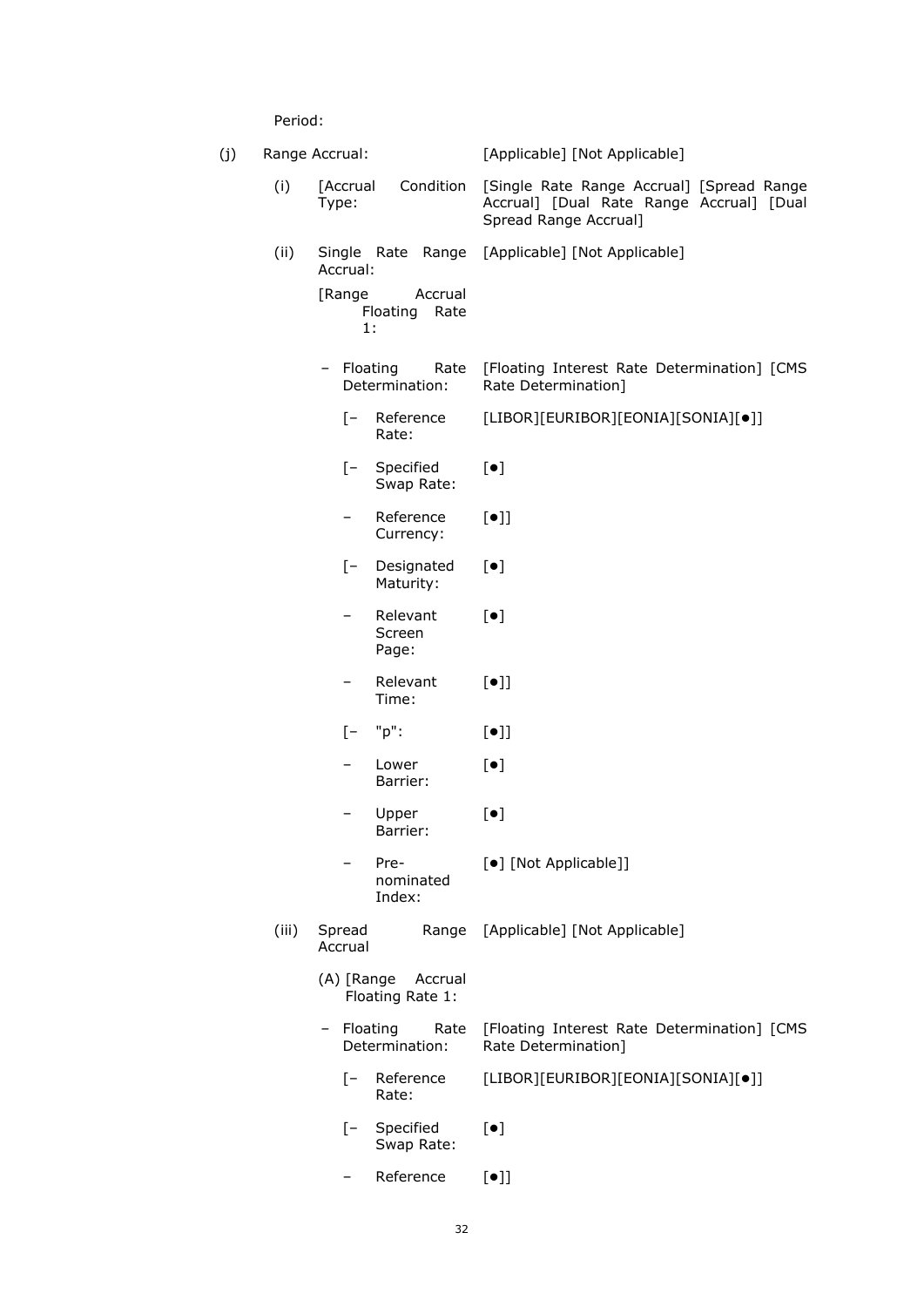|      |      |                   | Currency:                            |                                                                    |
|------|------|-------------------|--------------------------------------|--------------------------------------------------------------------|
|      |      | $[-$              | Designated<br>Maturity:              | $[\bullet]$                                                        |
|      |      |                   | Relevant<br>Screen<br>Page:          | $[\bullet]$                                                        |
|      |      |                   | Relevant<br>Time:                    | $[\bullet]$                                                        |
|      |      | $\lceil - \rceil$ | "p":                                 | $[\bullet]$                                                        |
|      |      |                   | Pre-<br>nominated<br>Index:          | [•] [Not Applicable]                                               |
|      |      | (B) Range         | Accrual<br>Floating Rate 2:          |                                                                    |
|      |      |                   | - Variable:                          | [[plus] [minus] [ $\bullet$ ]] [Not Applicable]                    |
|      |      |                   | - Floating<br>Rate<br>Determination: | [Floating Interest Rate Determination] [CMS<br>Rate Determination] |
|      |      | $\sqrt{-}$        | Reference<br>Rate:                   | [LIBOR][EURIBOR][EONIA][SONIA][•]]                                 |
|      |      | $[-$              | Specified<br>Swap Rate:              | $[\bullet]$                                                        |
|      |      | $\qquad \qquad -$ | Reference<br>Currency:               | $[\bullet]$                                                        |
|      |      | $[-]$             | Designated<br>Maturity:              | $[\bullet]$                                                        |
|      |      |                   | Relevant<br>Screen<br>Page:          | $[\bullet]$                                                        |
|      |      |                   | Relevant<br>Time:                    | $[\bullet]$                                                        |
|      |      | $[-$              | "p":                                 | $[\bullet]$                                                        |
|      |      |                   | Pre-<br>nominated<br>Index:          | [•] [Not Applicable]]                                              |
|      |      |                   | (C) Lower Barrier:                   | $[\bullet]$                                                        |
|      |      |                   | (D) Upper Barrier:                   | $[\bullet]$                                                        |
| (iv) | Dual | Accrual:          | Rate<br>Range                        | [Applicable] [Not Applicable]                                      |
|      |      | (A) [Range        | Accrual<br>Floating Rate 1:          | $[\bullet]$                                                        |
|      |      | - Floating        | Rate<br>Determination:               | [Floating Interest Rate Determination] [CMS<br>Rate Determination] |
|      |      | $\lceil - \rceil$ | Reference                            | [LIBOR][EURIBOR][EONIA][SONIA][•]]                                 |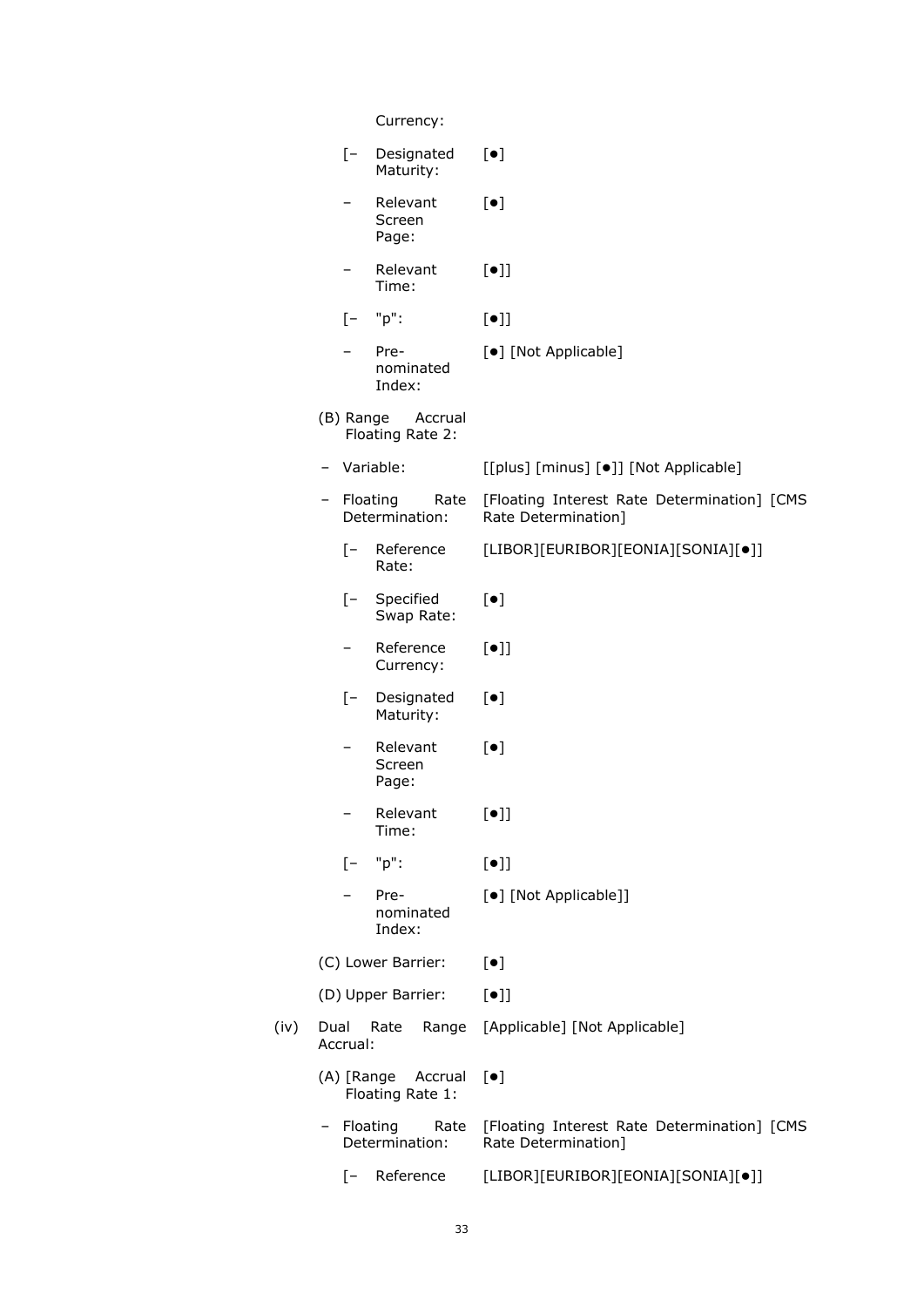Rate:

| $[-$              | Specified<br>Swap Rate:            | $[\bullet]$                                                        |
|-------------------|------------------------------------|--------------------------------------------------------------------|
| —                 | Reference<br>Currency:             | $[\bullet]$                                                        |
| $[-]$             | Designated<br>Maturity:            | $[\bullet]$                                                        |
|                   | Relevant<br>Screen<br>Page:        | $[\bullet]$                                                        |
|                   | Relevant<br>Time:                  | $[\bullet]$                                                        |
| $[-]$             | "p":                               | $[\bullet]$                                                        |
|                   | Lower<br>Barrier 1:                | $[\bullet]$                                                        |
|                   | Upper<br>Barrier 1:                | $\lbrack \bullet \rbrack \rbrack$                                  |
|                   | Pre-<br>nominated<br>Index:        | [•] [Not Applicable]                                               |
| (B) Range         | Accrual<br>Floating Rate 2:        |                                                                    |
|                   | Floating<br>Rate<br>Determination: | [Floating Interest Rate Determination] [CMS<br>Rate Determination] |
| $\lceil - \rceil$ | Reference<br>Rate:                 | [LIBOR][EURIBOR][EONIA][SONIA][•]]                                 |
| $[-]$             | Specified<br>Swap Rate:            | $[\bullet]$                                                        |
|                   | Reference<br>Currency:             | $[\bullet]$                                                        |
| $[-]$             | Designated<br>Maturity:            | $[\bullet]$                                                        |
|                   | Relevant<br>Screen<br>Page:        | $\left[\bullet\right]$                                             |
|                   | Relevant<br>Time:                  | $[\bullet]$                                                        |
| [-                | "p":                               | $[\bullet] ]$                                                      |
|                   | Lower<br>Barrier 2:                | $[\bullet]$                                                        |
|                   | Upper<br>Barrier 2:                | $\lbrack \bullet \rbrack \rbrack$                                  |
|                   | Pre-<br>nominated                  | [•] [Not Applicable]                                               |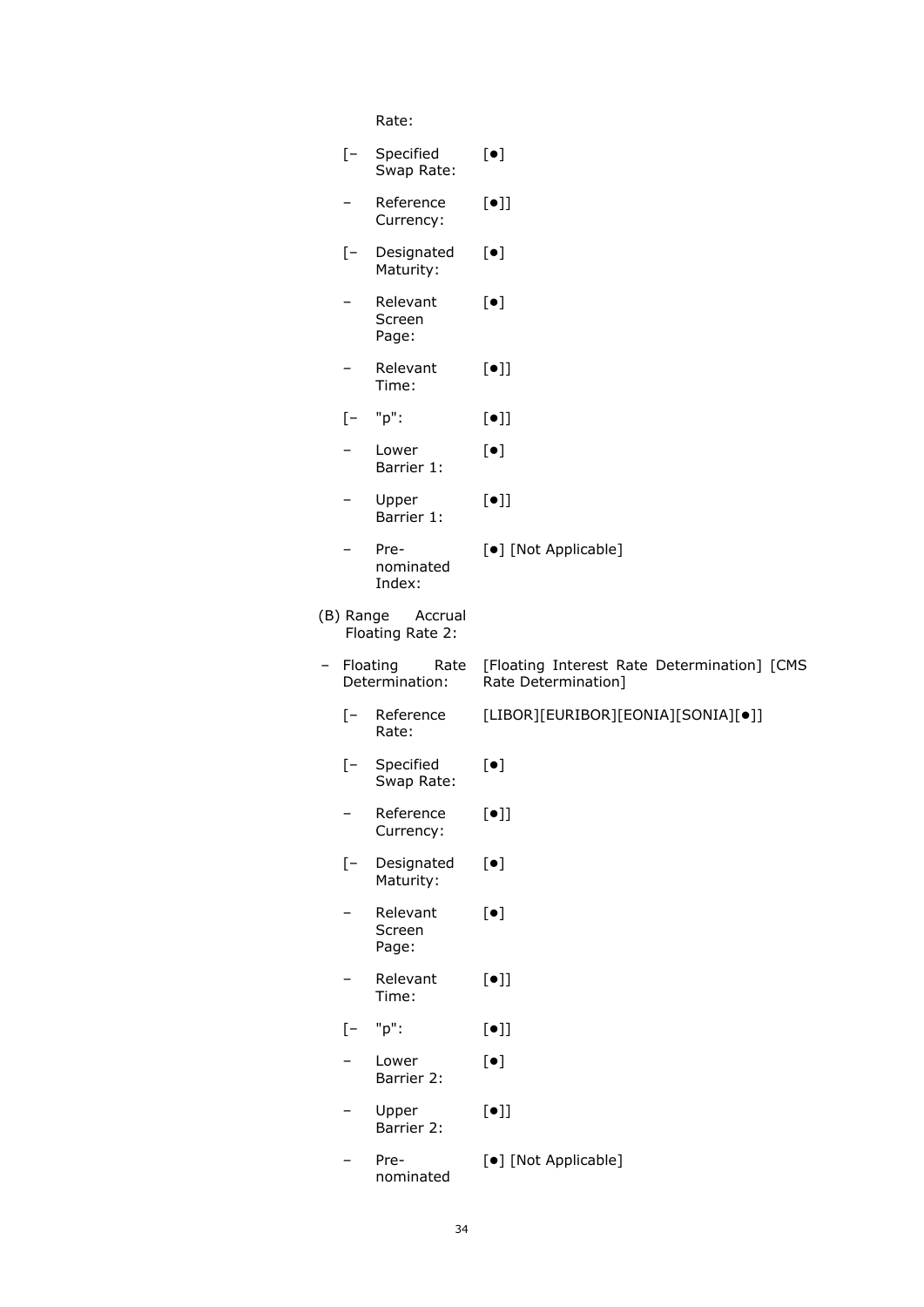Index:

| (v) | Accrual:          |                                          | Dual Spread Range [Applicable] [Not Applicable]                    |
|-----|-------------------|------------------------------------------|--------------------------------------------------------------------|
|     |                   | (A) Range Accrual<br>Floating Rate 1:    |                                                                    |
|     |                   | - Floating<br>Rate<br>Determination:     | [Floating Interest Rate Determination] [CMS<br>Rate Determination] |
|     |                   | [- Reference<br>Rate:                    | [LIBOR][EURIBOR][EONIA][SONIA][•]]                                 |
|     | $[-$              | Specified<br>Swap Rate:                  | $[\bullet]$                                                        |
|     |                   | Reference<br>Currency:                   | $[\bullet]$                                                        |
|     | $[-$              | Designated<br>Maturity:                  | $[\bullet]$                                                        |
|     |                   | Relevant<br>Screen<br>Page:              | $[\bullet]$                                                        |
|     |                   | Relevant<br>Time:                        | $[\bullet]$                                                        |
|     | $\lceil - \rceil$ | "p":                                     | $[\bullet]$                                                        |
|     |                   | Pre-<br>nominated<br>Index:              | [•] [Not Applicable]                                               |
|     |                   | (B) Range<br>Accrual<br>Floating Rate 2: |                                                                    |
|     |                   | - Variable:                              | [[plus] [minus] [ $\bullet$ ]] [Not Applicable]                    |
|     |                   | Floating<br>Rate<br>Determination:       | [Floating Interest Rate Determination] [CMS<br>Rate Determination] |
|     | $\lceil - \rceil$ | Reference<br>Rate:                       | [LIBOR][EURIBOR][EONIA][SONIA][•]]                                 |
|     | $[-]$             | Specified<br>Swap Rate:                  | $\lbrack \bullet \rbrack$                                          |
|     |                   | Reference<br>Currency:                   | $[\bullet]$                                                        |
|     | [-                | Designated<br>Maturity:                  | $[\bullet]$                                                        |
|     |                   | Relevant<br>Screen<br>Page:              | $[\bullet]$                                                        |
|     |                   | Relevant<br>Time:                        | $[\bullet]$                                                        |
|     | $\mathsf{I}$ –    | "p":                                     | $[\bullet]$                                                        |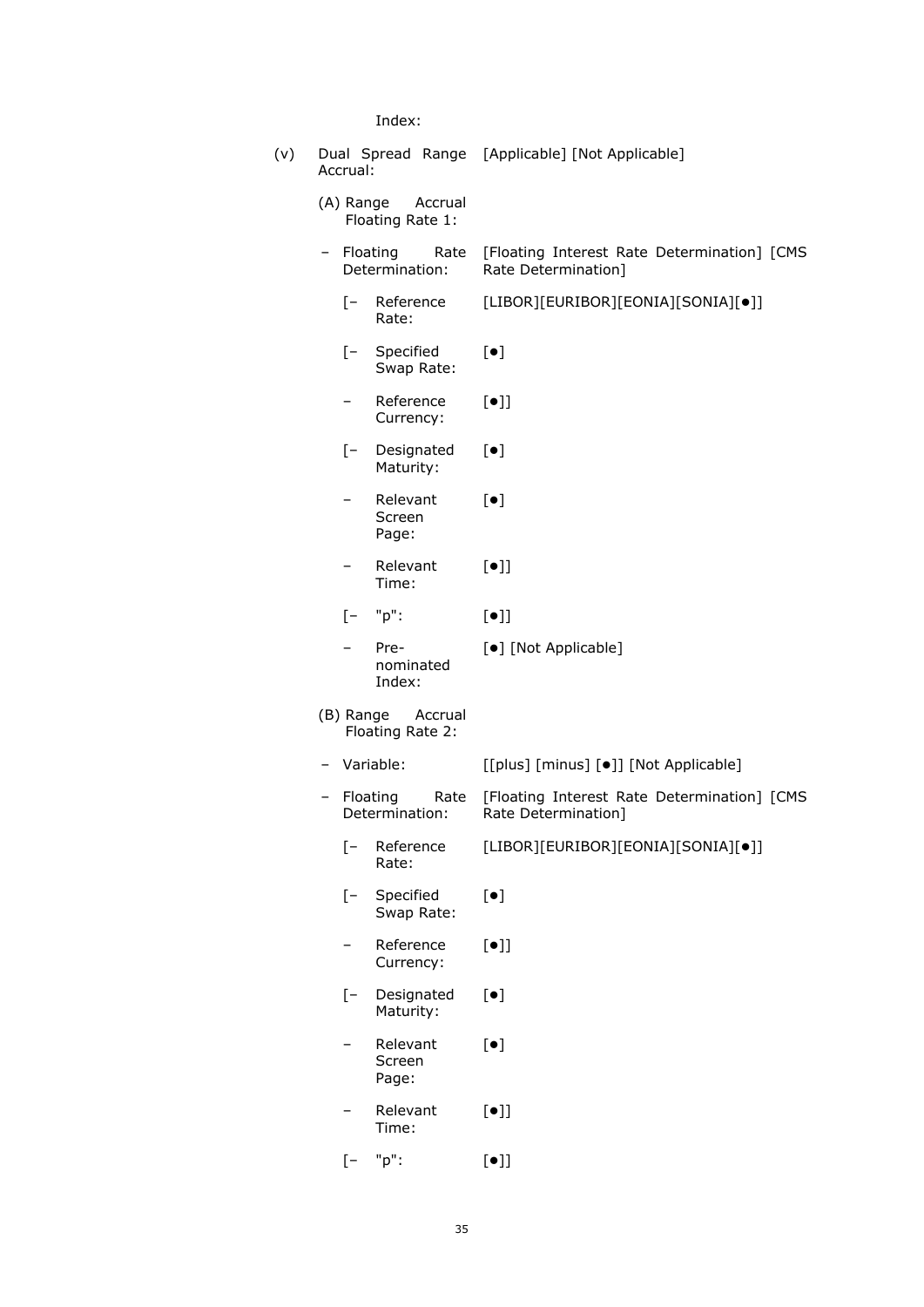|     |      |                       | Lower<br>Barrier 1:                     | $[\bullet]$                                                                                                                                                |
|-----|------|-----------------------|-----------------------------------------|------------------------------------------------------------------------------------------------------------------------------------------------------------|
|     |      |                       | Upper<br>Barrier 1:                     | $[\bullet]$                                                                                                                                                |
|     |      |                       | Pre-<br>nominated<br>Index:             | [ $\bullet$ ] [Not Applicable]                                                                                                                             |
|     |      | (C) Range             | Accrual<br>Floating Rate 3:             |                                                                                                                                                            |
|     |      | - Floating            | Rate<br>Determination:                  | [Floating Interest Rate Determination] [CMS<br>Rate Determination]                                                                                         |
|     |      | $\mathsf{I}$          | Reference<br>Rate:                      | [LIBOR][EURIBOR][EONIA][SONIA][•]]                                                                                                                         |
|     |      | $[-]$                 | Specified<br>Swap Rate:                 | $[\bullet]$                                                                                                                                                |
|     |      | -                     | Reference<br>Currency:                  | $[\bullet]$                                                                                                                                                |
|     |      | $\sqrt{-}$            | Designated<br>Maturity:                 | $[\bullet]$                                                                                                                                                |
|     |      |                       | Relevant<br>Screen<br>Page:             | $[\bullet]$                                                                                                                                                |
|     |      | -                     | Relevant<br>Time:                       | $[\bullet]$                                                                                                                                                |
|     |      | $[-]$                 | "p":                                    | $[\bullet]$                                                                                                                                                |
|     |      |                       | Lower<br>Barrier 2:                     | $[\bullet]$                                                                                                                                                |
|     |      |                       | Upper<br>Barrier 2:                     | $[\bullet]$                                                                                                                                                |
|     |      |                       | Pre-<br>nominated<br>Index:             | [•] [Not Applicable]                                                                                                                                       |
|     | (vi) |                       | Observation Number<br>of Business Days: | [.][As specified in the Conditions]]                                                                                                                       |
| (k) |      | Global Floor:         |                                         | [Applicable] [Applicable (subject to change<br>following the<br>exercise<br>[Switch<br>of<br>the<br>Option][Conversion<br>[Not<br>Option])]<br>Applicable] |
|     | $[-$ | Global<br>Percentage: | Floor                                   | [•]%                                                                                                                                                       |

(iii) item 17 (*Inverse Floating Rate Interest provisions*) of Part A – Contractual Terms on pages 255 to 260 of Base Prospectus 1 shall be deleted in its entirety and replaced with the following: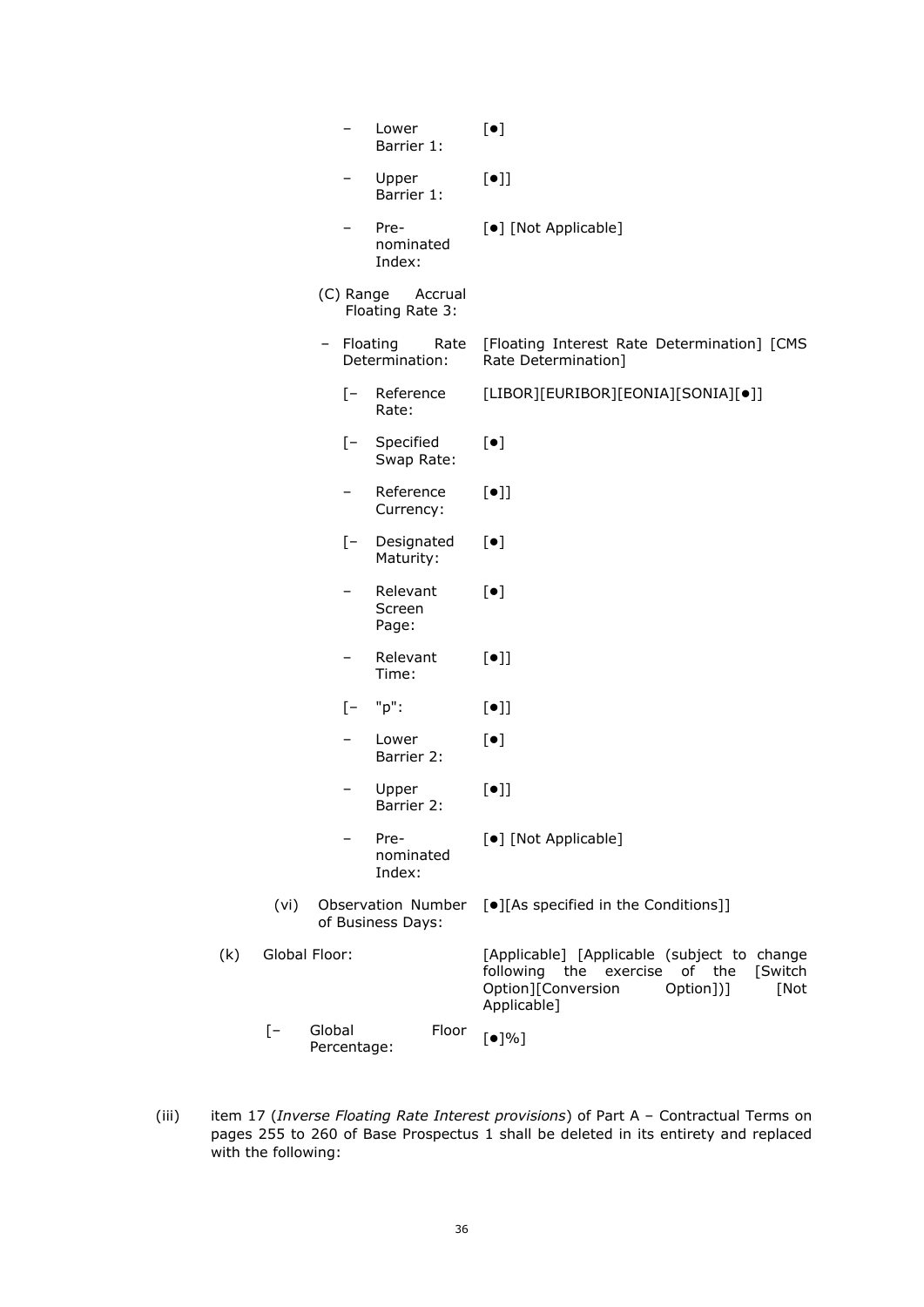| 17. |     | provisions:                                    | Inverse Floating<br>Rate                 | Interest | falling in [ $\bullet$ ] [Not Applicable]           | [Applicable] [Applicable subject to exercise of<br>Switch Option] [Applicable following exercise<br>of Switch Option] [Applicable in respect of<br>the period from and including [the Issue<br>Date/the Interest Payment Date falling in [ $\bullet$<br>]] to but excluding the Interest Payment Date |  |
|-----|-----|------------------------------------------------|------------------------------------------|----------|-----------------------------------------------------|-------------------------------------------------------------------------------------------------------------------------------------------------------------------------------------------------------------------------------------------------------------------------------------------------------|--|
|     | (a) | Floating<br>Interest<br>Rate<br>Determination: |                                          |          | [Applicable] [Not Applicable]                       |                                                                                                                                                                                                                                                                                                       |  |
|     |     | $\lceil - \rceil$                              | Reference Rate:                          |          | [LIBOR][EURIBOR][EONIA][SONIA][•]                   |                                                                                                                                                                                                                                                                                                       |  |
|     |     | $[-]$                                          | Designated Maturity:                     |          | [ $\bullet$ ] [Month[s]] [Year[s]] [Not Applicable] |                                                                                                                                                                                                                                                                                                       |  |
|     |     |                                                | Offered Quotation:                       |          | [Applicable] [Not Applicable]                       |                                                                                                                                                                                                                                                                                                       |  |
|     |     |                                                | Arithmetic Mean:                         |          | [Applicable] [Not Applicable]                       |                                                                                                                                                                                                                                                                                                       |  |
|     |     |                                                | Interest<br>Determination Date:          |          | [•] [Not Applicable]                                |                                                                                                                                                                                                                                                                                                       |  |
|     |     |                                                | Relevant<br>Page:                        | Screen   | $\lbrack \bullet \rbrack$                           |                                                                                                                                                                                                                                                                                                       |  |
|     |     |                                                | Relevant Time:                           |          | $[a.m.]/[p.m.]$ [ $\bullet$ ] time]]                |                                                                                                                                                                                                                                                                                                       |  |
|     |     | $[-]$                                          | "p":                                     |          | $[\bullet]$                                         |                                                                                                                                                                                                                                                                                                       |  |
|     |     |                                                | Pre-nominated Index:                     |          | [•] [Not Applicable]                                |                                                                                                                                                                                                                                                                                                       |  |
|     | (b) |                                                | CMS Rate Determination:                  |          | [Applicable] [Not Applicable]                       |                                                                                                                                                                                                                                                                                                       |  |
|     |     | $\mathsf{I}$                                   | Specified Swap Rate:                     |          | $[\bullet]$                                         |                                                                                                                                                                                                                                                                                                       |  |
|     |     |                                                | Reference Currency:                      |          | $[\bullet]$                                         |                                                                                                                                                                                                                                                                                                       |  |
|     |     | -                                              | Designated Maturity:                     |          | $[\bullet]$                                         |                                                                                                                                                                                                                                                                                                       |  |
|     |     | -                                              | Relevant<br>Page:                        | Screen   | $[\bullet]$                                         |                                                                                                                                                                                                                                                                                                       |  |
|     |     |                                                | <b>Relevant Time:</b>                    |          | [a.m.]/[p.m.] [•] time                              |                                                                                                                                                                                                                                                                                                       |  |
|     |     |                                                | Interest<br>Determination<br>$Date(s)$ : |          | $[\bullet]$                                         |                                                                                                                                                                                                                                                                                                       |  |
|     |     |                                                | Pre-nominated Index:                     |          | [•] [Not Applicable]                                |                                                                                                                                                                                                                                                                                                       |  |
|     | (c) | Cap Rate:                                      |                                          |          | [Not Applicable] [[ $\bullet$ ]%]                   |                                                                                                                                                                                                                                                                                                       |  |
|     |     |                                                |                                          |          | [Interest<br>Payment Date: ]                        | [Cap Rate (%):]                                                                                                                                                                                                                                                                                       |  |
|     |     |                                                |                                          |          | $\left[\,\bullet\,\right]$                          | [•] [Not Applicable]                                                                                                                                                                                                                                                                                  |  |
|     | (d) |                                                | Curve Cap:                               |          | [Not Applicable] [Applicable]                       |                                                                                                                                                                                                                                                                                                       |  |
|     |     |                                                |                                          |          | [[Interest<br>Payment Date: [<br>$\bullet$ ]]       | [Not Applicable]                                                                                                                                                                                                                                                                                      |  |
|     |     |                                                |                                          |          | Factor:                                             | $[$ [plus] $[$ minus] $[$ $\bullet$ ]%]]                                                                                                                                                                                                                                                              |  |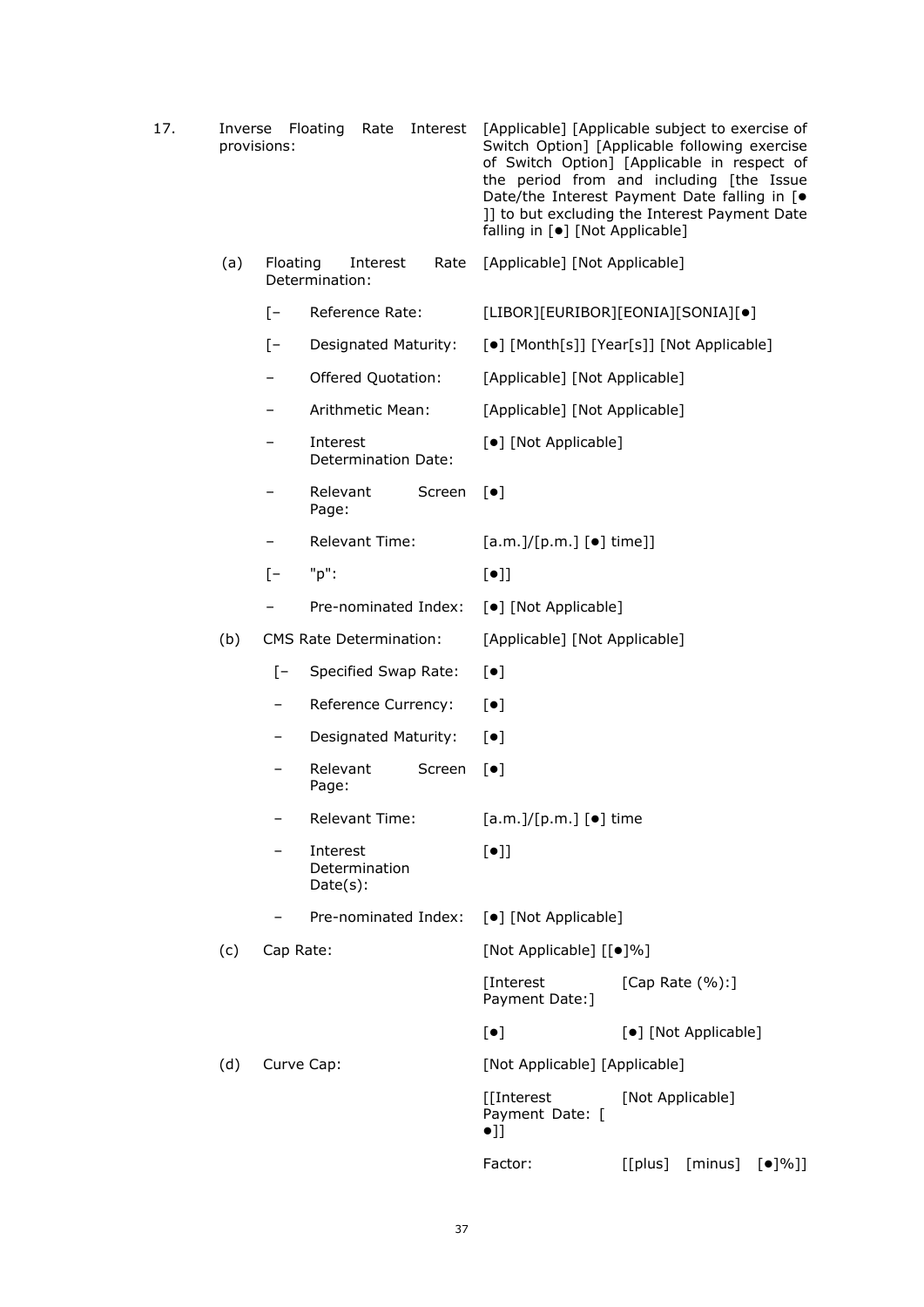|     |                |                                                  | [Not Applicable]                                                   |
|-----|----------------|--------------------------------------------------|--------------------------------------------------------------------|
|     |                | Margin:                                          | [[plus] [minus]<br>$[•]%$ ]]<br>[Not Applicable]                   |
|     |                | Reference Index:                                 | [single rate                                                       |
|     |                |                                                  | Multiplier:<br>$[[\bullet]\%]$<br>[Not<br>Applicable]              |
|     |                |                                                  | [[spread rate] [combined<br>rate]                                  |
|     |                |                                                  | Multiplier 1: [[·]%] [Not<br>Applicable]                           |
|     |                |                                                  | Multiplier 2: [[.]%] [Not<br>Applicable]                           |
|     |                | Upper Limit:                                     | [•]%                                                               |
|     |                | [[Reference Rate<br>$[1] [2]$ :                  |                                                                    |
|     |                | - Floating<br>Rate<br>Determination              | [Floating<br>Rate<br>Determination]<br>[CMS<br>Rate Determination] |
|     |                | [- Reference<br>Rate:                            | [LIBOR]<br>[EURIBOR][EONIA]<br>$[SONIA][\bullet]]$                 |
|     |                | [- Specified<br>Swap Rate:                       | $[\bullet]$                                                        |
|     |                | - Reference<br>Currency:                         | $[\bullet]$                                                        |
|     |                | - Designated<br>Maturity:                        | $[\bullet]$                                                        |
|     |                | - Interest<br>Determination<br>Date:             | $[\bullet]$                                                        |
|     |                | Relevant<br>$\qquad \qquad -$<br>Screen Page:    | $[\bullet]$                                                        |
|     |                | - Relevant<br>Time:                              | $[\bullet]]]]$                                                     |
|     |                | $[-"p":$                                         | $[\bullet]$                                                        |
|     |                | Index                                            | - Pre-nominated [ $\bullet$ ] [Not Applicable]                     |
| (e) | Floor Rate:    | [Not Applicable] [[ $\bullet$ ]%]                |                                                                    |
|     |                | [Interest<br>Payment Date: ]                     | [Floor Rate (%):]                                                  |
|     |                | $[\bullet]$                                      | [•] [Not Applicable]                                               |
| (f) | Participation: | [[ $\bullet$ ]] [As specified in the Conditions] |                                                                    |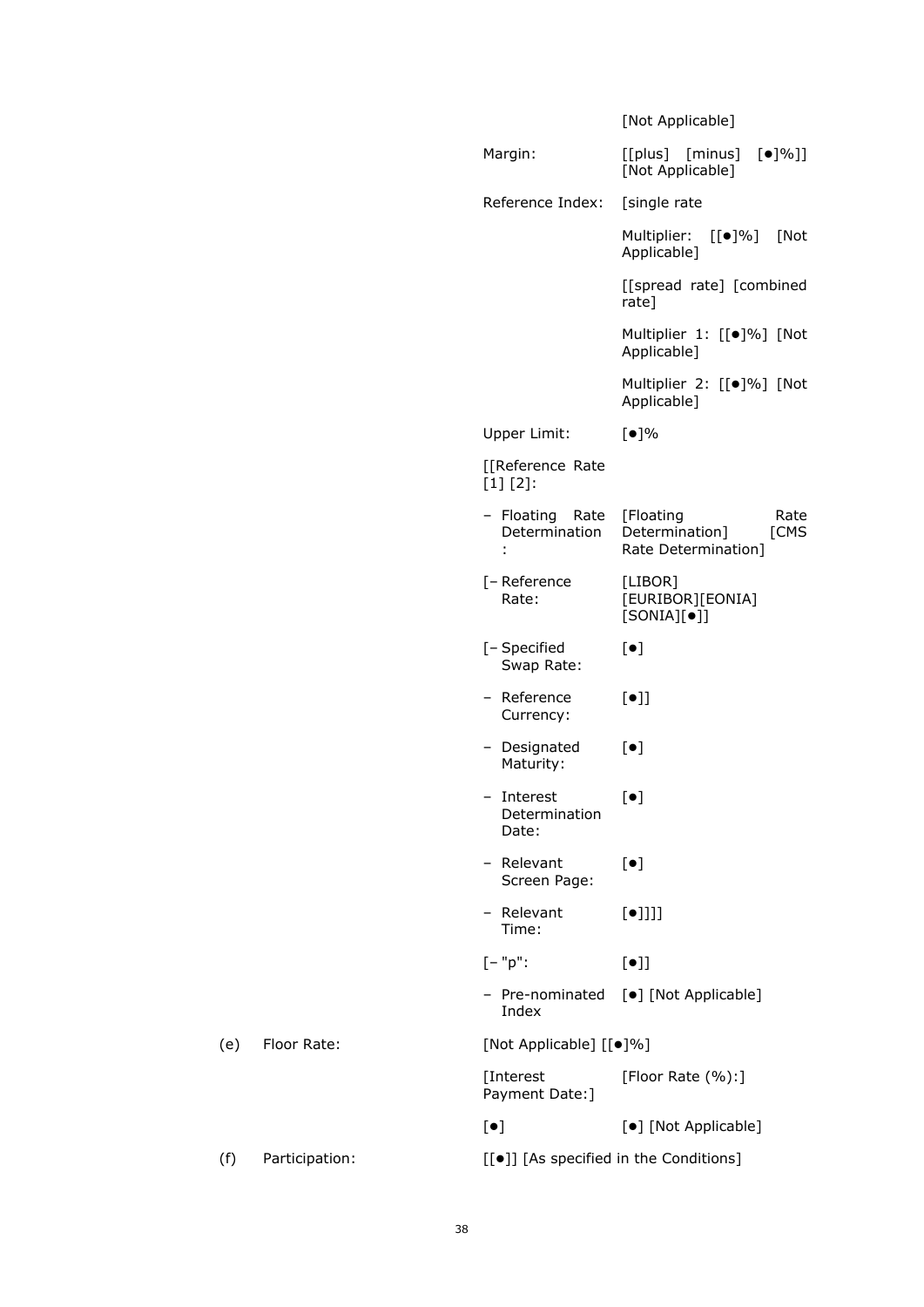|     |                          |                                             | [Interest<br>Payment Date: ]                              | [Participation:]                                                                                                                                  |
|-----|--------------------------|---------------------------------------------|-----------------------------------------------------------|---------------------------------------------------------------------------------------------------------------------------------------------------|
|     |                          |                                             | $[\bullet]$                                               | [ $\bullet$ ] [As specified in the<br>Conditions]                                                                                                 |
| (g) | Spread:                  |                                             | [zero] [[plus] [minus] [ $\bullet$ ]%]                    |                                                                                                                                                   |
|     |                          |                                             | [Interest<br>Payment Date: ]                              | [Spread $(\%):$ ]                                                                                                                                 |
|     |                          |                                             | $[\bullet]$                                               | [plus] $[minus]$ [minus] $[•]$                                                                                                                    |
| (h) | Day Count Fraction:      |                                             | [Actual/Actual] [Actual/Actual<br>Basis] [30E/360 (ISDA)] | [Actual/Actual (ICMA)] [Act/Act<br>(ICMA)]<br>(ISDA)]<br>[Actual/365 (Fixed)] [Actual/360] [30/360]<br>[360/360] [Bond Basis] [30E/360] [Eurobond |
| (i) | Interest<br>Period:      | Details of any short or long<br>Calculation | [•] [Not Applicable]                                      |                                                                                                                                                   |
|     |                          |                                             | Linear<br>Interpolation:<br>Applicable]                   | [Applicable]<br>[Not                                                                                                                              |
| (j) | Range Accrual:           |                                             | [Applicable] [Not Applicable]                             |                                                                                                                                                   |
|     | (i)<br>[Accrual<br>Type: | Condition                                   | Spread Range Accrual]                                     | [Single Rate Range Accrual] [Spread Range<br>Accrual] [Dual Rate Range Accrual] [Dual                                                             |
|     | [Range                   | Accrual<br>Floating Rate 1:                 |                                                           |                                                                                                                                                   |
|     | (ii)<br>Accrual:         | Single Rate Range                           | [Applicable] [Not Applicable]                             |                                                                                                                                                   |
|     | -                        | [Range<br>Accrual<br>Floating Rate 1:       |                                                           |                                                                                                                                                   |
|     |                          | [- Reference<br>Rate:                       | Applicable]]                                              | [LIBOR][EURIBOR][EONIA][SONIA][ $\bullet$ ][Not                                                                                                   |
|     |                          | Specified<br>Swap Rate:                     | [•] [Not Applicable]                                      |                                                                                                                                                   |
|     |                          | Reference<br>Currency:                      | [•] [Not Applicable]                                      |                                                                                                                                                   |
|     |                          | Designated<br>Maturity:                     | $[\bullet]$                                               |                                                                                                                                                   |
|     |                          | Relevant<br>Screen<br>Page:                 | $[\bullet]$                                               |                                                                                                                                                   |
|     |                          | Relevant<br>Time:                           | $[\bullet]$                                               |                                                                                                                                                   |
|     | $\mathsf{I}$             | "p":                                        | $[\bullet]$                                               |                                                                                                                                                   |
|     |                          | Lower<br>Barrier:                           | $\left[\bullet\right]$                                    |                                                                                                                                                   |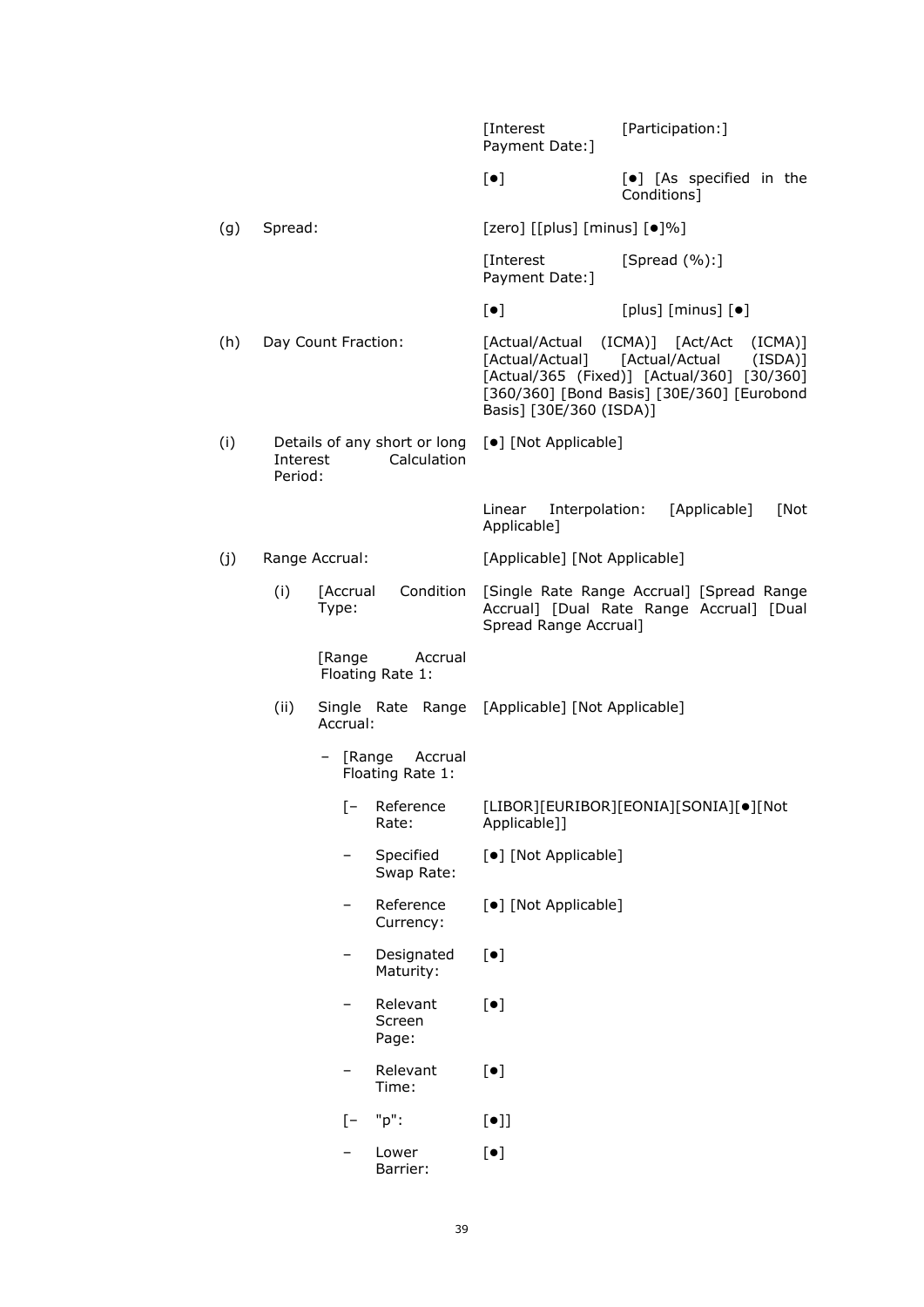|       |                   | Upper<br>Barrier:                      |      | $[\bullet]$                                                        |
|-------|-------------------|----------------------------------------|------|--------------------------------------------------------------------|
|       |                   | Pre-<br>nominated<br>Index:            |      | [•] [Not Applicable]                                               |
| (iii) | Spread<br>Accrual |                                        |      | Range [Applicable] [Not Applicable]                                |
|       |                   | (A) [Range Accrual<br>Floating Rate 1: |      |                                                                    |
|       | - Floating        | Determination:                         | Rate | [Floating Interest Rate Determination] [CMS<br>Rate Determination] |
|       | $[-$              | Reference<br>Rate:                     |      | [LIBOR][EURIBOR][EONIA][SONIA][•]]                                 |
|       | $[-$              | Specified<br>Swap Rate:                |      | $[\bullet]$                                                        |
|       |                   | Reference<br>Currency:                 |      | $[\bullet]$                                                        |
|       | $[-$              | Designated<br>Maturity:                |      | $[\bullet]$                                                        |
|       | Ξ.                | Relevant<br>Screen<br>Page:            |      | $[\bullet]$                                                        |
|       |                   | Relevant<br>Time:                      |      | $[\bullet]$                                                        |
|       | $\lceil - \rceil$ | "p":                                   |      | $[\bullet]$                                                        |
|       |                   | Pre-<br>nominated<br>Index:            |      | [•] [Not Applicable]                                               |
|       | (B) Range         | Accrual<br>Floating Rate 2:            |      |                                                                    |
|       |                   | Variable:                              |      | [[plus] [minus] [ $\bullet$ ]] [Not Applicable]                    |
|       |                   | Floating<br>Determination:             | Rate | [Floating Interest Rate Determination] [CMS<br>Rate Determination] |
|       | $[-]$             | Reference<br>Rate:                     |      | [LIBOR][EURIBOR][EONIA][SONIA][•]]                                 |
|       | $[- -]$           | Specified<br>Swap Rate:                |      | $[\bullet]$                                                        |
|       |                   | Reference<br>Currency:                 |      | $[\bullet]$                                                        |
|       | $[-]$             | Designated<br>Maturity:                |      | $[\bullet]$                                                        |
|       |                   | Relevant<br>Screen<br>Page:            |      | $[\bullet]$                                                        |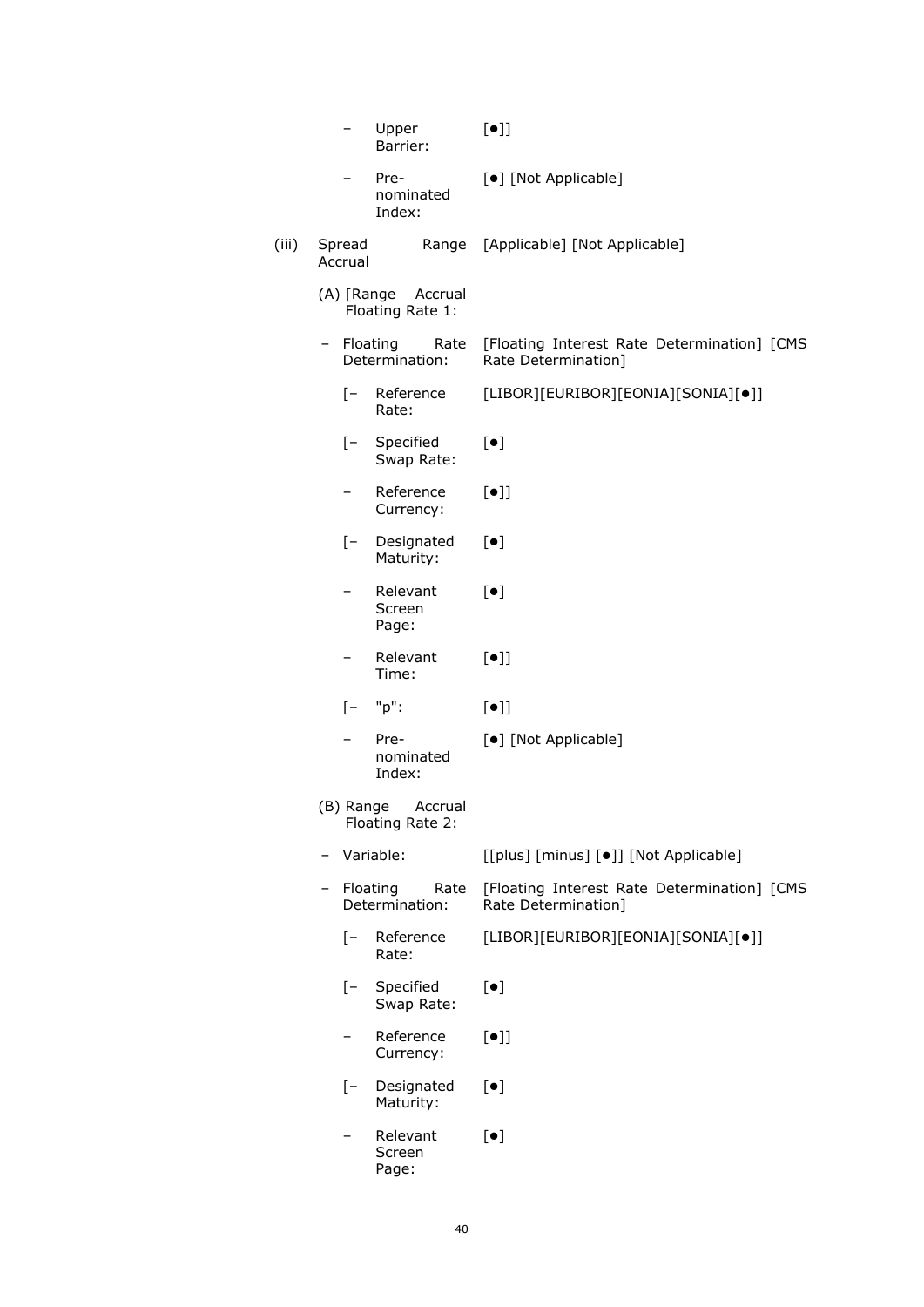| Relevant<br>Time:                        | $[\bullet]$                                                        |
|------------------------------------------|--------------------------------------------------------------------|
| "p":<br>$[-]$                            | $[\bullet]$                                                        |
| Pre-<br>nominated<br>Index:              | [•] [Not Applicable]                                               |
| (C) Lower Barrier:                       | $[\bullet]$                                                        |
| (D) Upper Barrier:                       | $[\bullet]$                                                        |
| Dual<br>Rate<br>Range<br>Accrual         | [Applicable] [Not Applicable]                                      |
| (A) Range<br>Accrual<br>Floating Rate 1: |                                                                    |
| - Floating<br>Rate<br>Determination:     | [Floating Interest Rate Determination] [CMS<br>Rate Determination] |
| $[-$<br>Reference<br>Rate:               | [LIBOR][EURIBOR][EONIA][SONIA][•]]                                 |
| Specified<br>$[-$<br>Swap Rate:          | $[\bullet]$                                                        |
| Reference<br>Currency:                   | $[\bullet]$                                                        |
| [- Designated<br>Maturity:               | $[\bullet]$                                                        |
| Relevant<br>Screen<br>Page:              | $[\bullet]$                                                        |
| Relevant<br>-<br>Time:                   | $[\bullet]$                                                        |
| "p":<br>$\mathsf{I}$ –                   | $\left[\bullet\right]$                                             |
| Lower<br>Barrier 1:                      | $[\bullet]$                                                        |
| Upper<br>Barrier 1:                      | $[\bullet]$                                                        |
| Pre-<br>nominated<br>Index:              | [•] [Not Applicable]                                               |
| (B) Range<br>Accrual<br>Floating Rate 2: |                                                                    |
| Floating<br>Rate<br>Determination:       | [Floating Interest Rate Determination] [CMS<br>Rate Determination] |
| [- Reference<br>Rate:                    | [LIBOR][EURIBOR][EONIA][SONIA][•]]                                 |
| [- Specified<br>Swap Rate:               | $[\bullet]$                                                        |

 $(iv)$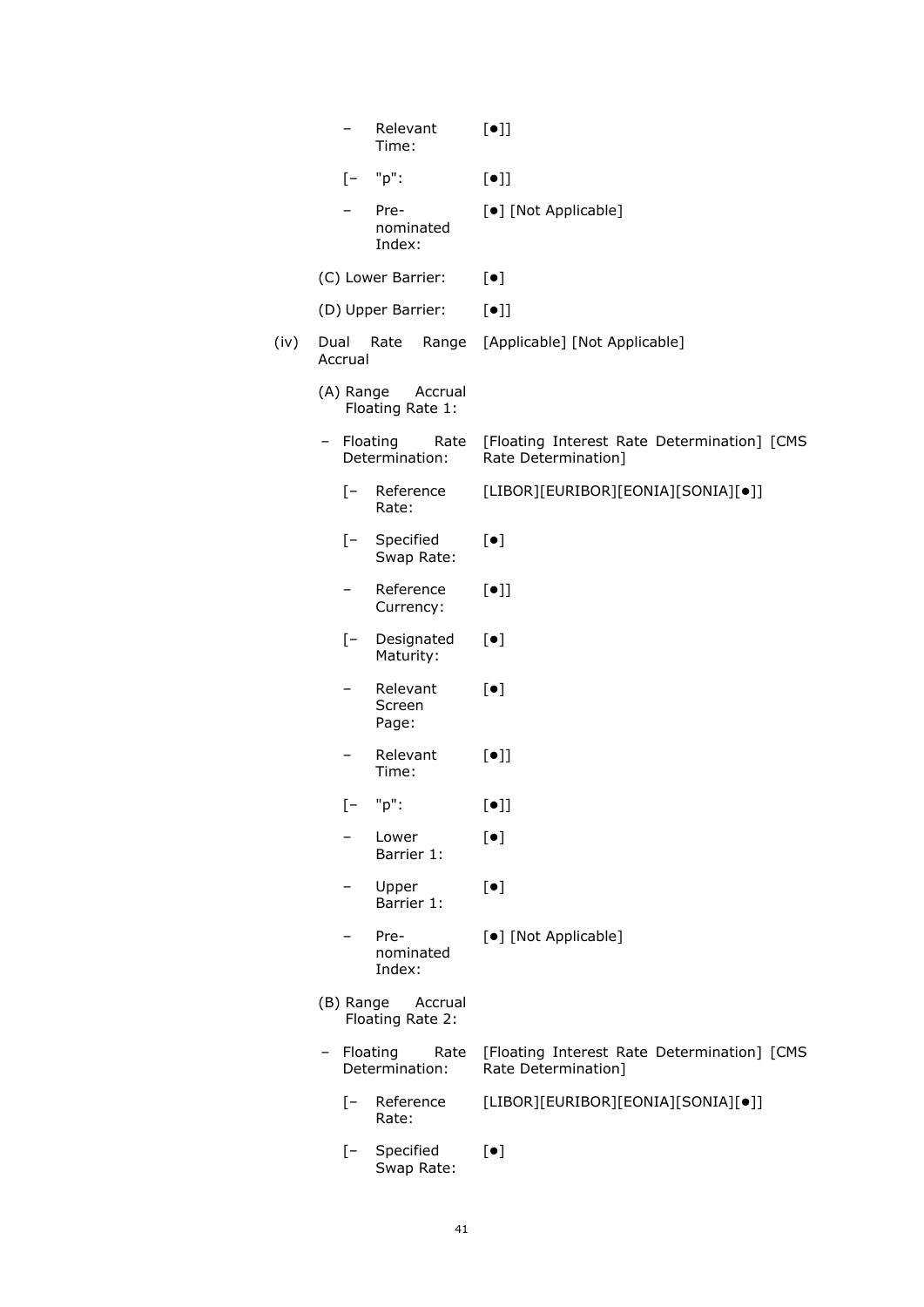|     |            | Reference<br>Currency                  | $[\bullet]$                                                             |
|-----|------------|----------------------------------------|-------------------------------------------------------------------------|
|     | $[-$       | Designated<br>Maturity:                | $[\bullet]$                                                             |
|     |            | Relevant<br>Screen<br>Page:            | $[\bullet]$                                                             |
|     |            | Relevant<br>Time:                      | $[\bullet]$                                                             |
|     | $[-]$      | "p":                                   | $[\bullet]$                                                             |
|     |            | Lower<br>Barrier 2:                    | $[\bullet]$                                                             |
|     |            | Upper<br>Barrier 2:                    | $[\bullet]$                                                             |
|     |            | Pre-<br>nominated<br>Index:            | [•] [Not Applicable]                                                    |
| (v) | Accrual:   |                                        | Dual Spread Range [Applicable] [Not Applicable]                         |
|     |            | (A)[ Range Accrual<br>Floating Rate 1: |                                                                         |
|     | - Floating | Determination:                         | Rate [Floating Interest Rate Determination] [CMS<br>Rate Determination] |
|     | $[-$       | Reference<br>Rate:                     | [LIBOR][EURIBOR][EONIA][SONIA][•]]                                      |
|     | $[-$       | Specified<br>Swap Rate:                | $[\bullet]$                                                             |
|     |            | Reference<br>Currency                  | $[\bullet]$                                                             |
|     | $[-]$      | Designated<br>Maturity:                | $[\bullet]$                                                             |
|     |            | Relevant<br>Screen<br>Page:            | $\lbrack \bullet \rbrack$                                               |
|     |            | Relevant<br>Time:                      | $[\bullet]$                                                             |
|     | [-         | "p":                                   | $[\bullet]$                                                             |
|     |            | Pre-<br>nominated<br>Index:            | [ $\bullet$ ] [Not Applicable]                                          |
|     | (B) Range  | Accrual<br>Floating Rate 2:            |                                                                         |
|     |            | Variable:                              | [[plus] [minus] [ $\bullet$ ]] [Not Applicable]                         |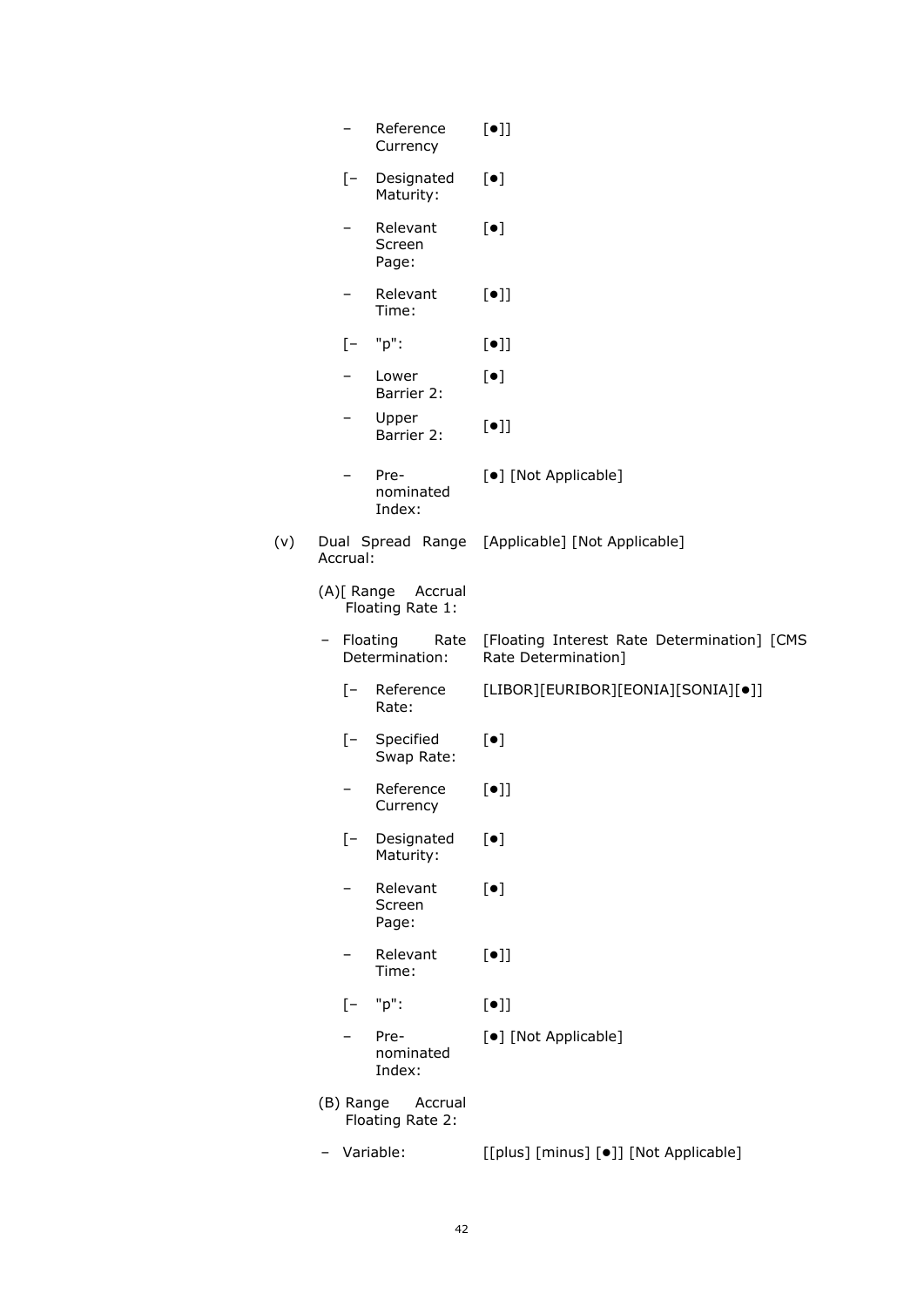|                          | Determination:              | Rate Determination]                |
|--------------------------|-----------------------------|------------------------------------|
| $[-]$                    | Reference<br>Rate:          | [LIBOR][EURIBOR][EONIA][SONIA][•]] |
| $[-$                     | Specified<br>Swap Rate:     | $[\bullet]$                        |
| $\overline{\phantom{0}}$ | Reference<br>Currency:      | $[\bullet]$                        |
| $[-]$                    | Designated<br>Maturity:     | $[\bullet]$                        |
|                          | Relevant<br>Screen<br>Page: | $[\bullet]$                        |
| -                        | Relevant<br>Time:           | $[\bullet]$                        |
| $[-]$                    | "p":                        | $[\bullet]$                        |
|                          | Lower<br>Barrier 1:         | $[\bullet]$                        |
|                          | Upper<br>Barrier 1:         | $\lbrack \bullet \rbrack$          |
|                          | Pre-<br>nominated<br>Index: | [•] [Not Applicable]               |
| (C) Range                | Accrual<br>Floating Rate 3: |                                    |
|                          | [- Reference Rate:          | [LIBOR][EURIBOR][EONIA][SONIA][•]  |
|                          |                             |                                    |
|                          | Specified<br>Swap Rate:     | $[\bullet]$                        |
|                          | Reference<br>Currency:      | [•] [Not Applicable]               |
|                          | Designated<br>Maturity:     | $[\bullet]$                        |
|                          | Relevant<br>Screen<br>Page: | $[\bullet]$                        |
|                          | Relevant<br>Time:           | $\lbrack \bullet \rbrack$          |
| $\sqrt{-}$               | "p":                        | $[\bullet]$                        |
|                          | Lower<br>Barrier 2:         | $[\bullet]$                        |
|                          | Upper<br>Barrier 2:         | $[\bullet]$                        |

Rate [Floating Interest Rate Determination] [CMS

– Floating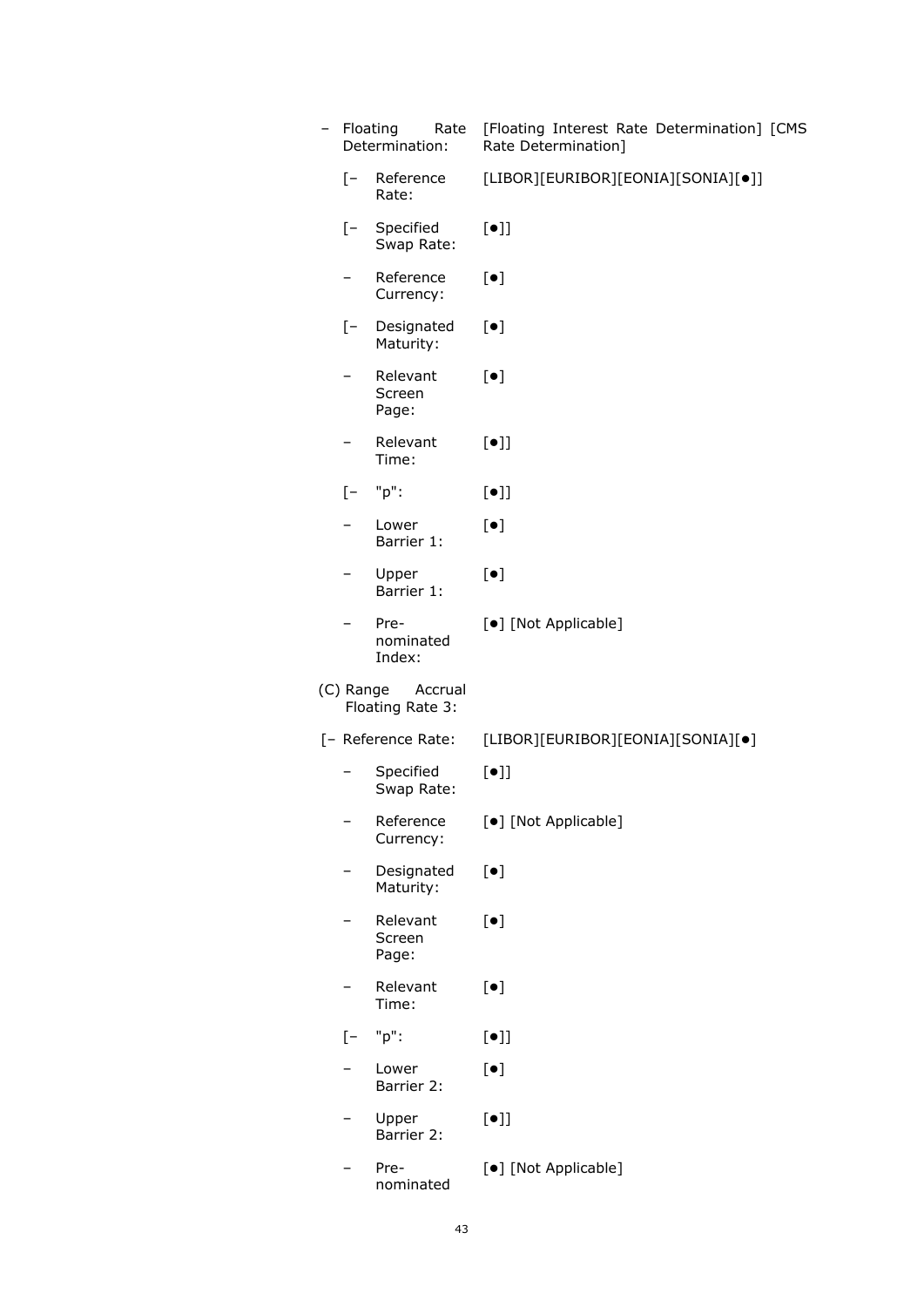Index:

|     | (vi)             | of Business Days:     |       | Observation Number [●][As specified in the Conditions]]]                                                                                       |
|-----|------------------|-----------------------|-------|------------------------------------------------------------------------------------------------------------------------------------------------|
| (k) | Global Floor:    |                       |       | [Applicable] [Applicable (subject to change<br>following the exercise of the [Switch<br>Option][Conversion<br>Option1)1<br>[Not<br>Applicable] |
|     | $\mathsf{I}$ $-$ | Global<br>Percentage: | Floor | [●]%]                                                                                                                                          |

(iv) item 18 (*Inflation-Linked Interest provisions*) of Part A – Contractual Terms on pages 260 to 262 of Base Prospectus 1 shall be deleted in its entirety and replaced with the following:

|     |                                |                                 | Date falling in [·]] [Not Applicable]                          | [Applicable: ] [Applicable subject to exercise<br>of Switch Option] [Applicable following<br>exercise of Switch Option] [Applicable in<br>respect of the period from and including [the<br>Issue Date/the Interest Payment Date falling<br>in [.] to but excluding the Interest Payment |
|-----|--------------------------------|---------------------------------|----------------------------------------------------------------|-----------------------------------------------------------------------------------------------------------------------------------------------------------------------------------------------------------------------------------------------------------------------------------------|
| (a) | <b>Inflation Factor:</b>       |                                 | [Inflation]<br>Factor (Year-on-Year)]                          | [Inflation<br>Factor (Cumulative)]                                                                                                                                                                                                                                                      |
| (b) | Inflation Index:               |                                 | $\lbrack \bullet \rbrack$                                      |                                                                                                                                                                                                                                                                                         |
| (c) |                                |                                 | $[\bullet]$                                                    |                                                                                                                                                                                                                                                                                         |
| (d) | <b>Initial Valuation Date:</b> |                                 | [Not Applicable][ $\bullet$ ]                                  |                                                                                                                                                                                                                                                                                         |
| (e) | Reference Month:               |                                 | Valuation<br>Date<br>interpolation].                           | [(i) Initial Valuation Date: the calendar<br>month falling [ $\bullet$ ] month[s] prior to the Initial<br>[subject<br>linear<br>to                                                                                                                                                      |
|     |                                |                                 | linear interpolation].]                                        | (ii) Interest Payment Date(s): the calendar<br>month falling [ $\bullet$ ] month[s] prior to the<br>Relevant Interest Payment Date [subject to                                                                                                                                          |
|     |                                |                                 | [subject to linear interpolation].]                            | [The calendar month falling [.] month[s]<br>prior to the Relevant Interest Payment Date                                                                                                                                                                                                 |
|     |                                |                                 | [Reference<br>Month:1                                          | [Interest Payment Date:]                                                                                                                                                                                                                                                                |
|     |                                |                                 | $\left[\bullet\right]$ [subject to<br>linear<br>interpolation] | $\lceil \bullet \rceil$                                                                                                                                                                                                                                                                 |
| (f) | Related Bond:                  |                                 | [ $\bullet$ ] [As specified in the Conditions]                 |                                                                                                                                                                                                                                                                                         |
| (g) | Pre-nominated Index:           |                                 | [ $\bullet$ ] [Not Applicable]                                 |                                                                                                                                                                                                                                                                                         |
| (h) | Fixed Percentage:              |                                 | [[●] [As specified in the Conditions]                          |                                                                                                                                                                                                                                                                                         |
|     |                                |                                 | [Interest                                                      | [Fixed Percentage:]                                                                                                                                                                                                                                                                     |
|     |                                | Inflation-Linked<br>provisions: | Interest<br>Inflation Index Sponsor:                           |                                                                                                                                                                                                                                                                                         |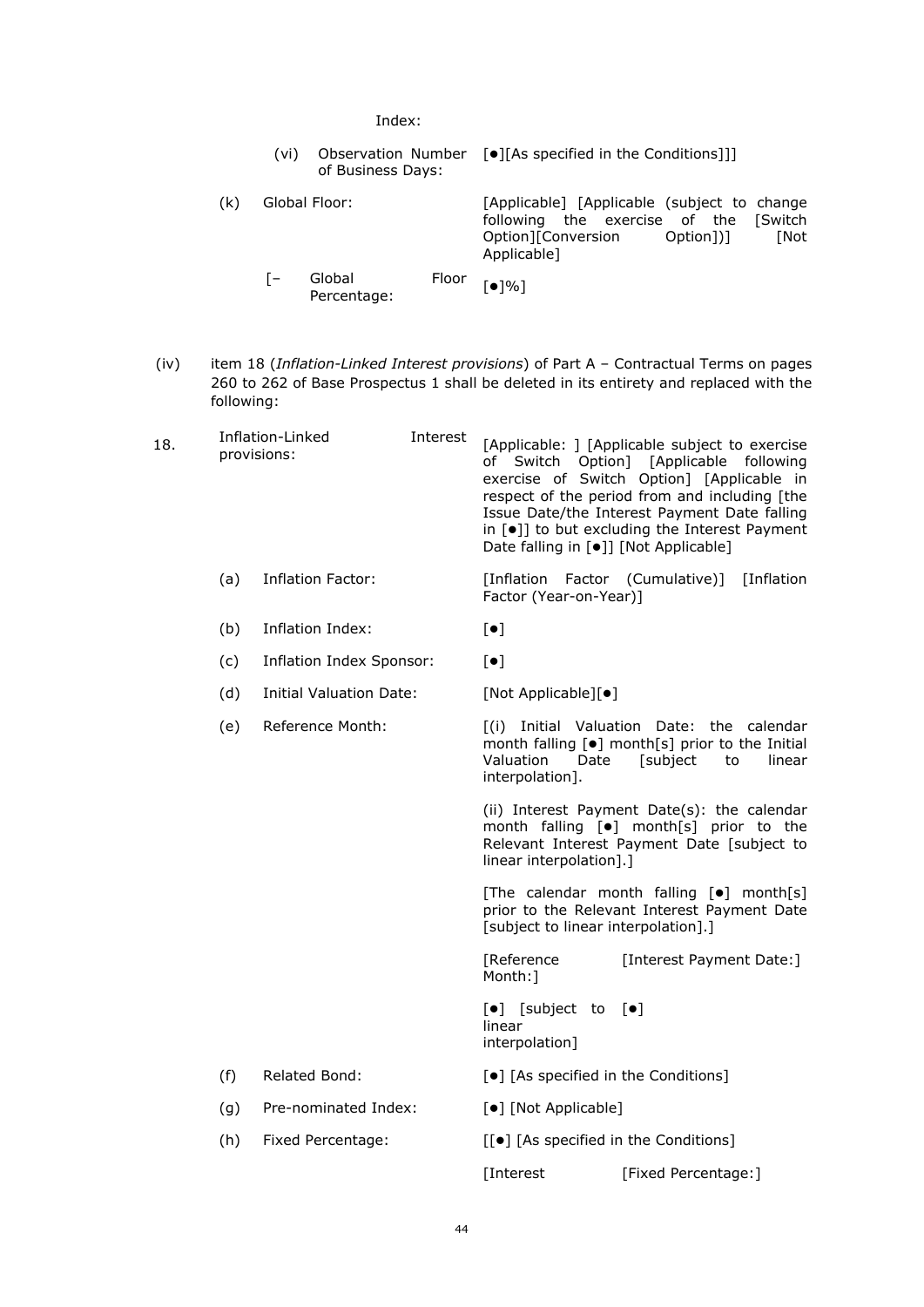|     |            | Payment Date: ]                               |                                                                                 |
|-----|------------|-----------------------------------------------|---------------------------------------------------------------------------------|
|     |            | $[\bullet]$                                   | [ $\bullet$ ] [As specified in the<br>Conditions]]                              |
| (i) | Spread:    | $]$ %]                                        | [Not Applicable] [[zero] [[plus] [minus] [ $\bullet$                            |
|     |            | [Interest<br>Payment Date: ]                  | [Spread $(\%):$ ]                                                               |
|     |            | $[\bullet]$                                   | $[\bullet]$                                                                     |
| (j) | Cap Rate:  | [Not Applicable][[ $\bullet$ ]%]              |                                                                                 |
|     |            | [Interest]<br>Payment Date: ]                 | [Cap Rate (%):]                                                                 |
|     |            | $[\bullet]$                                   | [•] [Not Applicable]                                                            |
| (k) | Curve Cap: | [Not Applicable] [Applicable]                 |                                                                                 |
|     |            | [[Interest<br>Payment Date: [<br>$\bullet$ ]] | [Not Applicable]                                                                |
|     |            | Factor:                                       | [[plus] [minus]<br>$\left[\bullet\right]\%$ ]]<br>[Not Applicable]              |
|     |            | Margin:                                       | [[plus] [minus]<br>$\left[\bullet\right]\%$ ]]<br>[Not Applicable]              |
|     |            | Reference Index:                              | [single rate                                                                    |
|     |            |                                               | Multiplier:<br>[[●]%]<br>[Not<br>Applicable]                                    |
|     |            |                                               | [[spread rate] [combined<br>rate]                                               |
|     |            |                                               | Multiplier 1: [[.]%] [Not<br>Applicable]                                        |
|     |            |                                               | Multiplier 2: [[●]%] [Not<br>Applicable]                                        |
|     |            | Upper Limit:                                  | [•]%                                                                            |
|     |            | [[Reference Rate<br>$[1] [2]$ :               |                                                                                 |
|     |            | – Rate<br>Determination<br>÷.                 | [Floating]<br>Interest<br>Rate<br>Determination]<br>[CMS<br>Rate Determination] |
|     |            | [- Reference<br>Rate:                         | [LIBOR]<br>[EURIBOR][EONIA][SONI<br>$A][\bullet]$                               |
|     |            | [- Specified<br>Swap Rate:                    | $[\bullet]$                                                                     |
|     |            | - Reference<br>Currency:                      | $[\bullet]$                                                                     |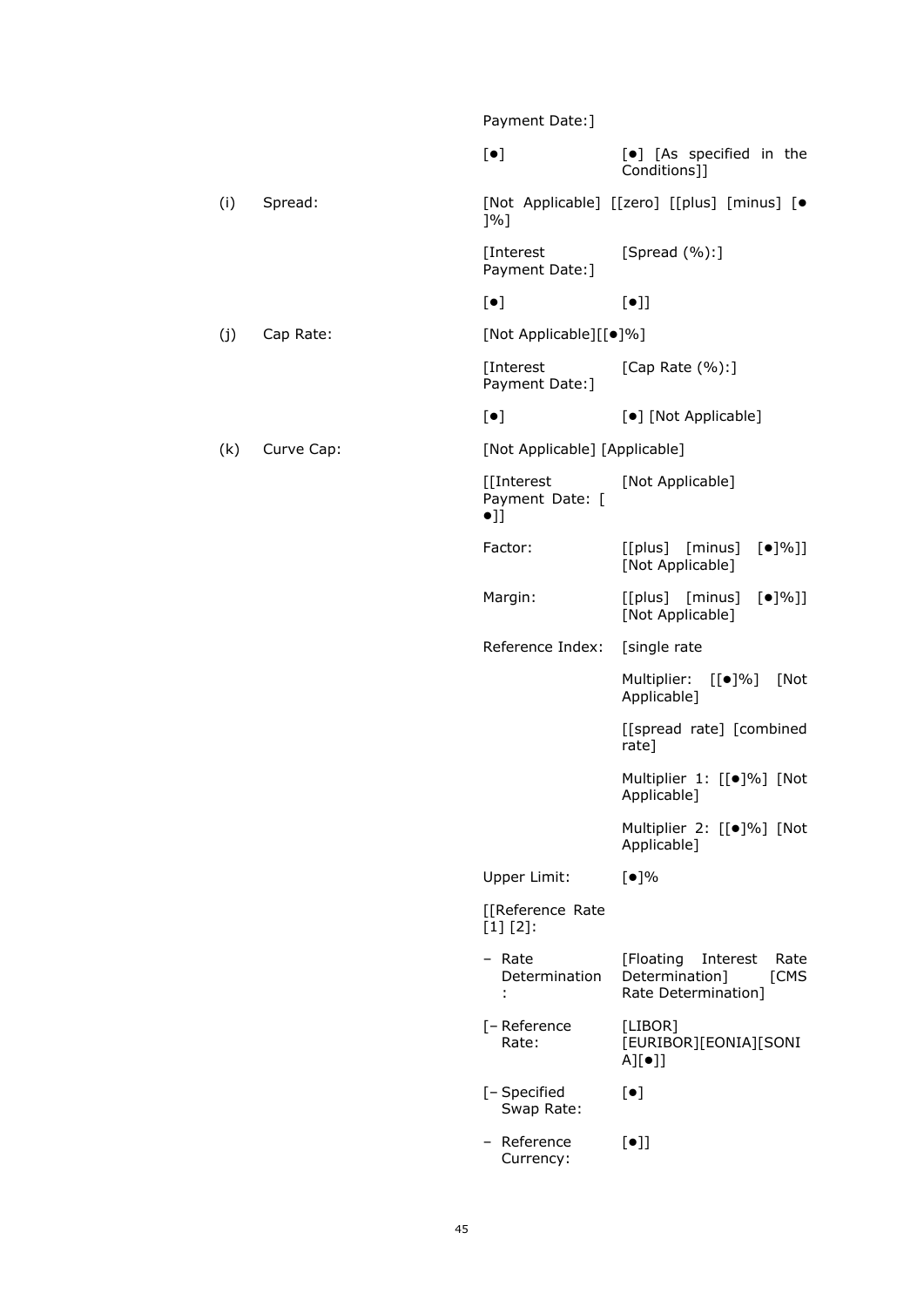|     |                                            |       | - Designated<br>Maturity:                                          | $\lceil \bullet \rceil$                                                                                                                                                                   |
|-----|--------------------------------------------|-------|--------------------------------------------------------------------|-------------------------------------------------------------------------------------------------------------------------------------------------------------------------------------------|
|     |                                            |       | - Interest<br>Determination<br>Date:                               | $\lceil \bullet \rceil$                                                                                                                                                                   |
|     |                                            |       | - Relevant<br>Screen Page:                                         | $\lceil \bullet \rceil$                                                                                                                                                                   |
|     |                                            |       | - Relevant<br>Time:                                                | $[\bullet]$ ]]]                                                                                                                                                                           |
|     |                                            |       | $[-"p":$                                                           | $[\bullet]$                                                                                                                                                                               |
|     |                                            |       | Index                                                              | - Pre-nominated [ $\bullet$ ] [Not Applicable]                                                                                                                                            |
| (1) | Floor Rate:                                |       | [Not Applicable] [[ $\bullet$ ]%]                                  |                                                                                                                                                                                           |
|     |                                            |       | [Interest<br>Payment Date: ]                                       | [Floor Rate $(\%):$ ]                                                                                                                                                                     |
|     |                                            |       | $[\bullet]$                                                        | [ $\bullet$ ] [Not Applicable]                                                                                                                                                            |
| (m) | Day Count Fraction:                        |       | Basis] [30E/360 (ISDA)]]                                           | [Actual/Actual (ICMA)] [Act/Act<br>$(ICMA)$ ]<br>$(ISDA)$ ]<br>[Actual/Actual] [Actual/Actual<br>[Actual/365 (Fixed)] [Actual/360] [30/360]<br>[360/360] [Bond Basis] [30E/360] [Eurobond |
| (n) | Global Floor:                              |       | following the exercise of the<br>Option][Conversion<br>Applicable] | [Applicable] [Applicable (subject to change<br><b>Switch</b><br>Option])]<br>[Not                                                                                                         |
|     | $\lceil - \rceil$<br>Global<br>Percentage: | Floor | [•]%                                                               |                                                                                                                                                                                           |

- (v) item 19 (*Digital Interest Provisions*) of Part A Contractual Terms on pages 262 to 269 of Base Prospectus 1 shall be deleted in its entirety and replaced with the following:
- 19. Digital Interest Provisions: [Applicable] [Applicable subject to exercise of Switch Option] exercise [Applicable following exercise of Switch Option] [Applicable in respect of the period from and including [the Issue Date/the Interest Payment Date falling in  $[\bullet]$  to but excluding the Interest Payment Date falling in [ ]] [Not Applicable] (a) Digital Rate 1: (i)[ Fixed Rate:  $[[\bullet]\%][\text{Not Applied}]$

[Interest **Payment** Date: ] [Fixed Rate (%):]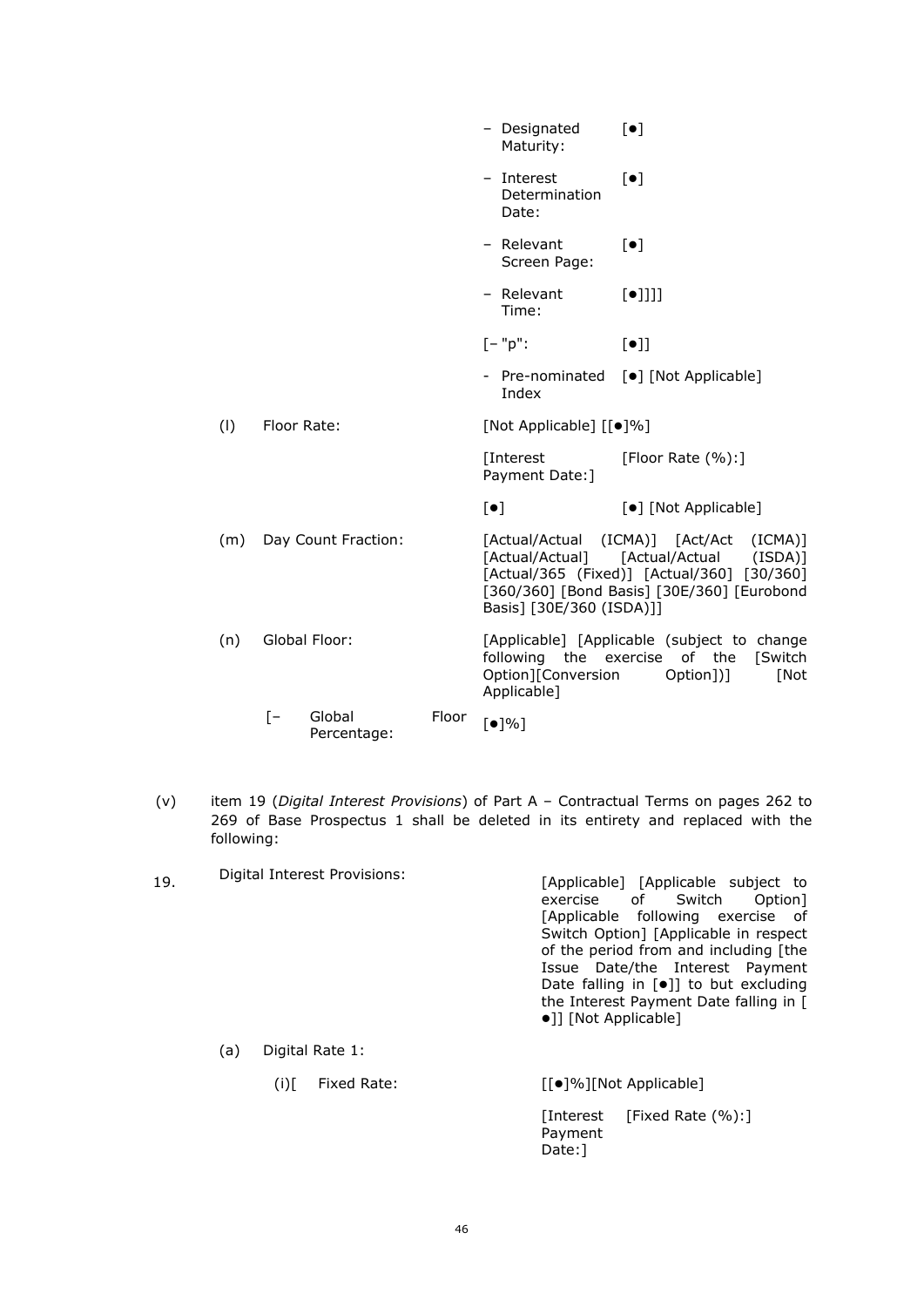|       |                                          |                         | $\lbrack \bullet \rbrack$           | $[\bullet]$                       |
|-------|------------------------------------------|-------------------------|-------------------------------------|-----------------------------------|
| (ii)  | Floating Rate:                           |                         |                                     | [Applicable] [Not Applicable]     |
|       | [- Reference Rate:                       |                         | $\bullet$ ]                         | [LIBOR][EURIBOR][EONIA][SONIA][   |
|       | [- Designated Maturity:                  |                         | [•] [Not Applicable]                |                                   |
|       | Offered Quotation:                       |                         | [Applicable]<br>[Not<br>Applicable] | [Strike (%):]                     |
|       | - Arithmetic Mean:                       |                         | [Applicable]<br>[Not<br>Applicable] | $[\bullet]$                       |
|       | Interest<br>Determination<br>Date:       |                         | [•] [Not Applicable]                |                                   |
|       | - Relevant Screen<br>Page:               | $\lceil \bullet \rceil$ |                                     |                                   |
|       | - Relevant Time:                         | $[\bullet]$ ]           |                                     |                                   |
|       | $[- "p":$                                | $[\bullet]$             |                                     |                                   |
|       | Pre-nominated<br>Index:                  |                         | [•] [Not Applicable]                |                                   |
| (iii) | CMS reference rate:                      |                         | [Applicable] [Not Applicable]       |                                   |
|       | [- Specified<br>Swap<br>Rate:            | $[\bullet]$             |                                     |                                   |
|       | - Reference<br>Currency:                 | $[\bullet]$             |                                     |                                   |
|       | Designated<br>Maturity:                  | $[\bullet]$             |                                     |                                   |
|       | Relevant Screen<br>Page:                 | $\lceil \bullet \rceil$ |                                     |                                   |
|       | <b>Relevant Time:</b>                    |                         | [a.m.]/[p.m.] [•] time              |                                   |
|       | Interest<br>Determination<br>$Date(s)$ : | $[\bullet]$             |                                     |                                   |
|       | Pre-nominated<br>Index:                  |                         | [•] [Not Applicable]                |                                   |
| (iv)  | Cap Rate:                                |                         | [Not Applicable][[ $\bullet$ ]%]    |                                   |
|       |                                          | Date:]                  |                                     | [Interest Payment [Cap Rate (%):] |
|       |                                          | $[\bullet]$             |                                     | [•] [Not Applicable]              |
| (v)   | Curve Cap:                               |                         | [Not Applicable][Applicable]        |                                   |
|       |                                          | [[Interest              | Payment Date: [ $\bullet$           | [Not Applicable]                  |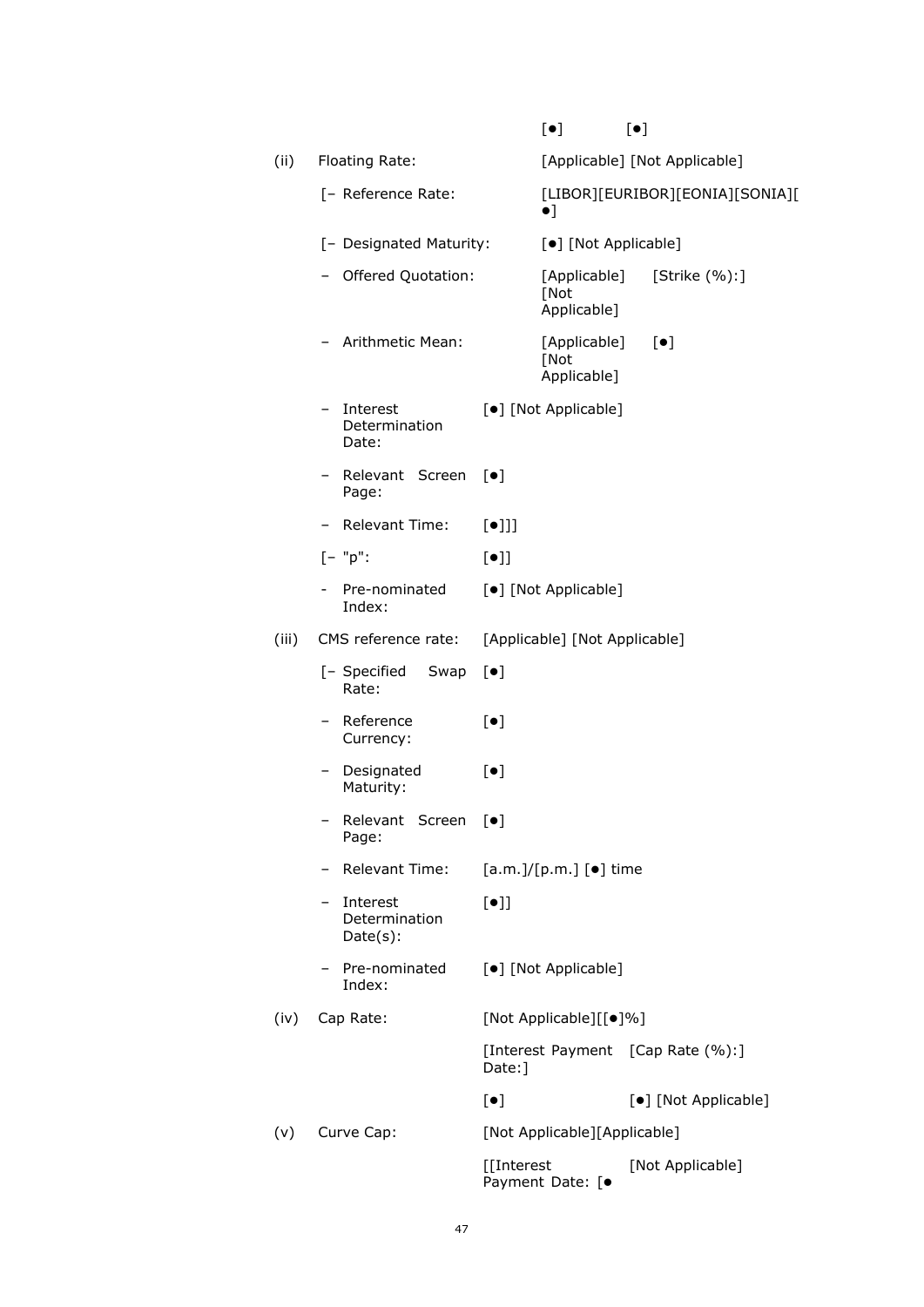## Factor: [[plus] [minus] [ $\bullet$ ]%]] [Not Applicable] Margin: [[plus] [minus] [ $|$ ]%]] [Not Applicable] Reference Index: [single rate] Multiplier: [[ $\bullet$ ]%] [Not Applicable] [[spread rate] [combined rate] Multiplier 1: [[ $\bullet$ ]%] [Not Applicable] Multiplier 2: [[ $\bullet$ ]%] [Not Applicable] Upper Limit: [ $\bullet$ ]% [[Reference Rate [1] [2]: – Rate Determination: [Floating Interest Rate<br>Determination] [CMS  $Determination$ ] Rate Determination] [–Reference Rate: [LIBOR] [EURIBOR][EONIA]  $[SONIA][\bullet]]$ [–Specified Swap Rate:  $\lceil \bullet \rceil$ – Reference Currency:  $[\bullet]$ ] – Designated Maturity:  $\lceil \bullet \rceil$ – Interest Determination Date:  $[\bullet]$ – Relevant Screen Page:  $[•]$ – Relevant Time  $[\bullet]$ ]]]  $[-"p": \qquad \qquad [•]]$ – Pre-nominated Index: [ $\bullet$ ] [Not Applicable] (vi) Floor Rate: [Not Applicable]  $[[\bullet]\%]$ [Interest Payment [Floor Rate (%):] Date: ] [ $\bullet$ ] [ $\bullet$ ] [Not Applicable]

]]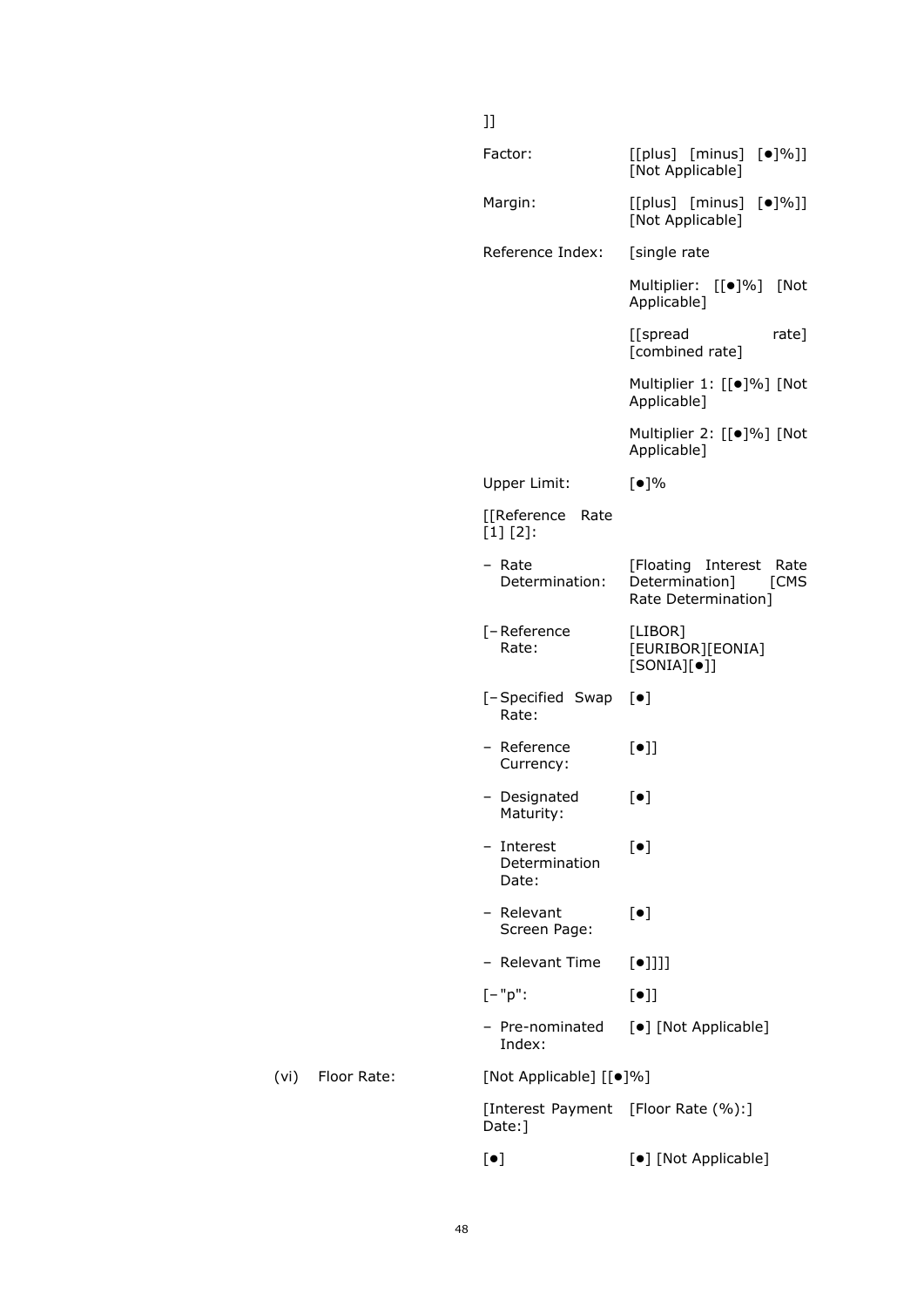(b) Digital Rate 2:

| $\left($ i $\right)$ [ | Fixed Rate:                              | [[●]%][Not Applicable]                         |  |  |
|------------------------|------------------------------------------|------------------------------------------------|--|--|
|                        |                                          | [Interest Payment [Fixed Rate (%):]<br>Date:]  |  |  |
|                        |                                          | $[\bullet]$<br>$[\bullet]$                     |  |  |
| (ii)                   | Floating Rate:                           | [Applicable] [Not Applicable]                  |  |  |
|                        | [- Reference Rate:                       | [LIBOR][EURIBOR][EONIA][SONIA][•]              |  |  |
|                        | [- Designated<br>Maturity:               | [•] [Not Applicable]                           |  |  |
|                        | Offered<br>Quotation:                    | [Applicable] [Not [Strike (%):]<br>Applicable] |  |  |
|                        | Arithmetic Mean:                         | [Applicable] [Not [ $\bullet$ ]<br>Applicable] |  |  |
|                        | Interest<br>Determination<br>Date:       | [•] [Not Applicable]                           |  |  |
|                        | - Relevant Screen<br>Page:               | $\lceil \bullet \rceil$                        |  |  |
|                        | Relevant Time:                           | $[\bullet]$ ]                                  |  |  |
|                        | $[- "p":$                                | $[\bullet]$                                    |  |  |
|                        | Pre-nominated<br>Index:                  | [•] [Not Applicable]                           |  |  |
| (iii)                  | CMS reference rate:                      | [Applicable] [Not Applicable]                  |  |  |
|                        | [- Specified<br>Swap<br>Rate:            | $[\bullet]$                                    |  |  |
|                        | Reference<br>Currency:                   | $[\bullet]$                                    |  |  |
|                        | Designated<br>Maturity:                  | $[\bullet]$                                    |  |  |
|                        | Relevant Screen<br>Page:                 | $[\bullet]$                                    |  |  |
|                        | <b>Relevant Time:</b>                    | $[a.m.]/[p.m.]$ [ $\bullet$ ] time             |  |  |
|                        | Interest<br>Determination<br>$Date(s)$ : | $[\bullet]$                                    |  |  |
|                        | Pre-nominated<br>Index:                  | [•] [Not Applicable]                           |  |  |
| (iv)                   | Cap Rate:                                | [Not Applicable][[ $\bullet$ ]%]               |  |  |
|                        |                                          | [Interest Payment [Cap Rate (%):]<br>Date:]    |  |  |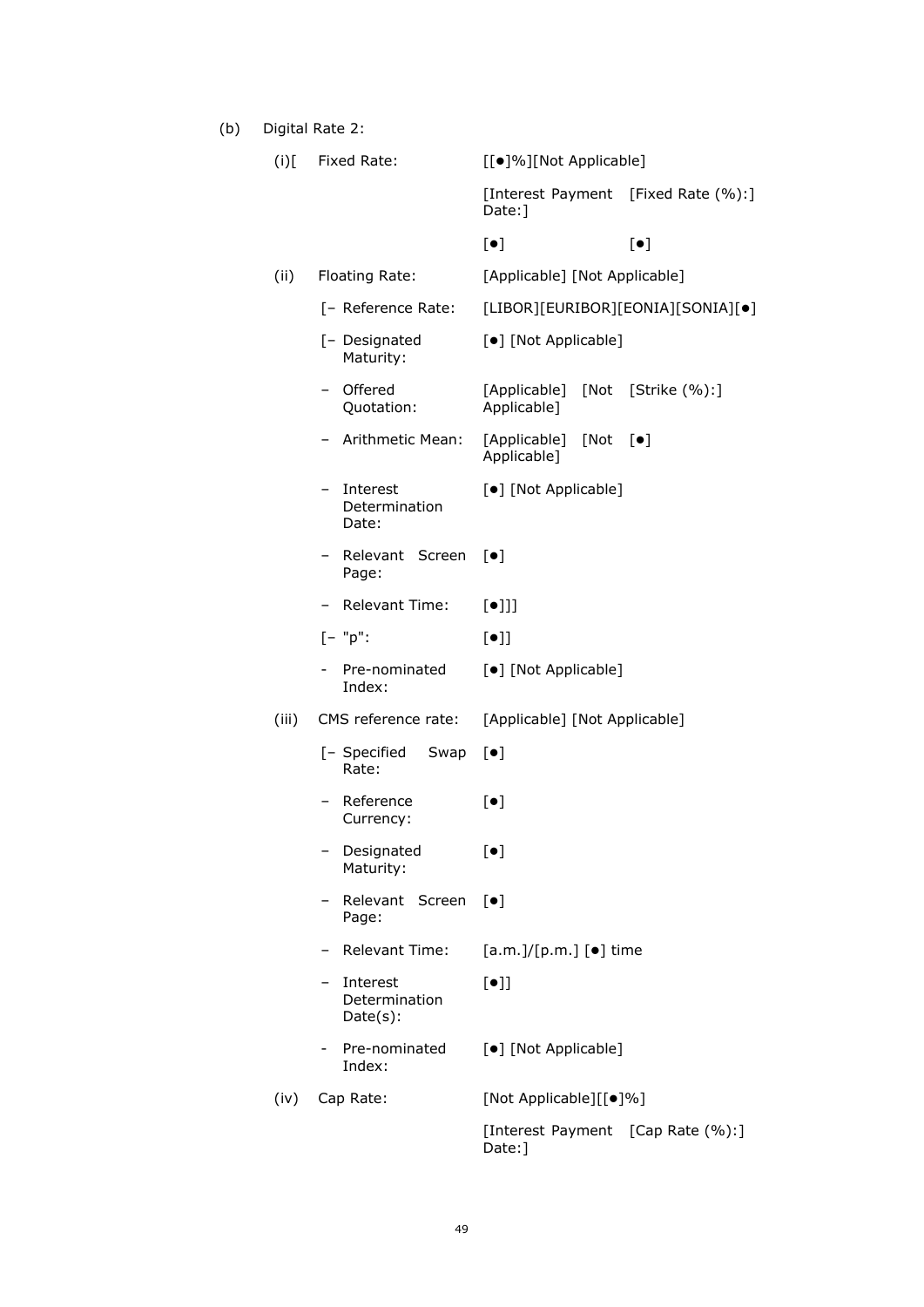|     |            | $[\bullet]$                                   | [•] [Not Applicable]                                                      |  |  |  |  |
|-----|------------|-----------------------------------------------|---------------------------------------------------------------------------|--|--|--|--|
| (v) | Curve Cap: | [Not Applicable][Applicable]                  |                                                                           |  |  |  |  |
|     |            | [[Interest<br>Payment Date: [ $\bullet$<br>IJ | [Not Applicable]                                                          |  |  |  |  |
|     |            | Factor:                                       | $[$ [plus] $[$ minus] $[$ $\bullet$ ]%]]<br>[Not Applicable]              |  |  |  |  |
|     |            | Margin:                                       | $[$ [plus] $[$ minus] $[$ $\bullet$ ]%]]<br>[Not Applicable]              |  |  |  |  |
|     |            | Reference Index:                              | [single rate                                                              |  |  |  |  |
|     |            |                                               | Multiplier: [[ $\bullet$ ]%] [Not<br>Applicable]                          |  |  |  |  |
|     |            |                                               | [[spread<br>rate]<br>[combined rate]                                      |  |  |  |  |
|     |            |                                               | Multiplier 1: [[·]%] [Not<br>Applicable]                                  |  |  |  |  |
|     |            |                                               | Multiplier 2: [[ $\bullet$ ]%] [Not<br>Applicable]                        |  |  |  |  |
|     |            | Upper Limit:                                  | [•]%                                                                      |  |  |  |  |
|     |            | [[Reference Rate<br>$[1] [2]$ :               |                                                                           |  |  |  |  |
|     |            | - Rate<br>Determination:                      | [Floating Interest Rate<br>Determination]<br>[CMS]<br>Rate Determination] |  |  |  |  |
|     |            | [-Reference<br>Rate:                          | [LIBOR]<br>[EURIBOR][EONIA]<br>$[SONIA][\bullet]]$                        |  |  |  |  |
|     |            | [-Specified Swap<br>Rate:                     | $[\bullet]$                                                               |  |  |  |  |
|     |            | - Reference<br>Currency:                      | $[\bullet]$                                                               |  |  |  |  |
|     |            | - Designated<br>Maturity:                     | $\left[\bullet\right]$                                                    |  |  |  |  |
|     |            | - Interest<br>Determination<br>Date:          | $[\bullet]$                                                               |  |  |  |  |
|     |            | - Relevant<br>Screen Page:                    | $[\bullet]$                                                               |  |  |  |  |
|     |            | - Relevant Time:                              | $[\bullet]$ ]]]                                                           |  |  |  |  |
|     |            | $[-"p":$                                      | $[\bullet]$                                                               |  |  |  |  |
|     |            | - Pre-nominated<br>Index:                     | [•] [Not Applicable]                                                      |  |  |  |  |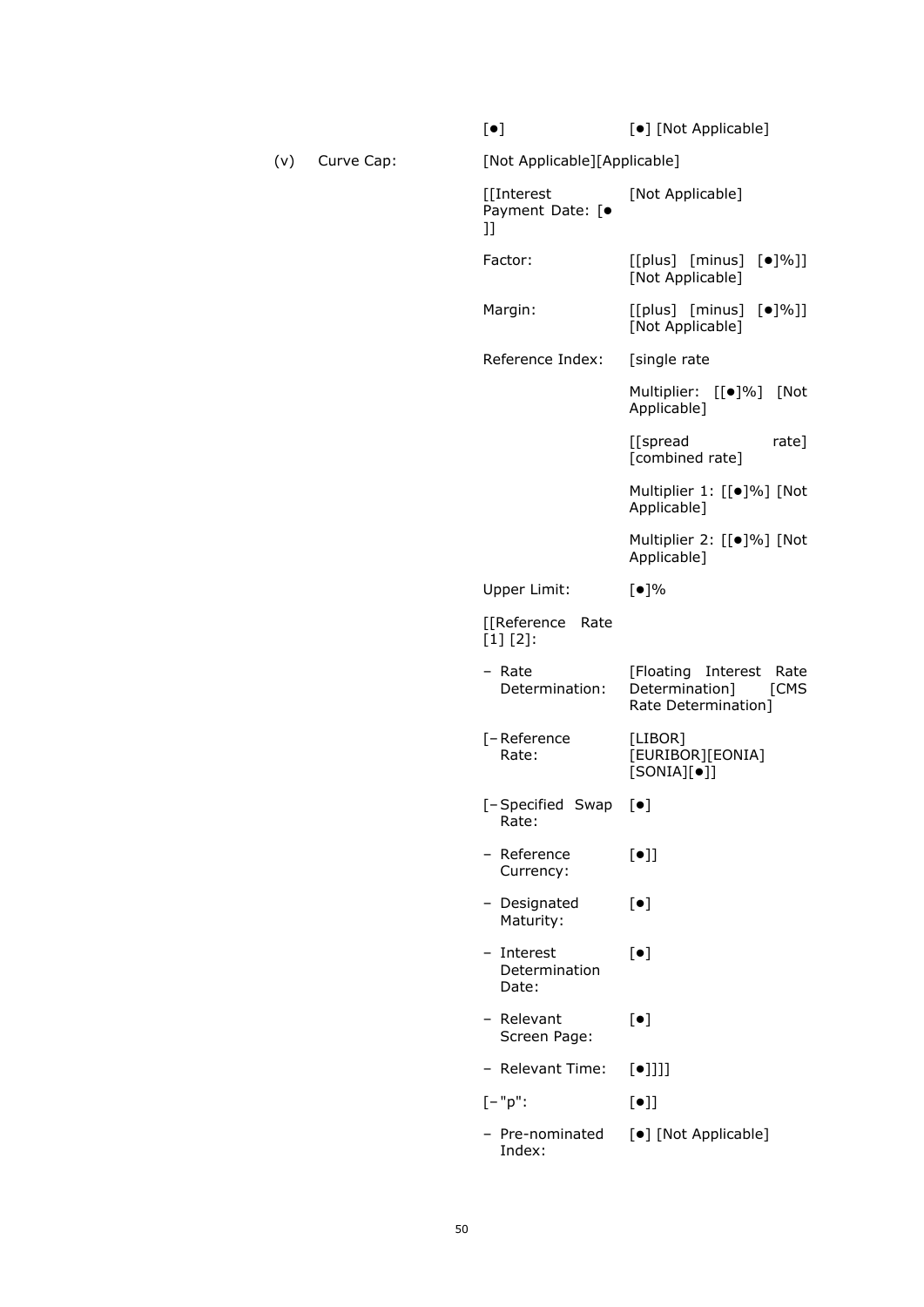|     | (vi)  | Floor Rate:                                 | [Not Applicable] [[ $\bullet$ ]%]                            |                                                                                                                                                      |
|-----|-------|---------------------------------------------|--------------------------------------------------------------|------------------------------------------------------------------------------------------------------------------------------------------------------|
|     |       |                                             | [Interest Payment [Floor Rate (%):]<br>Date: ]               |                                                                                                                                                      |
|     |       |                                             | $[\bullet]$                                                  | [•] [Not Applicable]                                                                                                                                 |
| (c) |       | Day Count Fraction:                         | [Actual/Actual<br>[Actual/Actual]<br>Basis] [30E/360 (ISDA)] | (ICMA)] [Act/Act<br>(ICMA)]<br>[Actual/Actual<br>(ISDA)]<br>[Actual/365 (Fixed)] [Actual/360] [30/360]<br>[360/360] [Bond Basis] [30E/360] [Eurobond |
| (d) |       | Floating Rate:                              |                                                              |                                                                                                                                                      |
|     | (i)   | Strike:                                     | $\lbrack \bullet \rbrack$ per cent.                          |                                                                                                                                                      |
|     |       |                                             | [Interest Payment [Strike (%):]<br>Date: ]                   |                                                                                                                                                      |
|     |       |                                             | $[\bullet]$                                                  | $\lbrack \bullet \rbrack$                                                                                                                            |
|     | (ii)  | Floating<br>Interest<br>Rate Determination: | [Applicable] [Not Applicable]                                |                                                                                                                                                      |
|     |       | [- Reference Rate:                          | [LIBOR][EURIBOR][EONIA][SONIA][•]                            |                                                                                                                                                      |
|     |       | [- Designated<br>Maturity:                  | [•] [Not Applicable]                                         |                                                                                                                                                      |
|     |       | Offered<br>$-$<br>Quotation:                | [Applicable] [Not Applicable]                                |                                                                                                                                                      |
|     |       | - Arithmetic Mean:                          | [Applicable] [Not Applicable]                                |                                                                                                                                                      |
|     |       | Interest<br>$-$<br>Determination<br>Date:   | [•] [Not Applicable]                                         |                                                                                                                                                      |
|     |       | - Relevant Screen<br>Page:                  | $\lceil \bullet \rceil$                                      |                                                                                                                                                      |
|     |       | <b>Relevant Time:</b>                       | $[\bullet]]]$                                                |                                                                                                                                                      |
|     |       | $[- "p":$                                   | $[\bullet]$                                                  |                                                                                                                                                      |
|     |       | Pre-nominated<br>Index:                     | [•] [Not Applicable]                                         |                                                                                                                                                      |
|     | (iii) | <b>CMS</b><br>Rate<br>Determination:        | [Applicable] [Not Applicable]                                |                                                                                                                                                      |
|     |       | [- Specified<br>Swap<br>Rate:               | $[\bullet]$                                                  |                                                                                                                                                      |
|     |       | Reference<br>Currency:                      | $[\bullet]$                                                  |                                                                                                                                                      |
|     |       | - Designated<br>Maturity:                   | $[\bullet]$                                                  |                                                                                                                                                      |
|     |       | Relevant Screen<br>Page:                    | $\lceil \bullet \rceil$                                      |                                                                                                                                                      |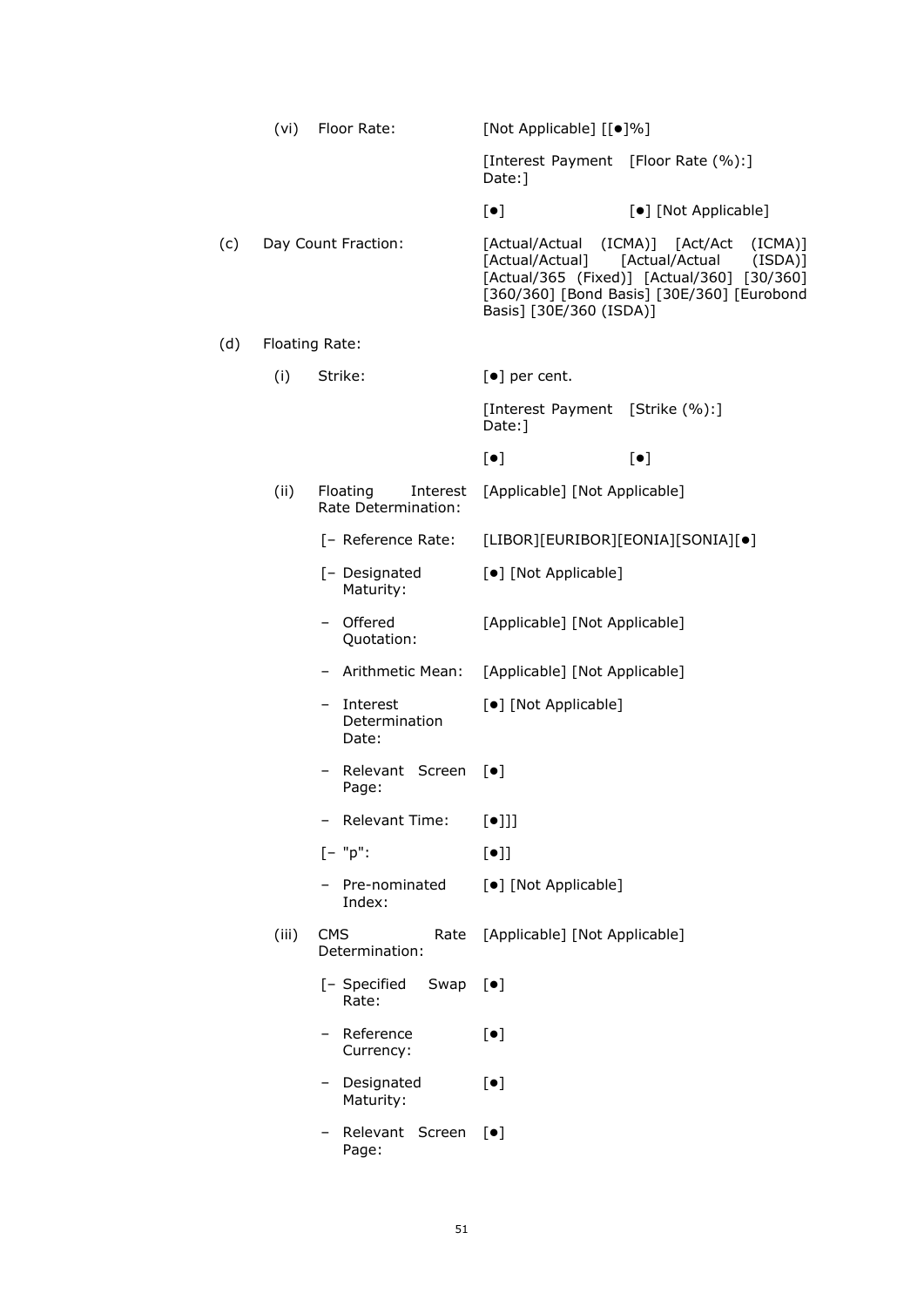|      | Relevant Time:                             | $[a.m.]/[p.m.]$ [ $\bullet$ ] time            |                                                                             |
|------|--------------------------------------------|-----------------------------------------------|-----------------------------------------------------------------------------|
|      | Interest<br>-<br>Determination<br>Date(s): | $[\bullet]$                                   |                                                                             |
|      | Pre-nominated<br>Index:                    | [•] [Not Applicable]                          |                                                                             |
| (iv) | Cap Rate:                                  | [Not Applicable][[ $\bullet$ ]%]              |                                                                             |
|      |                                            | [Interest Payment [Cap Rate (%):]<br>Date:    |                                                                             |
|      |                                            | $[\bullet]$                                   | [•] [Not Applicable]                                                        |
| (v)  | Curve Cap:                                 | [Not Applicable][Applicable]                  |                                                                             |
|      |                                            | [[Interest<br>Payment Date: [ $\bullet$<br>]] | [Not Applicable]                                                            |
|      |                                            | Factor:                                       | $[$ [plus] $[$ minus] $[$ $\bullet$ ]%]]<br>[Not Applicable]                |
|      |                                            | Margin:                                       | $[$ [plus] $[$ minus] $[$ $\bullet$ ]%]]<br>[Not Applicable]                |
|      |                                            | Reference Index:                              | [single rate                                                                |
|      |                                            |                                               | Multiplier: [[·]%] [Not<br>Applicable]                                      |
|      |                                            |                                               | [[spread<br>rate]<br>[combined rate]                                        |
|      |                                            |                                               | Multiplier 1: [[·]%] [Not<br>Applicable]                                    |
|      |                                            |                                               | Multiplier 2: [[·]%] [Not<br>Applicable]                                    |
|      |                                            | Upper Limit:                                  | [•]%                                                                        |
|      |                                            | [[Reference<br>Rate<br>$[1] [2]$ :            |                                                                             |
|      |                                            | - Rate<br>Determination:                      | [Floating Interest<br>Rate<br>Determination]<br>[CMS<br>Rate Determination] |
|      |                                            | [-Reference<br>Rate:                          | [LIBOR]<br>[EURIBOR][EONIA]<br>$[SONIA][\bullet]]$                          |
|      |                                            | [-Specified Swap<br>Rate:                     | $[\bullet]$                                                                 |
|      |                                            | - Reference<br>Currency:                      | $[\bullet]$                                                                 |
|      |                                            | - Designated<br>Maturity:                     | $[\bullet]$                                                                 |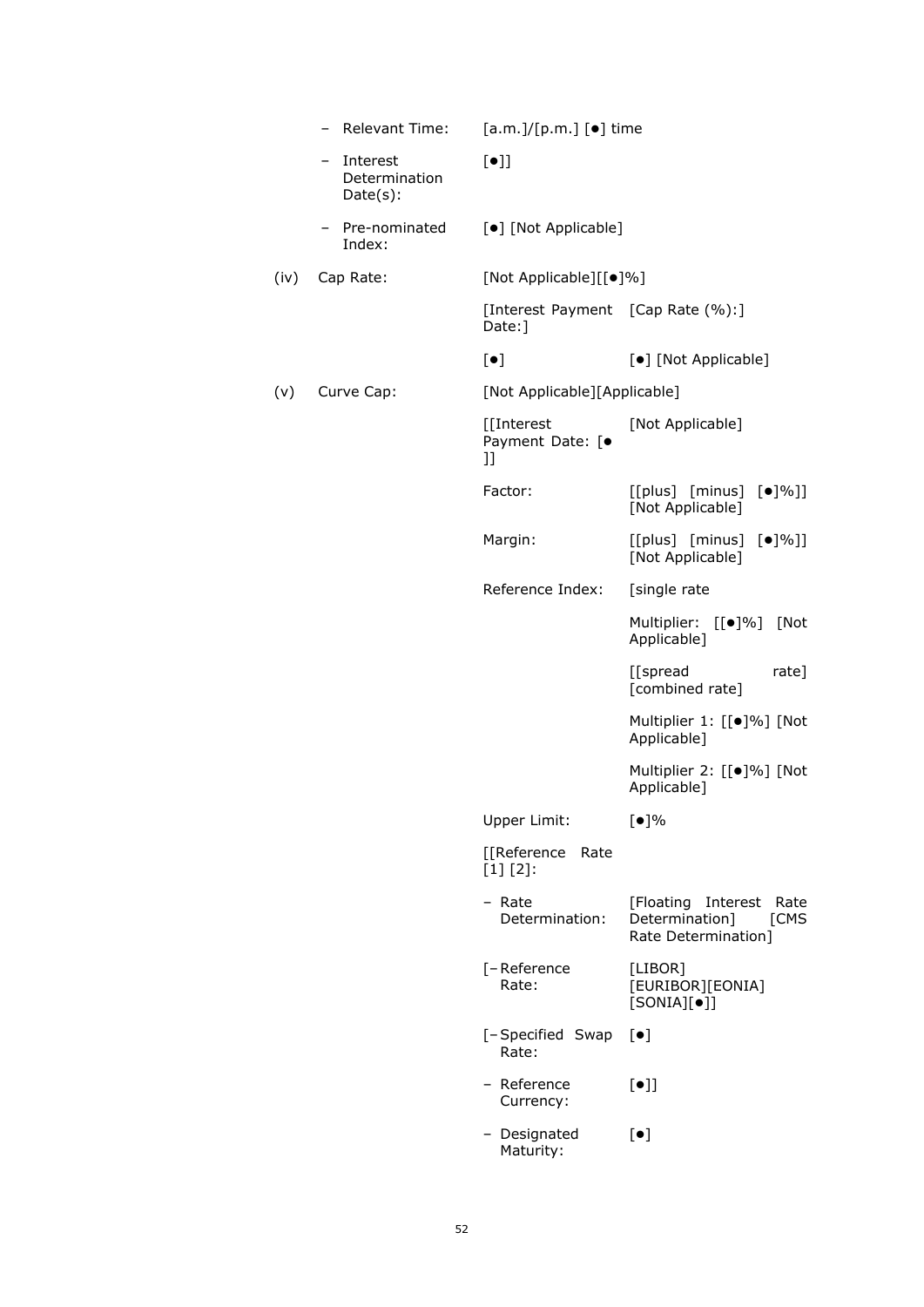|                                                                                                          |      |                       |       |             | - Interest<br>Determination<br>Date:                                                                       | $\lceil \bullet \rceil$ |                      |                       |
|----------------------------------------------------------------------------------------------------------|------|-----------------------|-------|-------------|------------------------------------------------------------------------------------------------------------|-------------------------|----------------------|-----------------------|
|                                                                                                          |      |                       |       |             | - Relevant<br>Screen Page:                                                                                 | $[\bullet]$             |                      |                       |
|                                                                                                          |      |                       |       |             | - Relevant Time:                                                                                           | $[\bullet]$ ]]]         |                      |                       |
|                                                                                                          |      |                       |       |             | $[-"p":$                                                                                                   | $[\bullet]$             |                      |                       |
|                                                                                                          |      |                       |       |             | - Pre-nominated<br>Index:                                                                                  |                         | [•] [Not Applicable] |                       |
|                                                                                                          | (vi) | Floor Rate:           |       |             | [Not Applicable] [[ $\bullet$ ]%]                                                                          |                         |                      |                       |
|                                                                                                          |      |                       |       |             | [Interest Payment [Floor Rate (%):]<br>Date:1                                                              |                         |                      |                       |
|                                                                                                          |      |                       |       | $[\bullet]$ |                                                                                                            |                         | [•] [Not Applicable] |                       |
| (e)<br>Details of any short or long [ $\bullet$ ] [Not Applicable]<br>Calculation<br>Interest<br>Period: |      |                       |       |             |                                                                                                            |                         |                      |                       |
|                                                                                                          |      |                       |       |             | Interpolation:<br>Linear<br>Applicable]]                                                                   |                         | [Applicable]         | [Not                  |
| (f)                                                                                                      |      | Global Floor:         |       |             | [Applicable] [Applicable (subject to change<br>following the exercise<br>Option][Conversion<br>Applicable] |                         | of the<br>Option])]  | <b>Switch</b><br>[Not |
|                                                                                                          | ſ-   | Global<br>Percentage: | Floor |             | $\lceil \bullet \rceil\% \rceil$                                                                           |                         |                      |                       |

(vi) item 20 (*Spread-Linked Interest Provisions*) of Part A – Contractual Terms on pages 269 to 276 of Base Prospectus 1 shall be deleted in its entirety and replaced with the following:

| 20. | Spread-Linked<br>Provisions: |     |                                                                                                                             | Interest | [1] [Not Applicable]                                  | [Applicable] [Applicable subject to exercise of<br>Switch Option] [Applicable following exercise of<br>Switch Option] [Applicable in respect of the<br>period from and including [the Issue Date/the<br>Interest Payment Date falling in $\lceil \bullet \rceil$ to but<br>excluding the Interest Payment Date falling in $\lceil \bullet \rceil$ |      |
|-----|------------------------------|-----|-----------------------------------------------------------------------------------------------------------------------------|----------|-------------------------------------------------------|---------------------------------------------------------------------------------------------------------------------------------------------------------------------------------------------------------------------------------------------------------------------------------------------------------------------------------------------------|------|
|     | (a)                          | the | provisions applicable to<br>determination of<br>Spread-Linked<br>One <sub>(t)</sub> and Spread-Linked<br>Rate $Two_{(t)}$ : | Rate     | [Floating Rate Interest Spread-Linked<br>One $_{(t)}$ | Rate Spread-Linked<br>$Two_{(t)}$                                                                                                                                                                                                                                                                                                                 | Rate |
|     |                              | (i) | Floating<br>Rate<br>Determination:                                                                                          |          | Interest [Applicable]<br>Applicable]                  | [Not [Applicable]<br>Applicable]                                                                                                                                                                                                                                                                                                                  | [Not |
|     |                              |     | - Reference<br>Rate:                                                                                                        |          | [LIBOR][EURIBOR]<br>[EONIA][SONIA][•]                 | [LIBOR][EURIBOR]<br>[EONIA][SONIA][ $\bullet$ ]                                                                                                                                                                                                                                                                                                   |      |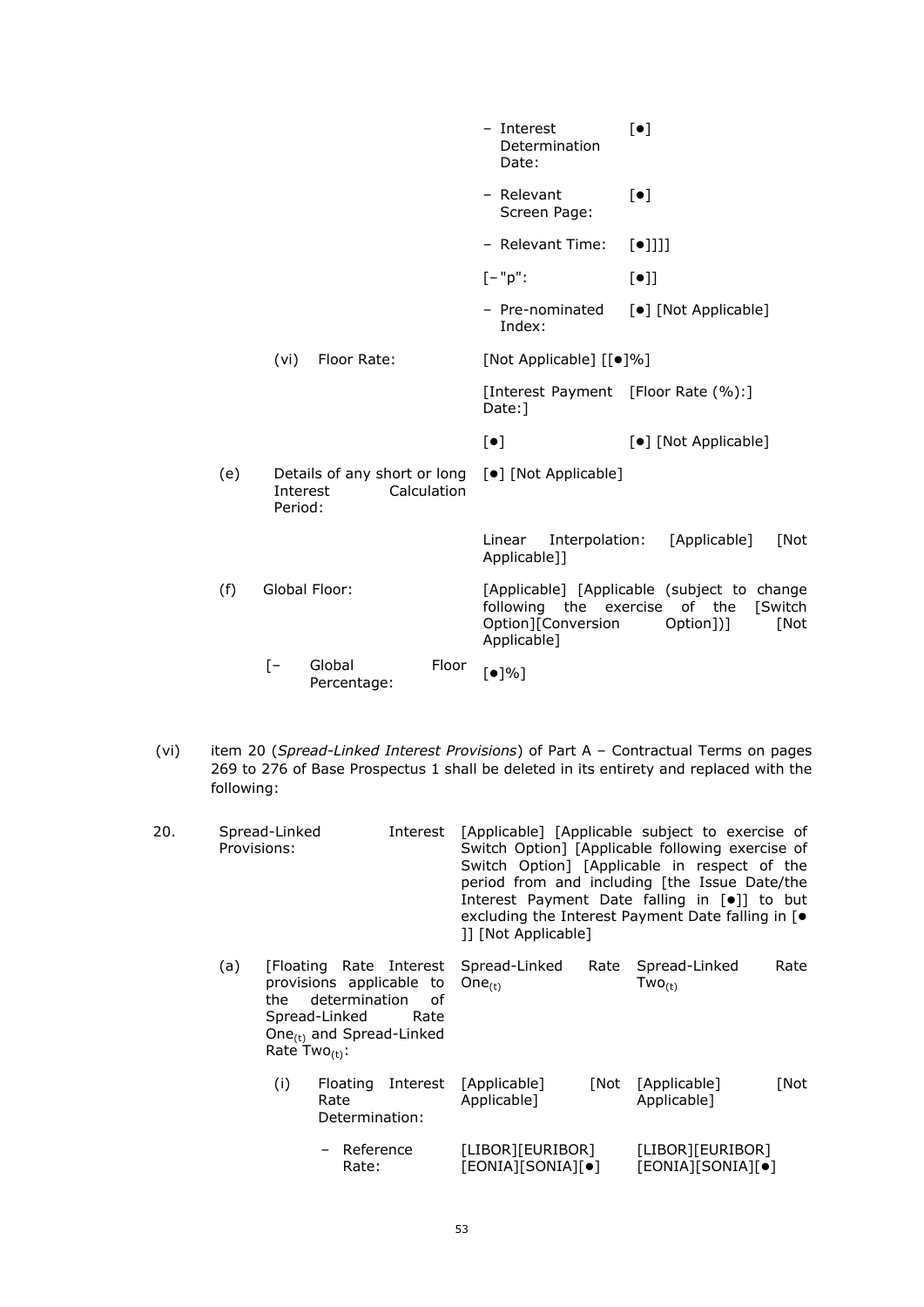| -                        | Designated<br>Maturity:                                | [•][Not Applicable]             |                                                              | [•][Not Applicable]             |                                                     |
|--------------------------|--------------------------------------------------------|---------------------------------|--------------------------------------------------------------|---------------------------------|-----------------------------------------------------|
|                          | Offered<br>Quotation:                                  | [Applicable][Not<br>Applicable] |                                                              | [Applicable][Not<br>Applicable] |                                                     |
|                          | Arithmetic<br>Mean:                                    | [Applicable][Not<br>Applicable] |                                                              | [Applicable][Not<br>Applicable] |                                                     |
|                          | Interest<br>Determination<br>Date:                     | [•][Not Applicable]             |                                                              | [·][Not Applicable]             |                                                     |
| $\overline{\phantom{0}}$ | Relevant<br>Screen Page:                               | $[\bullet]$                     |                                                              | $[\bullet]$                     |                                                     |
|                          | Relevant<br>Time:                                      | $[\bullet]$                     |                                                              | $[\bullet]$                     |                                                     |
|                          | $[- "p":$                                              | $\lbrack \bullet \rbrack$       |                                                              | $[\bullet]$                     |                                                     |
|                          | Pre-<br>nominated<br>Index:                            | [•] [Not Applicable]            |                                                              | [•] [Not Applicable]            |                                                     |
|                          | Spread-<br>Linked<br>Rate<br>One $_{(t)}$ Cap:         | [Not<br>$]$ %]                  | Applicable] [[ $\bullet$                                     |                                 |                                                     |
|                          |                                                        | [Interest<br>Payment<br>Date:]  | [Spread-<br>Linked<br>Rate<br>One $_{(t)}$<br>Cap<br>(%):]   |                                 |                                                     |
|                          |                                                        |                                 | $[•]$ [Not<br>Applicable<br>J                                |                                 |                                                     |
|                          | Spread-<br>Linked<br>Rate<br>One <sub>(t)</sub> Floor: | [Not<br>]%]                     | Applicable]<br>$[[\bullet$                                   |                                 |                                                     |
|                          |                                                        | [Interest<br>Payment<br>Date: ] | [Spread-<br>Linked<br>Rate<br>One $_{(t)}$<br>Floor<br>(%):] |                                 |                                                     |
|                          |                                                        | $\lbrack \bullet \rbrack$       | $[•]$ [Not<br>Applicable<br>I                                |                                 |                                                     |
|                          | Spread-<br>Linked<br>Rate<br>Two $_{(t)}$ Cap:         |                                 |                                                              |                                 | [Not Applicable] [[ $\bullet$ ]%]                   |
|                          |                                                        |                                 |                                                              | [Interest<br>Payment<br>Date:]  | [Spread-<br>Linked<br>Rate $Two_{(t)}$<br>Cap (%):] |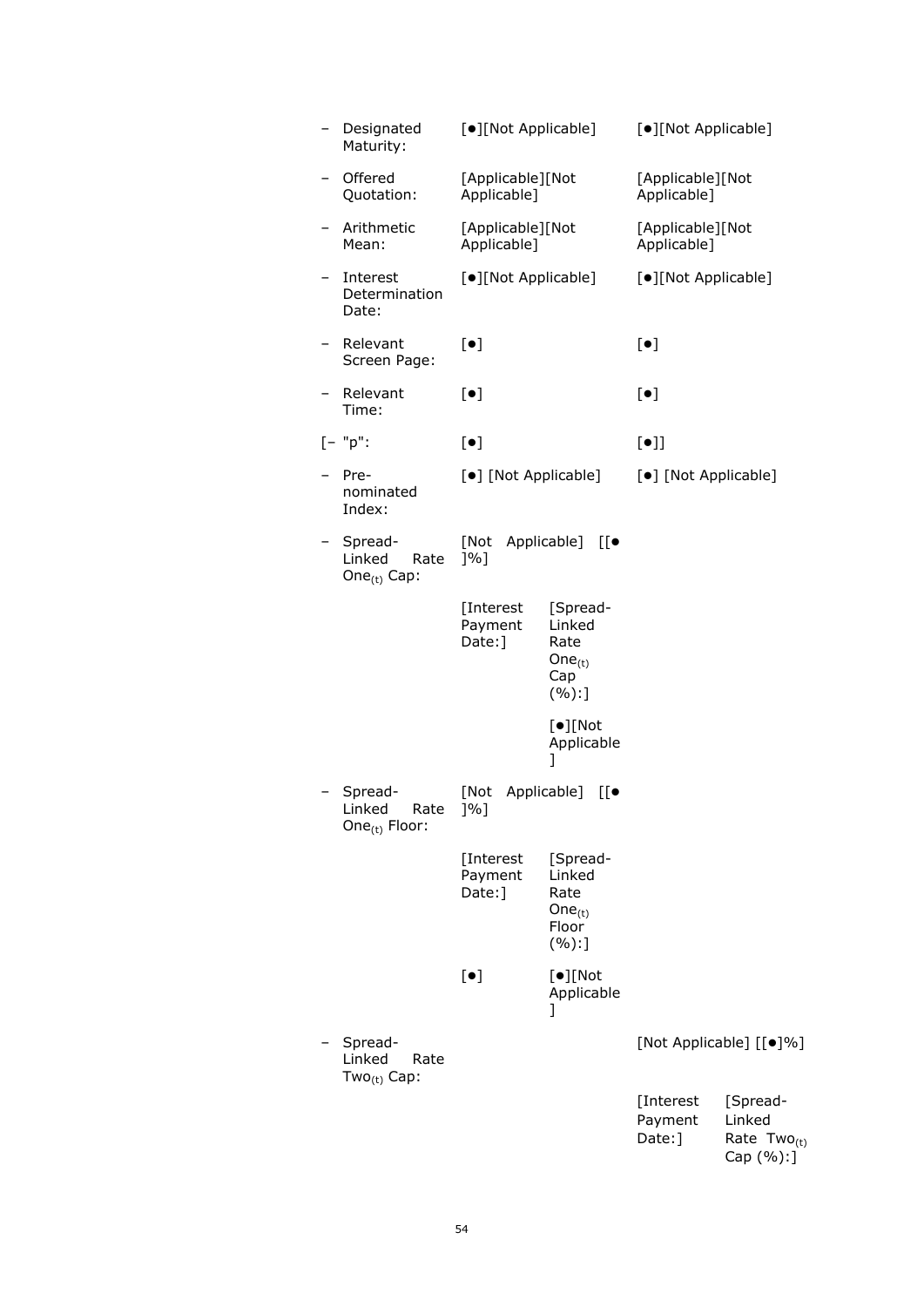| Spread-<br>[Not Applicable] [[ $\bullet$ ]%]<br>Linked<br>Rate<br>Two $_{(t)}$ Floor:<br>[Interest<br>Payment<br>Date:] | [Spread-<br>Linked<br>Rate $Two_{(t)}$<br>Floor $(\%):$<br>$[•]$ [Not<br>Applicable] |
|-------------------------------------------------------------------------------------------------------------------------|--------------------------------------------------------------------------------------|
|                                                                                                                         |                                                                                      |
|                                                                                                                         |                                                                                      |
| $[\bullet]$                                                                                                             |                                                                                      |
| (ii)<br><b>CMS</b><br>[Applicable][Not<br>[Applicable][Not<br>Rate<br>Applicable]<br>Applicable]<br>Determination:      |                                                                                      |
| [CMS Reference Rate<br>[CMS Reference Rate 2<br>1                                                                       |                                                                                      |
| - Specified<br>$[\bullet]$<br>$[\bullet]$<br>Swap Rate:                                                                 |                                                                                      |
| Reference<br>$[\bullet]$<br>$[\bullet]$<br>Currency:                                                                    |                                                                                      |
| $[\bullet]$<br>$[\bullet]$<br>Designated<br>Maturity:                                                                   |                                                                                      |
| $[\bullet]$<br>- Relevant<br>$[\bullet]$<br>Screen Page:                                                                |                                                                                      |
| Relevant<br>[a.m.]/[p.m.]<br>$[\bullet]$<br>$[a.m.]/[p.m.]$ $[•]$ time<br>Time:<br>time                                 |                                                                                      |
| $[\bullet]$<br>$[\bullet]$<br>Interest<br>Determination<br>$Date(s)$ :                                                  |                                                                                      |
| [•] [Not Applicable]<br>[•] [Not Applicable]<br>Pre-<br>nominated<br>Index:                                             |                                                                                      |
| Spread-<br>[Not<br>Applicable] [[ $\bullet$<br>Linked<br>[%]<br>Rate<br>One $_{(t)}$ Cap:                               |                                                                                      |
| [Interest<br>[Spread-<br>Payment<br>Linked<br>Date:]<br>Rate<br>One $_{(t)}$<br>Cap<br>(%):                             |                                                                                      |
| $\lceil \bullet \rceil$ Not<br>$[\bullet]$<br>Applicable<br>1                                                           |                                                                                      |
| Spread-<br>Applicable]<br>[Not<br>$[[\bullet$<br>Linked<br>[%]<br>Rate<br>One <sub>(t)</sub> Floor:                     |                                                                                      |
| [Spread-<br>[Interest<br>Linked<br>Payment<br>Date:]<br>Rate                                                            |                                                                                      |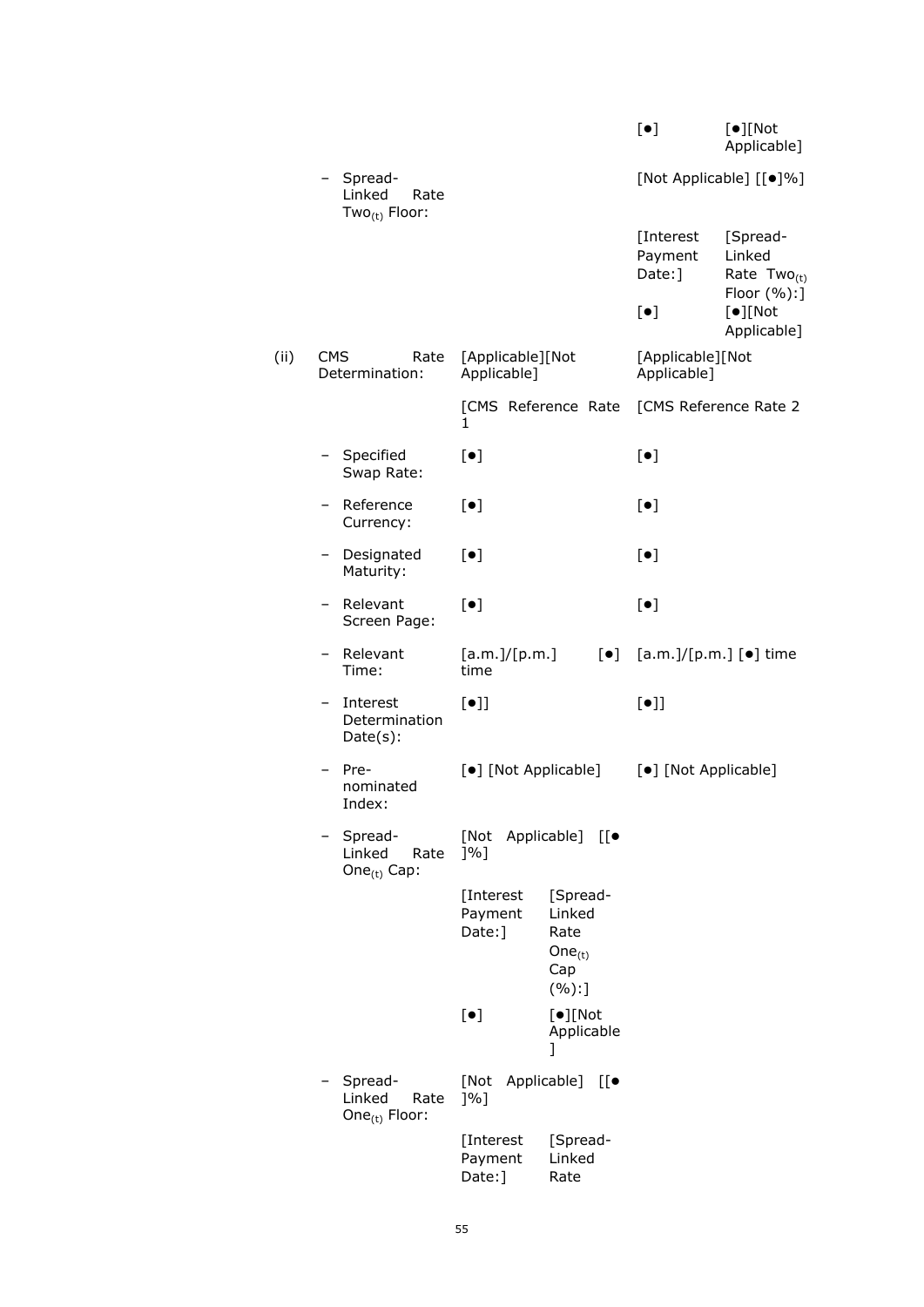|     |                                                        |                           | One $_{(t)}$<br>Floor<br>(%):]    |                                             |                                                       |
|-----|--------------------------------------------------------|---------------------------|-----------------------------------|---------------------------------------------|-------------------------------------------------------|
|     |                                                        | $[\bullet]$               | $[•]$ [Not<br>Applicable<br>]     |                                             |                                                       |
|     | Spread-<br>Linked<br>Rate<br>Two $_{(t)}$ Cap:         |                           |                                   |                                             | [Not Applicable] [[ $\bullet$ ]%]                     |
|     |                                                        |                           |                                   | [Interest<br>Payment<br>Date:]              | [Spread-<br>Linked<br>Rate $Two_{(t)}$<br>Cap (%):]   |
|     |                                                        |                           |                                   | $[\bullet]$                                 | $[•]$ [Not<br>Applicable]                             |
|     | Spread-<br>Linked<br>Rate<br>Two <sub>(t)</sub> Floor: |                           |                                   |                                             | [Not Applicable] [[ $\bullet$ ]%]                     |
|     |                                                        |                           |                                   | [Interest<br>Payment<br>Date:]              | [Spread-<br>Linked<br>Rate $Two_{(t)}$<br>Floor (%):] |
|     |                                                        |                           |                                   | $[\bullet]$                                 | [Not<br>Applicable]                                   |
| (b) | Cap Rate:                                              |                           | [Not Applicable] [[ $\bullet$ ]%] |                                             |                                                       |
|     |                                                        | [Interest<br>Date:]       |                                   | Payment [Cap Rate (%):]                     |                                                       |
|     |                                                        | $[\bullet]$               |                                   | [•] [Not Applicable]                        |                                                       |
| (c) | Curve Cap:                                             |                           | [Not Applicable] [Applicable]     |                                             |                                                       |
|     |                                                        | [[Interest<br>Date: $[•]$ |                                   | Payment [Not Applicable]                    |                                                       |
|     |                                                        | Factor:                   |                                   | [Not Applicable]                            | $[$ [plus] $[$ minus] $[$ $\bullet$ ]%]]              |
|     |                                                        | Margin:                   |                                   | [Not Applicable]                            | $[$ [plus] $[$ minus] $[$ $\bullet$ ]%]]              |
|     |                                                        | Reference Index:          |                                   | [single rate                                |                                                       |
|     |                                                        |                           |                                   | Multiplier: [[ $\bullet$ ]%]<br>Applicable] | [Not                                                  |
|     |                                                        |                           |                                   | Reference Rate: [ $\bullet$ ]]              |                                                       |
|     |                                                        |                           |                                   | [[spread<br>[combined rate]                 | rate]                                                 |
|     |                                                        |                           |                                   | Applicable]                                 | Multiplier 1: [[·]%] [Not                             |
|     |                                                        |                           |                                   | Reference Rate 1: [●]                       |                                                       |
|     |                                                        |                           |                                   |                                             | Multiplier 2: [[·]%] [Not                             |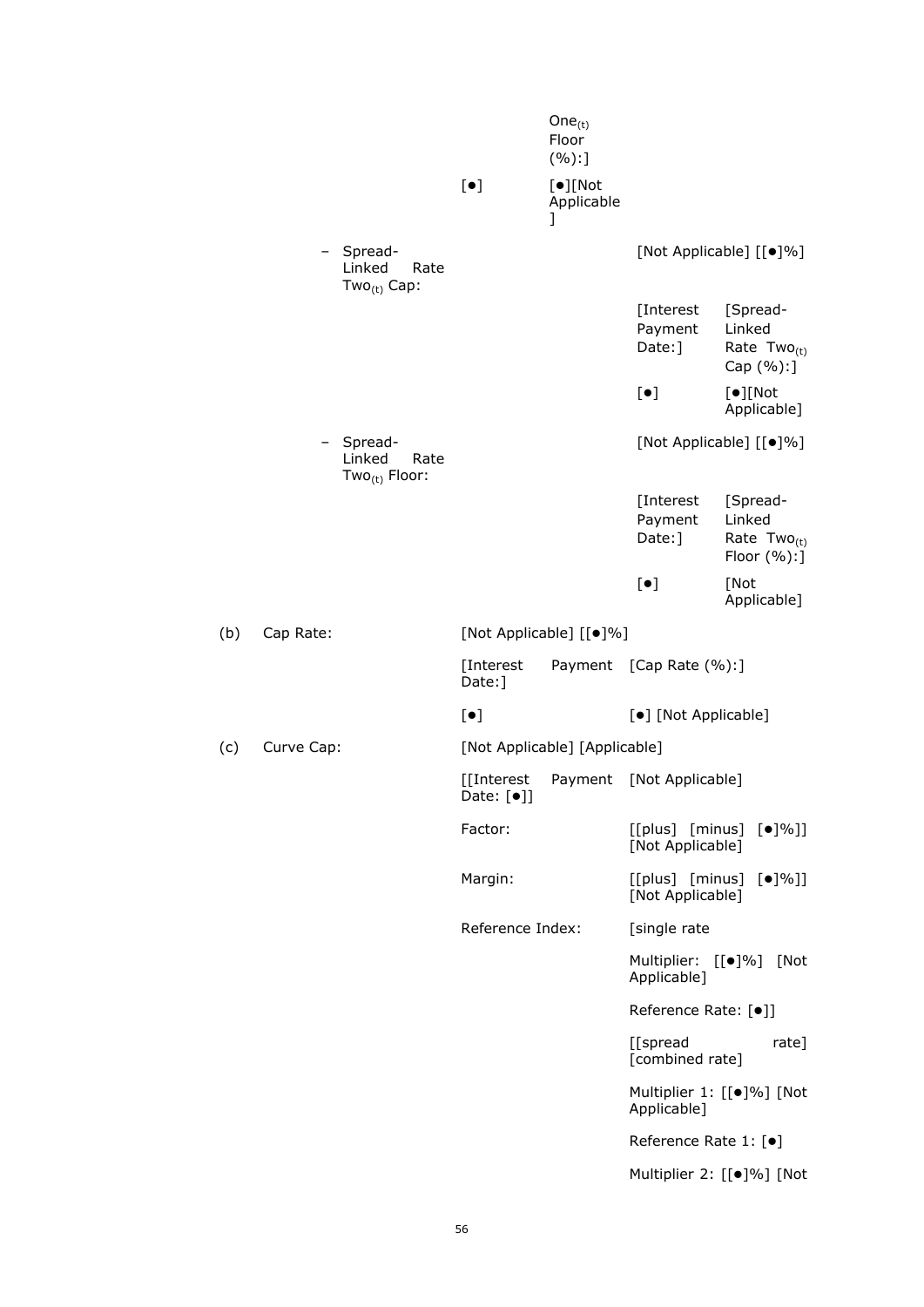# Applicable]

|     |                |                                   |        | Reference Rate 2: [●]]                                             |  |
|-----|----------------|-----------------------------------|--------|--------------------------------------------------------------------|--|
|     |                | Upper Limit:                      |        | [•]%                                                               |  |
|     |                | [[Reference Rate [1]<br>$[2]$ :   |        |                                                                    |  |
|     |                | - Floating<br>Determination:      | Rate   | [Floating<br>Rate<br>Determination]<br>[CMS<br>Rate Determination] |  |
|     |                | [-Reference Rate:                 |        | [LIBOR]<br>[EURIBOR][EONIA][SON<br>$[A][\bullet]]$                 |  |
|     |                | [-Specified<br>Rate:              | Swap   | $[\bullet]$                                                        |  |
|     |                | - Reference<br>Currency:          |        | $[\bullet]$                                                        |  |
|     |                | - Designated<br>Maturity:         |        | $\left[\bullet\right]$                                             |  |
|     |                | - Relevant<br>Page:               | Screen | $\lceil \bullet \rceil$                                            |  |
|     |                | - Relevant Time:                  |        | $[\bullet]$ ]]]                                                    |  |
|     |                | $[-"p":$                          |        | $[\bullet]$                                                        |  |
|     |                | - Pre-nominated<br>Index          |        | [•] [Not Applicable]                                               |  |
| (d) | Floor Rate:    | [Not Applicable] [[ $\bullet$ ]%] |        |                                                                    |  |
|     |                | [Interest<br>Date:]               |        | Payment [Floor Rate (%):]                                          |  |
|     |                | $[\bullet]$                       |        | [•] [Not Applicable]                                               |  |
| (e) | Leverage:      | [Applicable] [Not Applicable]     |        |                                                                    |  |
|     |                | [Interest<br>Date:]               |        | Payment [Leverage:]                                                |  |
|     |                | $[\bullet]$                       |        | $[$ [plus] $[$ minus]<br>$[\bullet]]]$<br>[Not Applicable]         |  |
| (f) | Participation: |                                   |        | [[ $\bullet$ ]] [As specified in the Conditions]                   |  |
|     |                | [Interest<br>Date: ]              |        | Payment [Participation:]                                           |  |
|     |                | $[\bullet]$                       |        | [·] [As specified in the<br>Conditions]                            |  |
| (g) | Spread:        | [zero] [[plus] [minus] $[•]%$ ]   |        |                                                                    |  |
|     |                | [Interest<br>Date:]               |        | Payment [Spread (%):]                                              |  |
|     |                | $\lbrack \bullet \rbrack$         |        | $\lbrack \bullet \rbrack$                                          |  |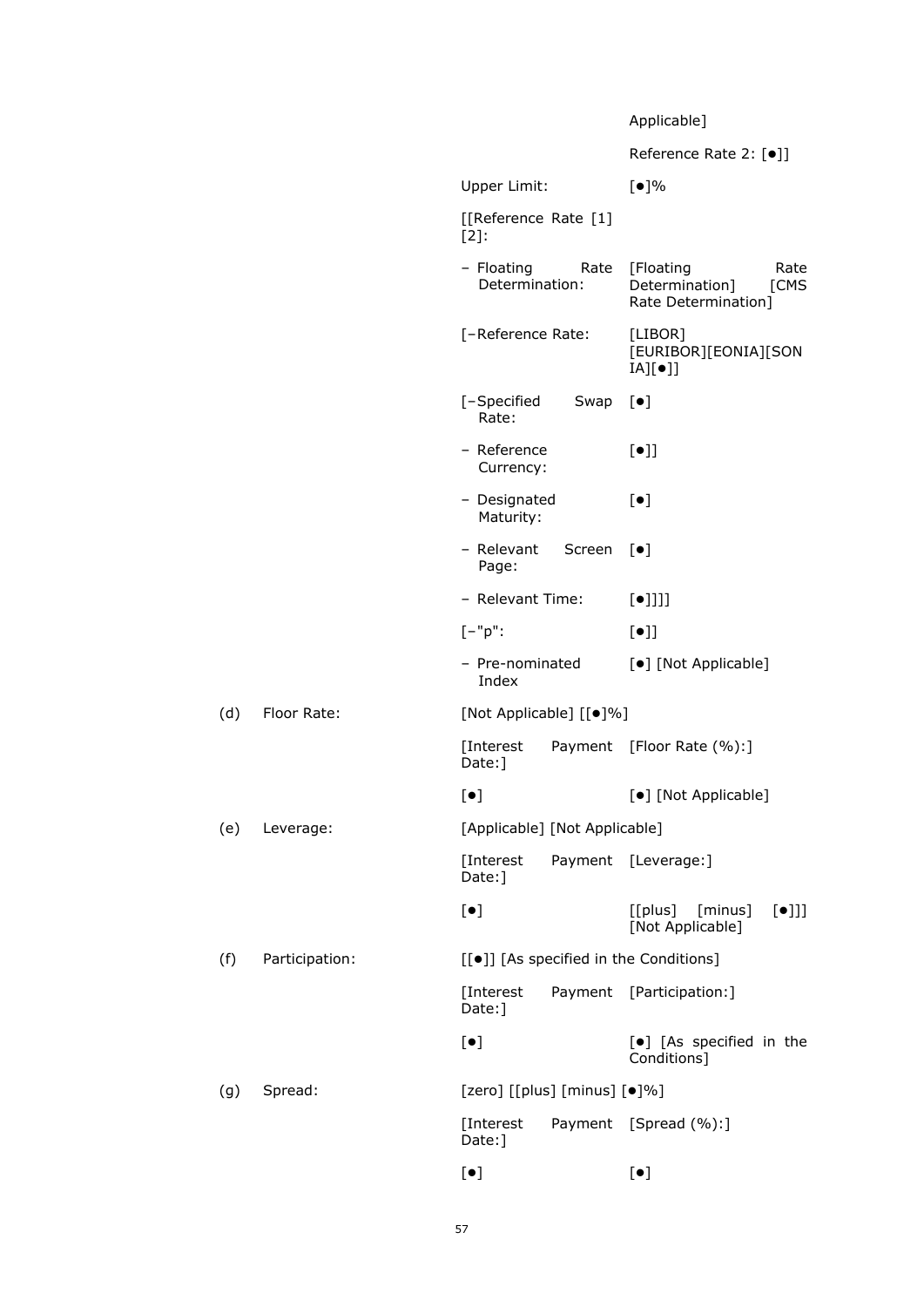| (h) | Day Count Fraction:                                                       |                                          | [Actual/Actual (ICMA)] [Act/Act<br>$(ICMA)$ ]<br>(ISDA)]<br>[Actual/Actual]<br>[Actual/Actual<br>[Actual/365 (Fixed)] [Actual/360] [30/360]<br>[360/360] [Bond Basis] [30E/360] [Eurobond<br>Basis] [30E/360 (ISDA)] |
|-----|---------------------------------------------------------------------------|------------------------------------------|----------------------------------------------------------------------------------------------------------------------------------------------------------------------------------------------------------------------|
| (i) | Details of any short or<br>long<br>Interest<br><b>Calculation Period:</b> |                                          | [•] [Not Applicable]                                                                                                                                                                                                 |
|     |                                                                           |                                          | [Applicable]<br>Linear<br>Interpolation:<br>[Not<br>Applicable]                                                                                                                                                      |
| (j) |                                                                           | Range Accrual:                           | [Applicable] [Not Applicable]                                                                                                                                                                                        |
|     | (i)                                                                       | [Accrual<br>Condition Type:              | [Single Rate Range Accrual] [Spread Range<br>Accrual] [Dual Rate Range<br>Accrual] [Dual<br>Spread Range Accrual]                                                                                                    |
|     | (ii)                                                                      | Single<br>Rate<br>Range Accrual:         | [Applicable] [Not Applicable]                                                                                                                                                                                        |
|     |                                                                           | [Range<br>Accrual<br>Floating Rate<br>1: |                                                                                                                                                                                                                      |
|     |                                                                           | - Floating Rate<br>Determination         | [Floating Interest Rate Determination] [CMS<br>Rate Determination]                                                                                                                                                   |
|     |                                                                           | [- Reference<br>Rate:                    | [LIBOR][EURIBOR][EONIA][SONIA][•]]                                                                                                                                                                                   |
|     |                                                                           | [- Specified<br>Swap Rate:               | $[\bullet]$                                                                                                                                                                                                          |
|     |                                                                           | Reference<br>Currency:                   | $[\bullet]$                                                                                                                                                                                                          |
|     |                                                                           | [- Designated<br>Maturity:               | $\lceil \bullet \rceil$                                                                                                                                                                                              |
|     |                                                                           | Relevant<br>Screen<br>Page:              | $[\bullet]$                                                                                                                                                                                                          |
|     |                                                                           | Relevant<br>$\qquad \qquad -$<br>Time:   | $[\bullet]$                                                                                                                                                                                                          |
|     |                                                                           | $[- "p":$                                | $[\bullet]$                                                                                                                                                                                                          |
|     |                                                                           | Lower<br>Barrier:                        | $[\bullet]$                                                                                                                                                                                                          |
|     |                                                                           | Upper<br>Barrier:                        | $[\bullet]$ ]]                                                                                                                                                                                                       |
|     |                                                                           | Pre-<br>nominated<br>Index:              | [•] [Not Applicable]                                                                                                                                                                                                 |
|     | (iii)                                                                     | Spread<br>Range<br>Accrual:              | [Applicable] [Not Applicable]                                                                                                                                                                                        |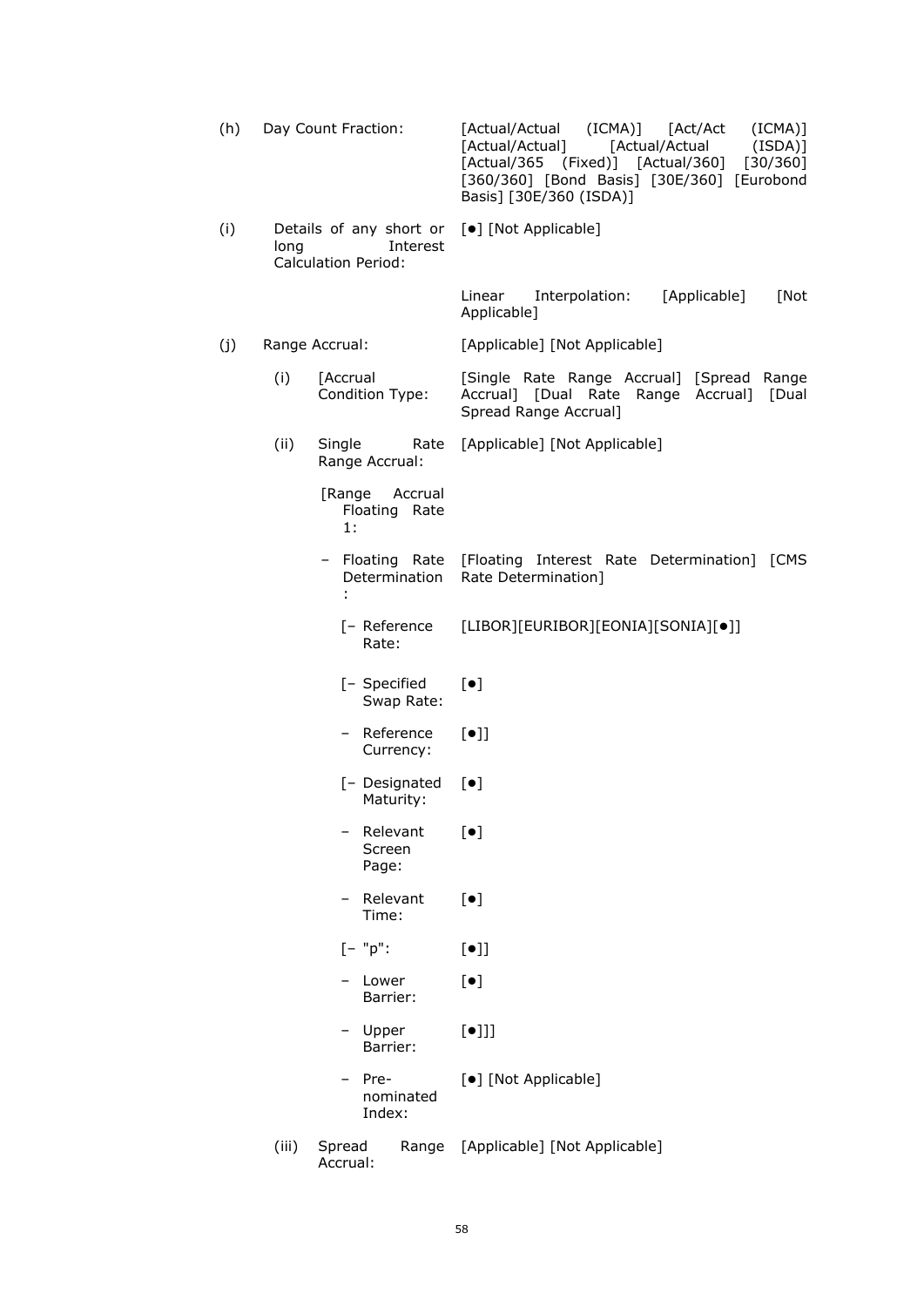| (A)[ Range<br>Accrual<br>Floating Rate<br>1:   |                                                                                |
|------------------------------------------------|--------------------------------------------------------------------------------|
| Floating Rate<br>Determination<br>÷            | [Floating Interest Rate Determination] [CMS<br>Rate Determination]             |
| [- Reference<br>Rate:                          | [LIBOR][EURIBOR][EONIA][SONIA][•]]                                             |
| [- Specified<br>Swap Rate:                     | $[\bullet]$                                                                    |
| Reference<br>Currency:                         | $[\bullet]$                                                                    |
| [- Designated<br>Maturity:                     | $[\bullet]$                                                                    |
| - Relevant<br>Screen<br>Page:                  | $\lbrack \bullet \rbrack$                                                      |
| - Relevant<br>Time:                            | $[\bullet]$ ]                                                                  |
| $[- "p":$                                      | $[\bullet]$                                                                    |
| Pre-<br>nominated<br>Index:                    | [•] [Not Applicable]                                                           |
| (B) Range<br>Accrual<br>Floating<br>Rate<br>2: |                                                                                |
| Variable:                                      | [[plus] [minus] [ $\bullet$ ]]] [Not Applicable]                               |
| Floating<br>Rate<br>Determination              | [CMS<br>[Floating<br>Interest<br>Rate<br>Determination]<br>Rate Determination] |
| [- Reference<br>Rate:                          | [LIBOR][EURIBOR][EONIA][SONIA][•]]                                             |
| [- Specified<br>Swap Rate:                     | $\left[\bullet\right]$                                                         |
| Reference<br>-<br>Currency:                    | $[\bullet]$                                                                    |
| [- Designated<br>Maturity:                     | $[\bullet]$                                                                    |
| Relevant<br>Screen<br>Page:                    | $\left[\bullet\right]$                                                         |
| Relevant<br>Time:                              | $[\bullet]$                                                                    |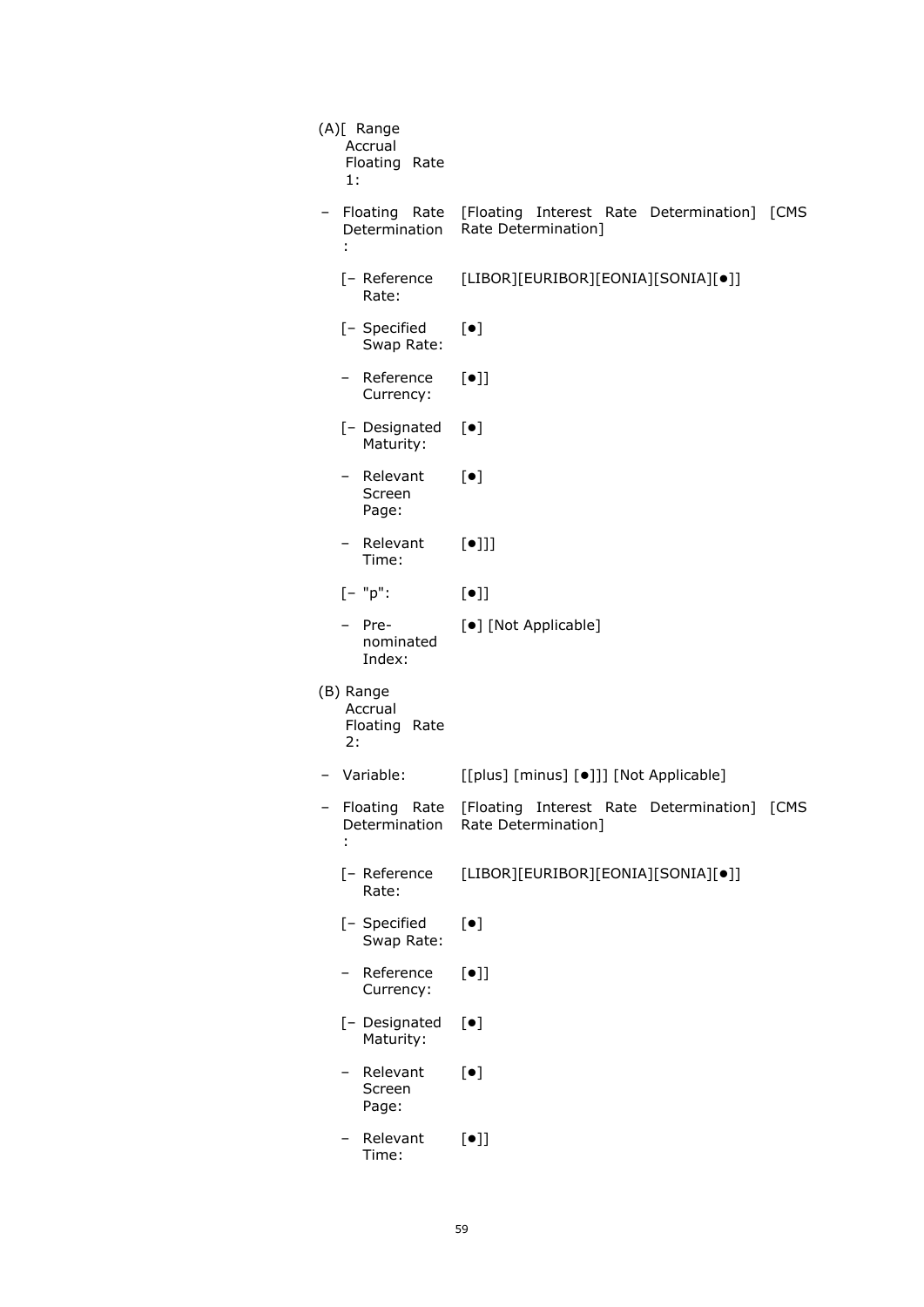|      | $[- "p":$                                    | $[\bullet]$                                                                           |
|------|----------------------------------------------|---------------------------------------------------------------------------------------|
|      | Pre-<br>nominated<br>Index:                  | [•] [Not Applicable]                                                                  |
|      | (C) Lower<br>Barrier:                        | $[\bullet]$                                                                           |
|      | (D) Upper<br>Barrier:                        | $[\bullet]$                                                                           |
| (iv) | Accrual:                                     | Dual Rate Range [Applicable] [Not Applicable]                                         |
|      | (A) [Range<br>Accrual<br>Floating Rate<br>1: |                                                                                       |
|      | Determination<br>÷                           | - Floating Rate [Floating Interest Rate Determination]<br>[CMS<br>Rate Determination] |
|      | [- Reference<br>Rate:                        | [LIBOR][EURIBOR][EONIA][SONIA][•]]                                                    |
|      | [- Specified<br>Swap Rate:                   | $[\bullet]$                                                                           |
|      | - Reference<br>Currency:                     | $[\bullet]$                                                                           |
|      | [- Designated<br>Maturity:                   | $[\bullet]$                                                                           |
|      | - Relevant<br>Screen<br>Page:                | $\lbrack \bullet \rbrack$                                                             |
|      | Relevant<br>Time:                            | $\lbrack \bullet \rbrack$                                                             |
|      | $[- "p":$                                    | $[\bullet]$                                                                           |
|      | – Lower<br>Barrier 1:                        | $[\bullet]$                                                                           |
|      | - Upper<br>Barrier 1:                        | $[\bullet]$                                                                           |
|      | - Pre-<br>nominated<br>Index:                | [•] [Not Applicable]                                                                  |
|      | (B) Range<br>Accrual<br>Floating Rate<br>2:  |                                                                                       |
|      | Floating Rate<br>Determination               | [Floating Interest Rate Determination]<br>[CMS<br>Rate Determination]                 |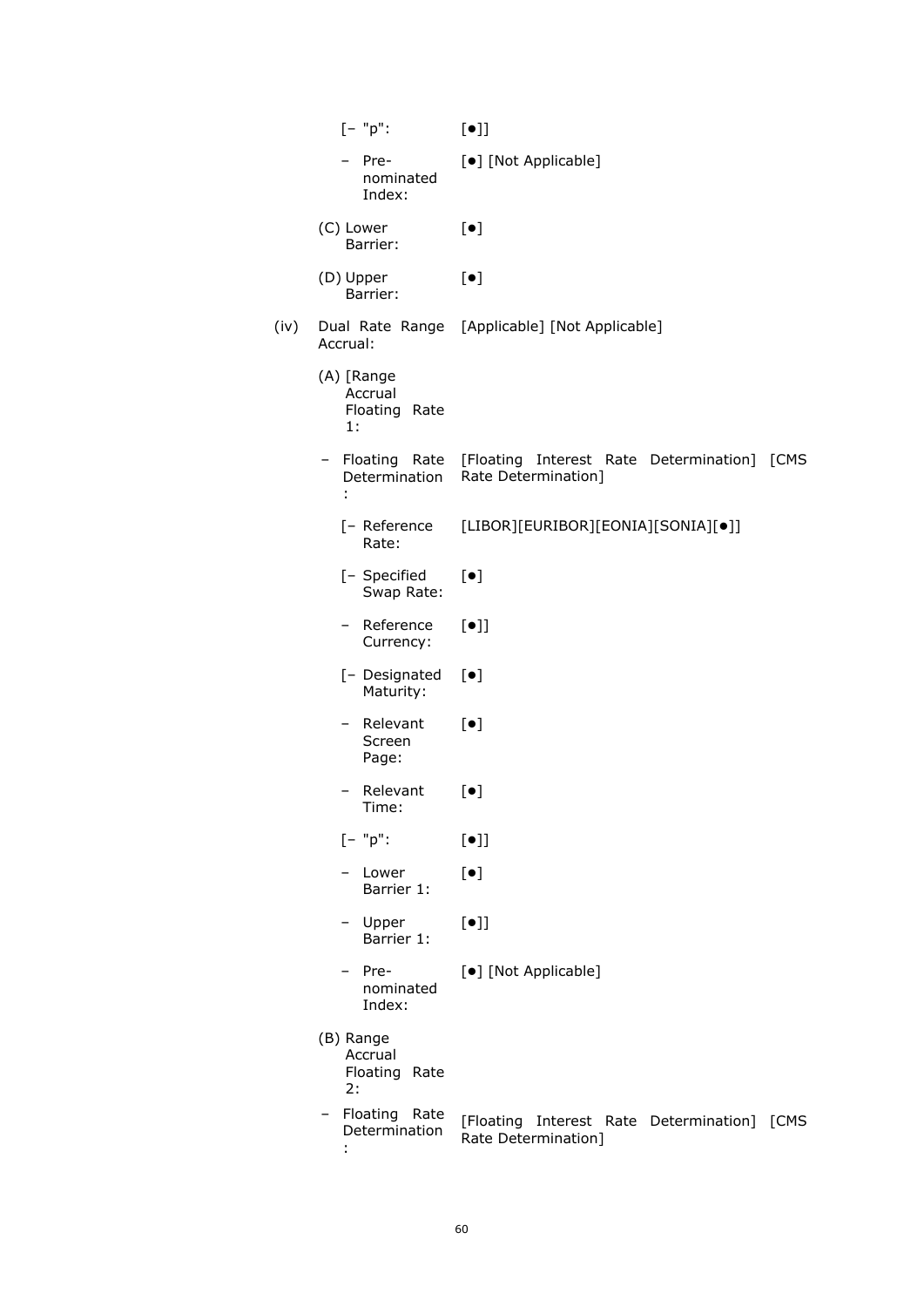|     | [- Reference<br>Rate:                        | [LIBOR][EURIBOR][EONIA][SONIA][•]]                                 |
|-----|----------------------------------------------|--------------------------------------------------------------------|
|     | [- Specified<br>Swap Rate:                   | $[\bullet]$                                                        |
|     | - Reference<br>Currency:                     | $[\bullet]$                                                        |
|     | [- Designated<br>Maturity:                   | $[\bullet]$                                                        |
|     | - Relevant<br>Screen<br>Page:                | $[\bullet]$                                                        |
|     | - Relevant<br>Time:                          | $[\bullet]$                                                        |
|     | $[- "p":$                                    | $[\bullet]$                                                        |
|     | – Lower<br>Barrier 2:                        | $[\bullet]$                                                        |
|     | - Upper<br>Barrier 2:                        | $[\bullet]$ ]                                                      |
|     | - Pre-<br>nominated<br>Index:                | [•] [Not Applicable]                                               |
| (v) | Dual<br>Spread<br>Range Accrual:             | [Applicable] [Not Applicable]                                      |
|     | (A) [Range<br>Accrual<br>Floating Rate<br>1: |                                                                    |
|     | - Floating Rate<br>Determination<br>÷        | [Floating Interest Rate Determination] [CMS<br>Rate Determination] |
|     | [- Reference<br>Rate:                        | [LIBOR][EURIBOR][EONIA][SONIA][•]]                                 |
|     | [- Specified<br>Swap Rate:                   | $[\bullet]$                                                        |
|     | - Reference<br>Currency:                     | $[\bullet]$                                                        |
|     | [- Designated<br>Maturity:                   | $[\bullet]$                                                        |
|     | - Relevant<br>Screen<br>Page:                | $[\bullet]$                                                        |
|     | Relevant<br>$-$<br>Time:                     | $[\bullet]$                                                        |
|     | $[- "p":$                                    | $[\bullet]$                                                        |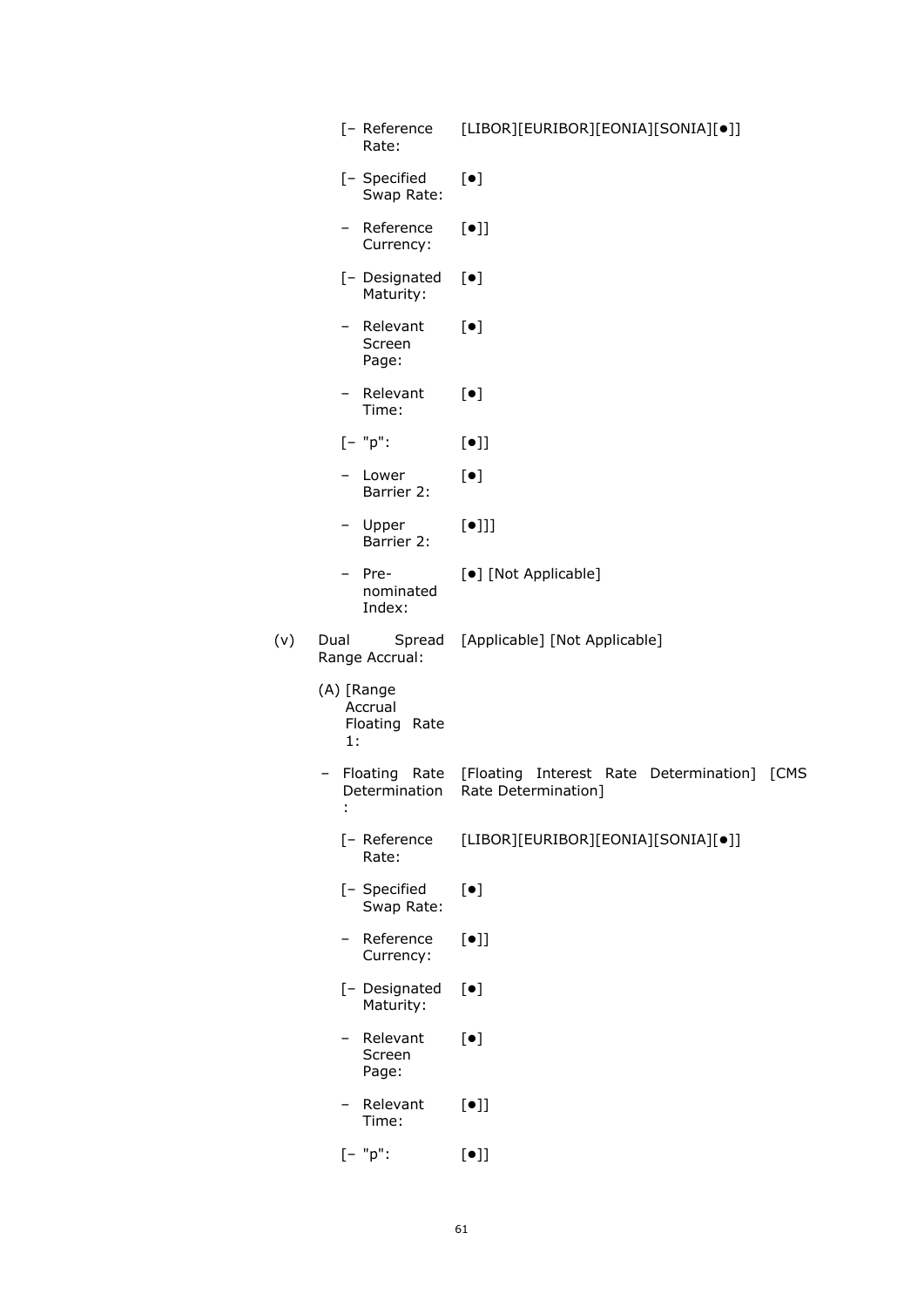| Pre-<br>nominated<br>Index:                         | [•] [Not Applicable]                                                   |  |
|-----------------------------------------------------|------------------------------------------------------------------------|--|
| (B) Range<br>Accrual<br>Floating Rate<br>2:         |                                                                        |  |
| Variable:<br>[[plus] [minus] [.]]] [Not Applicable] |                                                                        |  |
| Floating Rate<br>Determination<br>÷                 | [Floating Interest Rate Determination]<br>[CMS<br>Rate Determination]  |  |
| [- Reference<br>Rate:                               | [LIBOR][EURIBOR][EONIA][SONIA][•]]                                     |  |
| [- Specified<br>Swap Rate:                          | $[\bullet]$                                                            |  |
| Reference<br>$\qquad \qquad -$<br>Currency:         | [•]                                                                    |  |
| [- Designated<br>Maturity:                          | $[\bullet]$                                                            |  |
| Relevant<br>Screen<br>Page:                         | $[\bullet]$                                                            |  |
| Relevant<br>Time:                                   | $\lbrack \bullet \rbrack$                                              |  |
| $[- "p":$                                           | $[\bullet]$                                                            |  |
| Lower<br>Barrier 1:                                 | $\lceil \bullet \rceil$                                                |  |
| Upper<br>Barrier 1:                                 | $[\bullet]$                                                            |  |
| Pre-<br>nominated<br>Index:                         | [·] [Not Applicable]                                                   |  |
| (C) Range<br>Accrual<br>Floating<br>Rate<br>3:      |                                                                        |  |
| Floating<br>Rate<br>Determination<br>÷              | [Floating Interest Rate Determination]<br>[CMS]<br>Rate Determination] |  |
| [- Reference<br>Rate:                               | [LIBOR][EURIBOR][EONIA][SONIA][•]]                                     |  |
| [- Specified<br>Swap Rate:                          | $[\bullet]$                                                            |  |
| Reference<br>Currency:                              | $[\bullet]$                                                            |  |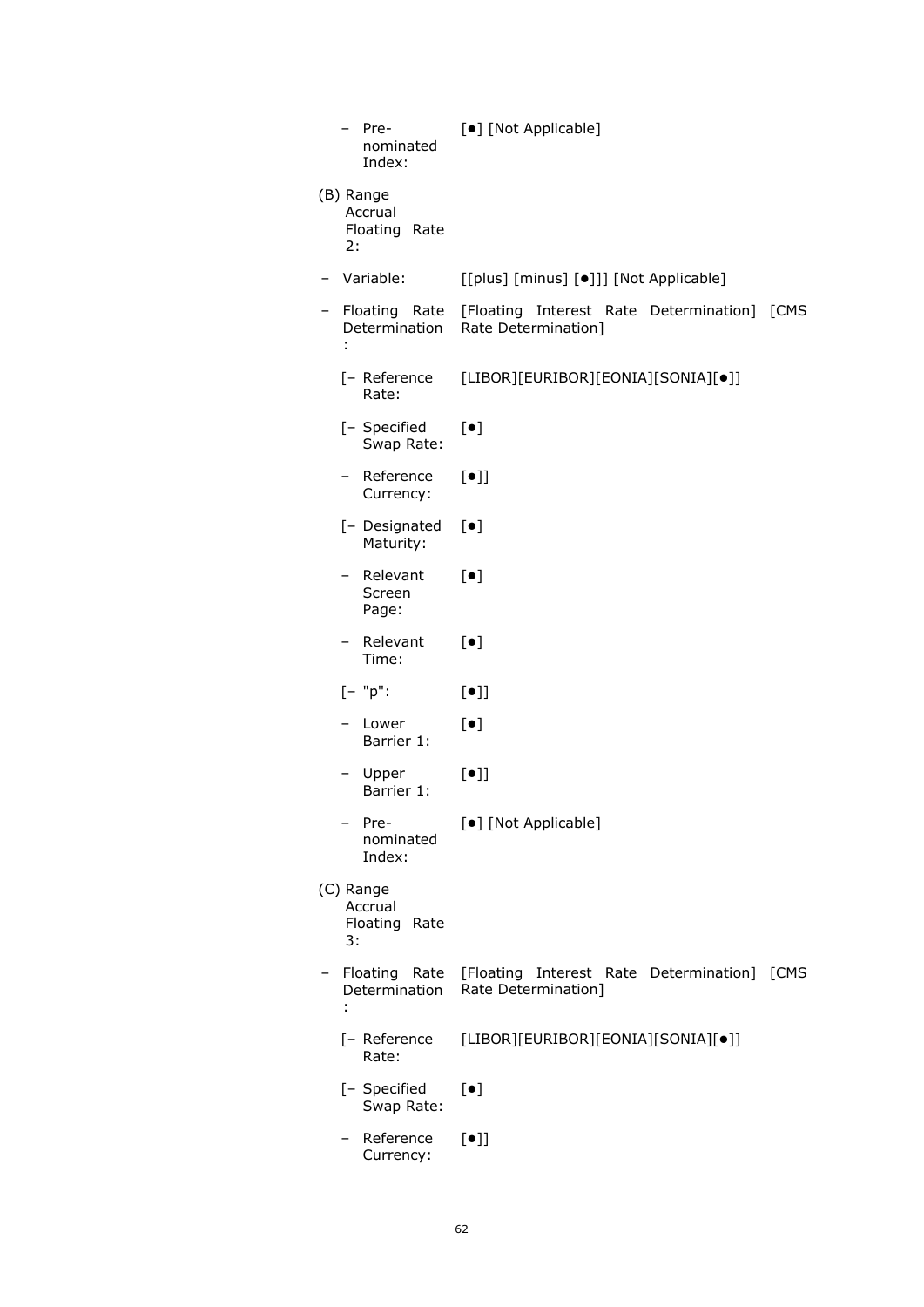| [- Designated<br>Maturity:                             | $\lceil \bullet \rceil$                                                                                                                     |
|--------------------------------------------------------|---------------------------------------------------------------------------------------------------------------------------------------------|
| - Relevant<br>Screen<br>Page:                          | $[\bullet]$                                                                                                                                 |
| Relevant<br>Ξ.<br>Time:                                | $[\bullet]$                                                                                                                                 |
| $[- "p":$                                              | $[\bullet]$                                                                                                                                 |
| Lower<br>$\overline{\phantom{0}}$<br>Barrier 2:        | $\lceil \bullet \rceil$                                                                                                                     |
| - Upper<br>Barrier 2:                                  | $[\bullet]]]$                                                                                                                               |
| - Pre-<br>nominated<br>Index:                          | [•] [Not Applicable]                                                                                                                        |
| Observation<br>(vi)<br>Number<br><b>Business Days:</b> | [●][As specified in the Conditions]]]<br>of                                                                                                 |
| Global Floor:<br>(k)                                   | [Applicable] [Applicable (subject to<br>change<br>following the exercise of the<br>[Switch<br>Option][Conversion Option])] [Not Applicable] |
| Global<br>$\mathsf{I}$<br>Percentage:                  | Floor<br>[•]%                                                                                                                               |

(vii) item 21 (*Decompounded Floating Rate Interest provisions*) of Part A – Contractual Terms on pages 276 to 282 of Base Prospectus 1 shall be deleted in its entirety and replaced with the following:

| 21. |     | Rate<br>Decompounded<br>Floating<br>Interest provisions: | [Applicable] [Applicable subject to exercise of<br>Switch Option] [Applicable following exercise<br>of Switch Option] [Applicable in respect of<br>the period from and including [the Issue<br>Date/the Interest Payment Date falling in [ $\bullet$<br>11 to but excluding the Interest Payment Date<br>falling in [●] [Not Applicable] |
|-----|-----|----------------------------------------------------------|------------------------------------------------------------------------------------------------------------------------------------------------------------------------------------------------------------------------------------------------------------------------------------------------------------------------------------------|
|     | (a) | Compounding<br>Period<br>Number:                         | $\lceil \bullet \rceil$                                                                                                                                                                                                                                                                                                                  |
|     | (b) | Decompounded Cap:                                        | [•] [Not Applicable]                                                                                                                                                                                                                                                                                                                     |
|     | (c) | Floating<br>Interest<br>Rate<br>Determination:           | [Applicable] [Not Applicable]                                                                                                                                                                                                                                                                                                            |
|     |     | Reference Rate:<br>[ –                                   | [LIBOR][EURIBOR][EONIA][SONIA][•]]                                                                                                                                                                                                                                                                                                       |
|     |     | Designated Maturity:<br>[-                               | [•] [Month[s]] [Year[s]] [Not Applicable]                                                                                                                                                                                                                                                                                                |
|     |     | Offered Quotation:                                       | [Applicable] [Not Applicable]                                                                                                                                                                                                                                                                                                            |
|     |     | Arithmetic Mean:                                         | [Applicable] [Not Applicable]                                                                                                                                                                                                                                                                                                            |
|     |     | Interest                                                 | [●] [Not Applicable]                                                                                                                                                                                                                                                                                                                     |
|     |     |                                                          |                                                                                                                                                                                                                                                                                                                                          |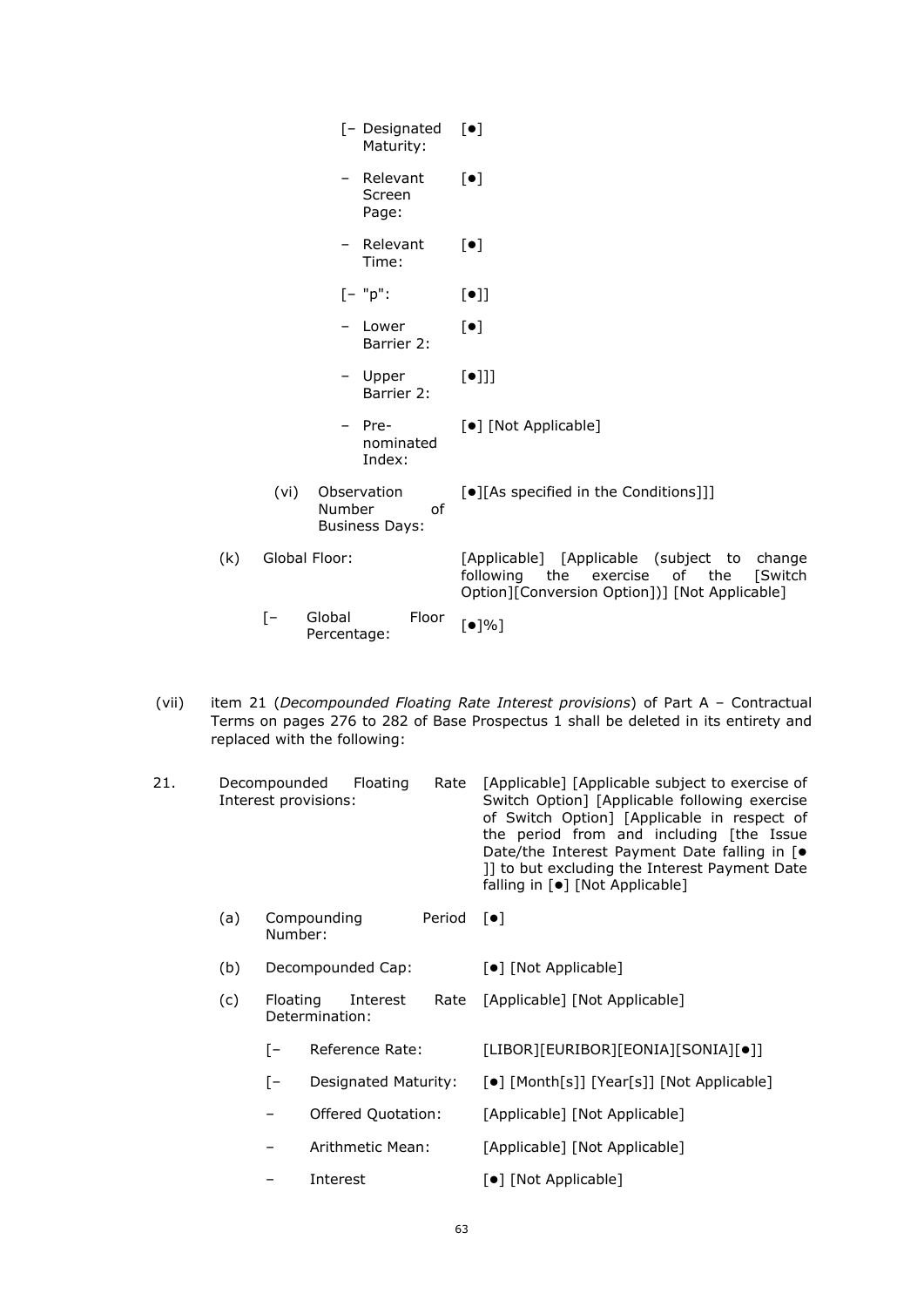Determination Date:

|     |                   | Relevant<br>Page:                        | Screen                            | $\lceil \bullet \rceil$                       |                                                              |  |
|-----|-------------------|------------------------------------------|-----------------------------------|-----------------------------------------------|--------------------------------------------------------------|--|
|     | -                 | Relevant Time:                           |                                   | $[a.m.]/[p.m.]$ $[•]$ time]]                  |                                                              |  |
|     | $[-]$             | "p":                                     |                                   | $[\bullet]$                                   |                                                              |  |
|     |                   | Pre-nominated Index:                     |                                   | [ $\bullet$ ] [Not Applicable]                |                                                              |  |
| (d) |                   | <b>CMS Rate Determination:</b>           |                                   | [Applicable] [Not Applicable]                 |                                                              |  |
|     | $\lceil - \rceil$ | Specified Swap Rate:                     |                                   | $[\bullet]$                                   |                                                              |  |
|     | —                 | Reference Currency:                      |                                   | $[\bullet]$                                   |                                                              |  |
|     | -                 | Designated Maturity:                     |                                   | $[\bullet]$                                   |                                                              |  |
|     | <sup>-</sup>      | Relevant<br>Page:                        | Screen                            | $[\bullet]$                                   |                                                              |  |
|     | -                 | <b>Relevant Time:</b>                    |                                   | $[a.m.]/[p.m.]$ $[•]$ time                    |                                                              |  |
|     |                   | Interest<br>Determination<br>$Date(s)$ : |                                   | $[\bullet]$                                   |                                                              |  |
|     |                   | Pre-nominated Index:                     |                                   | [•] [Not Applicable]                          |                                                              |  |
| (e) | Cap Rate:         |                                          | [Not Applicable] [[ $\bullet$ ]%] |                                               |                                                              |  |
|     |                   |                                          |                                   | [Interest Payment [Cap Rate (%):]<br>Date:]   |                                                              |  |
|     |                   |                                          |                                   | $[\bullet]$                                   | [ $\bullet$ ] [Not Applicable]                               |  |
| (f) |                   | Curve Cap:                               |                                   | [Not Applicable] [Applicable]                 |                                                              |  |
|     |                   |                                          |                                   | [[Interest<br>Payment Date: [ $\bullet$<br>ננ | [Not Applicable]                                             |  |
|     |                   |                                          |                                   | Factor:                                       | $[$ [plus] $[$ minus] $[$ $\bullet$ ]%]]<br>[Not Applicable] |  |
|     |                   |                                          |                                   | Margin:                                       | $[$ [plus] $[$ minus] $[$ $\bullet$ ]%]]<br>[Not Applicable] |  |
|     |                   |                                          |                                   | Reference Index:                              | [single rate                                                 |  |
|     |                   |                                          |                                   |                                               | Multiplier: [[ $\bullet$ ]%]<br>[Not<br>Applicable]          |  |
|     |                   |                                          |                                   |                                               | [[spread<br>$rate$ ]<br>[combined rate]                      |  |
|     |                   |                                          |                                   |                                               | Multiplier 1: [[·]%] [Not<br>Applicable]                     |  |
|     |                   |                                          |                                   |                                               | Multiplier 2: [[·]%] [Not<br>Applicable]                     |  |
|     |                   |                                          |                                   | Upper Limit:                                  | [•]%                                                         |  |
|     |                   |                                          |                                   |                                               |                                                              |  |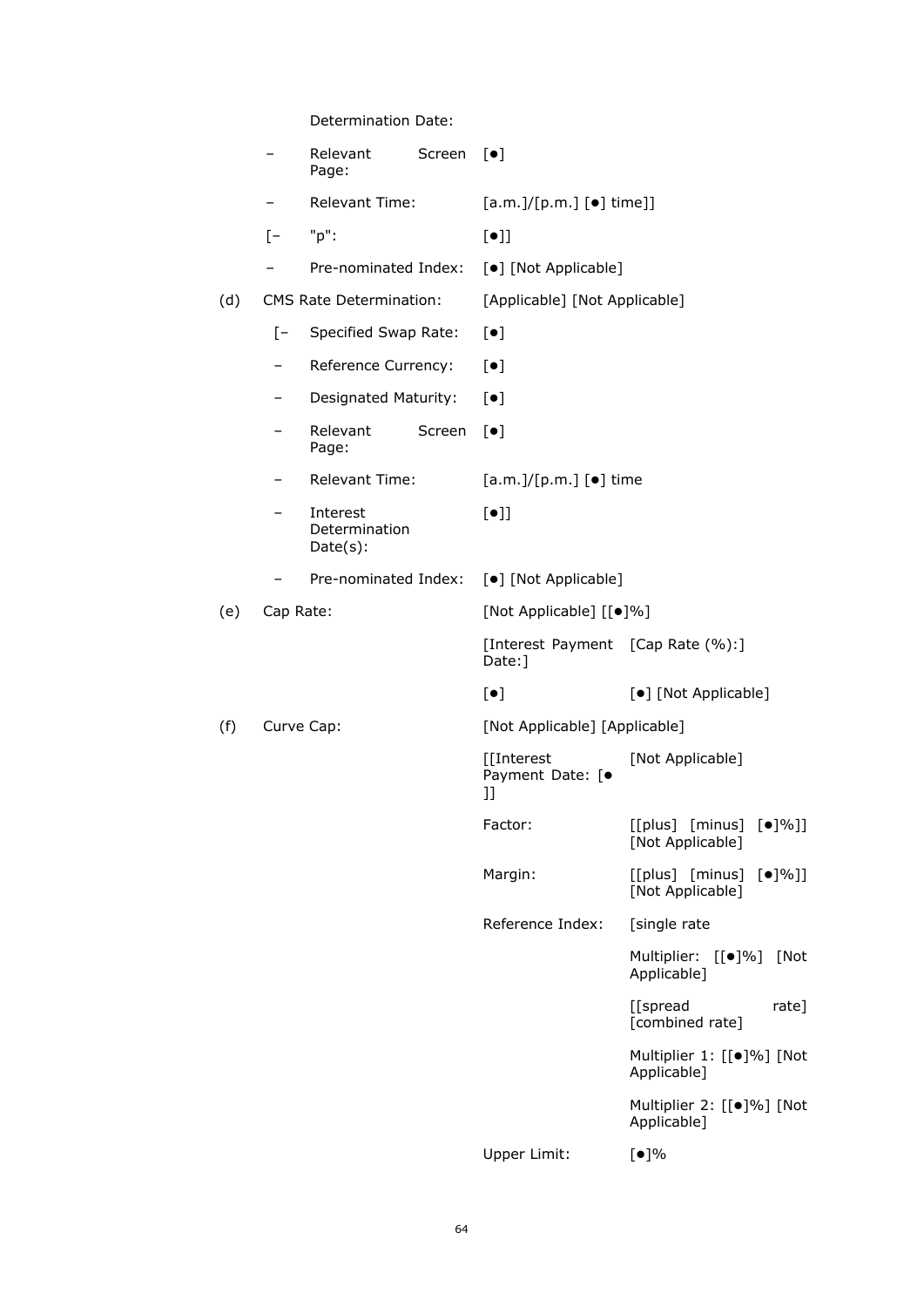|     |                                                                     | [[Reference<br>Rate<br>$[1] [2]$ :                         |                                                                                                                                               |
|-----|---------------------------------------------------------------------|------------------------------------------------------------|-----------------------------------------------------------------------------------------------------------------------------------------------|
|     |                                                                     | - Floating<br>Rate<br>Determination:                       | [Floating<br>Rate<br>[CMS<br>Determination]<br>Rate Determination]                                                                            |
|     |                                                                     | [-Reference Rate:                                          | [LIBOR]<br>[EURIBOR][EONIA]<br>$[SONIA][\bullet]]$                                                                                            |
|     |                                                                     | [-Specified Swap<br>Rate:                                  | $\lceil \bullet \rceil$                                                                                                                       |
|     |                                                                     | - Reference<br>Currency:                                   | $[\bullet]$                                                                                                                                   |
|     |                                                                     | - Designated<br>Maturity:                                  | $[\bullet]$                                                                                                                                   |
|     |                                                                     | - Interest<br>Determination<br>Date:                       | $[\bullet]$                                                                                                                                   |
|     |                                                                     | - Relevant Screen<br>Page:                                 | $\lceil \bullet \rceil$                                                                                                                       |
|     |                                                                     | - Relevant Time:                                           | $[\bullet]$ ]]]                                                                                                                               |
|     |                                                                     | $[-"p":$                                                   | $[\bullet]$                                                                                                                                   |
|     |                                                                     | - Pre-nominated<br>Index:                                  | [•] [Not Applicable]                                                                                                                          |
| (g) | Floor Rate:                                                         | [Not Applicable] [[ $\bullet$ ]%]                          |                                                                                                                                               |
|     |                                                                     | [Interest Payment [Floor Rate (%):]<br>Date: ]             |                                                                                                                                               |
|     |                                                                     | $[\bullet]$                                                | [•] [Not Applicable]                                                                                                                          |
| (h) | Spread:                                                             | [zero] [[plus] [minus] [ $\bullet$ ]%]                     |                                                                                                                                               |
|     |                                                                     | [Interest Payment [Spread (%):]<br>Date: ]                 |                                                                                                                                               |
|     |                                                                     | $[\bullet]$                                                | $\left[\bullet\right]$                                                                                                                        |
| (i) | Day Count Fraction:                                                 | [Actual/Actual (ICMA)] [Act/Act<br>Basis] [30E/360 (ISDA)] | (ICMA)]<br>[Actual/Actual] [Actual/Actual (ISDA)]<br>[Actual/365 (Fixed)] [Actual/360] [30/360]<br>[360/360] [Bond Basis] [30E/360] [Eurobond |
| (j) | Details of any short or long<br><b>Interest Calculation Period:</b> | [•] [Not Applicable]                                       |                                                                                                                                               |
|     |                                                                     | Linear<br>Interpolation:<br>Applicable]                    | [Applicable]<br>[Not                                                                                                                          |
| (k) | Range Accrual:                                                      | [Applicable] [Not Applicable]                              |                                                                                                                                               |
|     | (i)<br>Condition<br>[Accrual<br>Type:                               |                                                            | [Single Rate Range Accrual] [Spread Range<br>Accrual] [Dual Rate Range Accrual] [Dual                                                         |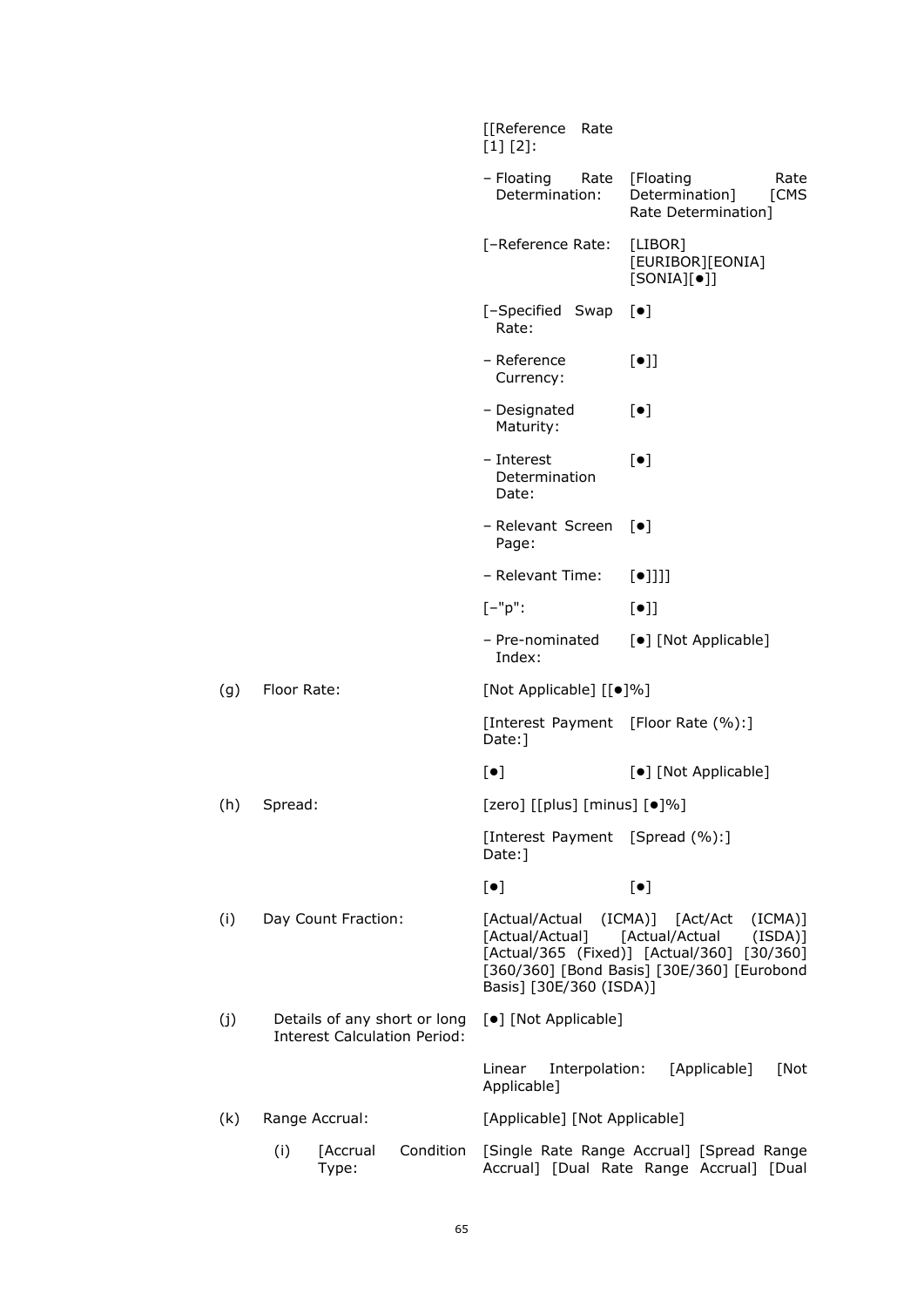# Spread Range Accrual]

|       | [Range<br>Accrual<br>Floating Rate 1:     |                                                                    |
|-------|-------------------------------------------|--------------------------------------------------------------------|
| (ii)  | Accrual:                                  | Single Rate Range [Applicable] [Not Applicable]                    |
|       | [Range<br>Accrual<br>Floating Rate 1:     |                                                                    |
|       | [- Reference Rate:                        | [LIBOR][EURIBOR][EONIA][SONIA][ $\bullet$ ][Not<br>Applicable]     |
|       | – Specified<br>Rate:                      | Swap [ $\bullet$ ] [Not Applicable]                                |
|       | Reference<br>Currency:                    | [•] [Not Applicable]                                               |
|       | Designated<br>-<br>Maturity:              | $\lceil \bullet \rceil$                                            |
|       | - Relevant Screen<br>Page:                | $[\bullet]$                                                        |
|       | <b>Relevant Time:</b>                     | $\lbrack \bullet \rbrack$                                          |
|       | $[- "p":$                                 | $[\bullet]$                                                        |
|       | Lower Barrier:                            | $[\bullet]$                                                        |
|       | Upper Barrier:<br>Ξ.                      | $[\bullet]$                                                        |
|       | Pre-nominated<br>Index:                   | [•] [Not Applicable]                                               |
| (iii) | Spread<br>Range<br>Accrual                | [Applicable] [Not Applicable]                                      |
|       | (A)[ Range<br>Accrual<br>Floating Rate 1: |                                                                    |
|       | Floating<br>Rate<br>-<br>Determination:   | [Floating Interest Rate Determination] [CMS<br>Rate Determination] |
|       | [- Reference<br>Rate:                     | [LIBOR][EURIBOR][EONIA][SONIA][•]]                                 |
|       | [- Specified<br>Swap Rate:                | $[\bullet]$                                                        |
|       | - Reference<br>Currency:                  | $[\bullet]$                                                        |
|       | [- Designated<br>Maturity:                | $[\bullet]$                                                        |
|       | Relevant<br>Screen Page:                  | $[\bullet]$                                                        |
|       | Relevant<br>Time:                         | $[\bullet] \rbrack$                                                |
|       | $[- "p":$                                 | $[\bullet]$                                                        |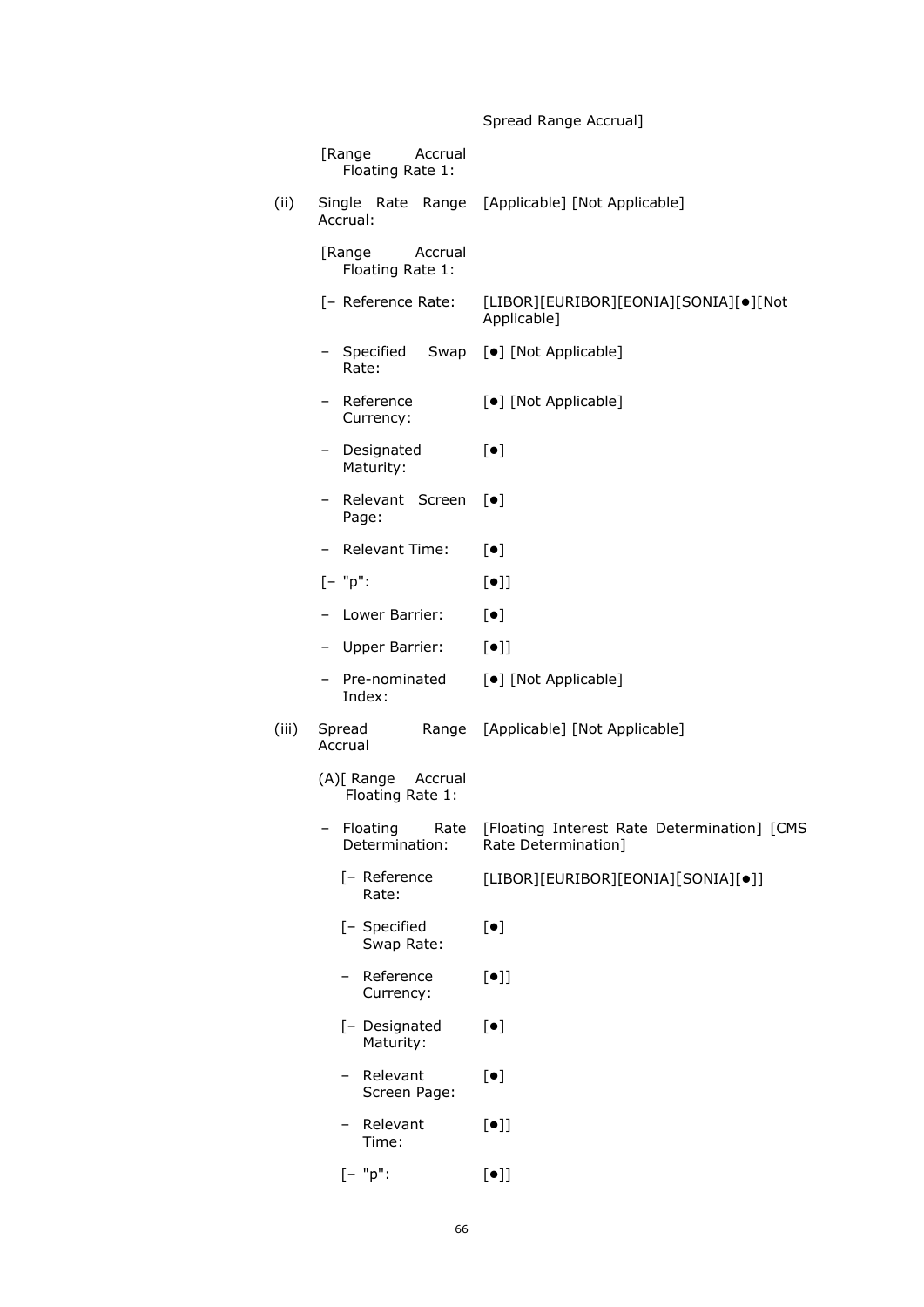| -Pre<br>Ξ.<br>nominated<br>Index:             | [•] [Not Applicable]                                               |
|-----------------------------------------------|--------------------------------------------------------------------|
| (B) Range<br>Accrual<br>Floating Rate 2:      |                                                                    |
| Variable:                                     | [[plus] [minus] [ $\bullet$ ]] [Not Applicable]                    |
| - Floating<br>Rate<br>Determination:          | [Floating Interest Rate Determination] [CMS<br>Rate Determination] |
| [- Reference<br>Rate:                         | [LIBOR][EURIBOR][EONIA][SONIA][•]]                                 |
| [- Specified<br>Swap Rate:                    | $[\bullet]$                                                        |
| - Reference<br>Currency:                      | $[\bullet]$                                                        |
| [- Designated<br>Maturity:                    | $[\bullet]$                                                        |
| Relevant<br>$\qquad \qquad -$<br>Screen Page: | $[\bullet]$                                                        |
| - Relevant<br>Time:                           | $[\bullet]$                                                        |
| $[- "p":$                                     | $[\bullet]$                                                        |
| Pre-<br>nominated<br>Index:                   | [•] [Not Applicable]                                               |
| (C) Lower Barrier:                            | $[\bullet]$                                                        |
|                                               |                                                                    |
| (D) Upper Barrier:                            | $[\bullet]$                                                        |
| Dual<br>Rate<br>Range<br>Accrual              | [Applicable] [Not Applicable]                                      |
| (A)[ Range Accrual<br>Floating Rate 1:        |                                                                    |
| - Floating<br>Rate<br>Determination:          | [Floating Interest Rate Determination] [CMS<br>Rate Determination] |
| [- Reference<br>Rate:                         | [LIBOR][EURIBOR][EONIA][SONIA][•]]                                 |
| [- Specified<br>Swap Rate:                    | $[\bullet]$                                                        |
| Reference<br>Currency:                        | $[\bullet]$                                                        |
| [- Designated<br>Maturity:                    | $[\bullet]$                                                        |

 $(iv)$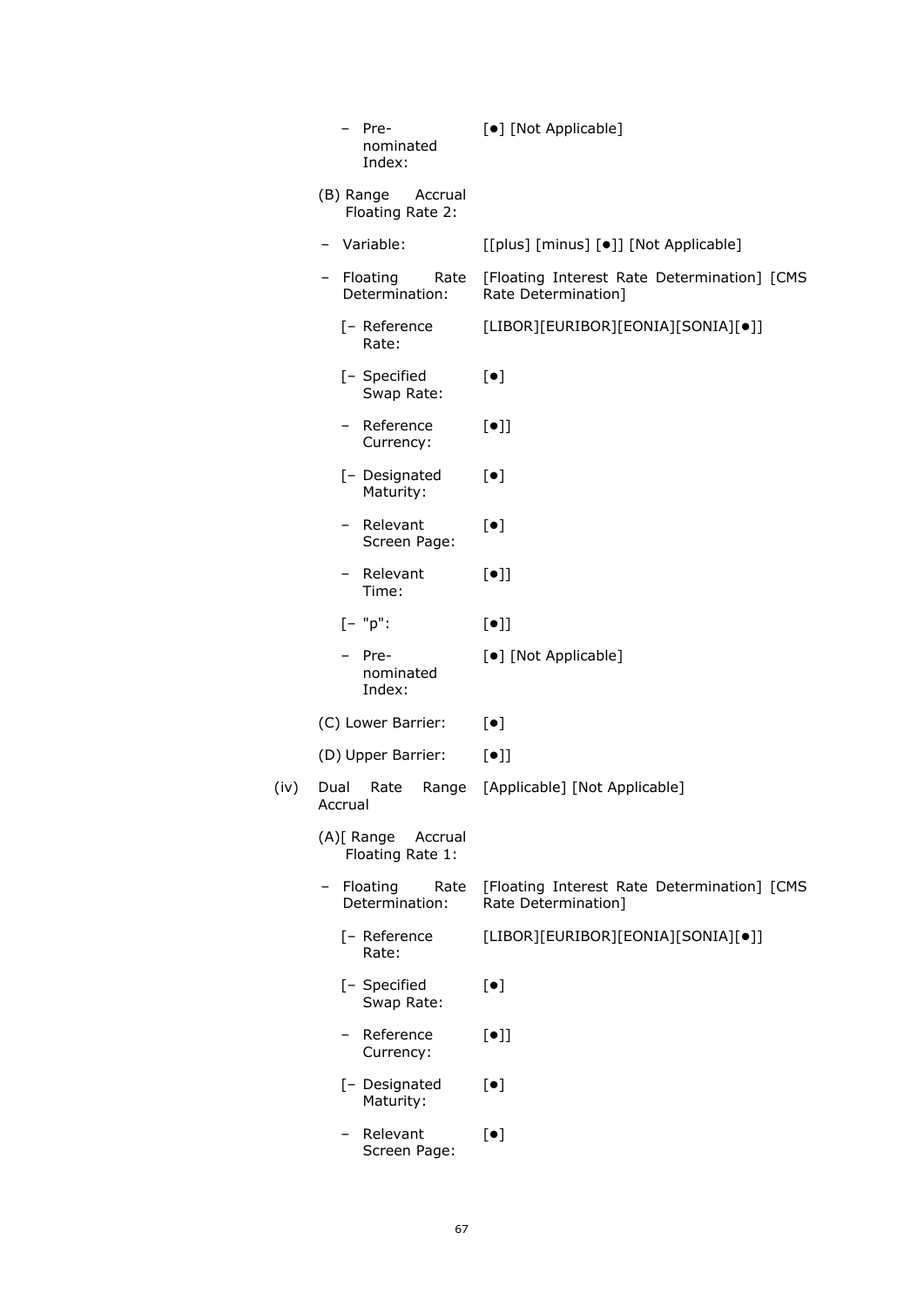| Relevant<br>Time:                         | $[\bullet]$                                                        |
|-------------------------------------------|--------------------------------------------------------------------|
| $[- "p":$                                 | $[\bullet]$                                                        |
| - Lower Barrier<br>1:                     | $[\bullet]$                                                        |
| - Upper Barrier<br>1:                     | $[\bullet]$                                                        |
| - Pre-<br>nominated<br>Index:             | [•] [Not Applicable]                                               |
| (B) Range<br>Accrual<br>Floating Rate 2:  |                                                                    |
| Floating<br>Rate<br>$-$<br>Determination: | [Floating Interest Rate Determination] [CMS<br>Rate Determination] |
| [- Reference<br>Rate:                     | [LIBOR][EURIBOR][EONIA][SONIA][•]]                                 |
| [- Specified<br>Swap Rate:                | $[\bullet]$                                                        |
| Reference<br>Currency                     | $[\bullet]$                                                        |
| [- Designated<br>Maturity:                | $[\bullet]$                                                        |
| - Relevant<br>Screen Page:                | $[\bullet]$                                                        |
| Relevant<br>Time:                         | $[\bullet]$                                                        |
| $[- "p":$                                 | $\lbrack \bullet \rbrack \rbrack$                                  |
| Barrier<br>Lower<br>2:                    | $\lceil \bullet \rceil$                                            |
| Upper Barrier [.]<br>2:                   |                                                                    |
| Pre-<br>nominated<br>Index:               | [ $\bullet$ ] [Not Applicable]                                     |
| Accrual:                                  | Dual Spread Range [Applicable] [Not Applicable]                    |
| (A)[ Range Accrual<br>Floating Rate 1:    |                                                                    |
| Floating<br>Rate<br>Determination:        | [Floating Interest Rate Determination] [CMS<br>Rate Determination] |
| [- Reference<br>Rate:                     | [LIBOR][EURIBOR][EONIA][SONIA][•]]                                 |
| [- Specified                              | $[\bullet]$                                                        |

 $(v)$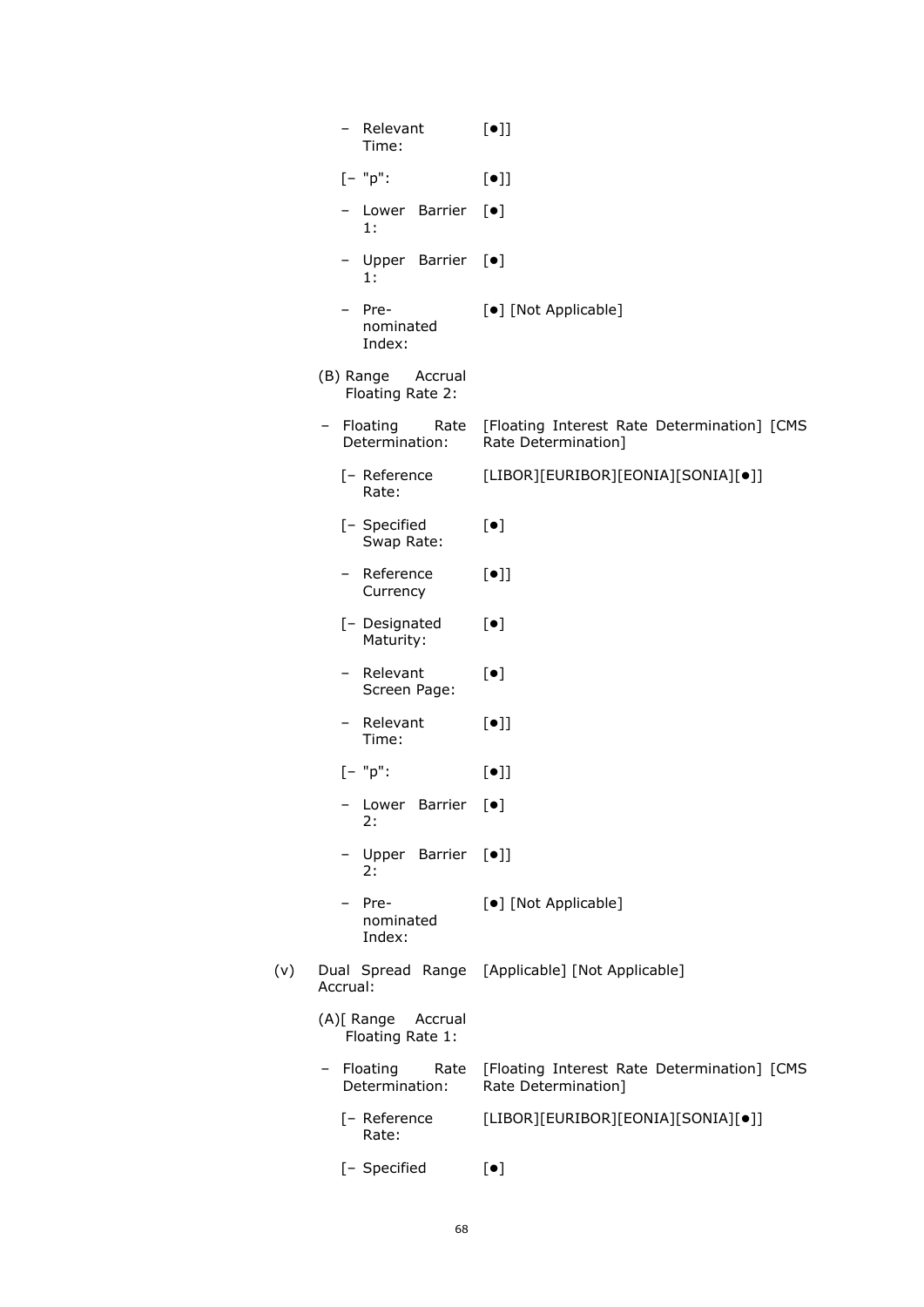|   | Swap Rate:                               |                                                                    |
|---|------------------------------------------|--------------------------------------------------------------------|
|   | Reference<br>Currency                    | $[\bullet]$                                                        |
|   | [- Designated<br>Maturity:               | $[\bullet]$                                                        |
|   | Relevant<br>Screen Page:                 | $[\bullet]$                                                        |
|   | Relevant<br>Time:                        | $[\bullet]$                                                        |
|   | $[- "p":$                                | $[\bullet]$                                                        |
|   | Pre-<br>nominated<br>Index:              | [•] [Not Applicable]                                               |
|   | (B) Range Accrual<br>Floating Rate 2:    |                                                                    |
| - | Variable:                                | [[plus] [minus] [•]] [Not Applicable]                              |
|   | Floating<br>Rate<br>Determination:       | [Floating Interest Rate Determination] [CMS<br>Rate Determination] |
|   | [- Reference<br>Rate:                    | [LIBOR][EURIBOR][EONIA][SONIA][•]]                                 |
|   | [- Specified<br>Swap Rate:               | $[\bullet]$                                                        |
|   | Reference<br>Currency:                   | $[\bullet]$                                                        |
|   | [- Designated<br>Maturity:               | $[\bullet]$                                                        |
|   | Relevant<br>Screen Page:                 | $[\bullet]$                                                        |
|   | Relevant<br>Time:                        | $[\bullet]$                                                        |
|   | $[- "p":$                                | $[\bullet]$                                                        |
|   | Lower Barrier<br>1:                      | $[\bullet]$                                                        |
|   | Upper Barrier [ $\bullet$ ]<br>$1$ .     |                                                                    |
|   | Pre-<br>nominated<br>Index:              | [•] [Not Applicable]                                               |
|   | (C) Range<br>Accrual<br>Floating Rate 3: |                                                                    |
|   | [- Reference<br>Rate:                    | [LIBOR][EURIBOR][EONIA][SONIA][•]                                  |
|   | Specified                                | $[\bullet]$                                                        |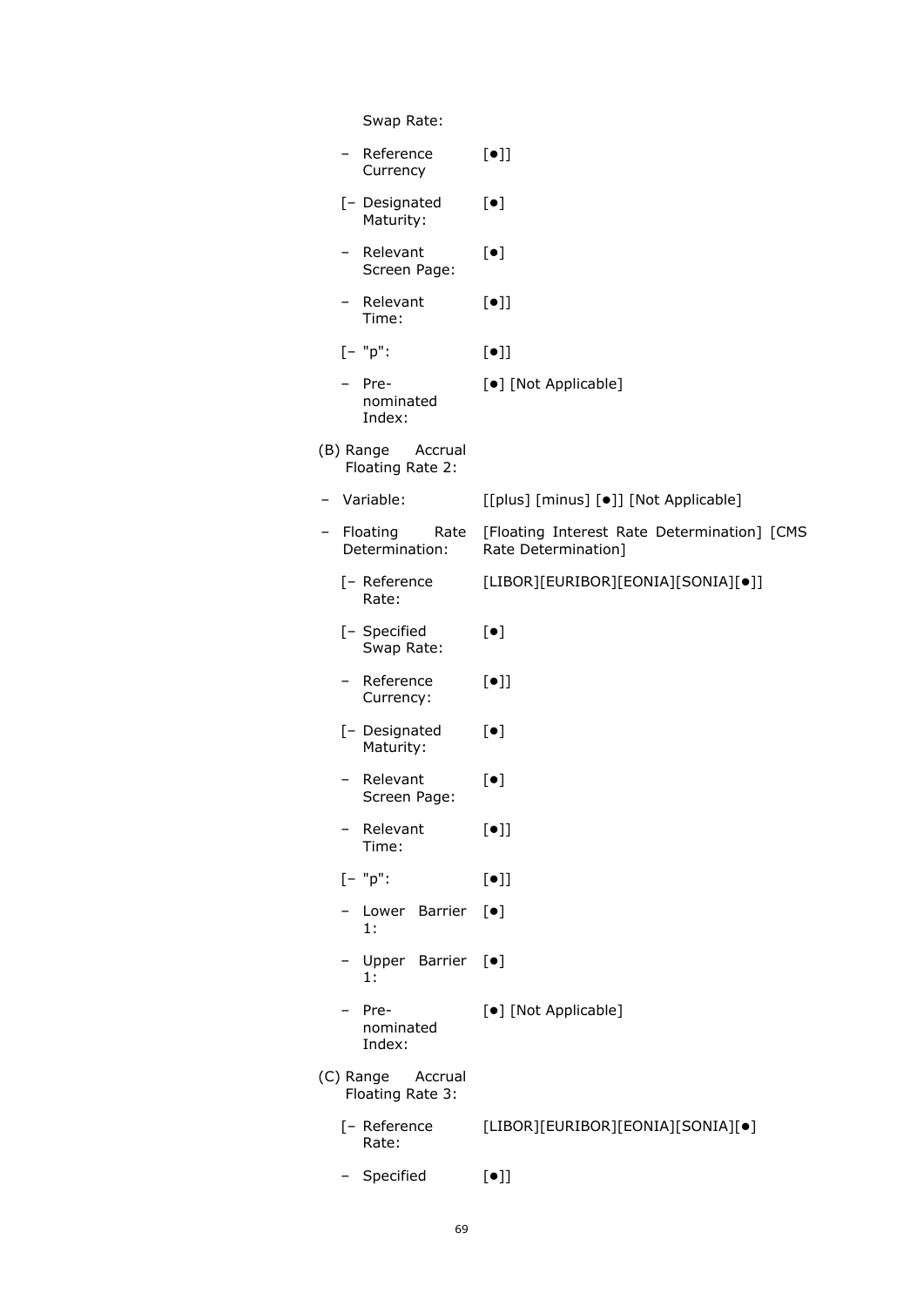| Swap Rate: |                           |                          |                               |                                                          |                                                                                                                                                   |
|------------|---------------------------|--------------------------|-------------------------------|----------------------------------------------------------|---------------------------------------------------------------------------------------------------------------------------------------------------|
|            |                           | $\overline{\phantom{0}}$ | Reference<br>Currency:        |                                                          | [•] [Not Applicable]                                                                                                                              |
|            |                           | -                        | Designated<br>Maturity:       |                                                          | $[\bullet]$                                                                                                                                       |
|            |                           | $\overline{\phantom{0}}$ | Relevant<br>Screen Page:      |                                                          | $\lceil \bullet \rceil$                                                                                                                           |
|            |                           | -                        | Relevant<br>Time:             |                                                          | $[\bullet]$                                                                                                                                       |
|            |                           |                          | $[- "p":$                     |                                                          | $[\bullet]$                                                                                                                                       |
|            |                           |                          | - Lower Barrier<br>2:         |                                                          | $\lceil \bullet \rceil$                                                                                                                           |
|            |                           |                          | - Upper Barrier<br>2:         |                                                          | $[\bullet]$                                                                                                                                       |
|            |                           |                          | - Pre-<br>nominated<br>Index: |                                                          | [•] [Not Applicable]                                                                                                                              |
|            | (vi)<br>of Business Days: |                          |                               | Observation Number [.][As specified in the Conditions]]] |                                                                                                                                                   |
| (1)        |                           | Global Floor:            |                               |                                                          | [Applicable] [Applicable (subject to change<br>following the exercise of the<br>[Switch<br>Option][Conversion<br>Option])]<br>[Not<br>Applicable] |
|            | $[-]$                     | Global<br>Percentage:    |                               | Floor                                                    | $\lceil \bullet \rceil\% \rceil$                                                                                                                  |
|            |                           |                          |                               |                                                          |                                                                                                                                                   |

(viii) item 6 (*Historic Interest Rates*) of Part B – Other Information on page 289 of Base Prospectus 1 shall be deleted in its entirety and replaced with the following:

## [6.] [**HISTORIC INTEREST RATES**]

[Details of historic [LIBOR/EURIBOR/EONIA/SONIA/[ $\bullet$ ]] rates can be obtained from [Bloomberg Screen [ $\bullet$ ]] [Reuters Screen [ $\bullet$ ] Page] [ $\bullet$ ].]

To the extent that there is any inconsistency between (a) any statement in this Prospectus Supplement (in relation to Base Prospectus 1) and (b) any other statement in, or incorporated by reference in Base Prospectus 1, the statements in (a) above shall prevail.

Investors should be aware of their rights under Section 87Q(4) to (6) of the Financial Services and Markets Act 2000. Investors who have agreed to purchase or subscribe for Securities before this Prospectus Supplement was published have the right, exercisable within two working days after the date on which this Prospectus Supplement is published, to withdraw their acceptances. This right is exercisable up to, and including 21 November 2018. Investors should contact the distributor from which they agreed to purchase or subscribe the Securities in order to exercise their withdrawal rights.

References to Base Prospectus 1 shall hereafter mean Base Prospectus 1 as supplemented by this Prospectus Supplement. The Issuer has taken all reasonable care to ensure that the information